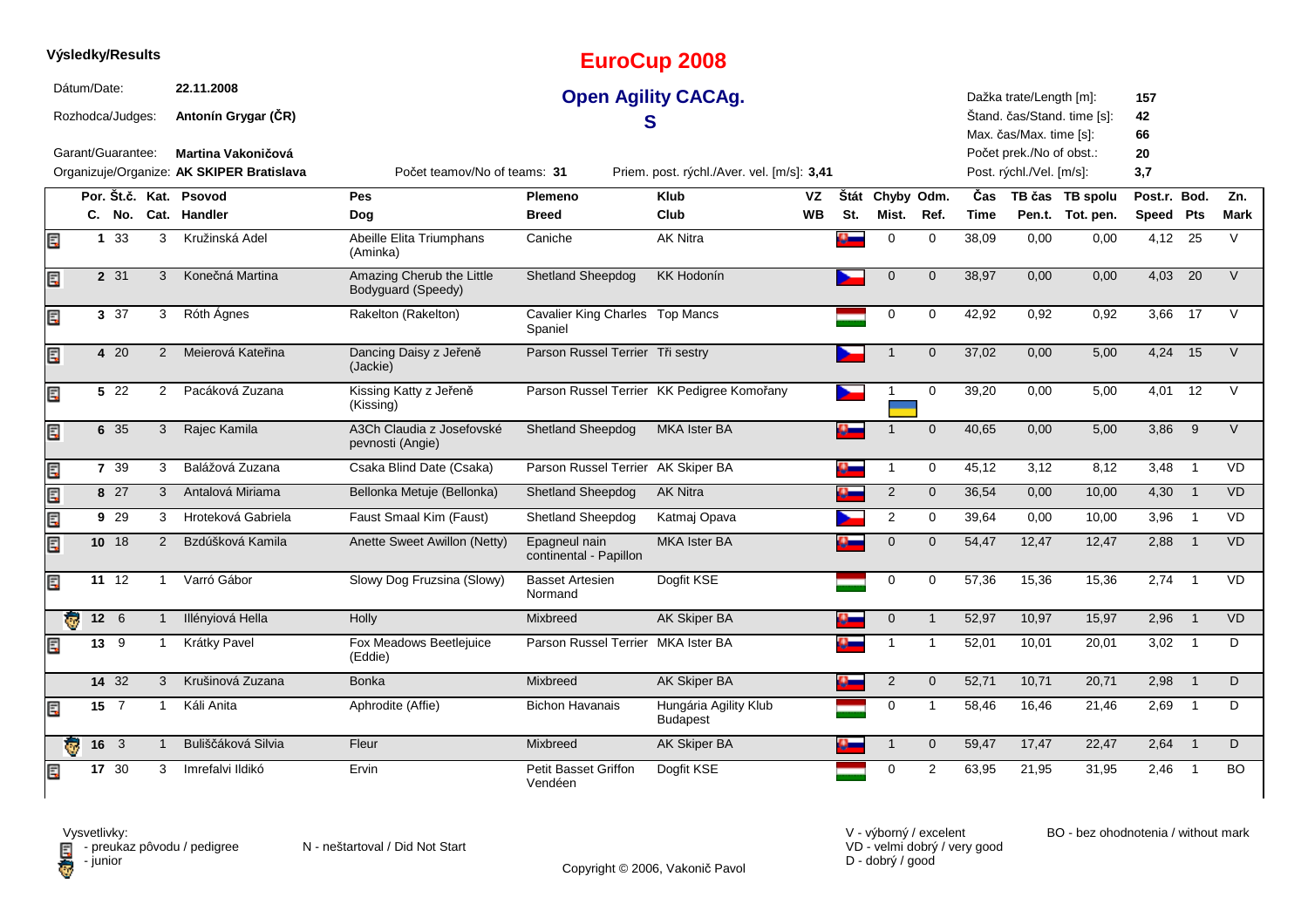|    | Výsledky/Results                |                |                |                                                                 |                                             |                                                   | <b>EuroCup 2008</b>                        |           |      |                |                |                |                                                      |                             |                 |                |                  |
|----|---------------------------------|----------------|----------------|-----------------------------------------------------------------|---------------------------------------------|---------------------------------------------------|--------------------------------------------|-----------|------|----------------|----------------|----------------|------------------------------------------------------|-----------------------------|-----------------|----------------|------------------|
|    | Dátum/Date:<br>Rozhodca/Judges: |                |                | 22.11.2008<br>Antonín Grygar (ČR)                               |                                             |                                                   | <b>Open Agility CACAg.</b><br>S            |           |      |                |                |                | Dažka trate/Length [m]:<br>Max. čas/Max. time [s]:   | Štand. čas/Stand. time [s]: | 157<br>42<br>66 |                |                  |
|    | Garant/Guarantee:               |                |                | Martina Vakoničová<br>Organizuje/Organize: AK SKIPER Bratislava | Počet teamov/No of teams: 31                |                                                   | Priem. post. rýchl./Aver. vel. [m/s]: 3,41 |           |      |                |                |                | Počet prek./No of obst.:<br>Post. rýchl./Vel. [m/s]: |                             | 20<br>3,7       |                |                  |
|    |                                 |                |                | Por. Št.č. Kat. Psovod                                          | Pes                                         | Plemeno                                           | <b>Klub</b>                                | <b>VZ</b> | Štát | Chyby Odm.     |                | Čas            |                                                      | TB čas TB spolu             | Post.r. Bod.    |                | Zn.              |
|    |                                 |                |                | C. No. Cat. Handler                                             | Dog                                         | <b>Breed</b>                                      | Club                                       | <b>WB</b> | St.  | Mist.          | Ref.           | <b>Time</b>    |                                                      | Pen.t. Tot. pen.            | Speed Pts       |                | <b>Mark</b>      |
| Ē. |                                 | $\mathbf{1}$   | $\mathbf{1}$   | Arndtné Varga Éva                                               | Gottardó Silver Yoda (Yoda)                 | Caniche                                           | Győri KKI                                  |           |      | $\mathbf{0}$   | $\mathbf{0}$   |                |                                                      |                             |                 | $- 0$          | <b>DIS</b>       |
|    | E G                             | $\overline{2}$ |                | Budai Lilla                                                     | Alföldi-Morgó Reni Blue<br>(Suzy)           | Beagle                                            | Kutyaparadicsom                            |           |      | $\Omega$       | $\Omega$       |                |                                                      |                             | $\sim$          | $\overline{0}$ | <b>DIS</b>       |
|    |                                 | 8              |                | Chebenová Ivana                                                 | Lara                                        | Mixbreed                                          | <b>MKA Ister BA</b>                        |           |      | $\mathbf 0$    | $\mathbf 0$    | $\blacksquare$ |                                                      |                             |                 | $- 0$          | <b>DIS</b>       |
| E  |                                 | 28             | 3              | Baďová Jana                                                     | Schadehorns Milka - Shelly<br>(Schadehorns) | Parson Russel Terrier KK3G                        |                                            |           |      | $\mathbf 0$    | $\Omega$       |                |                                                      |                             |                 | $- 0$          | <b>DIS</b>       |
| E  |                                 | 34             | 3              | Potočná Blanka                                                  | Kario Banditt Lukato Gold<br>(Pan Bílý)     | Deutsche Spitz                                    | ROSA Zlín                                  |           |      | $\mathbf 0$    | $\overline{0}$ |                |                                                      |                             |                 | $- 0$          | <b>DIS</b>       |
|    |                                 | 38             | 3              | Lakatos Gabriella                                               | Tücsök                                      | Mixbreed                                          | <b>Top Mancs</b>                           |           |      |                | $\mathbf 0$    | $\blacksquare$ |                                                      | $\sim$                      | $\sim$          | $\overline{0}$ | $\overline{DIS}$ |
| E  |                                 | $\overline{4}$ |                | Koutná Martina                                                  | Cool Comeback Kalamita<br>(Domino)          | <b>Skye Terrier</b>                               | <b>MKA Ister BA</b>                        |           |      |                | $\Omega$       |                |                                                      |                             |                 | $- 0$          | DIS              |
|    |                                 | 11             |                | Sorger Peter                                                    | Bafka                                       | Cavalier King Charles KK Anička Košice<br>Spaniel |                                            |           | o –  | $\overline{2}$ | $\mathbf 0$    |                |                                                      |                             | $\sim$          | $\overline{0}$ | <b>DIS</b>       |
| Ē, |                                 | 36             | 3              | Wéber Krisztina                                                 | Luislers Qaxi (Tiko)                        | Parson Russel Terrier Top Mancs                   |                                            |           |      | $\overline{1}$ | $\overline{1}$ |                |                                                      |                             |                 | $- 0$          | DIS              |
|    |                                 | 5              |                | Přichystalová Zita                                              | Ron                                         | West Highland White KK Zetor Brno<br>Terrier      |                                            |           |      | $\mathbf 0$    | 2              |                |                                                      |                             |                 | $- 0$          | <b>DIS</b>       |
|    | $\bullet$                       | 10             | $\mathbf{1}$   | Michalčíková Natália                                            | Samko                                       | Chihuahua Pelo corto AK Skiper BA                 |                                            |           |      | $\mathbf 0$    | 2              |                |                                                      |                             |                 | $- 0$          | <b>DIS</b>       |
| Ę  | <b>G</b>                        | 21             | 2              | Motyčková Michaela                                              | Falco Hepta (Falko)                         | Shetland Sheepdog                                 | <b>KK Zetor Brno</b>                       |           |      | $\mathbf 0$    | 3              | $\sim$         | $\sim$                                               | $\sim$                      |                 | $- 0$          | $\overline{DIS}$ |
| E  |                                 | 13             |                | Arndtné Varga Éva                                               | Sun Of Dixieland Ghosthunter<br>(Ghosty)    | Caniche                                           | Győri KKI                                  |           |      |                | 3              |                |                                                      |                             |                 | $\overline{0}$ | DIS              |
| E  |                                 | 19             | $\overline{2}$ | Jentnerová Magdaléna                                            | Cinderella Hedstar (Cindy)                  | Bichon á poil frisé                               | AK Skiper BA                               |           | a.   | $\mathbf 1$    | 3              | $\sim$         | $\sim$                                               | $\sim$                      |                 | $- 0$          | <b>DIS</b>       |
|    |                                 |                |                |                                                                 |                                             |                                                   |                                            |           |      |                |                |                |                                                      |                             |                 |                |                  |

**Výsledky/Results**

Štartovalo/Total count: 31 Diskvalifikácie/Disqualification: 45,16 % (14)Čisto/Clean runs: 6,45 % (2) Max. post. r./Max. speed:4,30 m/sMax. čist. post. r./Max. speed clean run: 4,12 m/s

Vysvetlivky:<br> **E** - preuka:<br>
junior  $\blacksquare$  - preukaz pôvodu / pedigree N - neštartoval / Did Not Start - junior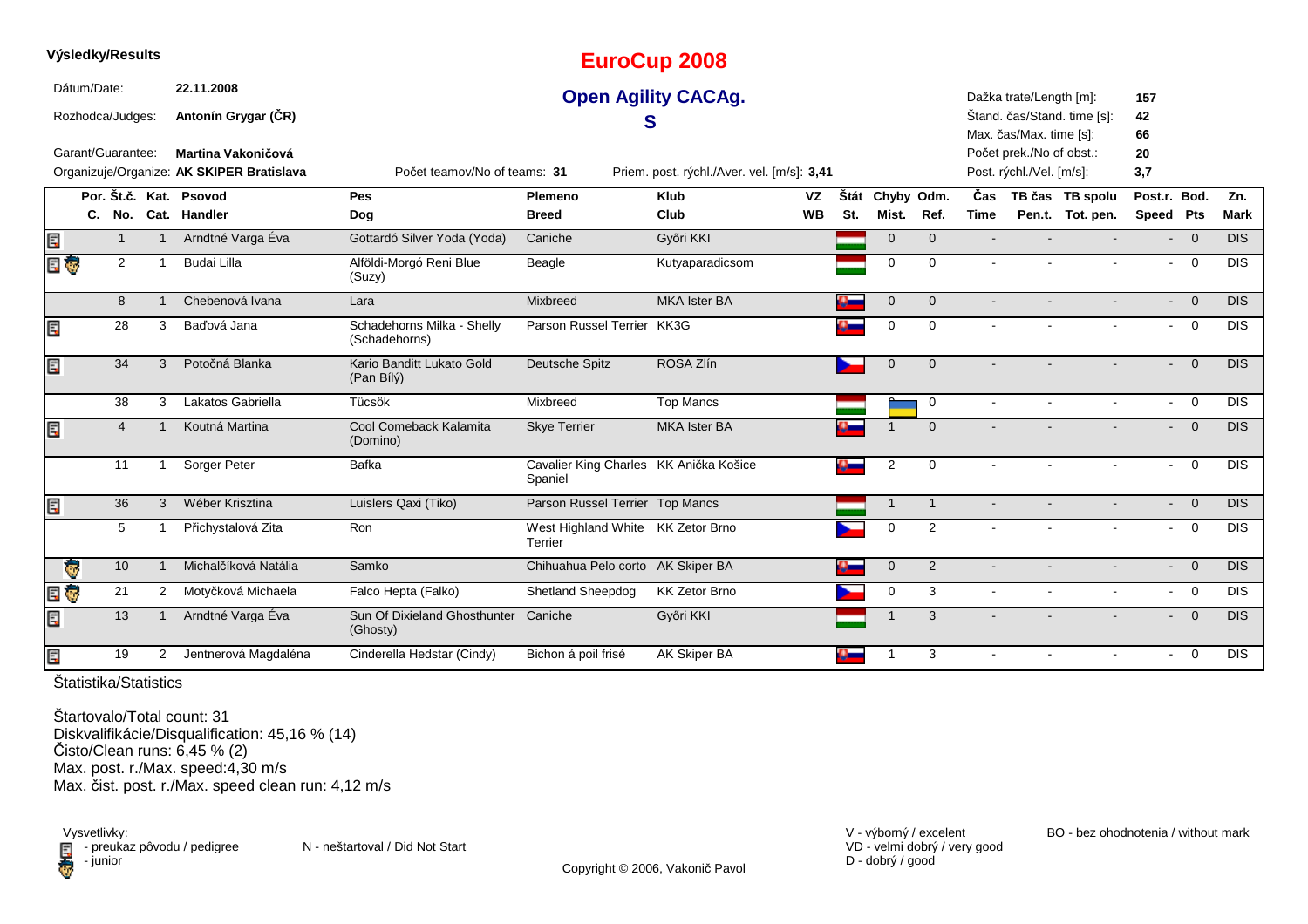| Výsledky/Results       |                                           |     |                              | EuroCup 2008                               |           |     |                 |      |      |                          |                             |                  |      |
|------------------------|-------------------------------------------|-----|------------------------------|--------------------------------------------|-----------|-----|-----------------|------|------|--------------------------|-----------------------------|------------------|------|
| Dátum/Date:            | 22.11.2008                                |     |                              | <b>Open Agility CACAg.</b>                 |           |     |                 |      |      | Dažka trate/Length [m]:  |                             | 157              |      |
| Rozhodca/Judges:       | Antonín Grygar (CR)                       |     |                              |                                            |           |     |                 |      |      |                          | Štand. čas/Stand. time [s]: | 42               |      |
|                        |                                           |     |                              |                                            |           |     |                 |      |      | Max. čas/Max. time [s]:  |                             | 66               |      |
| Garant/Guarantee:      | Martina Vakoničová                        |     |                              |                                            |           |     |                 |      |      | Počet prek./No of obst.: |                             | 20               |      |
|                        | Organizuje/Organize: AK SKIPER Bratislava |     | Počet teamov/No of teams: 31 | Priem. post. rýchl./Aver. vel. [m/s]: 3,41 |           |     |                 |      |      | Post. rýchl./Vel. [m/s]: |                             | 3,7              |      |
| Por. Št.č. Kat. Psovod |                                           | Pes | Plemeno                      | <b>Klub</b>                                | VZ        |     | Štát Chyby Odm. |      | Cas  |                          | TB čas TB spolu             | Post.r. Bod. Zn. |      |
| C. No.                 | Cat. Handler                              | Dog | <b>Breed</b>                 | Club                                       | <b>WB</b> | St. | Mist.           | Ref. | Time |                          | Pen.t. Tot. pen.            | Speed Pts        | Mark |

Min. post. r./Min. speed: 2,45 m/s Priemerná post. r./Average speed: 3,41 m/s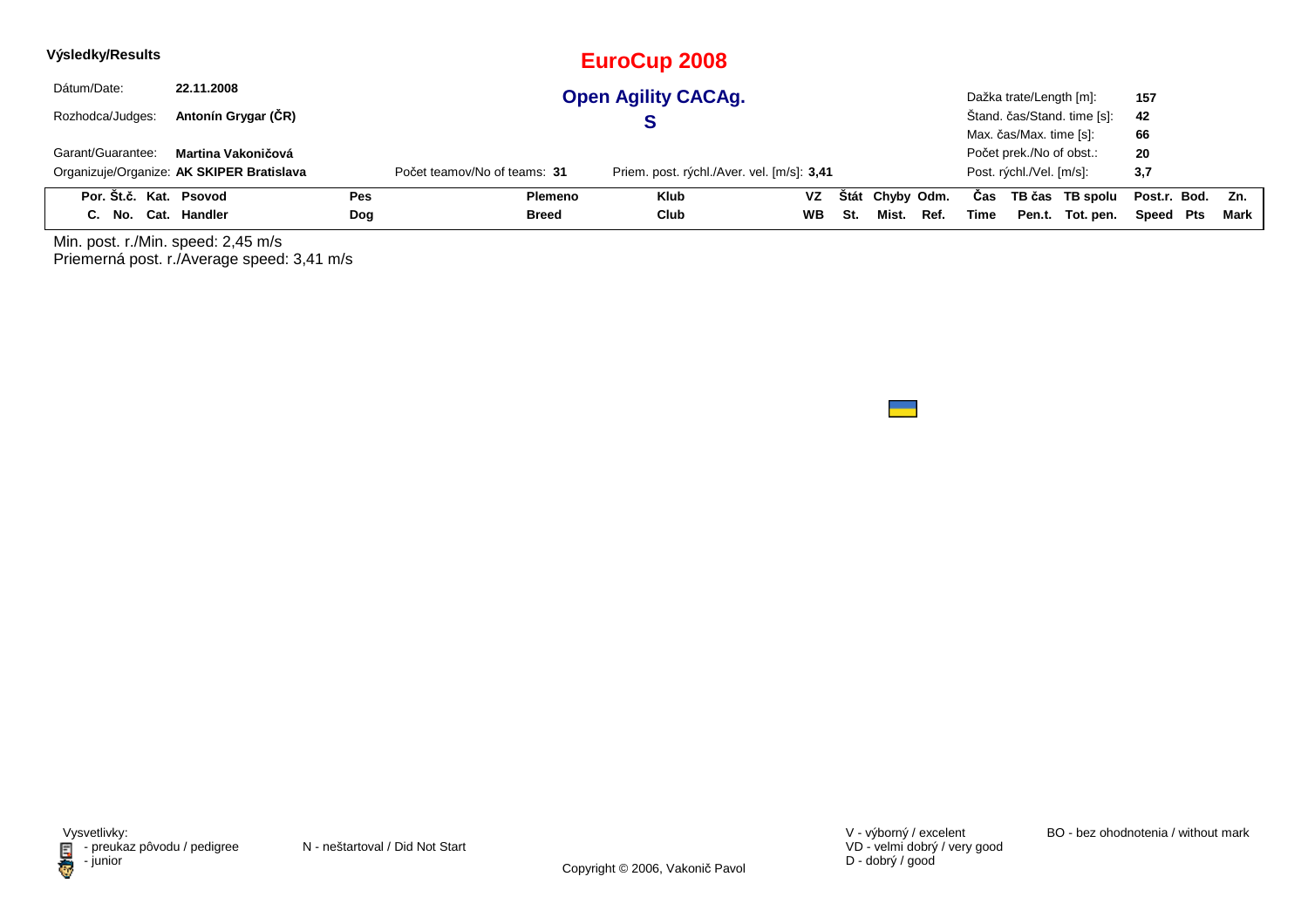|     |                    |                   |                |                                           |                                                          |                                        | Lui OCup Zooo                              |           |     |                 |                |                |                          |                             |                |                          |             |
|-----|--------------------|-------------------|----------------|-------------------------------------------|----------------------------------------------------------|----------------------------------------|--------------------------------------------|-----------|-----|-----------------|----------------|----------------|--------------------------|-----------------------------|----------------|--------------------------|-------------|
|     | Dátum/Date:        |                   |                | 22.11.2008                                |                                                          |                                        | <b>Open Agility CACAg.</b>                 |           |     |                 |                |                | Dažka trate/Length [m]:  |                             | 157            |                          |             |
|     |                    | Rozhodca/Judges:  |                | Antonín Grygar (CR)                       |                                                          | м                                      |                                            |           |     |                 |                |                |                          | Stand. čas/Stand. time [s]: | 41             |                          |             |
|     |                    |                   |                |                                           |                                                          |                                        |                                            |           |     |                 |                |                | Max. čas/Max. time [s]:  |                             | 62             |                          |             |
|     |                    | Garant/Guarantee: |                | <b>Martina Vakoničová</b>                 |                                                          |                                        |                                            |           |     |                 |                |                | Počet prek./No of obst.: |                             | 20             |                          |             |
|     |                    |                   |                | Organizuje/Organize: AK SKIPER Bratislava | Počet teamov/No of teams: 44                             |                                        | Priem. post. rýchl./Aver. vel. [m/s]: 3,53 |           |     |                 |                |                | Post. rýchl./Vel. [m/s]: |                             | 3,8            |                          |             |
|     |                    |                   |                | Por. Št.č. Kat. Psovod                    | <b>Pes</b>                                               | Plemeno                                | <b>Klub</b>                                | VZ        |     | Štát Chyby Odm. |                | Čas            |                          | TB čas TB spolu             | Post.r. Bod.   |                          | Zn.         |
|     |                    | C. No.            |                | Cat. Handler                              | Dog                                                      | <b>Breed</b>                           | Club                                       | <b>WB</b> | St. | Mist.           | Ref.           | <b>Time</b>    |                          | Pen.t. Tot. pen.            | Speed Pts      |                          | <b>Mark</b> |
| Ę   |                    | 175               | 3              | Ács-Kövesi Ágnes                          | Maya (Maya)                                              | Caniche                                | Győri KKI                                  |           |     | 0               | 0              | 37,93          | 0,00                     | 0,00                        | 4,14           | 25                       | V           |
|     |                    | 2 90              | 3              | Slezáková Adriana                         | A3CH Timi (A3CH)                                         | Mixbreed                               | ZKO Horní Suchá                            |           |     | $\mathbf 0$     | $\mathbf 0$    | 40,02          | 0,00                     | 0,00                        | $3,92$ 20      |                          | $\vee$      |
| Ę   |                    | 3 69              | $\overline{2}$ | Vejražková Vendula                        | Iran Lukovec Bohemia (Iran)                              | <b>Border Terrier</b>                  | FirstMate Narya Praha                      |           |     | 0               | 0              | 40,95          | 0,00                     | 0,00                        | 3,83           | 17                       | V           |
| 日で  |                    | 4 81              | 3              | Jahodová Markéta                          | Lurdes Black Moravia Classic<br>(lu)                     | <b>Shetland Sheepdog</b>               | <b>KK Zetor Brno</b>                       |           |     | $\mathbf 0$     | $\mathbf 0$    | 42,73          | 1,73                     | 1,73                        | 3,67 15        |                          | V           |
| Ę   |                    | 5 74              | 3              | Ács Viktória                              | Ménesvölgyi Prézli (Mamusz)                              | Pumi                                   | Happy Dog                                  |           |     | 0               | 0              | 43,00          | 2,00                     | 2,00                        | 3,65           | 12                       | V           |
| Ę   |                    | 6 86              | 3              | Pirity Árpád                              | <b>Prince of Sunlight Gainer</b><br>(Bruni)              | <b>Shetland Sheepdog</b>               | Győri KKI                                  |           |     | $\mathbf 0$     | $\overline{1}$ | 43,54          | 2,54                     | 7,54                        | $3,61$ 9       |                          | <b>VD</b>   |
| Ę   |                    | 7 47              | $\mathbf{1}$   | Vakoničová Martina                        | Elis Hunderlov (Elien)                                   | <b>Fox Terrier</b>                     | <b>AK Skiper BA</b>                        |           |     |                 | $\mathbf 0$    | 49,82          | 8.82                     | 8,82                        | 3,15           | $\overline{1}$           | <b>VD</b>   |
| Ę   |                    | 8 60              | $\overline{2}$ | Bednáriková Dagmara                       | Dantes Edmond Mendy<br>(Dantes)                          | Caniche                                | Canis Club Cífer                           |           |     | $\mathbf 1$     | $\mathbf{0}$   | 45,09          | 4,09                     | 9,09                        | 3,48           | $\overline{1}$           | <b>VD</b>   |
|     |                    | 9 45              | $\mathbf{1}$   | Ondová Iveta                              | Tina                                                     | Mixbreed                               | KK Anička Košice                           |           |     | 0               | $\mathbf{1}$   | 45,95          | 4,95                     | 9,95                        | 3,42           | $\overline{1}$           | <b>VD</b>   |
| Ę   |                    | 10 62             | $\overline{2}$ | Dolníčková Eliška                         | Hiris Zwi-Le-Ro (Iris)                                   | Patterdale terier                      | <b>KK Zetor Brno</b>                       |           |     | $\mathbf 0$     | $\mathbf{1}$   | 45,96          | 4,96                     | 9,96                        | $3,42$ 1       |                          | <b>VD</b>   |
|     |                    | 11 54             | 1              | Vanicsek Beatrix                          | Murphy (Murphy)                                          | <b>Bulldog</b>                         | Dogfit KSE                                 |           |     | $\mathbf 0$     | $\mathbf{1}$   | 48,38          | 7,38                     | 12,38                       | 3,25           | $\overline{1}$           | <b>VD</b>   |
| Ę   |                    | 12 91             | 3              | Škodová Kristína                          | Biski Roxy-Aq (Bisi)                                     | <b>Shetland Sheepdog</b>               | <b>AK Nitra</b>                            |           |     | $\mathbf{1}$    | $\mathbf{1}$   | 43,66          | 2,66                     | 12,66                       | 3,60           | $\overline{1}$           | <b>VD</b>   |
|     |                    | 13 61             | $\overline{2}$ | Dobríková Lucia                           | <b>Buddy</b>                                             | Beagle                                 | AK Skiper BA                               |           |     | 0               | $\mathbf{1}$   | 58,19          | 17,19                    | 22,19                       | 2,70           | $\overline{\phantom{0}}$ | D           |
| E G |                    | 46                | $\mathbf{1}$   | Petnyová Lenka                            | Franklin Mandylion (Smajlo)                              | Parson Russel Terrier KK Anička Košice |                                            |           |     | $\mathbf 0$     | $\mathbf 0$    | $\blacksquare$ |                          |                             |                | $- 0$                    | <b>DIS</b>  |
|     |                    | 51                | $\mathbf{1}$   | Resek Ladislav                            | Sunny (Sunny)                                            | Mixbreed                               | <b>KK Excel Trenčín</b>                    |           |     | 0               | $\mathbf 0$    | $\sim$         |                          |                             | $\sim$         | $\overline{0}$           | <b>DIS</b>  |
|     | Ç                  | 59                | $\overline{2}$ | Adzimová Lenka                            | Mimi                                                     | <b>Mixbreed</b>                        | KK Anička Košice                           |           |     | $\mathbf{0}$    | $\mathbf{0}$   | $\sim$         |                          |                             |                | $- 0$                    | <b>DIS</b>  |
| Ę   | $\bar{\textbf{e}}$ | 65                | $\overline{2}$ | Motyčková Michaela                        | Verra ze Shetlandů (Ejmi)                                | Shetland Sheepdog                      | <b>KK Zetor Brno</b>                       |           |     | 0               | $\mathbf 0$    | $\sim$         | $\sim$                   | $\sim$                      |                | $- 0$                    | <b>DIS</b>  |
| Ę   |                    | 66                | 2              | Potočná Blanka                            | Able Zee z Březkého<br>průhona (Zíza Píza)               | <b>Shetland Sheepdog</b>               | ROSA Zlín                                  |           |     | $\mathbf 0$     | $\mathbf{0}$   | $\overline{a}$ |                          |                             | $\blacksquare$ | $\mathbf 0$              | DIS         |
| Ę   |                    | 67                | $\overline{2}$ | Rajec Kamila                              | Bailey Fileck Yankee (Bay)                               | American Cocker<br>Spaniel             | <b>MKA Ister BA</b>                        |           |     | 0               | $\mathbf 0$    |                |                          |                             | $\sim$         | $\mathbf 0$              | DIS         |
| Ę   |                    | 68                |                | 2 Šulcová Eva                             | Enjoy Enough Kraken of Aura Manchester Terrier<br>(Jimi) |                                        | <b>KK Zetor Brno</b>                       |           |     | $\mathbf 0$     | $\mathbf 0$    |                |                          |                             | $\sim$         | $\overline{0}$           | DIS         |
|     |                    |                   |                |                                           |                                                          |                                        |                                            |           |     |                 |                |                |                          |                             |                |                          |             |

**EuroCup 2008**

Vysvetlivky:<br>⊟ - preukaz pôvodu / pedigree N - neštartoval / Did Not Start **D** - junior

**Výsledky/Results**

VD - velmi dobrý / very good D - dobrý / good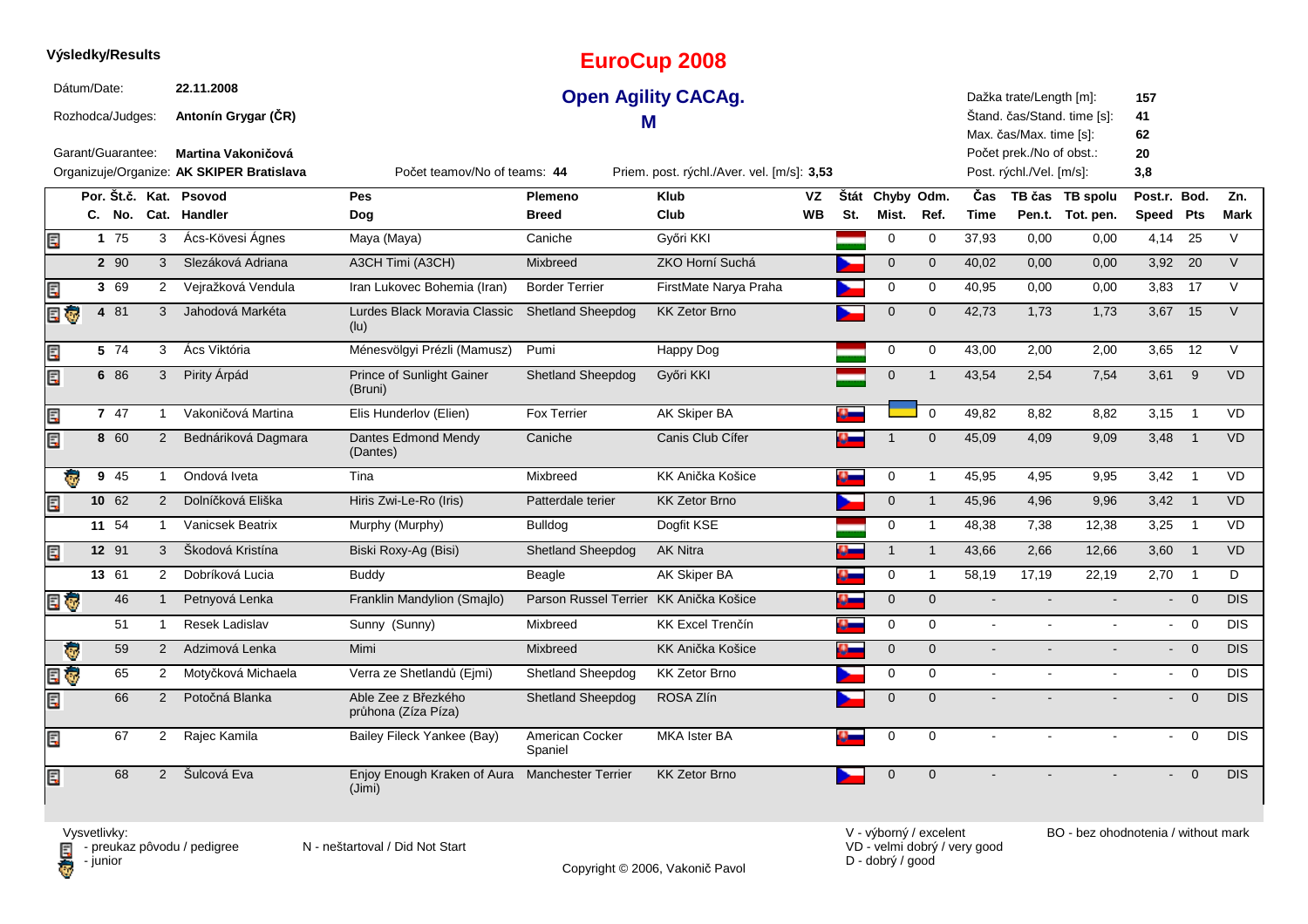|        | Dátum/Date:       |                | 22.11.2008                                |                                       |                                        | <b>Open Agility CACAg.</b>                 |           |     |                     |                |                | Dažka trate/Length [m]:                             |                             | 157                        |                          |                  |
|--------|-------------------|----------------|-------------------------------------------|---------------------------------------|----------------------------------------|--------------------------------------------|-----------|-----|---------------------|----------------|----------------|-----------------------------------------------------|-----------------------------|----------------------------|--------------------------|------------------|
|        | Rozhodca/Judges:  |                | Antonín Grygar (ČR)                       |                                       |                                        | M                                          |           |     |                     |                |                |                                                     | Štand. čas/Stand. time [s]: | 41                         |                          |                  |
|        | Garant/Guarantee: |                | Martina Vakoničová                        |                                       |                                        |                                            |           |     |                     |                |                | Max. čas/Max. time [s]:<br>Počet prek./No of obst.: |                             | 62<br>20                   |                          |                  |
|        |                   |                | Organizuje/Organize: AK SKIPER Bratislava | Počet teamov/No of teams: 44          |                                        | Priem. post. rýchl./Aver. vel. [m/s]: 3,53 |           |     |                     |                |                | Post. rýchl./Vel. [m/s]:                            |                             | 3,8                        |                          |                  |
|        |                   |                | Por. Št.č. Kat. Psovod                    | Pes                                   | Plemeno                                | <b>Klub</b>                                | VZ        |     | Štát Chyby Odm.     |                | Čas            |                                                     | TB čas TB spolu             | Post.r. Bod.               |                          | Zn.              |
|        | C. No.            |                | Cat. Handler                              | Dog                                   | <b>Breed</b>                           | Club                                       | <b>WB</b> | St. | Mist.               | Ref.           | <b>Time</b>    |                                                     | Pen.t. Tot. pen.            | Speed Pts                  |                          | <b>Mark</b>      |
| Ę      | 70                | $\overline{2}$ | Vakoničová Martina                        | Viva Hunderlov (Vivien)               | Fox Terrier                            | <b>AK Skiper BA</b>                        |           |     | $\mathbf 0$         | $\mathbf 0$    | $\sim$         |                                                     |                             | $\sim$                     | $\overline{0}$           | DIS              |
| Œ      | 77                | 3              | Bíró Zsófia                               | Báránytilosi Boni (Tili)              | <b>Welsh Terrier</b>                   | <b>Top Mancs</b>                           |           |     | $\mathbf{0}$        | $\Omega$       | $\mathbf{r}$   |                                                     |                             | $\sim$                     | $\overline{0}$           | <b>DIS</b>       |
| E G    | 78                | 3              | <b>Both Eszter</b>                        | Mickey Mouse ze Shetlandu<br>(Mickey) | <b>Shetland Sheepdog</b>               | Gödöllói KKI                               |           |     | $\mathbf 0$         | $\mathbf 0$    | $\sim$         |                                                     |                             | $\sim$                     | $\overline{0}$           | DIS              |
| E      | 79                | $\mathbf{3}$   | Hudák Zsófi                               | Ugrifüles Ajnár (Rumcájsz)            | Mudi                                   | <b>Top Mancs</b>                           |           |     | $\mathsf{O}\xspace$ | $\mathbf 0$    |                |                                                     |                             | $\sim$                     | $\overline{0}$           | DIS              |
|        | 80                | 3              | Imrefalvi Ildikó                          | Pepe                                  | Mixbreed                               | Dogfit KSE                                 |           |     | $\mathbf 0$         | $\Omega$       | $\sim$         | $\mathbf{r}$                                        |                             |                            | $- 0$                    | <b>DIS</b>       |
| E      | 82                | $\mathbf{3}$   | Jelinek Zita                              | Spellbound Evangelista (Loki)         | <b>Staffordshire Bull</b><br>Terrier   | Monor SE                                   |           |     | $\mathbf{0}$        | $\Omega$       |                |                                                     |                             | $\sim$                     | $\overline{0}$           | DIS              |
|        | 83                | 3              | Kačmáryová Katarína                       | Shoki z UVP (Shoki)                   | Mixbreed                               | <b>KPKA Košice</b>                         |           |     |                     | $\Omega$       | $\sim$         | $\sim$                                              | $\sim$                      | $\sim$                     | $\Omega$                 | <b>DIS</b>       |
| E      | 88                | 3              | Rajec Kamila                              | A3Ch Arina z Modravé pláně<br>(Arin)  | <b>Shetland Sheepdog</b>               | MKA Ister BA                               |           |     | $\Omega$            | $\Omega$       |                |                                                     |                             | $\sim$                     | $\overline{0}$           | <b>DIS</b>       |
| E      | 89                | 3              | Skupina Bohumil                           | Elma Astako (Eli)                     | Zwergschnauzer                         | ROSA Zlín                                  |           |     | 0                   | 0              | $\sim$         | $\sim$                                              |                             | $\sim$                     | $\overline{0}$           | DIS              |
| Œ      | 92                | $\mathbf{3}$   | Zoltán Pap                                | Lan Podpohorski (Lan)                 | Caniche                                | ŠKD Ljutomer-Križevci                      |           |     | $\mathsf{O}\xspace$ | $\mathbf 0$    | $\overline{a}$ |                                                     |                             |                            | $- 0$                    | DIS              |
| E      | 76                | 3              | Beneš Igor                                | Cerberus Kraken (Cerberus)            | <b>Manchester Terrier</b>              |                                            |           |     | $\mathbf{1}$        | $\mathbf 0$    | $\sim$         |                                                     |                             | $\sim$                     | $\overline{0}$           | DIS              |
|        | 87                | 3              | Poláková Jana                             | Sheila                                | Mixbreed                               | AK Skiper BA                               |           |     | $\mathsf{O}\xspace$ | $\overline{1}$ | $\blacksquare$ |                                                     |                             |                            | $- 0$                    | DIS              |
| E      | 44                | $\mathbf{1}$   | Jäckl Anikó                               | Füge (Füge)                           | Pumi                                   | Happy Dog                                  |           |     | $\mathbf{1}$        | $\mathbf{1}$   | $\sim$         |                                                     |                             | $\sim$                     | $\overline{0}$           | $\overline{DIS}$ |
| Ę      | 64                | $\overline{2}$ | Gašparová Erika                           | Fanfán Tulipán Paleur (Putin)         | Parson Russel Terrier KK Anička Košice |                                            |           |     | $\overline{1}$      | $\overline{1}$ | $\blacksquare$ |                                                     |                             |                            | $- 0$                    | <b>DIS</b>       |
| Ę<br>Ģ | 42                | $\mathbf{1}$   | <b>Both Eszter</b>                        | Kormosvári-Hajtó Rokka<br>(Rokka)     | Mudi                                   | Gödöllói KKI                               |           |     | $\overline{2}$      | $\overline{1}$ |                |                                                     |                             | $\sim$                     | $\mathbf 0$              | $\overline{DIS}$ |
| e G    | 43                | $\overline{1}$ | Častová Petra                             | Zamba Moravské srdce<br>(Zambošák)    | Shetland Sheepdog                      | ROSA Zlín                                  |           |     | $\overline{2}$      | $\overline{1}$ |                |                                                     |                             | $\sim$                     | $\overline{0}$           | <b>DIS</b>       |
| ē      | 49                | $\overline{1}$ | Podobná Beáta                             | Dinka                                 | Mixbreed                               | <b>AK Skiper BA</b>                        |           |     | $\overline{2}$      | $\mathbf{1}$   | $\blacksquare$ |                                                     | $\sim$                      | $\mathcal{L}^{\text{max}}$ | $\overline{\phantom{0}}$ | <b>DIS</b>       |
|        | 52                | $\mathbf{1}$   | Šatková Martina                           | Niki                                  | Schnauzer                              | ROSA Zlín                                  |           |     | $\overline{1}$      | 2              |                |                                                     |                             | $\sim$                     | $\overline{0}$           | <b>DIS</b>       |
| 目      | 63                | $\overline{2}$ | Dušková Julie                             | Gipsy ze Zámecké zahrady<br>(Gipsy)   | <b>Manchester Terrier</b>              | KK Pedigree Komořany                       |           |     |                     | 2              |                |                                                     |                             | $\sim$                     | $\overline{0}$           | DIS              |
|        | 41                | $\overline{1}$ | Šuterová Martina                          | <b>Bety</b>                           | Mixbreed                               | ROSA Zlín                                  |           |     | $\overline{0}$      | 3              |                |                                                     |                             |                            | $\overline{0}$           | DIS              |

**EuroCup 2008**

**Výsledky/Results**

**D** - junior

Vysvetlivky:<br>⊟ - preukaz pôvodu / pedigree N - neštartoval / Did Not Start

Copyright © 2006, Vakonič Pavol

VD - velmi dobrý / very good D - dobrý / good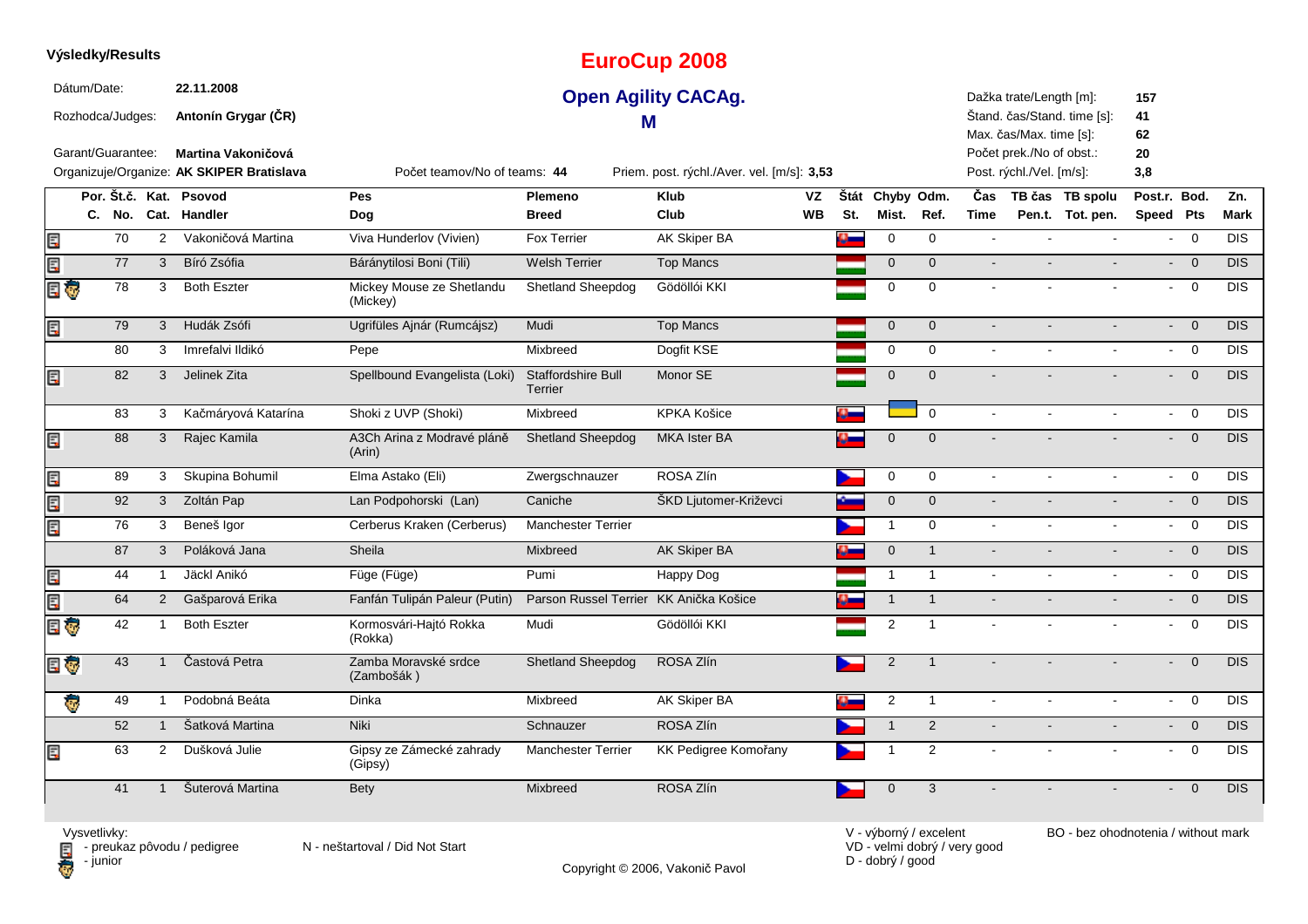| Výsledky/Results |                   |     |      |                                           |                                       |                                 | <b>EuroCup 2008</b>                        |           |                    |                |                |                |                          |                             |                |                |              |
|------------------|-------------------|-----|------|-------------------------------------------|---------------------------------------|---------------------------------|--------------------------------------------|-----------|--------------------|----------------|----------------|----------------|--------------------------|-----------------------------|----------------|----------------|--------------|
|                  | Dátum/Date:       |     |      | 22.11.2008                                |                                       |                                 | <b>Open Agility CACAg.</b>                 |           |                    |                |                |                | Dažka trate/Length [m]:  |                             | 157            |                |              |
|                  | Rozhodca/Judges:  |     |      | Antonín Grygar (ČR)                       |                                       |                                 | M                                          |           |                    |                |                |                |                          | Stand. čas/Stand. time [s]: | 41             |                |              |
|                  |                   |     |      |                                           |                                       |                                 |                                            |           |                    |                |                |                | Max. čas/Max. time [s]:  |                             | 62             |                |              |
|                  | Garant/Guarantee: |     |      | Martina Vakoničová                        |                                       |                                 |                                            |           |                    |                |                |                | Počet prek./No of obst.: |                             | 20             |                |              |
|                  |                   |     |      | Organizuje/Organize: AK SKIPER Bratislava | Počet teamov/No of teams: 44          |                                 | Priem. post. rýchl./Aver. vel. [m/s]: 3,53 |           |                    |                |                |                | Post. rýchl./Vel. [m/s]: |                             | 3,8            |                |              |
|                  |                   |     |      | Por. Št.č. Kat. Psovod                    | Pes                                   | Plemeno                         | Klub                                       | VZ        | Stát               |                | Chyby Odm.     | Cas            |                          | TB čas TB spolu             | Post.r. Bod.   |                | Zn.          |
|                  | C.                | No. | Cat. | Handler                                   | Dog                                   | <b>Breed</b>                    | Club                                       | <b>WB</b> | St.                | Mist.          | Ref.           | Time           |                          | Pen.t. Tot. pen.            | Speed          | Pts            | Mark         |
| E                |                   | 48  |      | Přichystalová Zuzana                      | Fanny Hepta (Fanny)                   | <b>Shetland Sheepdog</b>        | <b>KK Zetor Brno</b>                       |           |                    | 0              | 3              |                |                          |                             |                | 0              | <b>DIS</b>   |
|                  |                   | 55  |      | Šuterová Martina                          | Míša                                  | Mixbreed                        | ROSA Zlín                                  |           |                    | $\mathbf 0$    | 3              | $\blacksquare$ |                          |                             | $\sim$         | $\overline{0}$ | <b>DIS</b>   |
| Ģ                |                   | 84  | 3    | Kaiserová Jana                            | Nela                                  | American Cocker<br>Spaniel      | AK Skiper BA                               |           | $\Omega_{\rm max}$ | 0              | 3              |                |                          |                             | $\blacksquare$ | $\mathbf 0$    | <b>DIS</b>   |
| E T              |                   | 53  |      | Šustková Barbara                          | Cee Bee Boogie Quarterland<br>(Siby)  | Parson Russel Terrier ROSA Zlín |                                            |           | ∼                  | $\overline{2}$ | $\overline{2}$ |                |                          |                             | $\blacksquare$ | $\overline{0}$ | <b>DIS</b>   |
| Ē,               |                   | 50  |      | Rády Rebeka                               | Kormosvári-Hajtó Pletyka<br>(Pletyka) | Mudi                            | Gödöllói KKI                               |           |                    | 0              | 0              |                |                          |                             |                | $\mathbf 0$    | <sub>N</sub> |

Štartovalo/Total count: 44 Diskvalifikácie/Disqualification: 70,45 % (31)Čisto/Clean runs: 6,82 % (3) Max. post. r./Max. speed:4,14 m/sMax. čist. post. r./Max. speed clean run: 4,14 m/s Min. post. r./Min. speed: 2,70 m/s Priemerná post. r./Average speed: 3,53 m/s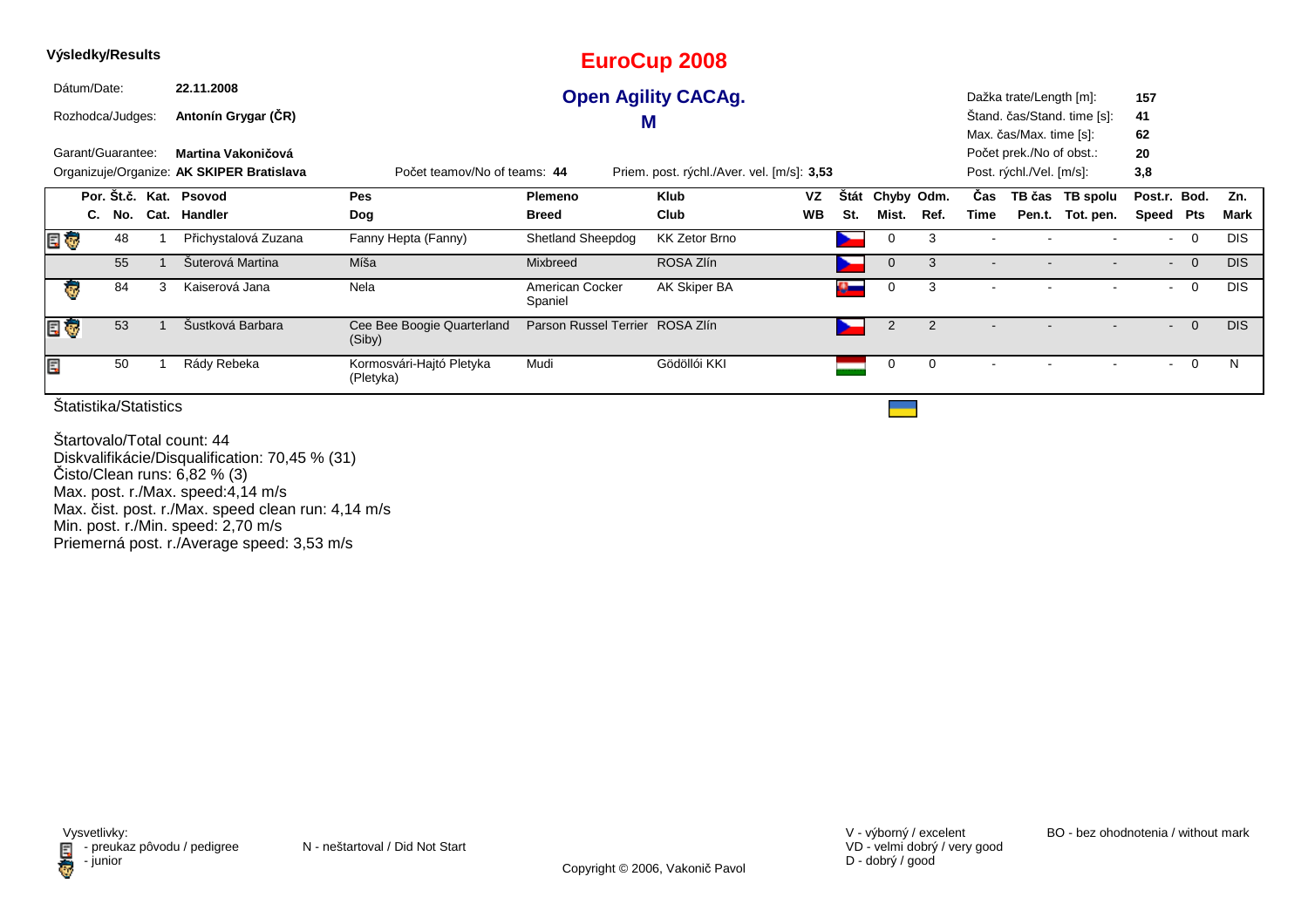|                |             | Výsledky/Results          |                |                                           |                                                   |                         | <b>EuroCup 2008</b>                        |                 |     |                          |              |                    |                                                    |                                     |                           |                         |                    |
|----------------|-------------|---------------------------|----------------|-------------------------------------------|---------------------------------------------------|-------------------------|--------------------------------------------|-----------------|-----|--------------------------|--------------|--------------------|----------------------------------------------------|-------------------------------------|---------------------------|-------------------------|--------------------|
|                | Dátum/Date: | Rozhodca/Judges:          |                | 22.11.2008<br>Pavol Vakonič (SR)          |                                                   |                         | <b>Open Jumping</b>                        |                 |     |                          |              |                    | Dažka trate/Length [m]:<br>Max. čas/Max. time [s]: | Štand. čas/Stand. time [s]:         | 149<br>35<br>60           |                         |                    |
|                |             | Garant/Guarantee:         |                | <b>Martina Vakoničová</b>                 |                                                   |                         |                                            |                 |     |                          |              |                    | Počet prek./No of obst.:                           |                                     | 20                        |                         |                    |
|                |             |                           |                | Organizuje/Organize: AK SKIPER Bratislava | Počet teamov/No of teams: 48                      |                         | Priem. post. rýchl./Aver. vel. [m/s]: 4,24 |                 |     |                          |              |                    | Post. rýchl./Vel. [m/s]:                           |                                     | 4,2                       |                         |                    |
|                |             | Por. Št.č. Kat.<br>C. No. |                | Psovod<br>Cat. Handler                    | <b>Pes</b><br>Dog                                 | Plemeno<br><b>Breed</b> | <b>Klub</b><br>Club                        | VZ<br><b>WB</b> | St. | Štát Chyby Odm.<br>Mist. | Ref.         | Čas<br><b>Time</b> |                                                    | TB čas TB spolu<br>Pen.t. Tot. pen. | Post.r. Bod.<br>Speed Pts |                         | Zn.<br><b>Mark</b> |
| Ę              |             | 1 140                     | $\mathbf{3}$   | Darnai Cintia                             | Far away from Wales Josh<br>(Josh)                | <b>Border Collie</b>    | Kutyaparadicsom<br>dogschool               |                 |     | $\Omega$                 | $\Omega$     | 28,37              | 0.00                                               | 0.00                                | 5,25                      | 18                      | $\vee$             |
| Ę              |             | 2 1 2 0                   | 2              | Erika Szoboszlay                          | Allez Amazing Shepherd of<br>Aqua (Allez)         | <b>Border Collie</b>    | Happy Dog                                  |                 |     | 0                        | 0            | 29,89              | 0,00                                               | 0,00                                | 4,98                      | 15                      |                    |
| E              |             | 3 136                     | 3              | <b>Decoster Christiane</b>                | <b>Blizzard of Xilver Highlands</b><br>(Blizzard) | <b>Border Collie</b>    |                                            |                 |     | $\overline{0}$           | $\Omega$     | 34,11              | 0,00                                               | 0,00                                | 4,37                      | 12                      | $\vee$             |
| Ģ              |             | 4 144                     | 3              | Řezníčková Ljuba                          | Maya (Maya)                                       | Mixbreed                | ROSA Zlín                                  |                 |     | 0                        | 0            | 34,86              | 0,00                                               | 0,00                                | 4,27                      | 9                       | $\vee$             |
| E.             |             | 5 107                     | $\mathbf{1}$   | Uřičař Martin                             | Birk Aibara (Birk)                                | <b>Belgian Shepherd</b> | ZKO Horní Suchá                            |                 |     | $\mathbf 0$              | $\mathbf{0}$ | 35,33              | 0,33                                               | 0,33                                | 4,22                      | $\overline{7}$          | $\vee$             |
|                |             | 6 121                     | $\overline{2}$ | Gašparova Erika                           | Linda (Linda)                                     | <b>Border Collie</b>    | KK Anička Košice                           |                 |     |                          | $\mathbf 0$  | 36,32              | 1,32                                               | 1,32                                | $4,10$ 5                  |                         | $\vee$             |
| E              |             | 7 100                     | $\mathbf{1}$   | Csermely Gábor                            | Caprice Bergerac de Hu<br>(Caprice)               | <b>Belgian Shepherd</b> | Kutyaparadicsom                            |                 |     | $\mathbf 0$              | $\mathbf 0$  | 38,50              | 3,50                                               | 3,50                                | 3,87                      | $\overline{0}$          | $\vee$             |
| Ę              |             | 8 101                     | $\mathbf{1}$   | Jelinek Zita                              | <b>Birdy El Brilliant MacLeod</b><br>(Brill)      | <b>Border Collie</b>    | Monor SE                                   |                 |     | 1                        | 0            | 30,08              | 0,00                                               | 5,00                                | 4,95                      | $\mathbf 0$             | $\vee$             |
| Ę              |             | 9 142                     | 3              | Hanačíková Nikol                          | <b>Ghost of Pinewood Country</b><br>(Ghost)       | <b>Border Collie</b>    | ROSA Zlín                                  |                 |     | $\overline{\phantom{a}}$ | $\mathbf 0$  | 30,53              | 0,00                                               | 5,00                                | 4,88                      | $\overline{0}$          | $\vee$             |
| E              |             | 10 133                    | $\mathbf{2}$   | Čápková Marcela                           | <b>Busy Novterpod (Bax)</b>                       | <b>Belgian Shepherd</b> | Eukanuba                                   |                 |     | 1                        | 0            | 32,02              | 0,00                                               | 5,00                                | 4,65                      | $\overline{0}$          | V                  |
| $\blacksquare$ |             | 11 114                    | $2^{\circ}$    | Juhásová Jana                             | Askina Fitmin (Askina)                            | <b>Border Collie</b>    | KD Obala Koper                             |                 |     |                          | $\mathbf 0$  | 32,72              | 0,00                                               | 5,00                                | 4,55                      | $\overline{\mathbf{0}}$ | $\vee$             |
| E G            |             | $12 \ 106$                | $\mathbf{1}$   | Řezníčková Ljuba                          | A Little Hemp Crazy Sun<br>(Pepa)                 | <b>Border Collie</b>    | ROSA Zlín                                  |                 |     | 1                        | 0            | 32,98              | 0,00                                               | 5,00                                | 4,52                      | $\overline{0}$          | $\vee$             |
| e Ç            |             | 13 129                    | $\overline{2}$ | Švábová Markéta                           | <b>Bert</b>                                       | <b>Golden Retriever</b> | ROSA Zlín                                  |                 |     | $\mathbf 0$              | $\mathbf 0$  | 40,17              | 5,17                                               | 5,17                                | 3,71                      | $\overline{0}$          | $\vee$             |
| E              |             | 14 141                    | 3              | Felleg Bernadett                          | Zitavári Nyúlűző Cseles<br>(Zitavári)             | German Pointer          | Dogfit KSE                                 |                 |     |                          | 0            | 36,17              | 1,17                                               | 6,17                                | $4,12$ 0                  |                         | <b>VD</b>          |
| E              |             | 15 123                    | $\overline{2}$ | Hoffmann Roland                           | Elia from Doggone Borders<br>(Elia)               | <b>Border Collie</b>    |                                            |                 |     | $\mathbf 0$              | $\mathbf 1$  | 37,11              | 2,11                                               | 7,11                                | 4,02                      | $\overline{0}$          | <b>VD</b>          |
|                |             | 16 147                    | 3              | Mračka Michala                            | Selly                                             | Mixbreed                | KK3G                                       |                 |     | $\mathbf{1}$             | 0            | 37,97              | 2,97                                               | 7,97                                | 3,92                      | $\overline{0}$          | <b>VD</b>          |
| Ę              |             | 17 109                    |                | Vékony Hajnalka                           | Red Dress At Real Pearl (Gigi) Border Collie      |                         | Kutyaparadicsom                            |                 |     | 2                        | $\mathbf{0}$ | 34,18              | 0,00                                               | 10,00                               | 4,36                      | $\overline{\mathbf{0}}$ | <b>VD</b>          |
| 目の             |             | 18 127                    | $\overline{2}$ | Pauler Petra                              | Celtic Soul Bunny (Bunny)                         | <b>Border Collie</b>    | Kutyaparadicsom                            |                 |     | $\mathbf{1}$             | 1            | 35,82              | 0,82                                               | 10,82                               | 4,16                      | $\overline{\mathbf{0}}$ | <b>VD</b>          |

**D** - junior

Vysvetlivky:<br>⊟ - preukaz pôvodu / pedigree N - neštartoval / Did Not Start

Copyright © 2006, Vakonič Pavol

VD - velmi dobrý / very good D - dobrý / good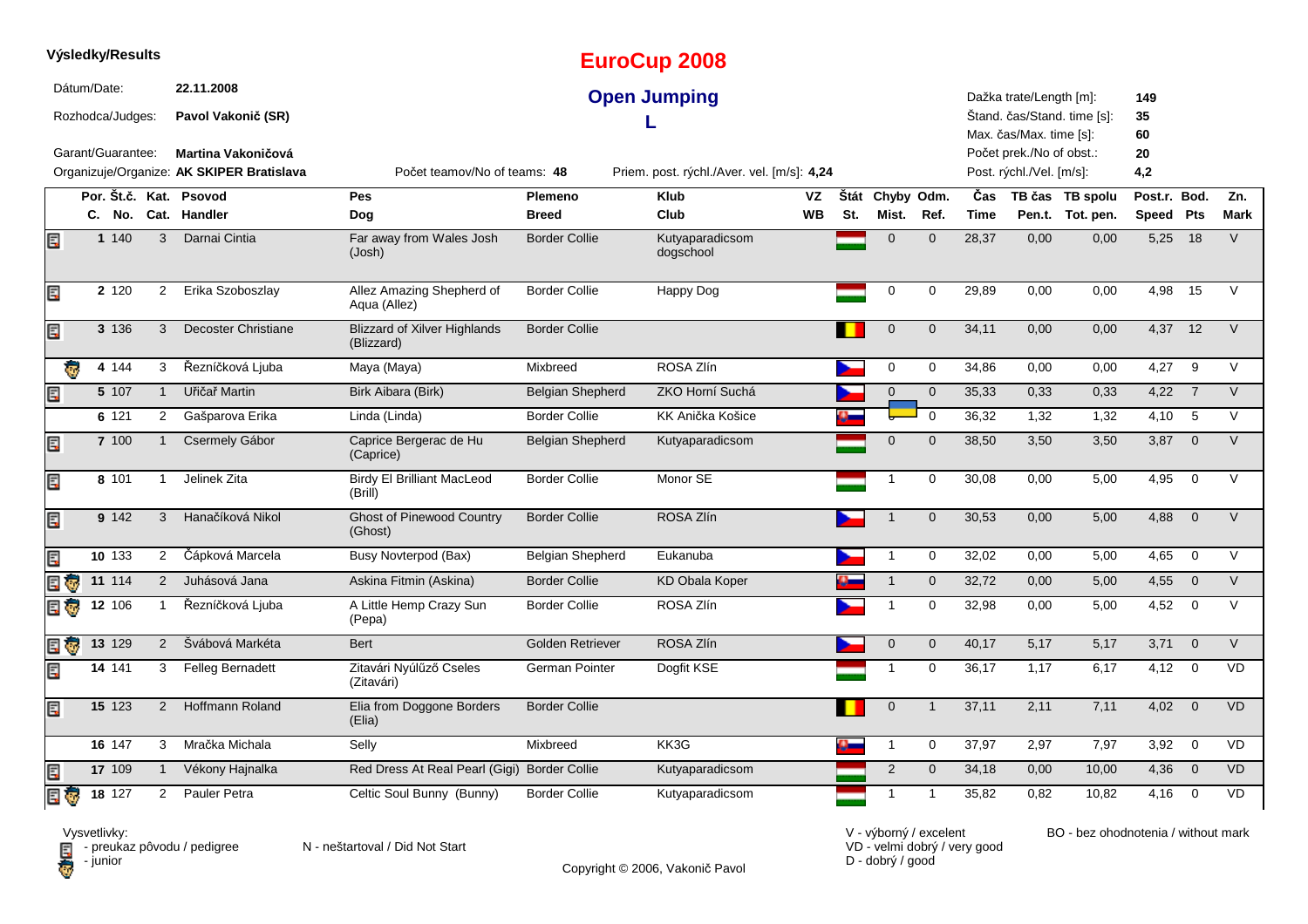|      |             | Výsledky/Results                      |                |                                                               |                                           |                          | <b>EuroCup 2008</b>                        |           |          |                     |                |                          |                                                                                |                             |                           |                         |            |
|------|-------------|---------------------------------------|----------------|---------------------------------------------------------------|-------------------------------------------|--------------------------|--------------------------------------------|-----------|----------|---------------------|----------------|--------------------------|--------------------------------------------------------------------------------|-----------------------------|---------------------------|-------------------------|------------|
|      | Dátum/Date: | Rozhodca/Judges:<br>Garant/Guarantee: |                | 22.11.2008<br>Pavol Vakonič (SR)<br><b>Martina Vakoničová</b> |                                           |                          | <b>Open Jumping</b>                        |           |          |                     |                |                          | Dažka trate/Length [m]:<br>Max. čas/Max. time [s]:<br>Počet prek./No of obst.: | Štand. čas/Stand. time [s]: | 149<br>35<br>60<br>20     |                         |            |
|      |             |                                       |                | Organizuje/Organize: AK SKIPER Bratislava                     | Počet teamov/No of teams: 48              |                          | Priem. post. rýchl./Aver. vel. [m/s]: 4,24 |           |          |                     |                |                          | Post. rýchl./Vel. [m/s]:                                                       |                             | 4,2                       |                         |            |
|      |             |                                       |                | Por. Št.č. Kat. Psovod                                        | Pes                                       | Plemeno                  | <b>Klub</b>                                | VZ        |          | Štát Chyby Odm.     |                | Čas                      |                                                                                | TB čas TB spolu             | Post.r. Bod.              |                         | Zn.        |
|      |             | C. No.                                |                | Cat. Handler                                                  | Dog                                       | <b>Breed</b>             | Club                                       | <b>WB</b> | St.      | Mist.               | Ref.           | <b>Time</b>              |                                                                                | Pen.t. Tot. pen.            | Speed Pts                 |                         | Mark       |
|      |             | 19 117                                | 2              | Benešová Kateřina                                             | Porsche                                   | Európsky saňový pes      |                                            |           |          | $\mathsf{O}\xspace$ | $\mathbf{1}$   | 43.29                    | 8,29                                                                           | 13.29                       | 3,44                      | $\overline{0}$          | <b>VD</b>  |
|      |             | 20 145                                | 3              | Varró Gábor                                                   | Dorka                                     | Deutscher<br>Schäferhund | Dogfit KSE                                 |           |          | 0                   | $\overline{1}$ | 43,65                    | 8,65                                                                           | 13,65                       | 3,41                      | $\overline{0}$          | VD         |
| Ę    |             | 21 148                                | $\mathbf{3}$   | Čápková Marcela                                               | A3 Arny Plzeňský Teufel (A3)              | <b>Belgian Shepherd</b>  | Eukanuba                                   |           |          | 3                   | $\mathbf 0$    | 28,62                    | 0,00                                                                           | 15,00                       | 5,21                      | $\overline{0}$          | <b>VD</b>  |
| Ę    |             | 22 149                                | 3              | Zoltán Pap                                                    | Lemon tree at real pearl<br>(Lemon)       | <b>Border Collie</b>     | ŠKD Ljutomer-Križevci                      |           |          | 3                   | 0              | 31,16                    | 0,00                                                                           | 15,00                       | 4,78                      | $\overline{0}$          | VD         |
| Ę    |             | 23 95                                 | $\overline{1}$ | Vékony Hajnalka                                               | Poseidon Ravenna-Roxette<br>(Flash)       | <b>Border Collie</b>     | Kutyaparadicsom                            |           |          | 3                   | $\mathbf 0$    | 31,87                    | 0,00                                                                           | 15,00                       | 4,68                      | $\mathbf 0$             | <b>VD</b>  |
| Ę    |             | 24 132                                | $\overline{2}$ | Juhásová Jana                                                 | Breaming Lady Gasko Prim<br>(GINA)        | <b>Border Collie</b>     | <b>KD Obala Koper</b>                      |           |          |                     |                | 35,56                    | 0,56                                                                           | 15,56                       | 4,19                      | $\mathbf 0$             | VD         |
| Ę    |             | 25 118                                | $\overline{2}$ | <b>Bonduel Maryse</b>                                         | aZiggy                                    | <b>Border Collie</b>     |                                            |           |          |                     | $\mathbf 0$    | 45,74                    | 10,74                                                                          | 15,74                       | 3,26                      | $\overline{0}$          | <b>VD</b>  |
| Ę    |             | 26 150                                | 3              | Grygarová Aneta                                               | Una Bohemia Alka (Una)                    | <b>Border Collie</b>     | KK Pedigree Komořany                       |           |          | 2                   | $\mathbf{1}$   | 36,88                    | 1,88                                                                           | 16,88                       | 4,04                      | $\mathbf 0$             | D          |
| Ę    |             | 27 111                                | $\mathbf{1}$   | Grygarová Aneta                                               | Afrodita Star (Afrodita)                  | <b>Border Collie</b>     | <b>KK Pedigree Komořany</b>                |           |          | 3                   | $\mathbf{0}$   | 44.61                    | 9,61                                                                           | 24,61                       | $3,34$ 0                  |                         | D          |
| e (s |             | $28 \overline{103}$                   | -1             | Németh Anna                                                   | Tódor                                     | <b>Border Collie</b>     | <b>Top Mancs</b>                           |           |          | 6                   | $\mathbf{1}$   | 43,00                    | 8,00                                                                           | 43,00                       | 3,47                      | $\overline{\mathbf{0}}$ | BO.        |
| Ę    |             | 97                                    |                | Juhásová Jana                                                 | Barchello Bambabibi<br>(Barchelo)         | <b>Border Collie</b>     | <b>KD Obala Koper</b>                      |           |          | $\mathbf{0}$        | $\mathbf 0$    |                          |                                                                                |                             |                           | $\overline{0}$          | DIS        |
|      | ē           | 98                                    | $\overline{1}$ | Petnyová Lenka                                                | Taxi                                      | Golden Retriever         | KK Anička Košice                           |           | $\alpha$ | $\mathbf 0$         | $\mathbf 0$    | $\blacksquare$           | $\mathbf{r}$                                                                   | $\mathbf{r}$                | $\mathbf{r}$              | $\overline{0}$          | <b>DIS</b> |
|      | Q)          | 99                                    | $\mathbf{1}$   | <b>Bálint Policza</b>                                         | Tóbiás (Tóbiás)                           | Hungarian Vizsla         | <b>Top Mancs</b>                           |           |          | $\mathbf{0}$        | $\mathbf{0}$   | $\sim$                   |                                                                                |                             | $\mathbf{L}^{\text{max}}$ | $\overline{0}$          | DIS        |
| Ę    |             | 102                                   | $\mathbf{1}$   | Matejka Milan                                                 | Enny Farma Štěkot (Eny)                   | Berger des Pyrenées      | <b>KD Obala Koper</b>                      |           |          | 0                   | $\mathbf 0$    | $\sim$                   |                                                                                |                             | $\sim$                    | $\overline{0}$          | <b>DIS</b> |
| Ę    |             | 104                                   | $\overline{1}$ | Pánková Lenka                                                 | Best Choice od Zlatonosné<br>říčky (Indy) | <b>Border Collie</b>     | <b>KK Zetor Brno</b>                       |           |          | $\overline{0}$      | $\Omega$       |                          |                                                                                |                             | $\sim$                    | $\overline{0}$          | DIS        |
| Ę    |             | 105                                   | $\overline{1}$ | Pappné Fejes Zsuzsanna                                        | Poseidon Blue Princess Tiara<br>(Tiara)   | <b>Border Collie</b>     | <b>DASZE</b>                               |           |          | 0                   | 0              | $\sim$                   | $\overline{a}$                                                                 | $\sim$                      | $\blacksquare$            | $\mathbf 0$             | DIS        |
|      |             | 115                                   | $\overline{2}$ | Langová Eva                                                   | <b>Brita</b>                              | Mixbreed                 | Agility Hrušky                             |           |          | $\mathbf 0$         | $\mathbf 0$    | $\overline{\phantom{a}}$ |                                                                                |                             | $\sim$                    | $\overline{0}$          | <b>DIS</b> |
| Ę    |             | 116                                   | $\overline{2}$ | Bartelová Lucie                                               | Eve new Adora Black<br>Chevers (Eve)      | <b>Border Collie</b>     | ZKO Horní Suchá                            |           |          | 0                   | $\mathbf 0$    |                          |                                                                                |                             | $\blacksquare$            | $\mathbf 0$             | <b>DIS</b> |
| Ē.   |             | 119                                   | $\overline{2}$ | Bystrická Mária                                               | Ainis z jablonovho dvora (Eni)            | <b>Border Collie</b>     | <b>AK Nitra</b>                            |           |          | $\Omega$            | $\mathbf 0$    |                          |                                                                                |                             |                           | $\Omega$                | DIS        |

Vysvetlivky:<br>⊟ - preukaz pôvodu / pedigree N - neštartoval / Did Not Start **D** - junior

Copyright © 2006, Vakonič Pavol

VD - velmi dobrý / very good D - dobrý / good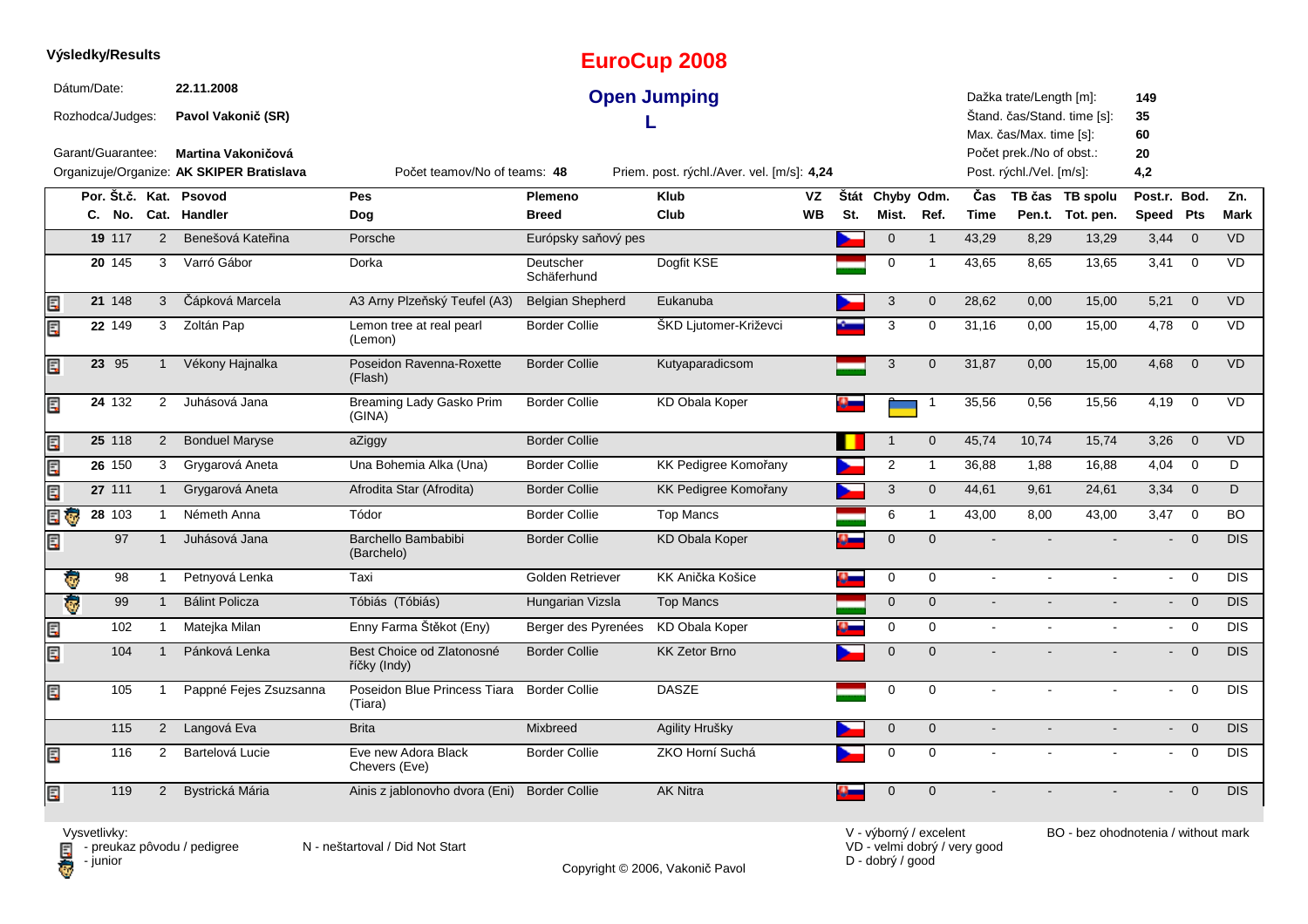|                 | Výsledky/Results  |                |                                           |                                            |                         | <b>EuroCup 2008</b>                        |           |     |                     |                |                |                          |                             |              |                |                  |
|-----------------|-------------------|----------------|-------------------------------------------|--------------------------------------------|-------------------------|--------------------------------------------|-----------|-----|---------------------|----------------|----------------|--------------------------|-----------------------------|--------------|----------------|------------------|
|                 | Dátum/Date:       |                | 22.11.2008                                |                                            |                         | <b>Open Jumping</b>                        |           |     |                     |                |                | Dažka trate/Length [m]:  |                             | 149          |                |                  |
|                 | Rozhodca/Judges:  |                | Pavol Vakonič (SR)                        |                                            |                         |                                            |           |     |                     |                |                |                          | Štand. čas/Stand. time [s]: | 35           |                |                  |
|                 |                   |                |                                           |                                            |                         |                                            |           |     |                     |                |                | Max. čas/Max. time [s]:  |                             | 60           |                |                  |
|                 | Garant/Guarantee: |                | Martina Vakoničová                        |                                            |                         |                                            |           |     |                     |                |                | Počet prek./No of obst.: |                             | 20           |                |                  |
|                 |                   |                | Organizuje/Organize: AK SKIPER Bratislava | Počet teamov/No of teams: 48               |                         | Priem. post. rýchl./Aver. vel. [m/s]: 4,24 |           |     |                     |                |                | Post. rýchl./Vel. [m/s]: |                             | 4,2          |                |                  |
|                 |                   |                | Por. Št.č. Kat. Psovod                    | Pes                                        | Plemeno                 | <b>Klub</b>                                | <b>VZ</b> |     | Štát Chyby Odm.     |                | Čas            |                          | TB čas TB spolu             | Post.r. Bod. |                | Zn.              |
|                 | C. No.            |                | Cat. Handler                              | Dog                                        | <b>Breed</b>            | Club                                       | <b>WB</b> | St. | Mist.               | Ref.           | <b>Time</b>    |                          | Pen.t. Tot. pen.            | Speed Pts    |                | <b>Mark</b>      |
| Ē,              | 122               | $\overline{2}$ | Hanačíková Nikol                          | Littlethorn Saxo (Littlethorn)             | <b>Border Collie</b>    | ROSA Zlín                                  |           |     | 0                   | $\mathbf 0$    |                |                          |                             | $\sim$       | $\overline{0}$ | <b>DIS</b>       |
| Ę               | 124               | 2              | Konečná Lucie                             | Caretta Crazy Black Chevers<br>(Caretta)   | <b>Border Collie</b>    | ZKO Horní Suchá                            |           |     | $\Omega$            | $\Omega$       |                |                          |                             | $\sim$       | $\overline{0}$ | <b>DIS</b>       |
| Ę               | 125               | $\overline{2}$ | Olšovská Monika                           | Everyday Dream Black<br>Chevers (Drimko)   | <b>Border Collie</b>    | <b>KD Obala Koper</b>                      |           |     | $\mathbf 0$         | $\mathbf 0$    |                | $\sim$                   | $\mathbf{r}$                |              | $- 0$          | <b>DIS</b>       |
| EC <sup>3</sup> | 126               | 2              | Pacák Petr                                | Agbar Ozzmosis (Agbar)                     | Whippet                 | <b>KK Pedigree Komořany</b>                |           |     | $\mathsf{O}\xspace$ | $\overline{0}$ |                |                          |                             |              | $- 0$          | <b>DIS</b>       |
|                 | 128               | $\overline{2}$ | Róth Ágnes                                | Zénó (Zénó)                                | Mixbreed                | <b>Top Mancs</b>                           |           |     | $\mathbf 0$         | $\mathbf 0$    |                |                          |                             |              | $- 0$          | $\overline{DIS}$ |
| Ę               | 130               | $\overline{2}$ | Veres Zsuzsa                              | Kaj Con Maige (Kaj)                        | Hrvatski ovčar          | Gödöllói KKI                               |           |     | $\mathbf{0}$        | $\overline{0}$ |                |                          |                             |              | $\overline{0}$ | DIS              |
|                 | 131               | $2^{\circ}$    | Langova Eva                               | Megy                                       | Mixbreed                | Agility Hrušky                             |           |     |                     | $\Omega$       |                |                          |                             | $\sim$       | $\overline{0}$ | $\overline{DIS}$ |
| E)              | 137               | 3              | Mračka Michala                            | Mawlch Gera (Gera)                         | Hrvatski ovčar          | KK3G                                       |           |     | $\mathbf 0$         | $\overline{0}$ |                |                          |                             |              | $\overline{0}$ | $\overline{DIS}$ |
| E               | 139               | 3              | Csávás Viktória                           | Ananász Látószem Lotty<br>(Ananász)        | Labrador Retriever      | Kutyaparadicsom-<br>Budakalász             |           |     | 0                   | $\Omega$       |                |                          |                             | $\sim$       | $\overline{0}$ | <b>DIS</b>       |
| Ē,              | 143               | 3              | Jakab Erika                               | Action Amazing Sephard of<br>Aqua (Jackie) | <b>Border Collie</b>    | Hungária Agility Klub<br><b>Budapest</b>   |           |     | $\mathbf 0$         | $\overline{0}$ |                |                          |                             |              | $\overline{0}$ | <b>DIS</b>       |
| Ē.              | 146               | 3              | Decoster Christiane                       | Ely from Doggone Borders -<br>(Ely)        | <b>Border Collie</b>    |                                            |           |     | $\mathbf 0$         | $\mathbf 0$    | $\blacksquare$ | $\blacksquare$           | $\sim$                      | $\sim$       | $\overline{0}$ | <b>DIS</b>       |
| Ę               | 108               |                | Zombori Andi                              | Terreur-Masquée Athos<br>(Dylan)           | <b>Belgian Shepherd</b> | Gödöllói KKI                               |           |     | $\mathbf 0$         | $\mathbf{0}$   |                |                          |                             | $\sim$       | $\overline{0}$ | N.               |
| E               | 110               |                | Ušelová Petra                             | Ally from Crazy Sun (Ally)                 | <b>Border Collie</b>    | ROSA Zlín                                  |           |     | 0                   | 0              |                |                          |                             | $\sim$       | $\overline{0}$ | N                |

Štartovalo/Total count: 48 Diskvalifikácie/Disqualification: 41,67 % (20) Čisto/Clean runs: 8,33 % (4) Max. post. r./Max. speed:5,25 m/s Max. čist. post. r./Max. speed clean run: 5,25 m/sMin. post. r./Min. speed: 3,26 m/s

Vysvetlivky:<br>⊟ - preukaz pôvodu / pedigree N - neštartoval / Did Not Start preuka<br>Computer

Copyright © 2006, Vakonič Pavol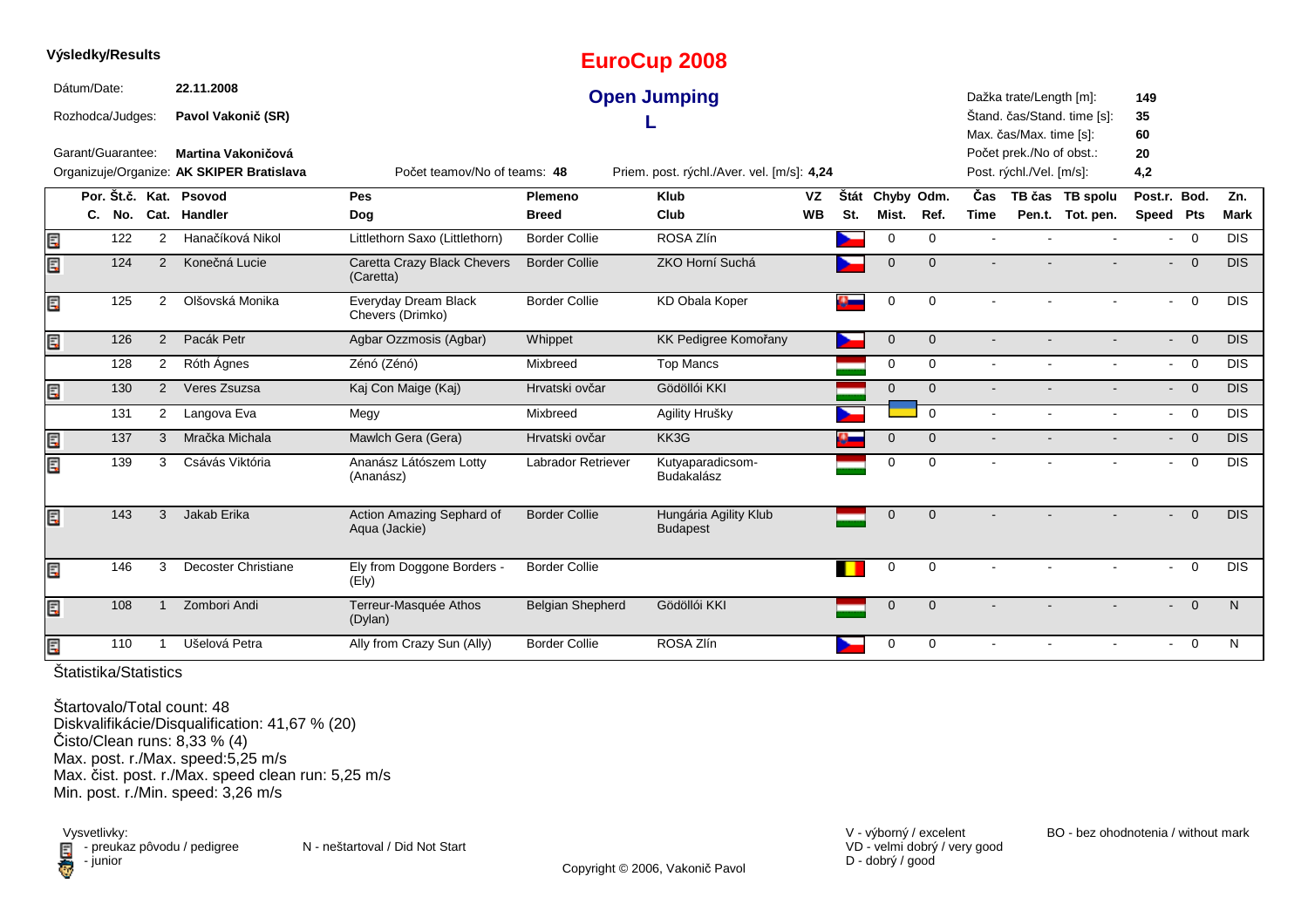| Výsledky/Results       |                                           |     |                              | <b>EuroCup 2008</b>                        |           |     |                 |      |      |                          |                             |                  |     |      |
|------------------------|-------------------------------------------|-----|------------------------------|--------------------------------------------|-----------|-----|-----------------|------|------|--------------------------|-----------------------------|------------------|-----|------|
| Dátum/Date:            | 22.11.2008                                |     |                              | <b>Open Jumping</b>                        |           |     |                 |      |      | Dažka trate/Length [m]:  |                             | 149              |     |      |
| Rozhodca/Judges:       | Pavol Vakonič (SR)                        |     |                              |                                            |           |     |                 |      |      |                          | Štand. čas/Stand. time [s]: | 35               |     |      |
|                        |                                           |     |                              |                                            |           |     |                 |      |      | Max. čas/Max. time [s]:  |                             | 60               |     |      |
| Garant/Guarantee:      | Martina Vakoničová                        |     |                              |                                            |           |     |                 |      |      | Počet prek./No of obst.: |                             | 20               |     |      |
|                        | Organizuje/Organize: AK SKIPER Bratislava |     | Počet teamov/No of teams: 48 | Priem. post. rýchl./Aver. vel. [m/s]: 4,24 |           |     |                 |      |      | Post. rýchl./Vel. [m/s]: |                             | 4,2              |     |      |
| Por. Št.č. Kat. Psovod |                                           | Pes | Plemeno                      | <b>Klub</b>                                | VZ.       |     | Štát Chyby Odm. |      | Cas  |                          | TB čas TB spolu             | Post.r. Bod. Zn. |     |      |
| C. No.                 | Cat. Handler                              | Dog | Breed                        | Club                                       | <b>WB</b> | St. | Mist.           | Ref. | Time | Pen.t.                   | Tot. pen.                   | Speed            | Pts | Mark |

Priemerná post. r./Average speed: 4,24 m/s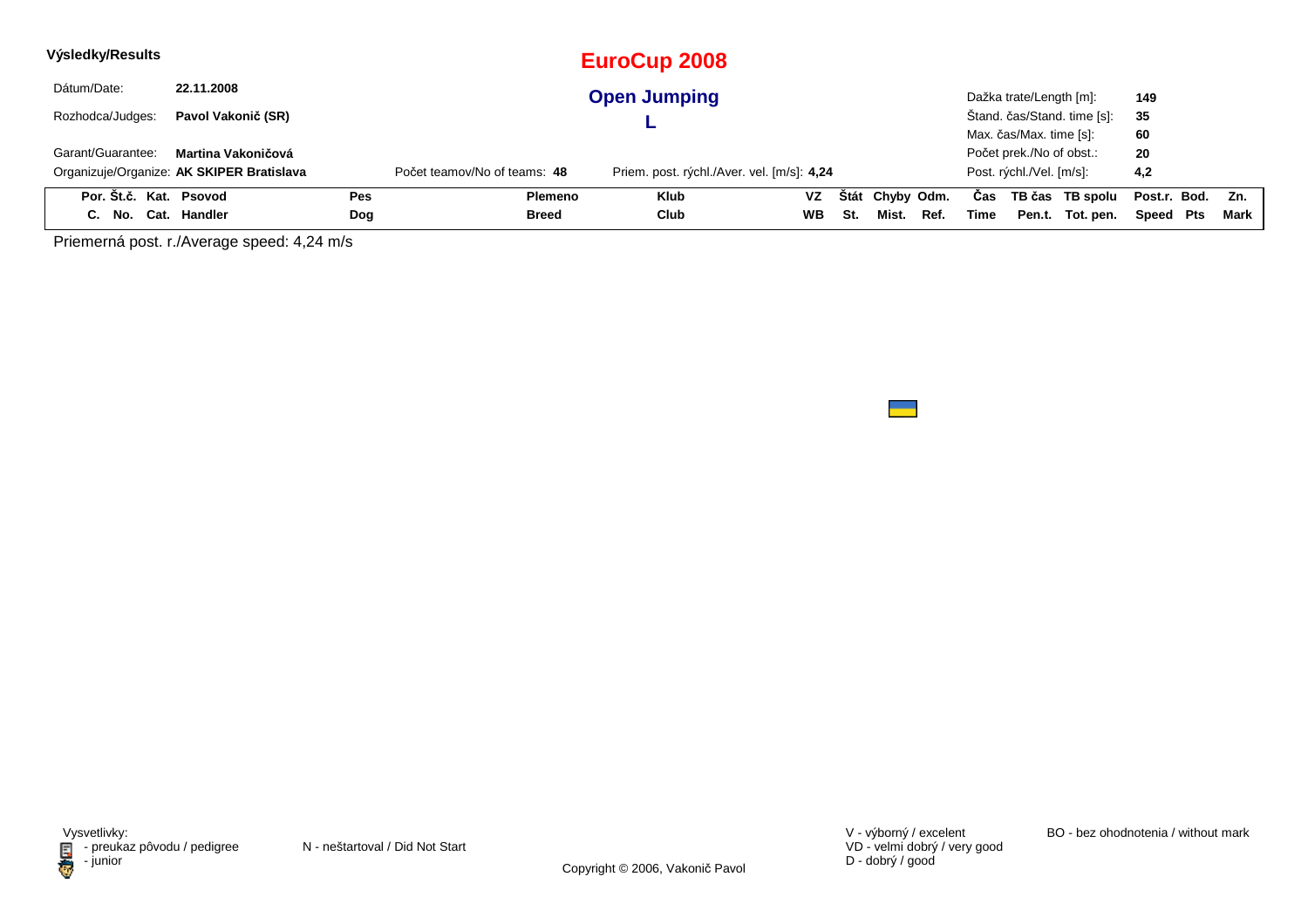|     |                                 |              | Výsledky/Results     |                                                                        |                                                 |                                            | <b>EuroCup 2008</b>                        |     |                 |                |             |                                                      |                             |                 |                          |                |
|-----|---------------------------------|--------------|----------------------|------------------------------------------------------------------------|-------------------------------------------------|--------------------------------------------|--------------------------------------------|-----|-----------------|----------------|-------------|------------------------------------------------------|-----------------------------|-----------------|--------------------------|----------------|
|     | Dátum/Date:<br>Rozhodca/Judges: |              |                      | 22.11.2008<br>Pavol Vakonič (SR)                                       |                                                 |                                            | <b>Open Jumping</b><br>S                   |     |                 |                |             | Dažka trate/Length [m]:<br>Max. čas/Max. time [s]:   | Štand. čas/Stand. time [s]: | 138<br>33<br>60 |                          |                |
|     | Garant/Guarantee:               |              |                      | <b>Martina Vakoničová</b><br>Organizuje/Organize: AK SKIPER Bratislava | Počet teamov/No of teams: 31                    |                                            | Priem. post. rýchl./Aver. vel. [m/s]: 3,89 |     |                 |                |             | Počet prek./No of obst.:<br>Post. rýchl./Vel. [m/s]: |                             | 19<br>4,1       |                          |                |
|     |                                 |              |                      | Por. Št.č. Kat. Psovod                                                 | <b>Pes</b>                                      | Plemeno                                    | <b>Klub</b><br><b>VZ</b>                   |     | Štát Chyby Odm. |                | Čas         |                                                      | TB čas TB spolu             | Post.r. Bod.    |                          | Zn.            |
|     |                                 | C. No.       |                      | Cat. Handler                                                           | Dog                                             | <b>Breed</b>                               | Club<br><b>WB</b>                          | St. | Mist.           | Ref.           | <b>Time</b> |                                                      | Pen.t. Tot. pen.            | Speed Pts       |                          | <b>Mark</b>    |
| E.  |                                 | 1 33         | 3                    | Kružinská Adel                                                         | Abeille Elita Triumphans<br>(Aminka)            | Caniche                                    | <b>AK Nitra</b>                            |     | $\mathbf 0$     | $\mathbf 0$    | 29,56       | 0,00                                                 | 0,00                        | 4,67            | 18                       | $\vee$         |
| Ę   |                                 | 2 35         | 3                    | Rajec Kamila                                                           | A3Ch Claudia z Josefovské<br>pevnosti (Angie)   | <b>Shetland Sheepdog</b>                   | <b>MKA Ister BA</b>                        | n – | $\overline{0}$  | $\mathbf 0$    | 29,67       | 0,00                                                 | 0,00                        | 4,65            | 15                       | $\vee$         |
| Ę   |                                 | 3 28         | 3                    | Baďová Jana                                                            | Schadehorns Milka - Shelly<br>(Schadehorns)     | Parson Russel Terrier KK3G                 |                                            |     | $\mathbf 0$     | 0              | 29,84       | 0,00                                                 | 0,00                        | 4,62            | 12                       | V              |
| Ę   |                                 | 4 36         | 3                    | Wéber Krisztina                                                        | Luislers Qaxi (Tiko)                            | Parson Russel Terrier Top Mancs            |                                            |     | $\mathbf{0}$    | $\mathbf{0}$   | 30,37       | 0.00                                                 | 0,00                        | 4,54            | 9                        | $\vee$         |
| Ę   |                                 | 5 39         | 3                    | Balážová Zuzana                                                        | Csaka Blind Date (Csaka)                        | Parson Russel Terrier AK Skiper BA         |                                            |     | $\mathbf 0$     | 0              | 32,02       | 0,00                                                 | 0,00                        | 4,31            | $\overline{7}$           | V              |
| Ę   |                                 | 6 37         | 3                    | Róth Ágnes                                                             | Rakelton (Rakelton)                             | Cavalier King Charles Top Mancs<br>Spaniel |                                            |     |                 | $\mathbf 0$    | 32,66       | 0,00                                                 | 0,00                        | 4,23            | 5                        | $\overline{V}$ |
| ę   |                                 | 7 6          | $\mathbf{1}$         | Illényiová Hella                                                       | Holly                                           | Mixbreed                                   | <b>AK Skiper BA</b>                        |     | $\mathbf 0$     | 0              | 35,50       | 2,50                                                 | 2,50                        | 3,89            | $\mathbf 0$              | V              |
| Ę   |                                 | 8 29         | 3                    | Hroteková Gabriela                                                     | Faust Smaal Kim (Faust)                         | Shetland Sheepdog                          | Katmaj Opava                               |     | $\mathbf{1}$    | $\mathbf 0$    | 28,90       | 0,00                                                 | 5,00                        | 4,78            | $\overline{0}$           | $\vee$         |
| Ę   |                                 | 9 31         | 3                    | Konečná Martina                                                        | Amazing Cherub the Little<br>Bodyguard (Speedy) | Shetland Sheepdog                          | <b>KK Hodonín</b>                          |     | $\mathbf 1$     | $\mathbf 0$    | 29,70       | 0,00                                                 | 5,00                        | 4,65            | $\overline{0}$           | V              |
|     |                                 | 10 38        | 3                    | Lakatos Gabriella                                                      | Tücsök                                          | Mixbreed                                   | <b>Top Mancs</b>                           |     | $\mathbf{1}$    | $\mathbf 0$    | 30,68       | 0,00                                                 | 5,00                        | 4,50            | $\mathbf 0$              | $\vee$         |
| Ę   |                                 | 11 $34$      | 3                    | Potočná Blanka                                                         | Kario Banditt Lukato Gold<br>(Pan Bílý)         | Deutsche Spitz                             | ROSA Zlín                                  |     | $\mathbf 1$     | 0              | 32,53       | 0,00                                                 | 5,00                        | 4,24            | $\overline{0}$           | $\vee$         |
|     | ē.                              | $12 \quad 3$ | $\mathbf{1}$         | Buliščáková Silvia                                                     | Fleur                                           | Mixbreed                                   | <b>AK Skiper BA</b>                        |     | $\mathbf 0$     | $\mathbf{0}$   | 41,81       | 8.81                                                 | 8,81                        | 3,30            | $\overline{0}$           | <b>VD</b>      |
| Ę   |                                 | 12 18        | $\mathbf{2}^{\circ}$ | Bzdúšková Kamila                                                       | Anette Sweet Awillon (Netty)                    | Epagneul nain<br>continental - Papillon    | <b>MKA Ister BA</b>                        |     | 0               | 0              | 41,81       | 8,81                                                 | 8,81                        | 3,30            | $\overline{0}$           | VD             |
| Ę   |                                 | 14 20        | $\overline{2}$       | Meierová Kateřina                                                      | Dancing Daisy z Jeřeně<br>(Jackie)              | Parson Russel Terrier Tři sestry           |                                            |     | $\mathbf 0$     | $\overline{2}$ | 32,61       | 0,00                                                 | 10,00                       | 4,23            | $\overline{0}$           | <b>VD</b>      |
| Ę   |                                 | 15 4         | $\mathbf{1}$         | Koutná Martina                                                         | Cool Comeback Kalamita<br>(Domino)              | <b>Skye Terrier</b>                        | <b>MKA Ister BA</b>                        |     | $\mathbf 1$     | $\mathbf 0$    | 40,93       | 7,93                                                 | 12,93                       | 3,37            | $\overline{0}$           | <b>VD</b>      |
| Ę   |                                 | 16 19        |                      | Jentnerová Magdaléna<br>$2^{\circ}$                                    | Cinderella Hedstar (Cindy)                      | Bichon á poil frisé                        | <b>AK Skiper BA</b>                        |     | $\mathbf{1}$    | $\mathbf 0$    | 41,34       | 8,34                                                 | 13,34                       | 3,34            | $\overline{\phantom{0}}$ | <b>VD</b>      |
| E G |                                 | 17 21        | 2                    | Motyčková Michaela                                                     | Falco Hepta (Falko)                             | Shetland Sheepdog                          | <b>KK Zetor Brno</b>                       |     | 0               | $\mathbf{1}$   | 41,56       | 8,56                                                 | 13,56                       | $3,32 \ 0$      |                          | <b>VD</b>      |
| Ę   |                                 | 18 12        | $\mathbf{1}$         | Varró Gábor                                                            | Slowy Dog Fruzsina (Slowy)                      | <b>Basset Artesien</b><br>Normand          | Dogfit KSE                                 |     |                 | $\mathbf 0$    | 42,11       | 9,11                                                 | 14,11                       | 3,28            | $\overline{0}$           | <b>VD</b>      |

Vysvetlivky:<br>⊟ - preukaz pôvodu / pedigree N - neštartoval / Did Not Start **D** - junior

Copyright © 2006, Vakonič Pavol

VD - velmi dobrý / very good D - dobrý / good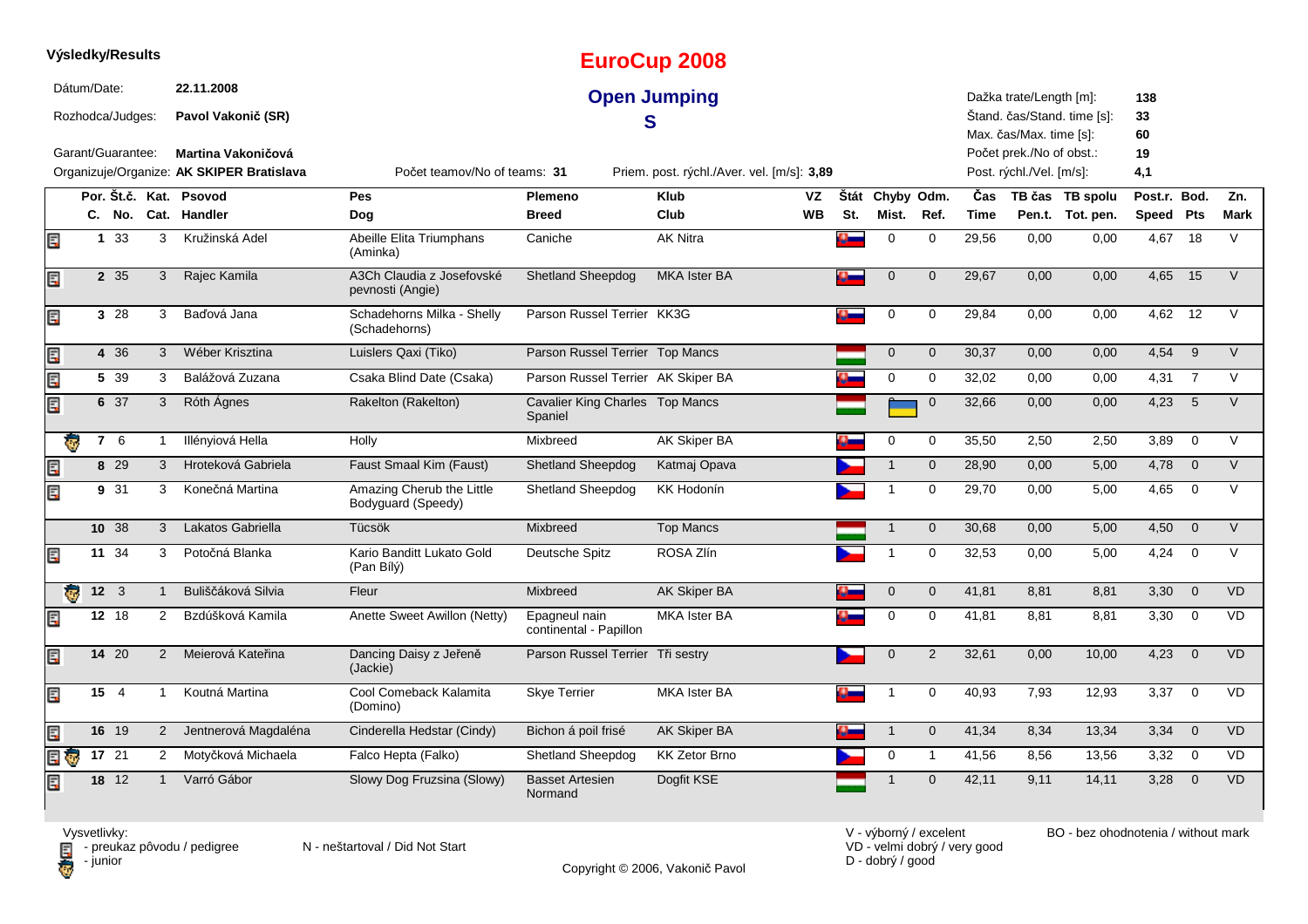|     | Výsledky/Results  |                 |                |                                           |                                          |                                                   | <b>EuroCup 2008</b>                        |           |      |                |                |             |                          |                             |                           |                |                  |
|-----|-------------------|-----------------|----------------|-------------------------------------------|------------------------------------------|---------------------------------------------------|--------------------------------------------|-----------|------|----------------|----------------|-------------|--------------------------|-----------------------------|---------------------------|----------------|------------------|
|     | Dátum/Date:       |                 |                | 22.11.2008                                |                                          |                                                   | <b>Open Jumping</b>                        |           |      |                |                |             | Dažka trate/Length [m]:  |                             | 138                       |                |                  |
|     | Rozhodca/Judges:  |                 |                | Pavol Vakonič (SR)                        |                                          |                                                   | S                                          |           |      |                |                |             |                          | Štand. čas/Stand. time [s]: | 33                        |                |                  |
|     |                   |                 |                |                                           |                                          |                                                   |                                            |           |      |                |                |             | Max. čas/Max. time [s]:  |                             | 60                        |                |                  |
|     | Garant/Guarantee: |                 |                | Martina Vakoničová                        |                                          |                                                   |                                            |           |      |                |                |             | Počet prek./No of obst.: |                             | 19                        |                |                  |
|     |                   |                 |                | Organizuje/Organize: AK SKIPER Bratislava | Počet teamov/No of teams: 31             |                                                   | Priem. post. rýchl./Aver. vel. [m/s]: 3,89 |           |      |                |                |             | Post. rýchl./Vel. [m/s]: |                             | 4,1                       |                |                  |
|     |                   |                 |                | Por. Št.č. Kat. Psovod                    | Pes                                      | Plemeno                                           | <b>Klub</b>                                | VZ        | Štát | Chyby Odm.     |                | Čas         |                          | TB čas TB spolu             | Post.r. Bod.              |                | Zn.              |
|     |                   | C. No.          |                | Cat. Handler                              | Dog                                      | <b>Breed</b>                                      | Club                                       | <b>WB</b> | St.  | Mist.          | Ref.           | <b>Time</b> |                          | Pen.t. Tot. pen.            | Speed Pts                 |                | <b>Mark</b>      |
|     |                   | 19 5            | -1             | Přichystalová Zita                        | Ron                                      | West Highland White<br>Terrier                    | <b>KK Zetor Brno</b>                       |           |      | $\Omega$       | $\mathbf 0$    | 49,35       | 16,35                    | 16,35                       | 2,80                      | $\overline{0}$ | D                |
|     |                   | $20 \t 8$       |                | Chebenová Ivana                           | Lara                                     | Mixbreed                                          | MKA Ister BA                               |           |      | 2              | $\mathbf 1$    | 46,85       | 13,85                    | 28,85                       | 2,95                      | $\overline{0}$ | <b>BO</b>        |
|     |                   | 21 11           |                | Sorger Peter                              | Bafka                                    | Cavalier King Charles KK Anička Košice<br>Spaniel |                                            |           |      |                | $\overline{1}$ | 52,19       | 19,19                    | 29,19                       | 2,64                      | $\overline{0}$ | <b>BO</b>        |
| e Ç |                   | $\overline{2}$  |                | <b>Budai Lilla</b>                        | Alföldi-Morgó Reni Blue<br>(Suzy)        | Beagle                                            | Kutyaparadicsom                            |           |      | $\mathbf 0$    | $\mathbf{0}$   |             |                          |                             | $\overline{\phantom{0}}$  | $\overline{0}$ | <b>DIS</b>       |
| Ę   |                   | $\overline{7}$  |                | Káli Anita                                | Aphrodite (Affie)                        | <b>Bichon Havanais</b>                            | Hungária Agility Klub<br><b>Budapest</b>   |           |      | 0              | $\mathbf 0$    |             |                          |                             | $\sim$                    | $\overline{0}$ | <b>DIS</b>       |
| Ę   |                   | 9               |                | Krátky Pavel                              | Fox Meadows Beetlejuice<br>(Eddie)       | Parson Russel Terrier MKA Ister BA                |                                            |           |      |                | $\Omega$       |             |                          |                             | $\sim$                    | $\overline{0}$ | DIS.             |
|     | ē                 | 10 <sup>°</sup> |                | Michalčíková Natália                      | Samko                                    | Chihuahua Pelo corto AK Skiper BA                 |                                            |           |      | $\mathbf 0$    | $\mathbf 0$    |             |                          |                             | $\sim$                    | $\overline{0}$ | <b>DIS</b>       |
| E.  |                   | 13              |                | Arndtné Varga Éva                         | Sun Of Dixieland Ghosthunter<br>(Ghosty) | Caniche                                           | Győri KKI                                  |           |      | $\overline{0}$ | $\Omega$       |             |                          |                             | $\mathbf{L}^{\text{max}}$ | $\overline{0}$ | <b>DIS</b>       |
| Ē.  |                   | 22              | $\overline{2}$ | Pacáková Zuzana                           | Kissing Katty z Jeřeně<br>(Kissing)      |                                                   | Parson Russel Terrier KK Pedigree Komořany |           |      | $\mathbf 0$    | $\mathbf 0$    |             |                          |                             | $\blacksquare$            | $\overline{0}$ | <b>DIS</b>       |
| Ę   |                   | 27              | 3              | Antalová Miriama                          | Bellonka Metuje (Bellonka)               | <b>Shetland Sheepdog</b>                          | <b>AK Nitra</b>                            |           | ¢    | $\mathbf 0$    | $\mathbf{0}$   |             |                          |                             | $\blacksquare$            | $\overline{0}$ | DIS              |
| E   |                   | 30              | 3              | Imrefalvi Ildikó                          | Ervin                                    | Petit Basset Griffon<br>Vendéen                   | Dogfit KSE                                 |           |      | 0              | $\Omega$       |             |                          |                             |                           | $- 0$          | $\overline{DIS}$ |
|     |                   | 32              | 3              | Krušinová Zuzana                          | <b>Bonka</b>                             | Mixbreed                                          | AK Skiper BA                               |           |      | $\mathbf 0$    | $\mathbf{0}$   |             |                          |                             |                           | $- 0$          | <b>DIS</b>       |
| Ē,  |                   | 1               | -1             | Arndtné Varga Éva                         | Gottardó Silver Yoda (Yoda)              | Caniche                                           | Győri KKI                                  |           |      | 0              | 3              |             |                          |                             | $\sim$                    | $\overline{0}$ | <b>DIS</b>       |

Štartovalo/Total count: 31 Diskvalifikácie/Disqualification: 32,26 % (10)Čisto/Clean runs: 19,35 % (6) Max. post. r./Max. speed:4,78 m/s Max. čist. post. r./Max. speed clean run: 4,67 m/sMin. post. r./Min. speed: 2,64 m/s

Vysvetlivky: $\blacksquare$  - preukaz pôvodu / pedigree N - neštartoval / Did Not Start **D** - junior

VD - velmi dobrý / very good D - dobrý / good

Copyright © 2006, Vakonič Pavol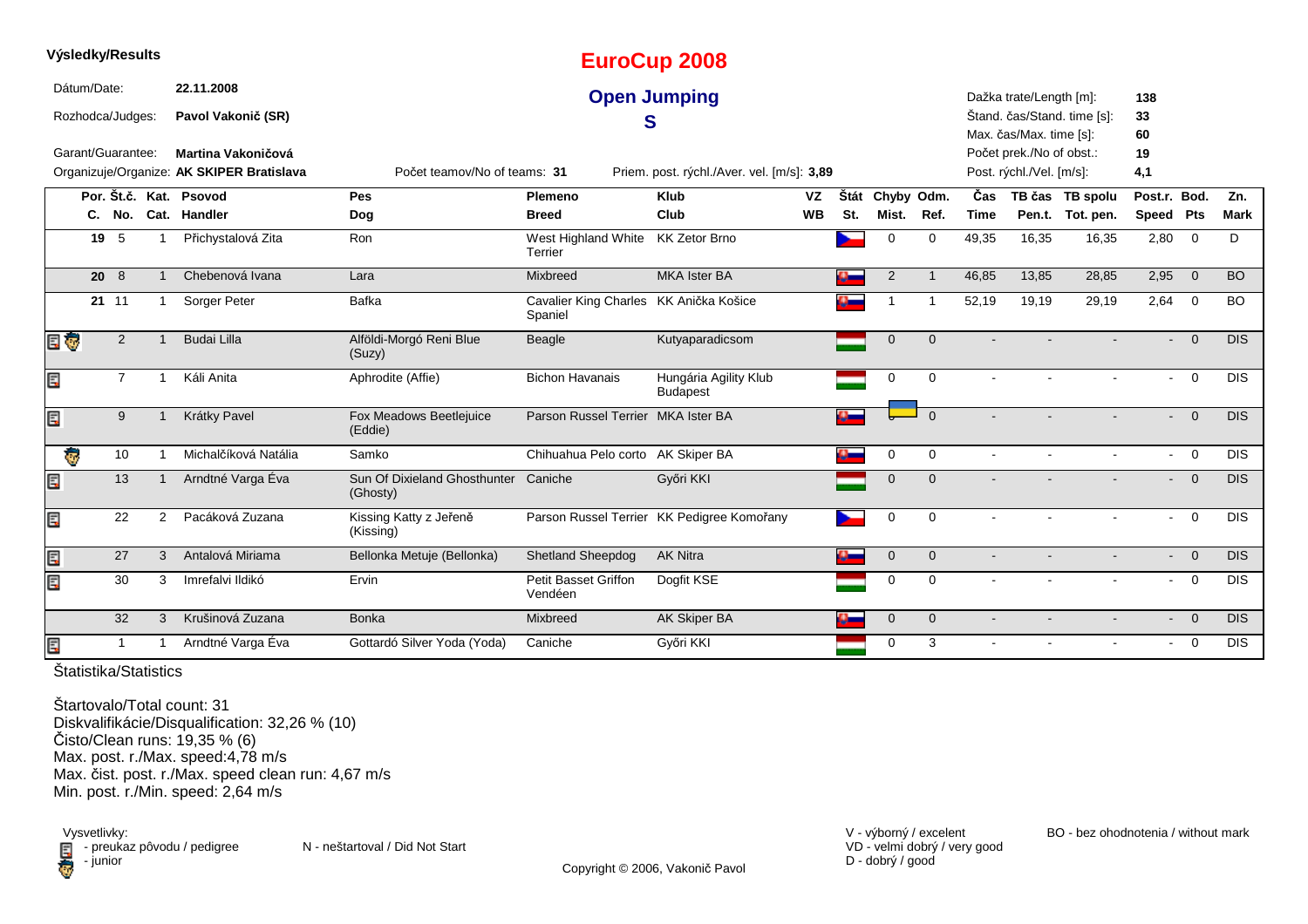| Výsledky/Results       |                                           |     |                              | <b>EuroCup 2008</b>                        |           |     |                 |      |      |                          |                             |                  |     |      |
|------------------------|-------------------------------------------|-----|------------------------------|--------------------------------------------|-----------|-----|-----------------|------|------|--------------------------|-----------------------------|------------------|-----|------|
| Dátum/Date:            | 22.11.2008                                |     |                              | <b>Open Jumping</b>                        |           |     |                 |      |      | Dažka trate/Length [m]:  |                             | 138              |     |      |
| Rozhodca/Judges:       | Pavol Vakonič (SR)                        |     |                              |                                            |           |     |                 |      |      |                          | Štand. čas/Stand. time [s]: | 33               |     |      |
|                        |                                           |     |                              |                                            |           |     |                 |      |      | Max. čas/Max. time [s]:  |                             | 60               |     |      |
| Garant/Guarantee:      | Martina Vakoničová                        |     |                              |                                            |           |     |                 |      |      | Počet prek./No of obst.: |                             | 19               |     |      |
|                        | Organizuje/Organize: AK SKIPER Bratislava |     | Počet teamov/No of teams: 31 | Priem. post. rýchl./Aver. vel. [m/s]: 3,89 |           |     |                 |      |      | Post. rýchl./Vel. [m/s]: |                             | 4,1              |     |      |
| Por. Št.č. Kat. Psovod |                                           | Pes | Plemeno                      | <b>Klub</b>                                | VZ        |     | Štát Chyby Odm. |      | Cas  |                          | TB čas TB spolu             | Post.r. Bod. Zn. |     |      |
| C. No.                 | Cat. Handler                              | Dog | Breed                        | Club                                       | <b>WB</b> | St. | Mist.           | Ref. | Time | Pen.t.                   | Tot. pen.                   | Speed            | Pts | Mark |

Priemerná post. r./Average speed: 3,89 m/s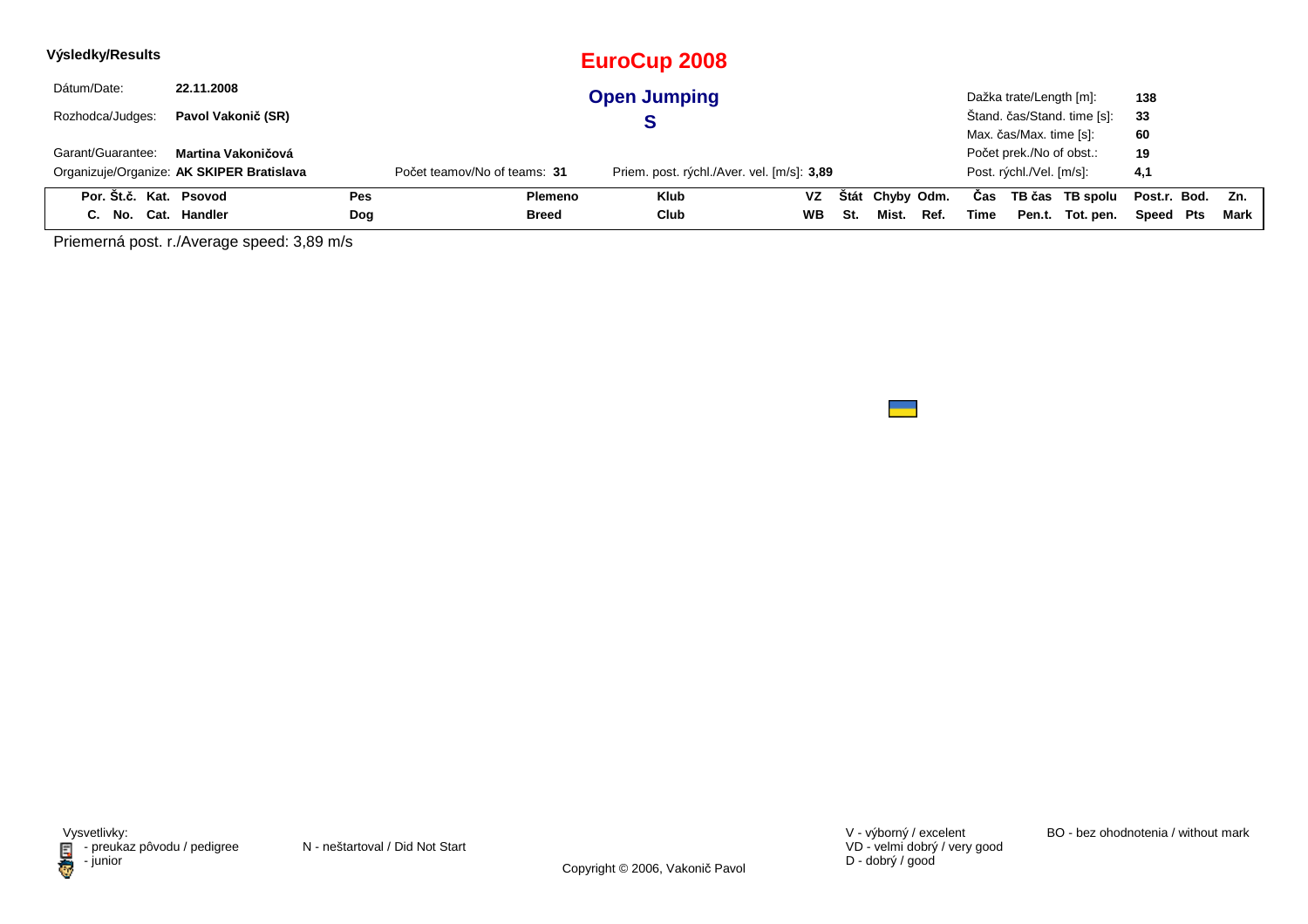|                         |             | Výsledky/Results                      |                |                                                                                                            |                                       |                                        | <b>EuroCup 2008</b>                                               |           |     |                 |              |             |                                                                                                            |                             |                            |                |             |
|-------------------------|-------------|---------------------------------------|----------------|------------------------------------------------------------------------------------------------------------|---------------------------------------|----------------------------------------|-------------------------------------------------------------------|-----------|-----|-----------------|--------------|-------------|------------------------------------------------------------------------------------------------------------|-----------------------------|----------------------------|----------------|-------------|
|                         | Dátum/Date: | Rozhodca/Judges:<br>Garant/Guarantee: |                | 22.11.2008<br>Pavol Vakonič (SR)<br><b>Martina Vakoničová</b><br>Organizuje/Organize: AK SKIPER Bratislava | Počet teamov/No of teams: 44          | м                                      | <b>Open Jumping</b><br>Priem. post. rýchl./Aver. vel. [m/s]: 4,08 |           |     |                 |              |             | Dažka trate/Length [m]:<br>Max. čas/Max. time [s]:<br>Počet prek./No of obst.:<br>Post. rýchl./Vel. [m/s]: | Štand. čas/Stand. time [s]: | 140<br>35<br>60<br>19<br>4 |                |             |
|                         |             |                                       |                | Por. Št.č. Kat. Psovod                                                                                     | Pes                                   | Plemeno                                | <b>Klub</b>                                                       | VZ        |     | Štát Chyby Odm. |              | Čas         |                                                                                                            | TB čas TB spolu             | Post.r. Bod.               |                | Zn.         |
|                         |             | C. No.                                |                | Cat. Handler                                                                                               | Dog                                   | <b>Breed</b>                           | Club                                                              | <b>WB</b> | St. | Mist.           | Ref.         | <b>Time</b> |                                                                                                            | Pen.t. Tot. pen.            | Speed Pts                  |                | <b>Mark</b> |
| Ę                       |             | 175                                   | 3              | Ács-Kövesi Ágnes                                                                                           | Maya (Maya)                           | Caniche                                | Győri KKI                                                         |           |     | 0               | 0            | 28,51       | 0,00                                                                                                       | 0,00                        | 4,91                       | 18             | V           |
| E                       |             | 2 68                                  | 2              | Šulcová Eva                                                                                                | Enjoy Enough Kraken of Aura<br>(Jimi) | <b>Manchester Terrier</b>              | <b>KK Zetor Brno</b>                                              |           |     | $\mathbf 0$     | $\mathbf{0}$ | 28,63       | 0,00                                                                                                       | 0,00                        | 4,89                       | 15             | $\vee$      |
| E                       |             | 3 76                                  | 3              | Beneš Igor                                                                                                 | Cerberus Kraken (Cerberus)            | <b>Manchester Terrier</b>              |                                                                   |           |     | 0               | $\mathbf 0$  | 29,10       | 0,00                                                                                                       | 0,00                        | 4,81                       | 12             | $\vee$      |
| E T                     |             | 4 81                                  | 3              | Jahodová Markéta                                                                                           | Lurdes Black Moravia Classic<br>(lu)  | <b>Shetland Sheepdog</b>               | <b>KK Zetor Brno</b>                                              |           |     | $\mathbf 0$     | $\mathbf{0}$ | 30,04       | 0,00                                                                                                       | 0,00                        | 4,66                       | 9              | $\vee$      |
| E                       |             | 5 86                                  | 3              | Pirity Árpád                                                                                               | Prince of Sunlight Gainer<br>(Bruni)  | <b>Shetland Sheepdog</b>               | Győri KKI                                                         |           |     | $\mathbf 0$     | $\mathbf 0$  | 30,42       | 0,00                                                                                                       | 0,00                        | 4,60                       | $\overline{7}$ | $\vee$      |
| E                       |             | 6 63                                  | 2              | Dušková Julie                                                                                              | Gipsy ze Zámecké zahrady<br>(Gipsy)   | <b>Manchester Terrier</b>              | KK Pedigree Komořany                                              |           |     |                 | $\mathbf 0$  | 30,82       | 0,00                                                                                                       | 0,00                        | 4,54                       | 5              |             |
| E G                     |             | 7 <sup>78</sup>                       | 3              | <b>Both Eszter</b>                                                                                         | Mickey Mouse ze Shetlandu<br>(Mickey) | <b>Shetland Sheepdog</b>               | Gödöllói KKI                                                      |           |     | $\Omega$        | $\Omega$     | 31,09       | 0,00                                                                                                       | 0,00                        | 4,50                       | $\mathbf 0$    | $\vee$      |
| Ę                       |             | 8 64                                  | $2^{\circ}$    | Gašparová Erika                                                                                            | Fanfán Tulipán Paleur (Putin)         | Parson Russel Terrier KK Anička Košice |                                                                   |           |     | $\mathbf 0$     | $\mathbf 0$  | 31,35       | 0,00                                                                                                       | 0,00                        | 4,47                       | $\overline{0}$ | $\vee$      |
|                         |             | 9 80                                  | 3              | Imrefalvi Ildikó                                                                                           | Pepe                                  | Mixbreed                               | Dogfit KSE                                                        |           |     | 0               | $\mathbf 0$  | 32,81       | 0,00                                                                                                       | 0,00                        | 4,27                       | $\overline{0}$ | V           |
| Ę<br>ę.                 |             | 10 48                                 |                | Přichystalová Zuzana                                                                                       | Fanny Hepta (Fanny)                   | <b>Shetland Sheepdog</b>               | <b>KK Zetor Brno</b>                                              |           |     | $\mathbf{0}$    | $\mathbf{0}$ | 34,81       | 0,00                                                                                                       | 0,00                        | 4,02                       | $\overline{0}$ | $\vee$      |
| ₹.                      |             | 11 45                                 | $\mathbf{1}$   | Ondová Iveta                                                                                               | Tina                                  | Mixbreed                               | KK Anička Košice                                                  |           |     | 0               | $\mathbf 0$  | 35,14       | 0,14                                                                                                       | 0,14                        | 3,98                       | $\overline{0}$ | $\vee$      |
| $\overline{\mathbf{c}}$ |             | 12 84                                 | 3              | Kaiserová Jana                                                                                             | Nela                                  | American Cocker<br>Spaniel             | AK Skiper BA                                                      |           |     | $\mathbf 0$     | $\Omega$     | 35,70       | 0,70                                                                                                       | 0,70                        | 3,92                       | $\overline{0}$ | $\vee$      |
|                         |             | 13 61                                 | $\overline{2}$ | Dobríková Lucia                                                                                            | <b>Buddy</b>                          | Beagle                                 | AK Skiper BA                                                      |           |     | $\mathbf 0$     | $\mathbf 0$  | 38,55       | 3,55                                                                                                       | 3,55                        | 3,63                       | $\overline{0}$ | V           |
|                         |             | 14 90                                 | 3              | Slezáková Adriana                                                                                          | A3CH Timi (A3CH)                      | Mixbreed                               | ZKO Horní Suchá                                                   |           |     | $\mathbf{1}$    | $\mathbf 0$  | 30,15       | 0,00                                                                                                       | 5,00                        | 4,64                       | $\overline{0}$ | V           |
| Ę<br>ę,                 |             | 15 65                                 | $\overline{2}$ | Motyčková Michaela                                                                                         | Verra ze Shetlandů (Ejmi)             | <b>Shetland Sheepdog</b>               | <b>KK Zetor Brno</b>                                              |           |     | $\mathbf 0$     | $\mathbf 1$  | 32,84       | 0,00                                                                                                       | 5,00                        | 4,26                       | $\overline{0}$ | $\vee$      |
| Er                      |             | 16 77                                 | 3              | Bíró Zsófia                                                                                                | Báránytilosi Boni (Tili)              | <b>Welsh Terrier</b>                   | <b>Top Mancs</b>                                                  |           |     | $\mathbf{1}$    | $\mathbf{0}$ | 34,57       | 0,00                                                                                                       | 5,00                        | 4,05                       | $\overline{0}$ | $\vee$      |
| E                       |             | 17 89                                 | 3              | Skupina Bohumil                                                                                            | Elma Astako (Eli)                     | Zwergschnauzer                         | ROSA Zlín                                                         |           |     | $\mathbf 0$     | $\mathbf 0$  | 41,80       | 6,80                                                                                                       | 6,80                        | 3,35                       | $\mathbf 0$    | VD          |
| E                       |             | 18 88                                 | 3              | Rajec Kamila                                                                                               | A3Ch Arina z Modravé pláně<br>(Arin)  | <b>Shetland Sheepdog</b>               | <b>MKA Ister BA</b>                                               |           |     | $\mathbf{1}$    | $\mathbf{1}$ | 33,58       | 0,00                                                                                                       | 10,00                       | $4,17$ 0                   |                | <b>VD</b>   |
|                         |             | 19 54                                 | $\mathbf 1$    | Vanicsek Beatrix                                                                                           | Murphy (Murphy)                       | <b>Bulldog</b>                         | Dogfit KSE                                                        |           |     | $\overline{2}$  | 0            | 34,50       | 0,00                                                                                                       | 10,00                       | 4,06                       | $\mathbf 0$    | <b>VD</b>   |
|                         |             | 20 52<br>$-111$                       | $\mathbf{1}$   | Šatková Martina                                                                                            | Niki                                  | Schnauzer                              | ROSA Zlín                                                         |           |     | $\mathbf 0$     |              | 45,31       | 10,31                                                                                                      | 15,31                       | 3,09                       | $\overline{0}$ | <b>VD</b>   |

Vysvetlivky:<br>⊟ - preukaz pôvodu / pedigree N - neštartoval / Did Not Start **D** - junior

Copyright © 2006, Vakonič Pavol

VD - velmi dobrý / very good D - dobrý / good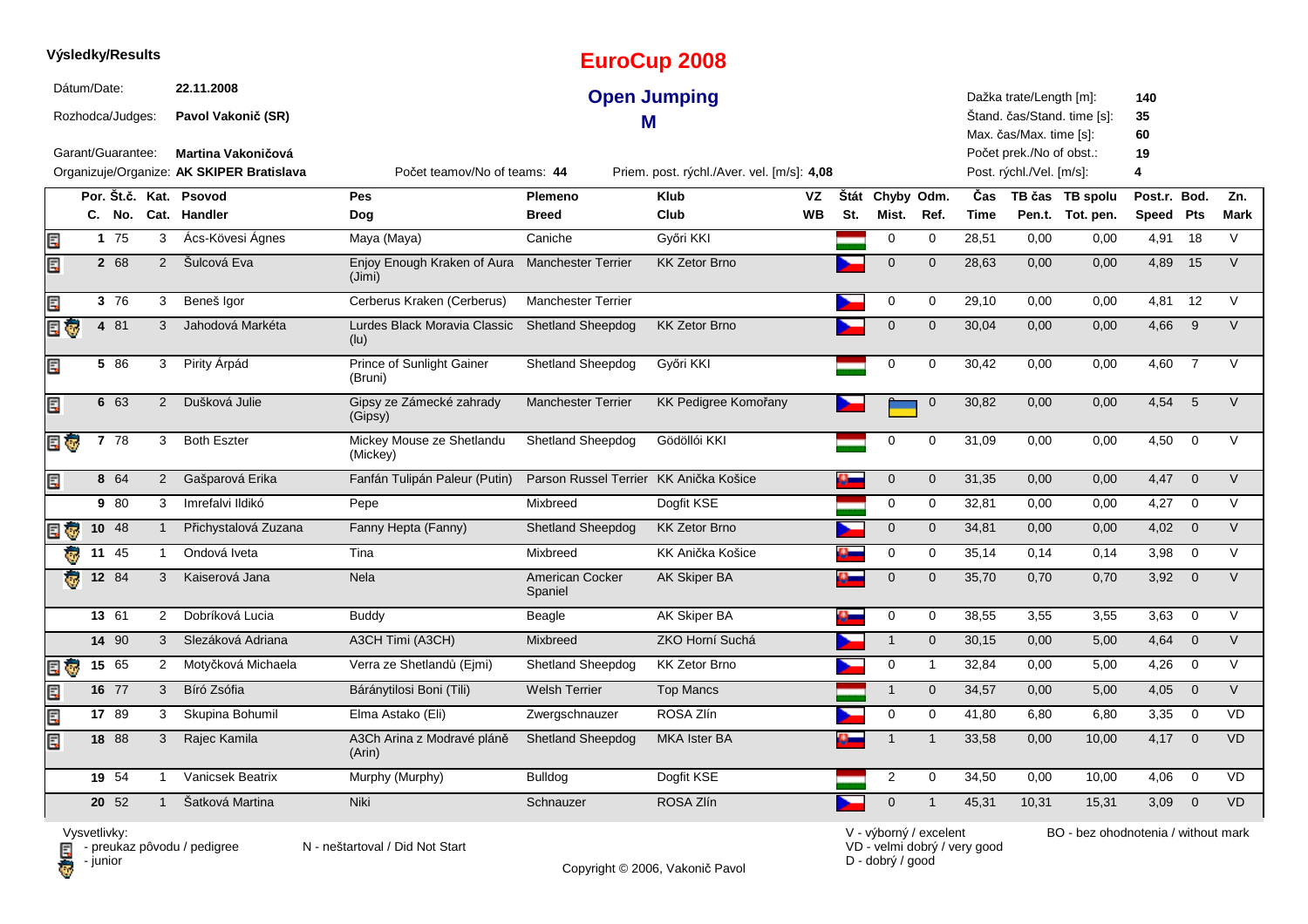|                         |             | Výsledky/Results  |                |                                           |                                            |                                        | <b>EuroCup 2008</b>                        |          |                 |              |                |                                                    |                             |                           |                         |            |
|-------------------------|-------------|-------------------|----------------|-------------------------------------------|--------------------------------------------|----------------------------------------|--------------------------------------------|----------|-----------------|--------------|----------------|----------------------------------------------------|-----------------------------|---------------------------|-------------------------|------------|
|                         | Dátum/Date: | Rozhodca/Judges:  |                | 22.11.2008<br>Pavol Vakonič (SR)          |                                            | M                                      | <b>Open Jumping</b>                        |          |                 |              |                | Dažka trate/Length [m]:<br>Max. čas/Max. time [s]: | Štand. čas/Stand. time [s]: | 140<br>35<br>60           |                         |            |
|                         |             | Garant/Guarantee: |                | Martina Vakoničová                        |                                            |                                        |                                            |          |                 |              |                | Počet prek./No of obst.:                           |                             | 19                        |                         |            |
|                         |             |                   |                | Organizuje/Organize: AK SKIPER Bratislava | Počet teamov/No of teams: 44               |                                        | Priem. post. rýchl./Aver. vel. [m/s]: 4,08 |          |                 |              |                | Post. rýchl./Vel. [m/s]:                           |                             | 4                         |                         |            |
|                         |             |                   |                | Por. Št.č. Kat. Psovod                    | Pes                                        | Plemeno                                | <b>Klub</b><br>VZ                          |          | Štát Chyby Odm. |              | Čas            |                                                    | TB čas TB spolu             | Post.r. Bod.              |                         | Zn.        |
|                         |             | C. No.            |                | Cat. Handler                              | Dog                                        | <b>Breed</b>                           | Club<br><b>WB</b>                          | St.      | Mist.           | Ref.         | <b>Time</b>    |                                                    | Pen.t. Tot. pen.            | Speed Pts                 |                         | Mark       |
| $\overline{\mathbf{G}}$ | 21          | 49                | 1              | Podobná Beáta                             | Dinka                                      | Mixbreed                               | <b>AK Skiper BA</b>                        | $\alpha$ | 0               | $\mathbf{1}$ | 46,07          | 11,07                                              | 16,07                       | 3,04                      | $\overline{0}$          | D          |
|                         |             | 22 47             | $\mathbf{1}$   | Vakoničová Martina                        | Elis Hunderlov (Elien)                     | Fox Terrier                            | AK Skiper BA                               |          | $\sqrt{3}$      | $\mathbf{1}$ | 38,92          | 3,92                                               | 23,92                       | $3,60$ 0                  |                         | D          |
|                         |             | 23 41             | $\overline{1}$ | Šuterová Martina                          | Bety                                       | Mixbreed                               | ROSA Zlín                                  |          | 0               | 2            | 56,72          | 21,72                                              | 31,72                       | 2,47                      | $\overline{0}$          | <b>BO</b>  |
| E G                     |             | 42                | $\mathbf{1}$   | <b>Both Eszter</b>                        | Kormosvári-Hajtó Rokka<br>(Rokka)          | Mudi                                   | Gödöllói KKI                               |          | $\mathbf 0$     | $\mathbf 0$  |                |                                                    |                             | $\blacksquare$            | $\overline{0}$          | DIS        |
| E ç                     |             | 43                | -1             | Častová Petra                             | Zamba Moravské srdce<br>(Zambošák)         | <b>Shetland Sheepdog</b>               | ROSA Zlín                                  |          | 0               | 0            |                |                                                    |                             | $\sim$                    | $\mathbf 0$             | <b>DIS</b> |
| Ξ                       |             | 44                | $\mathbf{1}$   | Jäckl Anikó                               | Füge (Füge)                                | Pumi                                   | <b>Happy Dog</b>                           |          | $\overline{0}$  | $\mathbf{0}$ | $\sim$         |                                                    |                             | $\sim$                    | $\overline{0}$          | DIS        |
| <b>S</b>                |             | 46                | $\mathbf 1$    | Petnyová Lenka                            | Franklin Mandylion (Smailo)                | Parson Russel Terrier KK Anička Košice |                                            |          |                 | $\Omega$     |                |                                                    |                             | $\sim$                    | $\overline{0}$          | <b>DIS</b> |
|                         |             | 51                | $\mathbf{1}$   | <b>Resek Ladislav</b>                     | Sunny (Sunny)                              | Mixbreed                               | <b>KK Excel Trenčín</b>                    |          | $\mathbf 0$     | $\mathbf{0}$ | $\blacksquare$ |                                                    |                             | $\sim$                    | $\overline{\mathbf{0}}$ | <b>DIS</b> |
| E Ç                     |             | 53                | $\mathbf{1}$   | Šustková Barbara                          | Cee Bee Boogie Quarterland<br>(Siby)       | Parson Russel Terrier ROSA Zlín        |                                            |          | $\mathbf 0$     | $\Omega$     | $\sim$         |                                                    |                             | $\sim$                    | $\mathbf 0$             | <b>DIS</b> |
| Q.                      |             | 59                | 2              | Adzimová Lenka                            | Mimi                                       | Mixbreed                               | <b>KK Anička Košice</b>                    |          | $\mathbf 0$     | $\mathbf{0}$ | $\sim$         |                                                    |                             | $\blacksquare$            | $\mathbf{0}$            | <b>DIS</b> |
| Ę                       |             | 60                | $\overline{2}$ | Bednáriková Dagmara                       | Dantes Edmond Mendy<br>(Dantes)            | Caniche                                | Canis Club Cífer                           |          | 0               | 0            | $\sim$         |                                                    |                             | $\sim$                    | $\overline{0}$          | <b>DIS</b> |
| E                       |             | 62                | $\overline{2}$ | Dolníčková Eliška                         | Hiris Zwi-Le-Ro (Iris)                     | Patterdale terier                      | <b>KK Zetor Brno</b>                       |          | $\mathbf 0$     | $\mathbf{0}$ |                |                                                    |                             | $\blacksquare$            | $\mathbf 0$             | DIS        |
| Er                      |             | 66                | $\overline{2}$ | Potočná Blanka                            | Able Zee z Březkého<br>průhona (Zíza Píza) | Shetland Sheepdog                      | ROSA Zlín                                  |          | 0               | 0            |                |                                                    |                             | $\sim$                    | $\mathbf 0$             | <b>DIS</b> |
| Ę                       |             | 69                | $2^{\circ}$    | Vejražková Vendula                        | Iran Lukovec Bohemia (Iran)                | <b>Border Terrier</b>                  | FirstMate Narya Praha                      |          | $\mathbf 0$     | $\mathbf{0}$ |                |                                                    |                             | $\blacksquare$            | $\overline{0}$          | <b>DIS</b> |
| E                       |             | 74                | 3              | Ács Viktória                              | Ménesvölgyi Prézli (Mamusz)                | Pumi                                   | Happy Dog                                  |          | 0               | $\mathbf 0$  | $\blacksquare$ | $\sim$                                             | $\sim$                      | $\sim$                    | $\overline{0}$          | DIS        |
| Ę                       |             | 79                | 3              | Hudák Zsófi                               | Ugrifüles Ajnár (Rumcájsz)                 | Mudi                                   | <b>Top Mancs</b>                           |          | $\mathbf{0}$    | $\mathbf{0}$ | $\blacksquare$ |                                                    |                             | $\sim$                    | $\mathbf 0$             | DIS.       |
| Ę                       |             | 82                | 3              | Jelinek Zita                              | Spellbound Evangelista (Loki)              | Staffordshire Bull<br>Terrier          | Monor SE                                   |          | 0               | 0            | $\sim$         |                                                    |                             | $\sim$                    | $\mathbf 0$             | DIS        |
|                         |             | 83                | 3              | Kačmáryová Katarína                       | Shoki z UVP (Shoki)                        | Mixbreed                               | <b>KPKA Košice</b>                         | a.       | $\mathbf{0}$    | $\mathbf{0}$ | $\sim$         |                                                    |                             | $\mathbf{L}^{\text{max}}$ | $\overline{0}$          | <b>DIS</b> |
|                         |             | 87                | 3              | Poláková Jana                             | Sheila                                     | Mixbreed                               | <b>AK Skiper BA</b>                        |          | 0               | $\mathbf 0$  | $\omega$       |                                                    | $\blacksquare$              | $\sim$                    | $\overline{0}$          | <b>DIS</b> |
| E                       |             | 91                | 3              | Škodová Kristína                          | Biski Roxy-Ag (Bisi)                       | <b>Shetland Sheepdog</b>               | <b>AK Nitra</b>                            | o-       | $\mathbf 0$     | $\Omega$     |                |                                                    |                             | $\sim$                    | $\overline{0}$          | <b>DIS</b> |

**D** - junior

Vysvetlivky:<br>⊟ - preukaz pôvodu / pedigree N - neštartoval / Did Not Start

Copyright © 2006, Vakonič Pavol

VD - velmi dobrý / very good D - dobrý / good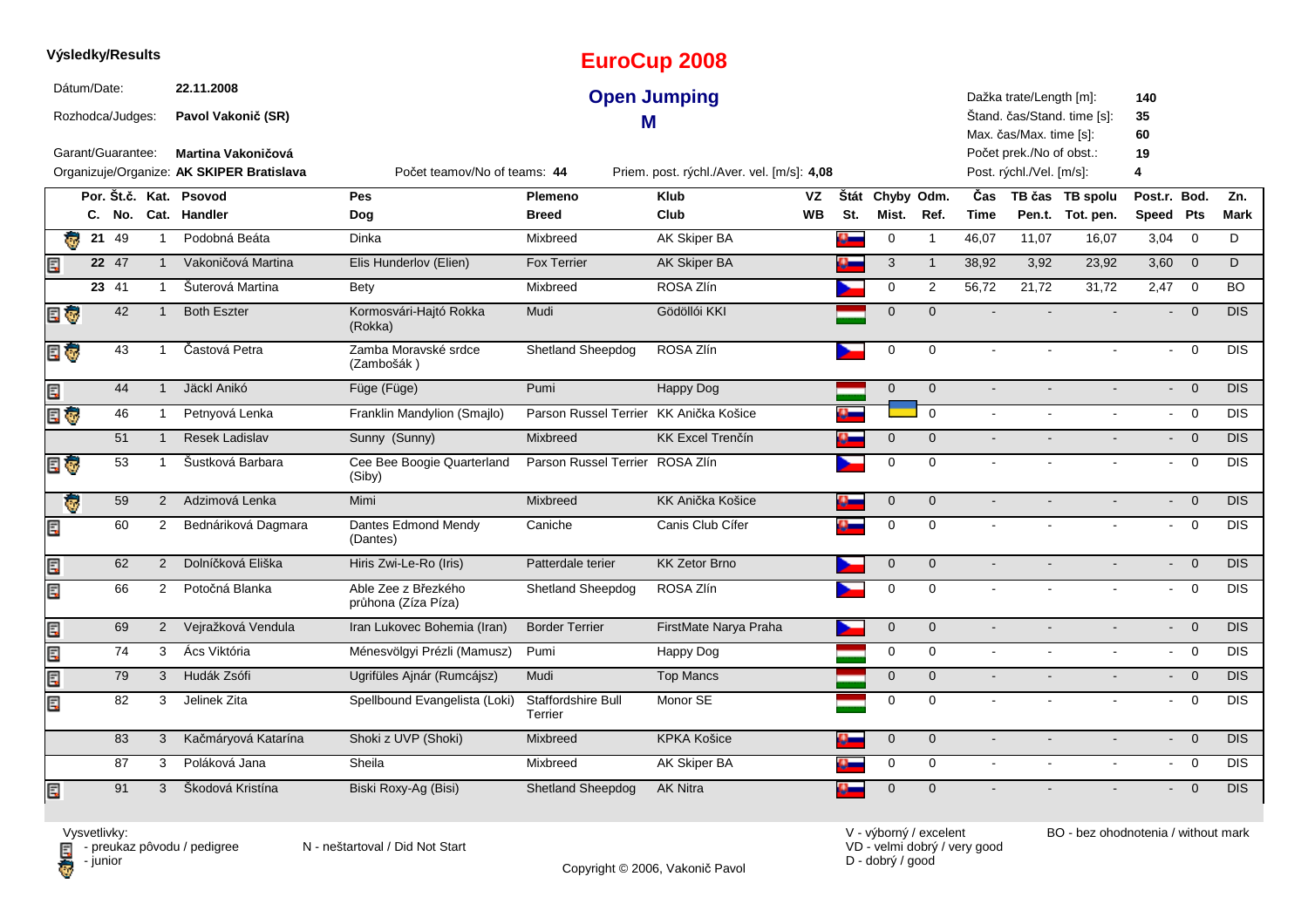| Dátum/Date:               | 22.11.2008                                                      |                                       |                            |                                            |           |             |             |              |                          |                                                                                 |                             |               |                |            |
|---------------------------|-----------------------------------------------------------------|---------------------------------------|----------------------------|--------------------------------------------|-----------|-------------|-------------|--------------|--------------------------|---------------------------------------------------------------------------------|-----------------------------|---------------|----------------|------------|
|                           |                                                                 |                                       |                            | <b>Open Jumping</b>                        |           |             |             |              |                          | Dažka trate/Length [m]:                                                         |                             | 140           |                |            |
| Rozhodca/Judges:          | Pavol Vakonič (SR)                                              |                                       |                            | M                                          |           |             |             |              |                          |                                                                                 | Štand. čas/Stand. time [s]: | 35            |                |            |
| Garant/Guarantee:         | Martina Vakoničová<br>Organizuje/Organize: AK SKIPER Bratislava | Počet teamov/No of teams: 44          |                            | Priem. post. rýchl./Aver. vel. [m/s]: 4,08 |           |             |             |              |                          | Max. čas/Max. time [s]:<br>Počet prek./No of obst.:<br>Post. rýchl./Vel. [m/s]: |                             | 60<br>19<br>4 |                |            |
| Por. St.č. Kat. Psovod    |                                                                 | Pes                                   | <b>Plemeno</b>             | <b>Klub</b>                                | VZ        | <b>Stát</b> | Chyby Odm.  |              | Cas                      |                                                                                 | TB čas TB spolu             | Post.r. Bod.  |                | Zn.        |
| C. No.                    | Cat. Handler                                                    | Dog                                   | <b>Breed</b>               | Club                                       | <b>WB</b> | St.         | Mist.       | Ref.         | Time                     |                                                                                 | Pen.t. Tot. pen.            | Speed Pts     |                | Mark       |
| 92<br>E<br>3              | Zoltán Pap                                                      | Lan Podpohorski (Lan)                 | Caniche                    | ŠKD Ljutomer-Križevci                      |           | a an        | 0           | $\Omega$     |                          |                                                                                 |                             | $\sim$        | $\overline{0}$ | <b>DIS</b> |
| lin's<br>70<br>2          | Vakoničová Martina                                              | Viva Hunderlov (Vivien)               | <b>Fox Terrier</b>         | AK Skiper BA                               |           | $\alpha$    |             | $\mathbf{0}$ |                          |                                                                                 |                             | $\sim$        | $\overline{0}$ | <b>DIS</b> |
| 55                        | Šuterová Martina                                                | Míša                                  | Mixbreed                   | ROSA Zlín                                  |           |             | 0           | 3            | $\blacksquare$           |                                                                                 |                             | $\sim$        | $\overline{0}$ | <b>DIS</b> |
| E<br>67<br>$\overline{2}$ | Rajec Kamila                                                    | Bailey Fileck Yankee (Bay)            | American Cocker<br>Spaniel | <b>MKA Ister BA</b>                        |           | a m         | $\mathbf 0$ | 3            | $\overline{\phantom{a}}$ |                                                                                 |                             | $\sim$        | $\overline{0}$ | <b>DIS</b> |
| Ē,<br>50                  | Rády Rebeka                                                     | Kormosvári-Hajtó Pletyka<br>(Pletyka) | Mudi                       | Gödöllói KKI                               |           |             | 0           | $\Omega$     |                          |                                                                                 |                             |               | $\mathbf 0$    | N          |

Štartovalo/Total count: 44 Diskvalifikácie/Disqualification: 47,73 % (21)Čisto/Clean runs: 22,73 % (10) Max. post. r./Max. speed:4,91 m/s Max. čist. post. r./Max. speed clean run: 4,91 m/sMin. post. r./Min. speed: 2,47 m/s Priemerná post. r./Average speed: 4,08 m/s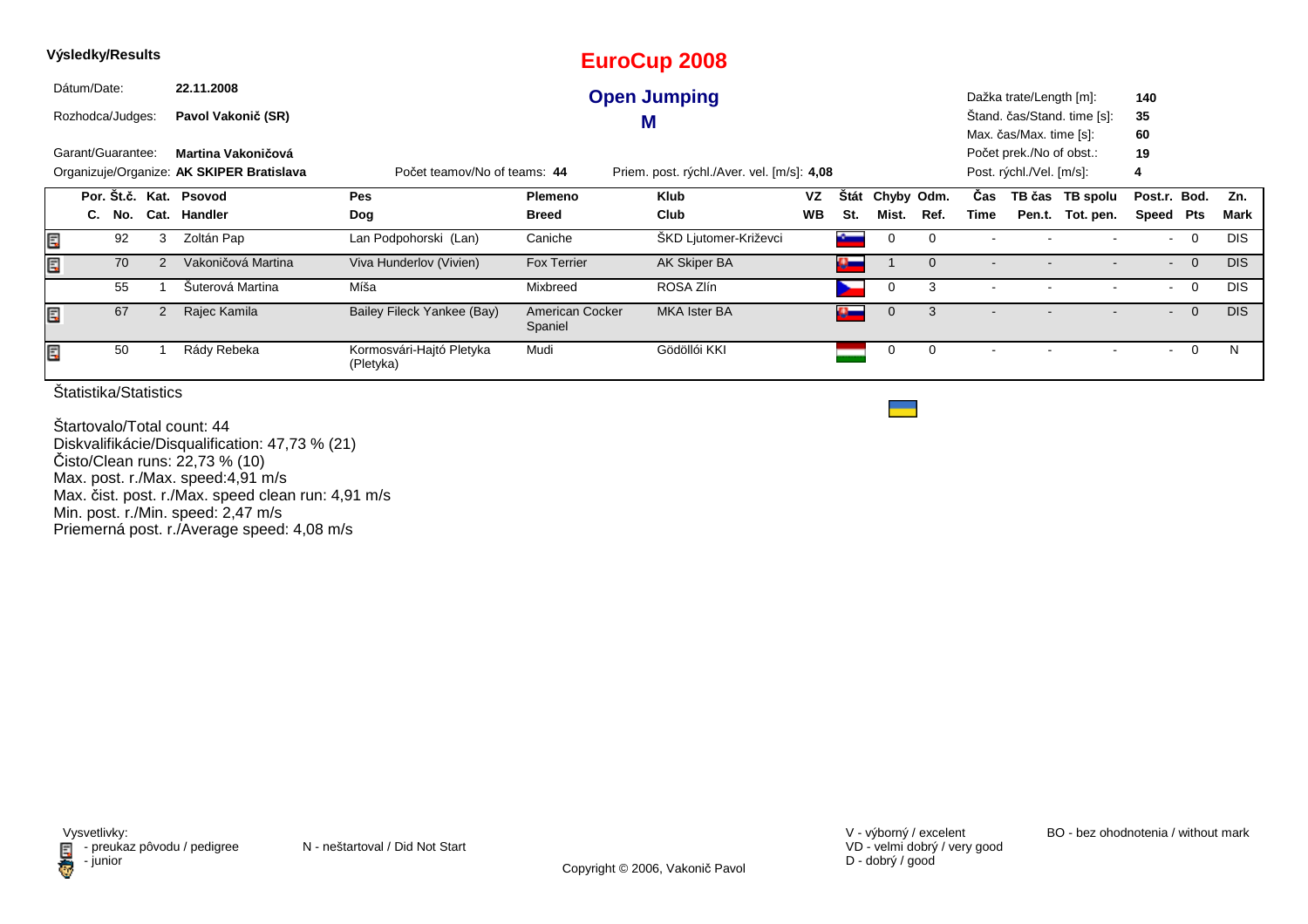|                         |             | Výsledky/Results                      |                |                                                                                                             |                                         |                          | <b>EuroCup 2008</b>                                                      |           |     |                     |                |             |                                                                                                            |                             |                              |                          |             |
|-------------------------|-------------|---------------------------------------|----------------|-------------------------------------------------------------------------------------------------------------|-----------------------------------------|--------------------------|--------------------------------------------------------------------------|-----------|-----|---------------------|----------------|-------------|------------------------------------------------------------------------------------------------------------|-----------------------------|------------------------------|--------------------------|-------------|
|                         | Dátum/Date: | Rozhodca/Judges:<br>Garant/Guarantee: |                | 22.11.2008<br>Antonín Grygar (ČR)<br><b>Martina Vakoničová</b><br>Organizuje/Organize: AK SKIPER Bratislava | Počet teamov/No of teams: 48            |                          | <b>Open Agility CACAg.</b><br>Priem. post. rýchl./Aver. vel. [m/s]: 3,80 |           |     |                     |                |             | Dažka trate/Length [m]:<br>Max. čas/Max. time [s]:<br>Počet prek./No of obst.:<br>Post. rýchl./Vel. [m/s]: | Štand. čas/Stand. time [s]: | 164<br>42<br>63<br>20<br>3,9 |                          |             |
|                         |             | Por. Št.č. Kat.                       |                | <b>Psovod</b>                                                                                               | Pes                                     | Plemeno                  | <b>Klub</b>                                                              | VZ        |     | Štát Chyby Odm.     |                | Čas         |                                                                                                            | TB čas TB spolu             | Post.r. Bod.                 |                          | Zn.         |
|                         |             | C. No.                                |                | Cat. Handler                                                                                                | Dog                                     | <b>Breed</b>             | Club                                                                     | <b>WB</b> | St. | Mist.               | Ref.           | <b>Time</b> |                                                                                                            | Pen.t. Tot. pen.            | Speed Pts                    |                          | <b>Mark</b> |
| E,                      |             | 1 1 4 1                               | 3              | <b>Felleg Bernadett</b>                                                                                     | Zitavári Nyúlűző Cseles<br>(Zitavári)   | <b>German Pointer</b>    | Dogfit KSE                                                               |           |     | $\overline{0}$      | $\overline{0}$ | 41,80       | 0,00                                                                                                       | 0,00                        | 3,92                         | 25                       | $\vee$      |
| E                       |             | 2 130                                 | $\overline{2}$ | Veres Zsuzsa                                                                                                | Kaj Con Maige (Kaj)                     | Hrvatski ovčar           | Gödöllói KKI                                                             |           |     | $\mathsf{O}\xspace$ | $\mathbf{1}$   | 39,25       | 0,00                                                                                                       | 5,00                        | 4,18                         | 20                       | $\vee$      |
| Ę                       |             | 3 139                                 | 3              | Csávás Viktória                                                                                             | Ananász Látószem Lotty<br>(Ananász)     | Labrador Retriever       | Kutyaparadicsom-<br><b>Budakalász</b>                                    |           |     | $\mathbf 0$         | $\overline{1}$ | 40,04       | 0,00                                                                                                       | 5,00                        | 4,10                         | 17                       | $\vee$      |
| E.                      |             | 4 1 2 6                               | 2              | Pacák Petr                                                                                                  | Agbar Ozzmosis (Agbar)                  | Whippet                  | KK Pedigree Komořany                                                     |           |     | $\mathbf{1}$        | 0              | 41,45       | 0,00                                                                                                       | 5,00                        | 3,96                         | 15                       | V           |
| ē                       |             | 5 144                                 | 3              | Řezníčková Ljuba                                                                                            | Maya (Maya)                             | Mixbreed                 | ROSA Zlín                                                                |           |     | $\mathsf{O}\xspace$ | $\mathbf{1}$   | 42,13       | 0,13                                                                                                       | 5,13                        | 3,89                         | $\overline{12}$          | $\vee$      |
|                         |             | 6 147                                 | 3              | Mračka Michala                                                                                              | Selly                                   | Mixbreed                 | KK3G                                                                     |           |     |                     | 0              | 47,22       | 5,22                                                                                                       | 5,22                        | 3,47                         | 9                        | $\vee$      |
| E G                     |             | 7 127                                 | 2              | Pauler Petra                                                                                                | Celtic Soul Bunny (Bunny)               | <b>Border Collie</b>     | Kutyaparadicsom                                                          |           |     | $\overline{1}$      | $\mathbf{0}$   | 42,28       | 0,28                                                                                                       | 5,28                        | 3,88                         | $\overline{1}$           | $\vee$      |
|                         |             | 8 131                                 | 2              | Langova Eva                                                                                                 | Megy                                    | Mixbreed                 | Agility Hrušky                                                           |           |     | $\mathbf{1}$        | $\mathbf 0$    | 44,81       | 2,81                                                                                                       | 7,81                        | 3,66                         | $\overline{1}$           | <b>VD</b>   |
| E                       |             | 9 105                                 |                | Pappné Fejes Zsuzsanna                                                                                      | Poseidon Blue Princess Tiara<br>(Tiara) | <b>Border Collie</b>     | <b>DASZE</b>                                                             |           |     | $\overline{1}$      | $\mathbf 0$    | 46,01       | 4,01                                                                                                       | 9,01                        | 3,56                         | $\overline{1}$           | VD          |
| Ę                       |             | 10 140                                | 3              | Darnai Cintia                                                                                               | Far away from Wales Josh<br>(Josh)      | <b>Border Collie</b>     | Kutyaparadicsom<br>dogschool                                             |           |     | $\overline{2}$      | $\mathbf 0$    | 34,50       | 0,00                                                                                                       | 10,00                       | 4,75                         | $\overline{1}$           | <b>VD</b>   |
| E                       |             | 11 137                                | 3              | Mračka Michala                                                                                              | Mawlch Gera (Gera)                      | Hrvatski ovčar           | KK3G                                                                     |           |     | $\overline{2}$      | $\mathbf 0$    | 34,82       | 0,00                                                                                                       | 10,00                       | 4,71                         | $\overline{1}$           | <b>VD</b>   |
| Er                      |             | 12 149                                | 3              | Zoltán Pap                                                                                                  | Lemon tree at real pearl<br>(Lemon)     | <b>Border Collie</b>     | ŠKD Ljutomer-Križevci                                                    |           |     | $\overline{2}$      | $\mathbf 0$    | 38,29       | 0,00                                                                                                       | 10,00                       | 4,28                         | $\overline{1}$           | <b>VD</b>   |
| Ę                       |             | 13 150                                | 3              | Grygarová Aneta                                                                                             | Una Bohemia Alka (Una)                  | <b>Border Collie</b>     | KK Pedigree Komořany                                                     |           |     | $\overline{1}$      | $\overline{1}$ | 41,83       | 0,00                                                                                                       | 10,00                       | 3,92                         | $\overline{1}$           | <b>VD</b>   |
|                         |             | 14 121                                | $\overline{2}$ | Gašparova Erika                                                                                             | Linda (Linda)                           | <b>Border Collie</b>     | KK Anička Košice                                                         |           |     | 0                   | $\mathbf{1}$   | 50,54       | 8,54                                                                                                       | 13,54                       | 3,24                         | $\overline{1}$           | VD          |
| $\overline{\mathbf{e}}$ |             | 15 98                                 |                | Petnyová Lenka                                                                                              | Taxi                                    | Golden Retriever         | KK Anička Košice                                                         |           |     | $\overline{0}$      | $\mathbf 0$    | 55,62       | 13,62                                                                                                      | 13,62                       | 2,95                         | $\overline{1}$           | VD          |
|                         |             | 16 117                                | $\overline{2}$ | Benešová Kateřina                                                                                           | Porsche                                 | Európsky saňový pes      |                                                                          |           |     | $\mathsf{O}\xspace$ | $\mathbf{1}$   | 51,46       | 9,46                                                                                                       | 14,46                       | 3,19                         | $\overline{\phantom{0}}$ | VD          |
|                         |             | 17 145                                | 3              | Varró Gábor                                                                                                 | Dorka                                   | Deutscher<br>Schäferhund | Dogfit KSE                                                               |           |     | $\mathbf 0$         | $\mathbf{1}$   | 51,77       | 9,77                                                                                                       | 14,77                       | 3,17                         | $\overline{1}$           | <b>VD</b>   |
| E                       |             | 18 148                                | 3              | Čápková Marcela                                                                                             | A3 Arny Plzeňský Teufel (A3)            | <b>Belgian Shepherd</b>  | Eukanuba                                                                 |           |     | 3                   | 0              | 36,81       | 0,00                                                                                                       | 15,00                       | 4,46                         | $\overline{1}$           | VD          |
| Ę                       |             | 19 122                                | 2              | Hanačíková Nikol                                                                                            | Littlethorn Saxo (Littlethorn)          | <b>Border Collie</b>     | ROSA Zlín                                                                |           |     | 2                   | $\overline{1}$ | 39,02       | 0,00                                                                                                       | 15,00                       | 4,20                         | $\overline{1}$           | <b>VD</b>   |

**D** - junior

Vysvetlivky:<br>⊟ - preukaz pôvodu / pedigree N - neštartoval / Did Not Start

Copyright © 2006, Vakonič Pavol

VD - velmi dobrý / very good D - dobrý / good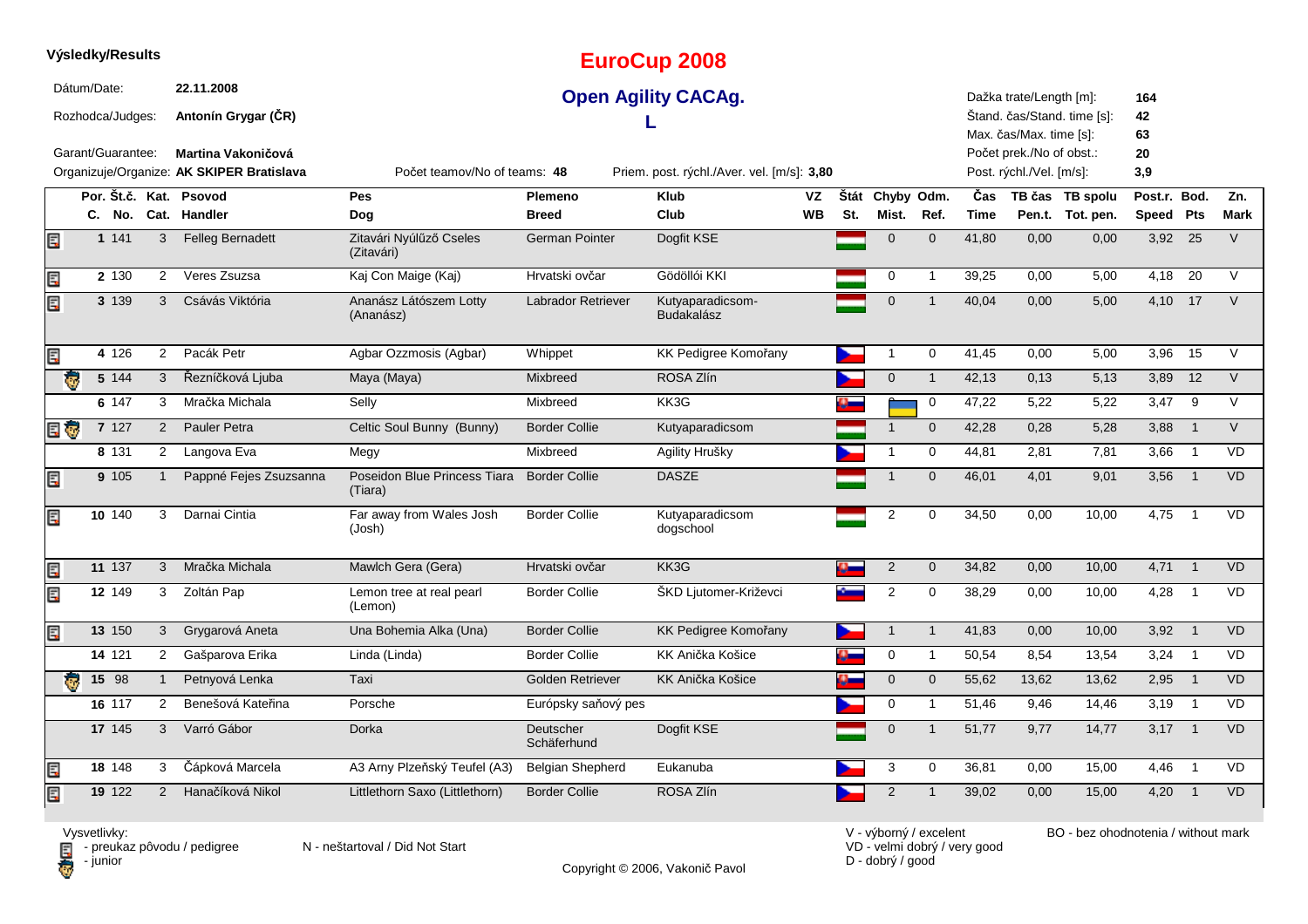|    |             | Výsledky/Results                      |                |                                                                                                      |                                                   |                         | <b>EuroCup 2008</b>                                                      |           |     |                 |                |                |                                                                                                            |                             |                              |                |             |
|----|-------------|---------------------------------------|----------------|------------------------------------------------------------------------------------------------------|---------------------------------------------------|-------------------------|--------------------------------------------------------------------------|-----------|-----|-----------------|----------------|----------------|------------------------------------------------------------------------------------------------------------|-----------------------------|------------------------------|----------------|-------------|
|    | Dátum/Date: | Rozhodca/Judges:<br>Garant/Guarantee: |                | 22.11.2008<br>Antonín Grygar (CR)<br>Martina Vakoničová<br>Organizuje/Organize: AK SKIPER Bratislava | Počet teamov/No of teams: 48                      |                         | <b>Open Agility CACAg.</b><br>Priem. post. rýchl./Aver. vel. [m/s]: 3,80 |           |     |                 |                |                | Dažka trate/Length [m]:<br>Max. čas/Max. time [s]:<br>Počet prek./No of obst.:<br>Post. rýchl./Vel. [m/s]: | Štand. čas/Stand. time [s]: | 164<br>42<br>63<br>20<br>3,9 |                |             |
|    |             |                                       |                | Por. Št.č. Kat. Psovod                                                                               | <b>Pes</b>                                        | Plemeno                 | <b>Klub</b>                                                              | VZ        |     | Štát Chyby Odm. |                | Čas            |                                                                                                            | TB čas TB spolu             | Post.r. Bod.                 |                | Zn.         |
|    |             |                                       |                | C. No. Cat. Handler                                                                                  | Dog                                               | <b>Breed</b>            | Club                                                                     | <b>WB</b> | St. | Mist.           | Ref.           | <b>Time</b>    |                                                                                                            | Pen.t. Tot. pen.            | Speed Pts                    |                | <b>Mark</b> |
| 日零 |             | $20 \t106$                            | $\mathbf{1}$   | Řezníčková Ljuba                                                                                     | A Little Hemp Crazy Sun<br>(Pepa)                 | <b>Border Collie</b>    | ROSA Zlín                                                                |           |     | 3               | $\mathbf 0$    | 40,58          | 0,00                                                                                                       | 15,00                       | 4,04                         | $\overline{1}$ | <b>VD</b>   |
| Ē. |             | 21 119                                | $\overline{2}$ | Bystrická Mária                                                                                      | Ainis z jablonovho dvora (Eni)                    | <b>Border Collie</b>    | <b>AK Nitra</b>                                                          |           |     | 3               | $\mathbf{1}$   | 42,32          | 0,32                                                                                                       | 20,32                       | 3,88                         | $\overline{1}$ | D           |
| Er |             | 22 146                                | 3              | Decoster Christiane                                                                                  | Ely from Doggone Borders -<br>(Ely)               | <b>Border Collie</b>    |                                                                          |           |     | 3               | $\mathbf{1}$   | 43,20          | 1,20                                                                                                       | 21,20                       | 3,80                         | $\overline{1}$ | D           |
| Ë, |             | 23 123                                | $\overline{2}$ | <b>Hoffmann Roland</b>                                                                               | Elia from Doggone Borders<br>(Elia)               | <b>Border Collie</b>    |                                                                          |           |     | $\overline{4}$  | $\mathbf 0$    | 43,52          | 1,52                                                                                                       | 21,52                       | $3,77$ 1                     |                | D           |
| Ę  |             | 24 118                                | $\overline{2}$ | <b>Bonduel Maryse</b>                                                                                | aZiggy                                            | <b>Border Collie</b>    |                                                                          |           |     | 3               | $\mathbf 0$    | 49,86          | 7.86                                                                                                       | 22,86                       | 3,29                         | $\overline{1}$ | D           |
| Ē, |             | 25 97                                 | $\mathbf{1}$   | Juhásová Jana                                                                                        | Barchello Bambabibi<br>(Barchelo)                 | <b>Border Collie</b>    | <b>KD Obala Koper</b>                                                    |           |     |                 | $\overline{2}$ | 52,50          | 10,50                                                                                                      | 30,50                       | $3,12$ 1                     |                | <b>BO</b>   |
| Ę  |             | 26 136                                | 3              | <b>Decoster Christiane</b>                                                                           | <b>Blizzard of Xilver Highlands</b><br>(Blizzard) | <b>Border Collie</b>    |                                                                          |           |     | 5               | $\mathbf 1$    | 49,59          | 7,59                                                                                                       | 37,59                       | 3,31                         | $\overline{1}$ | <b>BO</b>   |
| Ē, |             | 100                                   | $\mathbf{1}$   | Csermely Gábor                                                                                       | Caprice Bergerac de Hu<br>(Caprice)               | <b>Belgian Shepherd</b> | Kutyaparadicsom                                                          |           |     | $\mathbf 0$     | $\overline{0}$ |                |                                                                                                            |                             |                              | $\overline{0}$ | <b>DIS</b>  |
| Ę  |             | 101                                   | $\mathbf{1}$   | Jelinek Zita                                                                                         | <b>Birdy El Brilliant MacLeod</b><br>(Brill)      | <b>Border Collie</b>    | Monor SE                                                                 |           |     | $\pmb{0}$       | $\Omega$       | $\sim$         |                                                                                                            |                             | $\sim$                       | $\overline{0}$ | DIS         |
| E  |             | 104                                   | $\mathbf{1}$   | Pánková Lenka                                                                                        | Best Choice od Zlatonosné<br>říčky (Indy)         | <b>Border Collie</b>    | <b>KK Zetor Brno</b>                                                     |           |     | $\overline{0}$  | $\mathbf 0$    |                |                                                                                                            |                             | $\sim$                       | $\overline{0}$ | <b>DIS</b>  |
| Ę  |             | 107                                   | $\mathbf{1}$   | Uřičař Martin                                                                                        | Birk Aibara (Birk)                                | Belgian Shepherd        | ZKO Horní Suchá                                                          |           |     | $\mathbf 0$     | $\Omega$       | $\sim$         |                                                                                                            |                             |                              | $-0$           | <b>DIS</b>  |
| E  |             | 111                                   | $\mathbf{1}$   | Grygarová Aneta                                                                                      | Afrodita Star (Afrodita)                          | <b>Border Collie</b>    | KK Pedigree Komořany                                                     |           |     | $\mathbf 0$     | $\mathbf 0$    | $\sim$         |                                                                                                            |                             |                              | $- 0$          | <b>DIS</b>  |
| E  |             | 116                                   | $\overline{2}$ | Bartelová Lucie                                                                                      | Eve new Adora Black<br>Chevers (Eve)              | <b>Border Collie</b>    | ZKO Horní Suchá                                                          |           |     | $\mathbf 0$     | $\mathbf 0$    | $\overline{a}$ |                                                                                                            |                             | $\blacksquare$               | $\overline{0}$ | <b>DIS</b>  |
| Ę  |             | 120                                   | $\overline{2}$ | Erika Szoboszlay                                                                                     | Allez Amazing Shepherd of<br>Aqua (Allez)         | <b>Border Collie</b>    | Happy Dog                                                                |           |     | $\mathbf 0$     | $\Omega$       |                |                                                                                                            |                             | $\mathbf{L}^{\text{max}}$    | $\Omega$       | DIS         |
| Ę  |             | 124                                   | $\overline{2}$ | Konečná Lucie                                                                                        | Caretta Crazy Black Chevers<br>(Caretta)          | <b>Border Collie</b>    | ZKO Horní Suchá                                                          |           |     | $\pmb{0}$       | $\mathbf 0$    | $\blacksquare$ |                                                                                                            |                             | $\sim$                       | $\overline{0}$ | <b>DIS</b>  |
| Ę  |             | 125                                   | $\overline{2}$ | Olšovská Monika                                                                                      | Everyday Dream Black<br>Chevers (Drimko)          | <b>Border Collie</b>    | <b>KD Obala Koper</b>                                                    |           |     | $\mathbf 0$     | $\mathbf{0}$   |                |                                                                                                            |                             | $\blacksquare$               | $\overline{0}$ | <b>DIS</b>  |
|    |             | 128                                   | $\overline{2}$ | Róth Ágnes                                                                                           | Zénó (Zénó)                                       | Mixbreed                | <b>Top Mancs</b>                                                         |           |     | $\pmb{0}$       | $\mathbf 0$    |                |                                                                                                            |                             | $\sim$                       | $\Omega$       | <b>DIS</b>  |

Vysvetlivky:<br>⊟ - preukaz pôvodu / pedigree N - neštartoval / Did Not Start **D** - junior

Copyright © 2006, Vakonič Pavol

VD - velmi dobrý / very good D - dobrý / good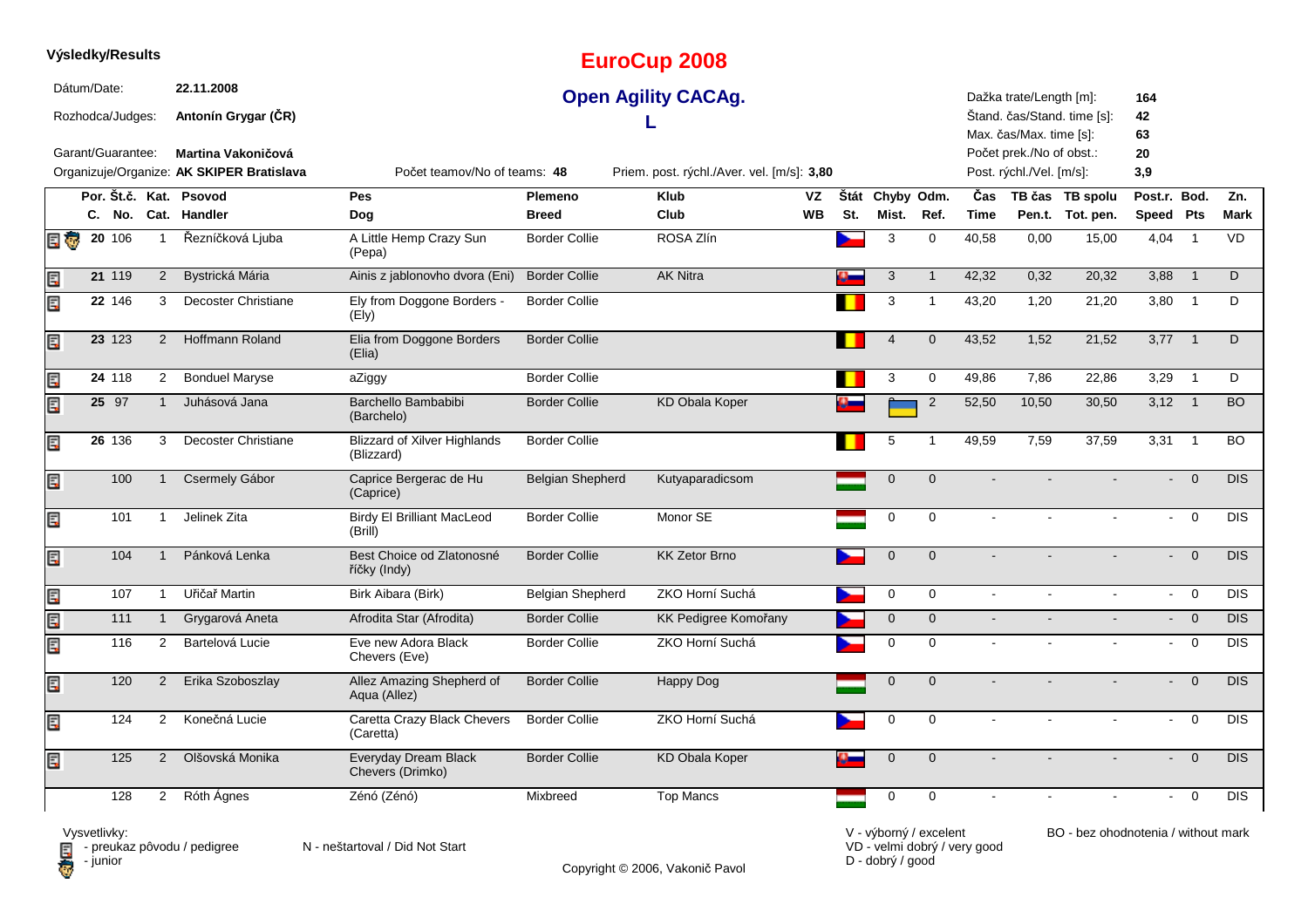|   | Výsledky/Results                |     |                |                                                                 |                                              |                         | <b>EuroCup 2008</b>                                       |           |      |                |                         |                |                                                    |                             |                     |                         |             |
|---|---------------------------------|-----|----------------|-----------------------------------------------------------------|----------------------------------------------|-------------------------|-----------------------------------------------------------|-----------|------|----------------|-------------------------|----------------|----------------------------------------------------|-----------------------------|---------------------|-------------------------|-------------|
|   | Dátum/Date:<br>Rozhodca/Judges: |     |                | 22.11.2008<br>Antonín Grygar (ČR)                               |                                              |                         | <b>Open Agility CACAg.</b>                                |           |      |                |                         |                | Dažka trate/Length [m]:<br>Max. čas/Max. time [s]: | Štand. čas/Stand. time [s]: | 164<br>42<br>63     |                         |             |
|   | Garant/Guarantee:               |     |                | Martina Vakoničová<br>Organizuje/Organize: AK SKIPER Bratislava | Počet teamov/No of teams: 48                 |                         |                                                           |           |      |                |                         |                | Počet prek./No of obst.:                           |                             | 20                  |                         |             |
|   |                                 |     |                | Por. Št.č. Kat. Psovod                                          | Pes                                          | Plemeno                 | Priem. post. rýchl./Aver. vel. [m/s]: 3,80<br><b>Klub</b> | <b>VZ</b> | Štát | Chyby Odm.     |                         | Čas            | Post. rýchl./Vel. [m/s]:                           | TB čas TB spolu             | 3,9<br>Post.r. Bod. |                         | Zn.         |
|   | С.                              | No. |                | Cat. Handler                                                    | Dog                                          | <b>Breed</b>            | Club                                                      | <b>WB</b> | St.  | Mist.          | Ref.                    | <b>Time</b>    |                                                    | Pen.t. Tot. pen.            | Speed Pts           |                         | <b>Mark</b> |
| E |                                 | 132 | $\overline{2}$ | Juhásová Jana                                                   | Breaming Lady Gasko Prim<br>(GINA)           | <b>Border Collie</b>    | <b>KD Obala Koper</b>                                     |           | P    | $\mathbf 0$    | $\Omega$                |                |                                                    |                             |                     | $- 0$                   | <b>DIS</b>  |
| Ę |                                 | 133 | 2              | Čápková Marcela                                                 | <b>Busy Novterpod (Bax)</b>                  | Belgian Shepherd        | Eukanuba                                                  |           |      | $\mathbf 0$    | $\Omega$                |                |                                                    | $\blacksquare$              | $\sim$              | $\overline{0}$          | <b>DIS</b>  |
| Ę |                                 | 142 | 3              | Hanačíková Nikol                                                | <b>Ghost of Pinewood Country</b><br>(Ghost)  | <b>Border Collie</b>    | ROSA Zlín                                                 |           |      | $\mathbf 0$    | $\Omega$                |                |                                                    |                             |                     | $- 0$                   | <b>DIS</b>  |
| Ę |                                 | 143 | 3              | Jakab Erika                                                     | Action Amazing Sephard of<br>Aqua (Jackie)   | <b>Border Collie</b>    | Hungária Agility Klub<br><b>Budapest</b>                  |           |      | 0              | $\mathbf 0$             |                |                                                    |                             | $\sim$              | $\overline{0}$          | <b>DIS</b>  |
| Ę |                                 | 95  |                | Vékony Hajnalka                                                 | Poseidon Ravenna-Roxette<br>(Flash)          | <b>Border Collie</b>    | Kutyaparadicsom                                           |           |      |                | $\mathbf{0}$            |                |                                                    |                             |                     | $\overline{0}$          | <b>DIS</b>  |
|   | E G                             | 103 |                | Németh Anna                                                     | Tódor                                        | <b>Border Collie</b>    | <b>Top Mancs</b>                                          |           |      |                | $\Omega$                | $\overline{a}$ | $\sim$                                             | $\mathbf{r}$                | $\sim$              | $\overline{0}$          | <b>DIS</b>  |
| Ę |                                 | 102 | -1             | Matejka Milan                                                   | Enny Farma Štěkot (Eny)                      | Berger des Pyrenées     | <b>KD Obala Koper</b>                                     |           | P    | $\mathbf 0$    | $\overline{1}$          |                |                                                    | $\blacksquare$              | $\blacksquare$      | $\overline{0}$          | <b>DIS</b>  |
| Ę |                                 | 109 |                | Vékony Hajnalka                                                 | Red Dress At Real Pearl (Gigi) Border Collie |                         | Kutyaparadicsom                                           |           |      | $\mathbf 0$    | $\overline{1}$          |                | $\blacksquare$                                     | $\blacksquare$              |                     | $- 0$                   | <b>DIS</b>  |
| E | Ģ                               | 129 | 2              | Švábová Markéta                                                 | Bert                                         | Golden Retriever        | ROSA Zlín                                                 |           |      | $\overline{0}$ | $\overline{\mathbf{1}}$ |                |                                                    |                             | $\blacksquare$      | $\overline{0}$          | <b>DIS</b>  |
|   | Ç                               | 99  | $\mathbf{1}$   | <b>Bálint Policza</b>                                           | Tóbiás (Tóbiás)                              | Hungarian Vizsla        | <b>Top Mancs</b>                                          |           |      | $\overline{2}$ | $\Omega$                | $\blacksquare$ | $\blacksquare$                                     | $\blacksquare$              | $\sim$              | $\overline{\mathbf{0}}$ | <b>DIS</b>  |
|   | EÇ                              | 114 | 2              | Juhásová Jana                                                   | Askina Fitmin (Askina)                       | <b>Border Collie</b>    | <b>KD Obala Koper</b>                                     |           |      | $\overline{2}$ | $\mathbf{0}$            |                |                                                    |                             |                     | $\overline{0}$          | <b>DIS</b>  |
|   |                                 | 115 | $\overline{2}$ | Langová Eva                                                     | <b>Brita</b>                                 | Mixbreed                | Agility Hrušky                                            |           |      |                | 2                       |                |                                                    | $\blacksquare$              | $\sim$              | $\overline{0}$          | <b>DIS</b>  |
| E |                                 | 108 |                | Zombori Andi                                                    | Terreur-Masquée Athos<br>(Dylan)             | <b>Belgian Shepherd</b> | Gödöllói KKI                                              |           |      | $\overline{0}$ | $\Omega$                |                |                                                    |                             |                     | $\overline{0}$          | N           |
| Ę |                                 | 110 |                | Ušelová Petra                                                   | Ally from Crazy Sun (Ally)                   | <b>Border Collie</b>    | ROSA Zlín                                                 |           |      | 0              | $\Omega$                | $\overline{a}$ | $\sim$                                             | $\sim$                      | $\sim$              | $\overline{0}$          | N           |

**Výsledky/Results**

Štartovalo/Total count: 48 Diskvalifikácie/Disqualification: 45,83 % (22)Čisto/Clean runs: 2,08 % (1) Max. post. r./Max. speed:4,75 m/s Max. čist. post. r./Max. speed clean run: 3,92 m/sMin. post. r./Min. speed: 2,95 m/s

Vysvetlivky:<br> **E** - preuka:<br>
junior  $\blacksquare$  - preukaz pôvodu / pedigree N - neštartoval / Did Not Start - junior

VD - velmi dobrý / very good D - dobrý / good

V - výborný / excelent BO - bez ohodnotenia / without mark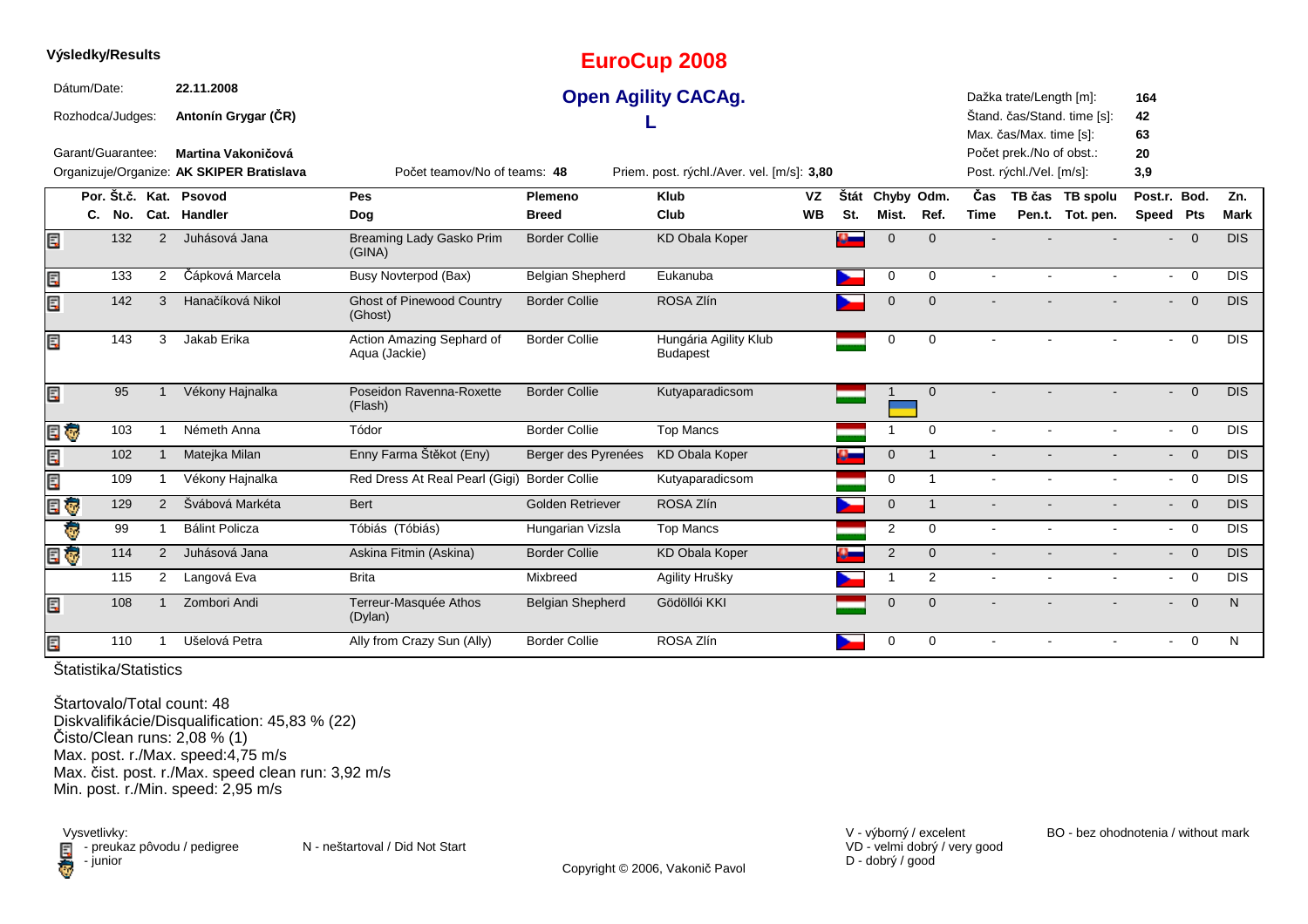| Výsledky/Results       |                                           |     |                              | EuroCup 2008                               |           |     |                 |      |      |                          |                             |              |     |      |
|------------------------|-------------------------------------------|-----|------------------------------|--------------------------------------------|-----------|-----|-----------------|------|------|--------------------------|-----------------------------|--------------|-----|------|
| Dátum/Date:            | 22.11.2008                                |     |                              | <b>Open Agility CACAg.</b>                 |           |     |                 |      |      | Dažka trate/Length [m]:  |                             | 164          |     |      |
| Rozhodca/Judges:       | Antonín Grygar (ČR)                       |     |                              |                                            |           |     |                 |      |      |                          | Štand. čas/Stand. time [s]: | 42           |     |      |
|                        |                                           |     |                              |                                            |           |     |                 |      |      | Max. čas/Max. time [s]:  |                             | 63           |     |      |
| Garant/Guarantee:      | Martina Vakoničová                        |     |                              |                                            |           |     |                 |      |      | Počet prek./No of obst.: |                             | 20           |     |      |
|                        | Organizuje/Organize: AK SKIPER Bratislava |     | Počet teamov/No of teams: 48 | Priem. post. rýchl./Aver. vel. [m/s]: 3,80 |           |     |                 |      |      | Post. rýchl./Vel. [m/s]: |                             | 3,9          |     |      |
| Por. Št.č. Kat. Psovod |                                           | Pes | Plemeno                      | <b>Klub</b>                                | <b>VZ</b> |     | Štát Chyby Odm. |      | Cas  |                          | TB čas TB spolu             | Post.r. Bod. |     | Zn.  |
| C. No.                 | Cat. Handler                              | Dog | Breed                        | Club                                       | WВ        | St. | Mist.           | Ref. | Time | Pen.t.                   | Tot. pen.                   | Speed        | Pts | Mark |

Priemerná post. r./Average speed: 3,80 m/s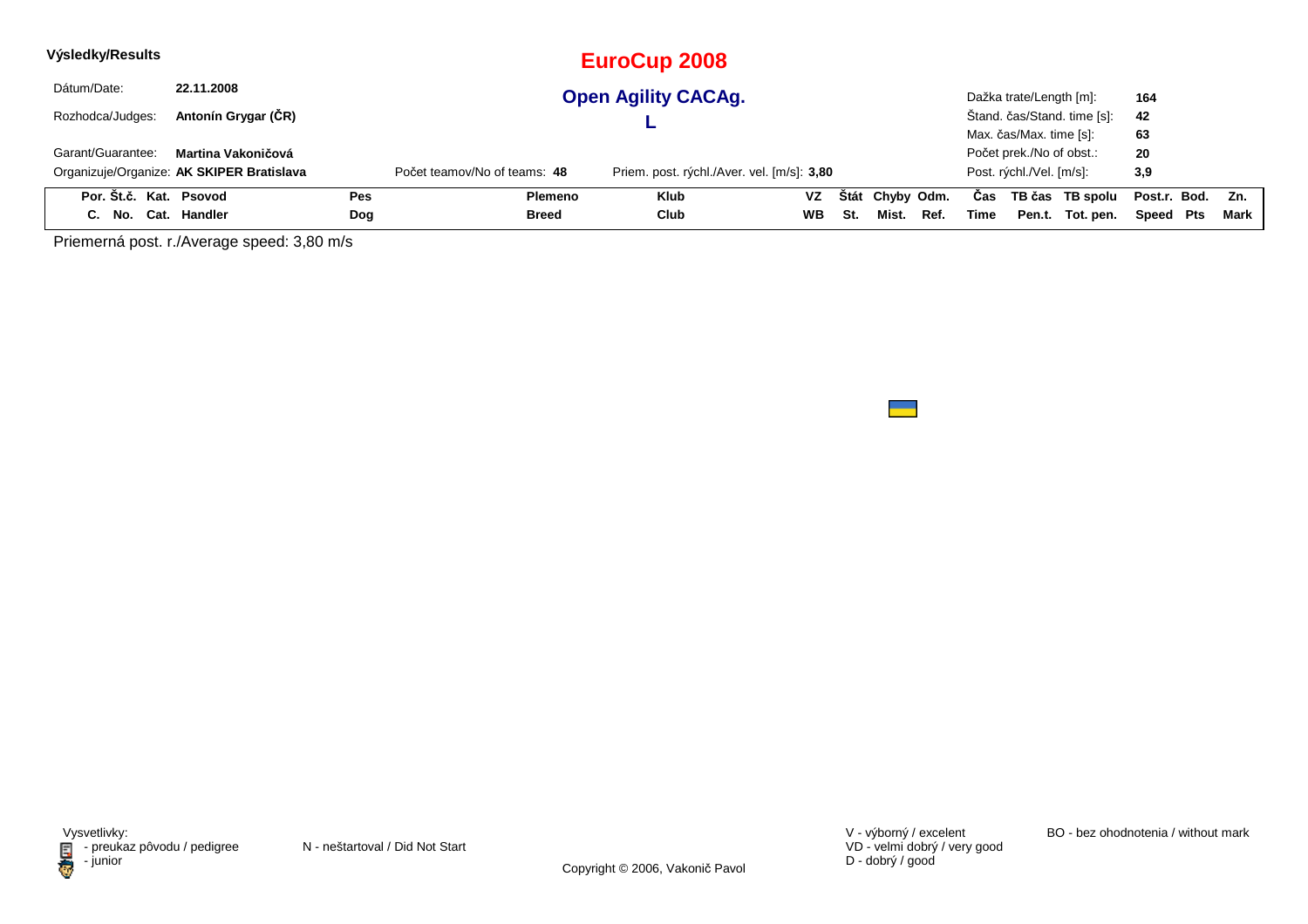|     |             | Výsledky/Results  |                                           |                                          |                                                   | <b>EuroCup 2008</b>                        |           |      |              |                |                |                          |                             |                |                |             |
|-----|-------------|-------------------|-------------------------------------------|------------------------------------------|---------------------------------------------------|--------------------------------------------|-----------|------|--------------|----------------|----------------|--------------------------|-----------------------------|----------------|----------------|-------------|
|     | Dátum/Date: |                   | 22.11.2008                                |                                          |                                                   | Skúška I.                                  |           |      |              |                |                | Dažka trate/Length [m]:  |                             | 153            |                |             |
|     |             | Rozhodca/Judges:  | Pavol Vakonič (SR)                        |                                          |                                                   | S <sub>1</sub>                             |           |      |              |                |                |                          | Štand. čas/Stand. time [s]: | 48             |                |             |
|     |             |                   |                                           |                                          |                                                   |                                            |           |      |              |                |                | Max. čas/Max. time [s]:  |                             | 90             |                |             |
|     |             | Garant/Guarantee: | Martina Vakoničová                        |                                          |                                                   |                                            |           |      |              |                |                | Počet prek./No of obst.: |                             | 18             |                |             |
|     |             |                   | Organizuje/Organize: AK SKIPER Bratislava | Počet teamov/No of teams: 13             |                                                   | Priem. post. rýchl./Aver. vel. [m/s]: 3,01 |           |      |              |                |                | Post. rýchl./Vel. [m/s]: |                             | 3,1            |                |             |
|     |             |                   | Por. Št.č. Kat. Psovod                    | Pes                                      | Plemeno                                           | <b>Klub</b>                                | VZ        | Štát | Chyby Odm.   |                | Čas            |                          | TB čas TB spolu             | Post.r. Bod.   |                | Zn.         |
|     |             | C. No.            | Cat. Handler                              | Dog                                      | <b>Breed</b>                                      | Club                                       | <b>WB</b> | St.  | Mist.        | Ref.           | <b>Time</b>    |                          | Pen.t. Tot. pen.            | Speed Pts      |                | <b>Mark</b> |
|     |             | $1 \t10$          | Michalčíková Natália                      | Samko                                    | Chihuahua Pelo corto                              | AK Skiper BA                               |           | Ω.   | 0            | $\mathbf 0$    | 42,57          | 0,00                     | 0,00                        | 3,59           | 25             | $\vee$      |
|     |             | $2\quad 6$        | Illényiová Hella                          | Holly                                    | Mixbreed                                          | <b>AK Skiper BA</b>                        |           |      | $\mathbf 0$  | $\mathbf 0$    | 43,85          | 0,00                     | 0,00                        | 3,49           | 20             | $\vee$      |
| Ę   |             | 3 <sub>7</sub>    | Káli Anita                                | Aphrodite (Affie)                        | <b>Bichon Havanais</b>                            | Hungária Agility Klub<br><b>Budapest</b>   |           |      | $\Omega$     | $\Omega$       | 51,34          | 3,34                     | 3,34                        | 2,98           | 17             | $\vee$      |
|     |             | $4\quad5$         | Přichystalová Zita                        | Ron                                      | West Highland White<br>Terrier                    | <b>KK Zetor Brno</b>                       |           |      | $\mathbf{0}$ | $\overline{0}$ | 52,80          | 4,80                     | 4,80                        | 2,90           | 15             | $\vee$      |
| Ę   |             | 5 12              | Varró Gábor                               | Slowy Dog Fruzsina (Slowy)               | <b>Basset Artesien</b><br>Normand                 | Dogfit KSE                                 |           |      | $\mathbf 0$  | $\Omega$       | 52,92          | 4,92                     | 4,92                        | 2,89           | 12             | $\vee$      |
|     | ē           | 6 <sup>3</sup>    | Buliščáková Silvia                        | Fleur                                    | Mixbreed                                          | AK Skiper BA                               |           |      |              | $\mathbf{1}$   | 52,90          | 4,90                     | 9,90                        | 2,89           | - 9            | <b>VD</b>   |
|     |             | 7.11              | Sorger Peter                              | <b>Bafka</b>                             | Cavalier King Charles KK Anička Košice<br>Spaniel |                                            |           | P    | $\Omega$     | 0              | 60,17          | 12,17                    | 12,17                       | 2,54           | $\overline{1}$ | <b>VD</b>   |
| Ę   |             | 8 13              | Arndtné Varga Éva                         | Sun Of Dixieland Ghosthunter<br>(Ghosty) | Caniche                                           | Győri KKI                                  |           |      | $\mathbf{0}$ | 2              | 55,00          | 7.00                     | 17,00                       | $2,78$ 1       |                | D           |
| E G |             | $\overline{2}$    | <b>Budai Lilla</b>                        | Alföldi-Morgó Reni Blue<br>(Suzy)        | Beagle                                            | Kutyaparadicsom                            |           |      | 0            | $\mathbf 0$    |                |                          |                             | $\blacksquare$ | $\overline{0}$ | <b>DIS</b>  |
|     |             | 8                 | Chebenová Ivana                           | Lara                                     | Mixbreed                                          | <b>MKA Ister BA</b>                        |           |      | $\mathbf 0$  | $\mathbf{0}$   | $\overline{a}$ |                          |                             |                | $- 0$          | DIS         |
| E   |             | 4                 | Koutná Martina                            | Cool Comeback Kalamita<br>(Domino)       | <b>Skye Terrier</b>                               | <b>MKA Ister BA</b>                        |           |      | $\mathbf 0$  | $\mathbf 0$    |                |                          |                             |                | $- 0$          | <b>DIS</b>  |
| Ē.  |             | 9                 | Krátky Pavel                              | Fox Meadows Beetlejuice<br>(Eddie)       | Parson Russel Terrier MKA Ister BA                |                                            |           | ą    | $\mathbf{0}$ | $\Omega$       |                |                          |                             | $\sim$         | $\overline{0}$ | <b>DIS</b>  |
| Ę   |             | 1                 | Arndtné Varga Éva                         | Gottardó Silver Yoda (Yoda)              | Caniche                                           | Győri KKI                                  |           |      | 0            | 3              |                |                          |                             |                | $\Omega$       | <b>DIS</b>  |

Štartovalo/Total count: 13 Diskvalifikácie/Disqualification: 38,46 % (5)Čisto/Clean runs: 15,38 % (2) Max. post. r./Max. speed:3,59 m/s Max. čist. post. r./Max. speed clean run: 3,59 m/sMin. post. r./Min. speed: 2,54 m/s

Vysvetlivky:<br>E - preuka:<br>Junior  $\blacksquare$  - preukaz pôvodu / pedigree N - neštartoval / Did Not Start - junior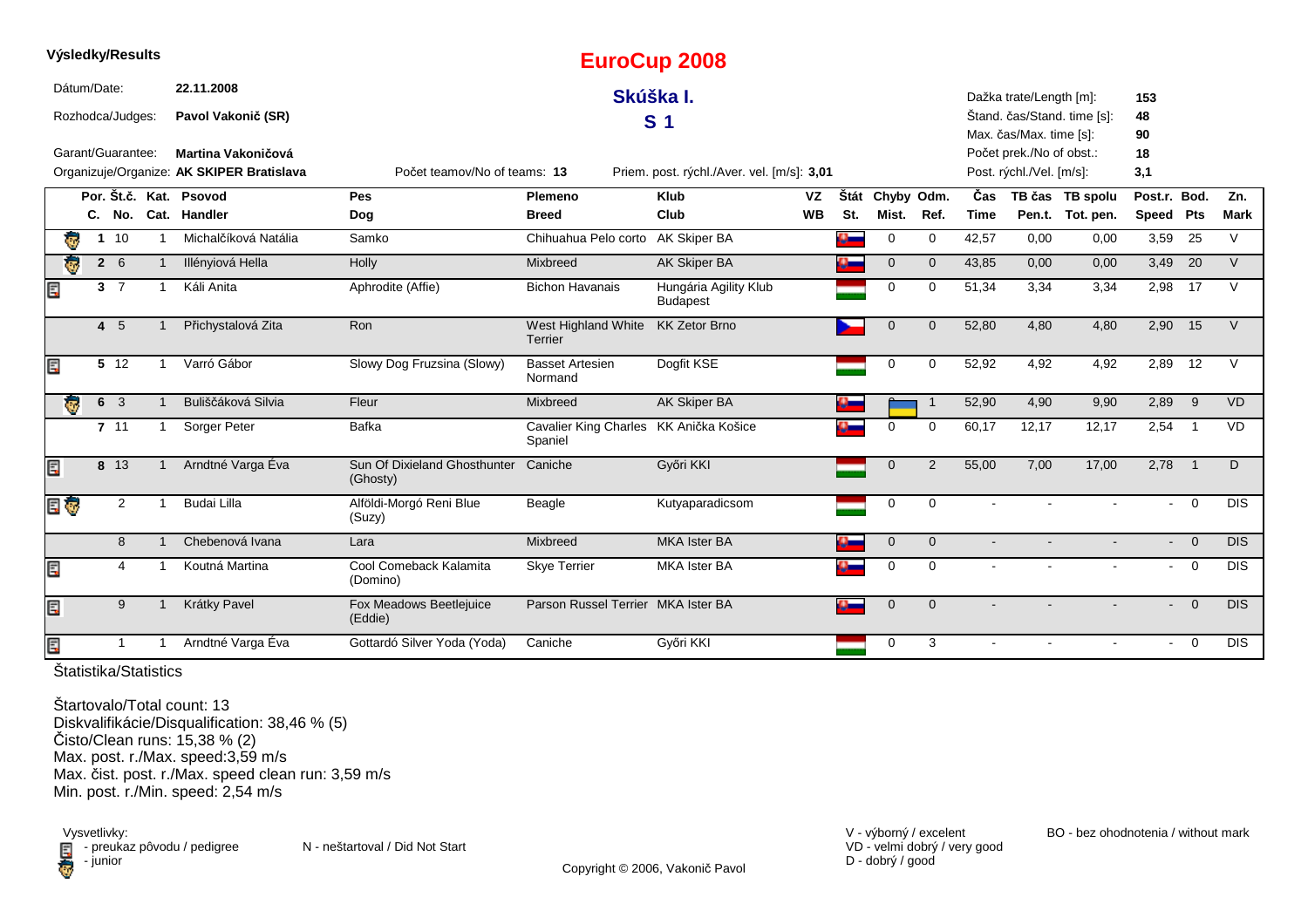| Výsledky/Results       |                                           |     |                              | <b>EuroCup 2008</b>                        |           |     |                 |      |      |                          |                             |                  |      |
|------------------------|-------------------------------------------|-----|------------------------------|--------------------------------------------|-----------|-----|-----------------|------|------|--------------------------|-----------------------------|------------------|------|
| Dátum/Date:            | 22.11.2008                                |     |                              | Skúška I.                                  |           |     |                 |      |      | Dažka trate/Length [m]:  |                             | 153              |      |
| Rozhodca/Judges:       | Pavol Vakonič (SR)                        |     |                              | S 1                                        |           |     |                 |      |      |                          | Štand. čas/Stand. time [s]: | 48               |      |
|                        |                                           |     |                              |                                            |           |     |                 |      |      | Max. čas/Max. time [s]:  |                             | 90               |      |
| Garant/Guarantee:      | Martina Vakoničová                        |     |                              |                                            |           |     |                 |      |      | Počet prek./No of obst.: |                             | 18               |      |
|                        | Organizuje/Organize: AK SKIPER Bratislava |     | Počet teamov/No of teams: 13 | Priem. post. rýchl./Aver. vel. [m/s]: 3,01 |           |     |                 |      |      | Post. rýchl./Vel. [m/s]: |                             | 3,1              |      |
| Por. Št.č. Kat. Psovod |                                           | Pes | <b>Plemeno</b>               | <b>Klub</b>                                | <b>VZ</b> |     | Štát Chyby Odm. |      | Cas  |                          | TB čas TB spolu             | Post.r. Bod. Zn. |      |
| C. No. Cat. Handler    |                                           | Dog | <b>Breed</b>                 | Club                                       | WB        | St. | Mist.           | Ref. | Time |                          | Pen.t. Tot. pen.            | Speed Pts        | Mark |

Priemerná post. r./Average speed: 3,01 m/s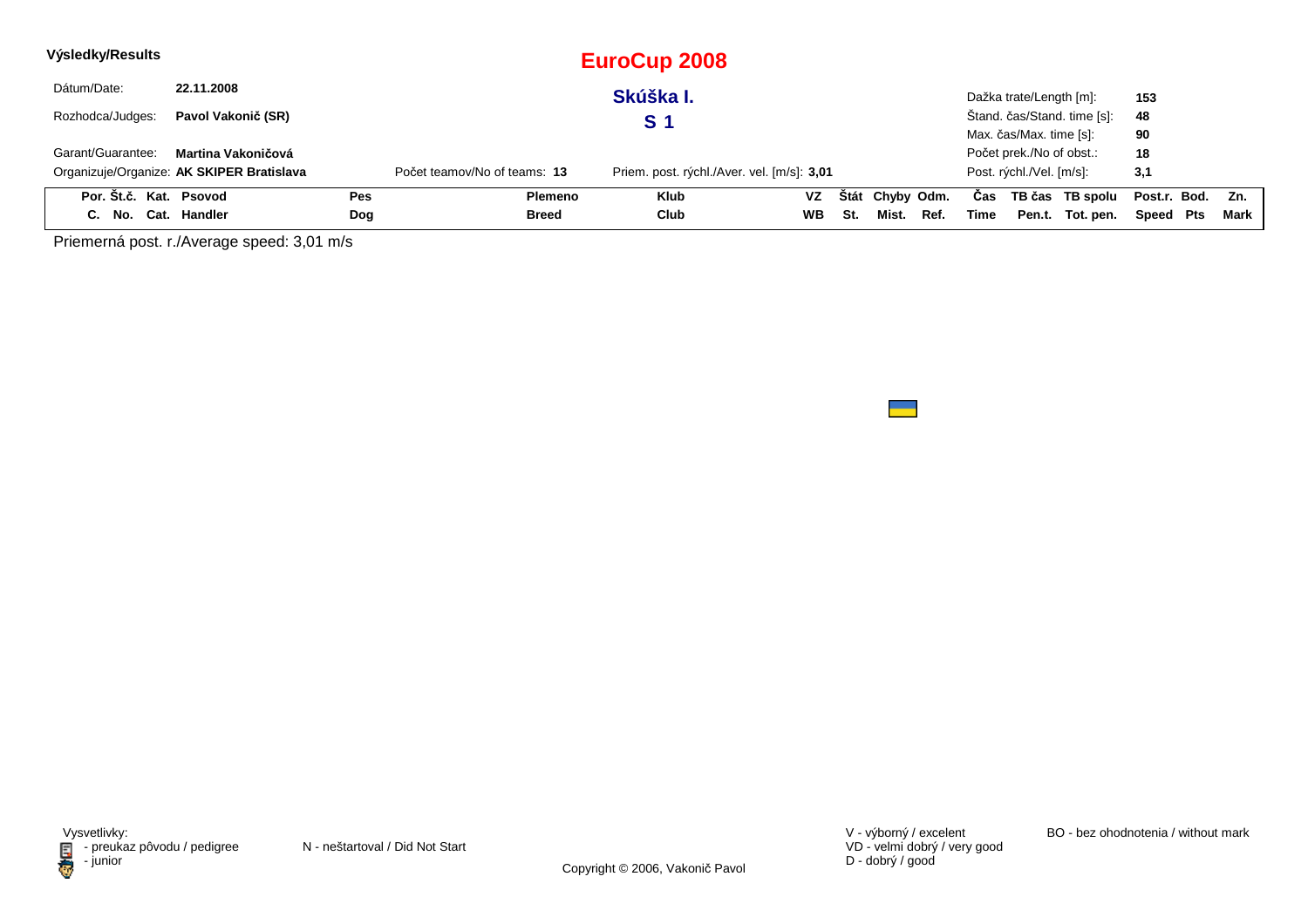|     |             | <b>vysiedky/Results</b> |                                           |                                      |                                 | <b>EuroCup 2008</b>                        |           |           |              |                |             |                          |                             |                |                            |            |
|-----|-------------|-------------------------|-------------------------------------------|--------------------------------------|---------------------------------|--------------------------------------------|-----------|-----------|--------------|----------------|-------------|--------------------------|-----------------------------|----------------|----------------------------|------------|
|     | Dátum/Date: |                         | 22.11.2008                                |                                      |                                 | Skúška I.                                  |           |           |              |                |             | Dažka trate/Length [m]:  |                             | 153            |                            |            |
|     |             | Rozhodca/Judges:        | Pavol Vakonič (SR)                        |                                      |                                 | M <sub>1</sub>                             |           |           |              |                |             |                          | Štand. čas/Stand. time [s]: | 48             |                            |            |
|     |             |                         |                                           |                                      |                                 |                                            |           |           |              |                |             | Max. čas/Max. time [s]:  |                             | 90             |                            |            |
|     |             | Garant/Guarantee:       | Martina Vakoničová                        |                                      |                                 |                                            |           |           |              |                |             | Počet prek./No of obst.: |                             | 18             |                            |            |
|     |             |                         | Organizuje/Organize: AK SKIPER Bratislava | Počet teamov/No of teams: 14         |                                 | Priem. post. rýchl./Aver. vel. [m/s]: 3,30 |           |           |              |                |             | Post. rýchl./Vel. [m/s]: |                             | 3,1            |                            |            |
|     |             |                         | Por. Št.č. Kat. Psovod                    | Pes                                  | Plemeno                         | <b>Klub</b>                                | VZ        | Štát      | Chyby Odm.   |                | Čas         |                          | TB čas TB spolu             | Post.r. Bod.   |                            | Zn.        |
|     |             | C. No.                  | Cat. Handler                              | Dog                                  | <b>Breed</b>                    | Club                                       | <b>WB</b> | St.       | Mist.        | Ref.           | <b>Time</b> |                          | Pen.t. Tot. pen.            | Speed Pts      |                            | Mark       |
|     |             | 1 52                    | Šatková Martina                           | Niki                                 | Schnauzer                       | ROSA Zlín                                  |           |           | $\mathbf 0$  | $\mathbf 0$    | 43,71       | 0,00                     | 0,00                        | 3,50 25        |                            | V          |
|     | ę,          | 2 48                    | Přichystalová Zuzana                      | Fanny Hepta (Fanny)                  | <b>Shetland Sheepdog</b>        | <b>KK Zetor Brno</b>                       |           |           | 0            | 0              | 48,79       | 0,79                     | 0,79                        | 3,14           | 20                         | $\vee$     |
|     |             | 3 47                    | Vakoničová Martina                        | Elis Hunderlov (Elien)               | <b>Fox Terrier</b>              | AK Skiper BA                               |           |           |              | $\mathbf{0}$   | 40,32       | 0,00                     | 5,00                        | 3,79           | 17                         | V          |
|     |             | 4 51                    | <b>Resek Ladislav</b>                     | Sunny (Sunny)                        | Mixbreed                        | <b>KK Excel Trenčín</b>                    |           |           |              | 0              | 41,41       | 0,00                     | 5,00                        | 3,69           | 15                         | $\vee$     |
|     | Ģ           | 5 46                    | Petnyová Lenka                            | Franklin Mandylion (Smajlo)          | Parson Russel Terrier           | KK Anička Košice                           |           |           |              | $\mathbf 0$    | 44,22       | 0,00                     | 5,00                        | 3,46           | 12                         | $\vee$     |
|     |             | 6 49                    | Podobná Beáta                             | Dinka                                | Mixbreed                        | AK Skiper BA                               |           |           | 0            | 1              | 48,47       | 0,47                     | 5,47                        | 3,16           | - 9                        | V          |
|     |             | 7 44                    | Jäckl Anikó                               | Füge (Füge)                          | Pumi                            | Happy Dog                                  |           |           |              |                | 40,39       | 0,00                     | 10,00                       | 3,79           | $\overline{\phantom{0}}$   | <b>VD</b>  |
|     |             | 8 54                    | Vanicsek Beatrix                          | Murphy (Murphy)                      | <b>Bulldog</b>                  | Dogfit KSE                                 |           |           |              | $\overline{2}$ | 48,26       | 0,26                     | 15,26                       | 3,17           | $\overline{\phantom{1}}$   | <b>VD</b>  |
|     |             | 9 55                    | Šuterová Martina                          | Míša                                 | Mixbreed                        | ROSA Zlín                                  |           |           | $\mathbf{0}$ |                | 78,08       | 30,08                    | 35,08                       | 1,96           | $\overline{\phantom{0}}$ 1 | <b>BO</b>  |
|     |             | 41                      | Šuterová Martina                          | Bety                                 | Mixbreed                        | ROSA Zlín                                  |           |           | 0            | $\mathbf 0$    |             |                          |                             | $\blacksquare$ | $\overline{0}$             | <b>DIS</b> |
| E G |             | 42                      | <b>Both Eszter</b>                        | Kormosvári-Hajtó Rokka<br>(Rokka)    | Mudi                            | Gödöllói KKI                               |           |           | $\mathbf 0$  | $\mathbf{0}$   |             |                          |                             | $\sim$         | $\mathbf 0$                | <b>DIS</b> |
| E G |             | 43                      | Častová Petra                             | Zamba Moravské srdce<br>(Zambošák)   | Shetland Sheepdog               | ROSA Zlín                                  |           |           | $\mathbf 0$  | $\Omega$       |             |                          |                             | $\sim$         | $\overline{0}$             | <b>DIS</b> |
|     | ē           | 45                      | Ondová Iveta                              | Tina                                 | Mixbreed                        | KK Anička Košice                           |           | $\bullet$ | $\mathbf 0$  | $\mathbf{0}$   | $\sim$      |                          |                             | $\sim$         | $\overline{0}$             | <b>DIS</b> |
| e ç |             | 53                      | Šustková Barbara                          | Cee Bee Boogie Quarterland<br>(Siby) | Parson Russel Terrier ROSA Zlín |                                            |           |           | 0            | $\mathbf 0$    |             |                          |                             | $\sim$         | $\overline{0}$             | <b>DIS</b> |

**Výsledky/Results**

Štartovalo/Total count: 14 Diskvalifikácie/Disqualification: 35,71 % (5)Čisto/Clean runs: 7,14 % (1) Max. post. r./Max. speed:3,80 m/s Max. čist. post. r./Max. speed clean run: 3,50 m/s Min. post. r./Min. speed: 1,96 m/sPriemerná post. r./Average speed: 3,30 m/s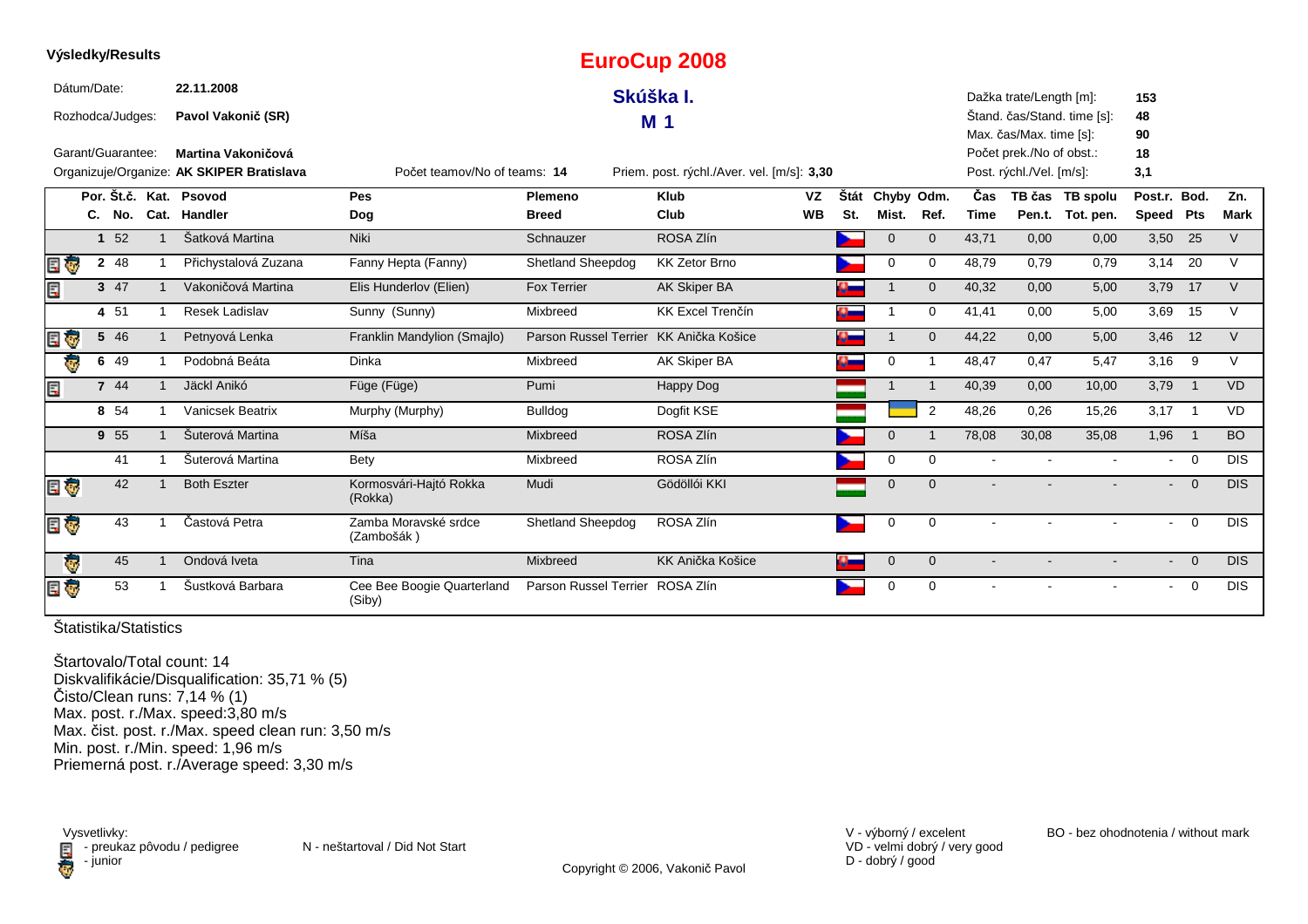|      |             | vysieaky/Results  |                                           |                                              |                         | <b>EuroCup 2008</b>                        |           |      |                |                |             |                          |                             |                          |                          |             |
|------|-------------|-------------------|-------------------------------------------|----------------------------------------------|-------------------------|--------------------------------------------|-----------|------|----------------|----------------|-------------|--------------------------|-----------------------------|--------------------------|--------------------------|-------------|
|      | Dátum/Date: |                   | 22.11.2008                                |                                              |                         | Skúška I.                                  |           |      |                |                |             | Dažka trate/Length [m]:  |                             | 153                      |                          |             |
|      |             | Rozhodca/Judges:  | Pavol Vakonič (SR)                        |                                              |                         | L.<br>-1                                   |           |      |                |                |             |                          | Štand. čas/Stand. time [s]: | 48                       |                          |             |
|      |             |                   |                                           |                                              |                         |                                            |           |      |                |                |             | Max. čas/Max. time [s]:  |                             | 90                       |                          |             |
|      |             | Garant/Guarantee: | Martina Vakoničová                        |                                              |                         |                                            |           |      |                |                |             | Počet prek./No of obst.: |                             | 18                       |                          |             |
|      |             |                   | Organizuje/Organize: AK SKIPER Bratislava | Počet teamov/No of teams: 13                 |                         | Priem. post. rýchl./Aver. vel. [m/s]: 4,04 |           |      |                |                |             | Post. rýchl./Vel. [m/s]: |                             | 3,1                      |                          |             |
|      |             |                   | Por. Št.č. Kat. Psovod                    | Pes                                          | Plemeno                 | <b>Klub</b>                                | VZ        | Štát | Chyby Odm.     |                | Čas         |                          | TB čas TB spolu             | Post.r. Bod.             |                          | Zn.         |
|      |             |                   | C. No. Cat. Handler                       | Dog                                          | <b>Breed</b>            | Club                                       | <b>WB</b> | St.  | Mist.          | Ref.           | <b>Time</b> |                          | Pen.t. Tot. pen.            | Speed                    | Pts                      | <b>Mark</b> |
| E    |             | 1 1 1 1           | Grygarová Aneta                           | Afrodita Star (Afrodita)                     | <b>Border Collie</b>    | KK Pedigree Komořany                       |           |      | 0              | $\mathbf 0$    | 34,27       | 0,00                     | 0,00                        | 4,46                     | 25                       | $\vee$      |
| E    |             | 2 107             | Uřičař Martin                             | Birk Aibara (Birk)                           | <b>Belgian Shepherd</b> | ZKO Horní Suchá                            |           |      | $\mathbf 0$    | $\mathbf{0}$   | 38,93       | 0,00                     | 0,00                        | 3,93                     | 20                       | V           |
| EC   |             | 3 97              | Juhásová Jana                             | Barchello Bambabibi<br>(Barchelo)            | <b>Border Collie</b>    | <b>KD Obala Koper</b>                      |           |      | 0              | 0              | 39,71       | 0,00                     | 0.00                        | 3,85                     | 17                       | $\vee$      |
| Ę    |             | 4 100             | Csermely Gábor                            | Caprice Bergerac de Hu<br>(Caprice)          | <b>Belgian Shepherd</b> | Kutyaparadicsom                            |           |      | $\mathbf 0$    | $\overline{0}$ | 40,86       | 0,00                     | 0,00                        | 3,74 15                  |                          | V           |
| Ę    |             | 5 109             | Vékony Hajnalka                           | Red Dress At Real Pearl (Gigi) Border Collie |                         | Kutyaparadicsom                            |           |      | $\overline{2}$ | 0              | 39,64       | 0,00                     | 10,00                       | 3,86                     | 12                       | VD          |
| l Ç. |             | 6 99              | <b>Bálint Policza</b>                     | Tóbiás (Tóbiás)                              | Hungarian Vizsla        | <b>Top Mancs</b>                           |           |      | $\mathbf 0$    | $\overline{2}$ | 41,69       | 0,00                     | 10,00                       | $3,67$ 9                 |                          | <b>VD</b>   |
| E    |             | 7 103             | Németh Anna                               | Tódor                                        | <b>Border Collie</b>    | <b>Top Mancs</b>                           |           |      |                | $\mathbf 0$    | 32,06       | 0,00                     | 20,00                       | $4,77$ 1                 |                          | D           |
| Ę    |             | 95                | Vékony Hajnalka                           | Poseidon Ravenna-Roxette<br>(Flash)          | <b>Border Collie</b>    | Kutyaparadicsom                            |           |      | $\mathbf{0}$   | $\Omega$       |             |                          |                             |                          | $- 0$                    | <b>DIS</b>  |
| ę.   |             | 98                | Petnyová Lenka                            | Taxi                                         | Golden Retriever        | KK Anička Košice                           |           |      | $\mathbf 0$    | $\mathbf 0$    | $\sim$      | $\mathbf{r}$             | $\mathbf{r}$                |                          | $- 0$                    | <b>DIS</b>  |
| Ē,   |             | 101               | Jelinek Zita                              | <b>Birdy El Brilliant MacLeod</b><br>(Brill) | <b>Border Collie</b>    | Monor SE                                   |           |      | $\mathbf 0$    | $\Omega$       |             |                          |                             | $\overline{\phantom{0}}$ | $\overline{\phantom{0}}$ | <b>DIS</b>  |
| E,   |             | 104               | Pánková Lenka                             | Best Choice od Zlatonosné<br>říčky (Indy)    | <b>Border Collie</b>    | <b>KK Zetor Brno</b>                       |           |      | 0              | $\mathbf 0$    |             |                          |                             |                          | $- 0$                    | <b>DIS</b>  |
| E    |             | 105               | Pappné Fejes Zsuzsanna                    | Poseidon Blue Princess Tiara<br>(Tiara)      | <b>Border Collie</b>    | <b>DASZE</b>                               |           |      | $\mathbf 0$    | $\Omega$       |             |                          |                             |                          | $\overline{0}$           | <b>DIS</b>  |
| E G  |             | 106               | Řezníčková Ljuba                          | A Little Hemp Crazy Sun<br>(Pepa)            | <b>Border Collie</b>    | ROSA Zlín                                  |           |      |                | 3              |             |                          |                             | $\blacksquare$           | $\overline{0}$           | <b>DIS</b>  |

**Výsledky/Results**

Štartovalo/Total count: 13 Diskvalifikácie/Disqualification: 46,15 % (6)Čisto/Clean runs: 30,77 % (4) Max. post. r./Max. speed:4,77 m/s Max. čist. post. r./Max. speed clean run: 4,47 m/sMin. post. r./Min. speed: 3,67 m/sPriemerná post. r./Average speed: 4,04 m/s

Vysvetlivky:<br> **E** - preuka:<br>
junior  $\blacksquare$  - preukaz pôvodu / pedigree N - neštartoval / Did Not Start - junior

V - výborný / excelent BO - bez ohodnotenia / without mark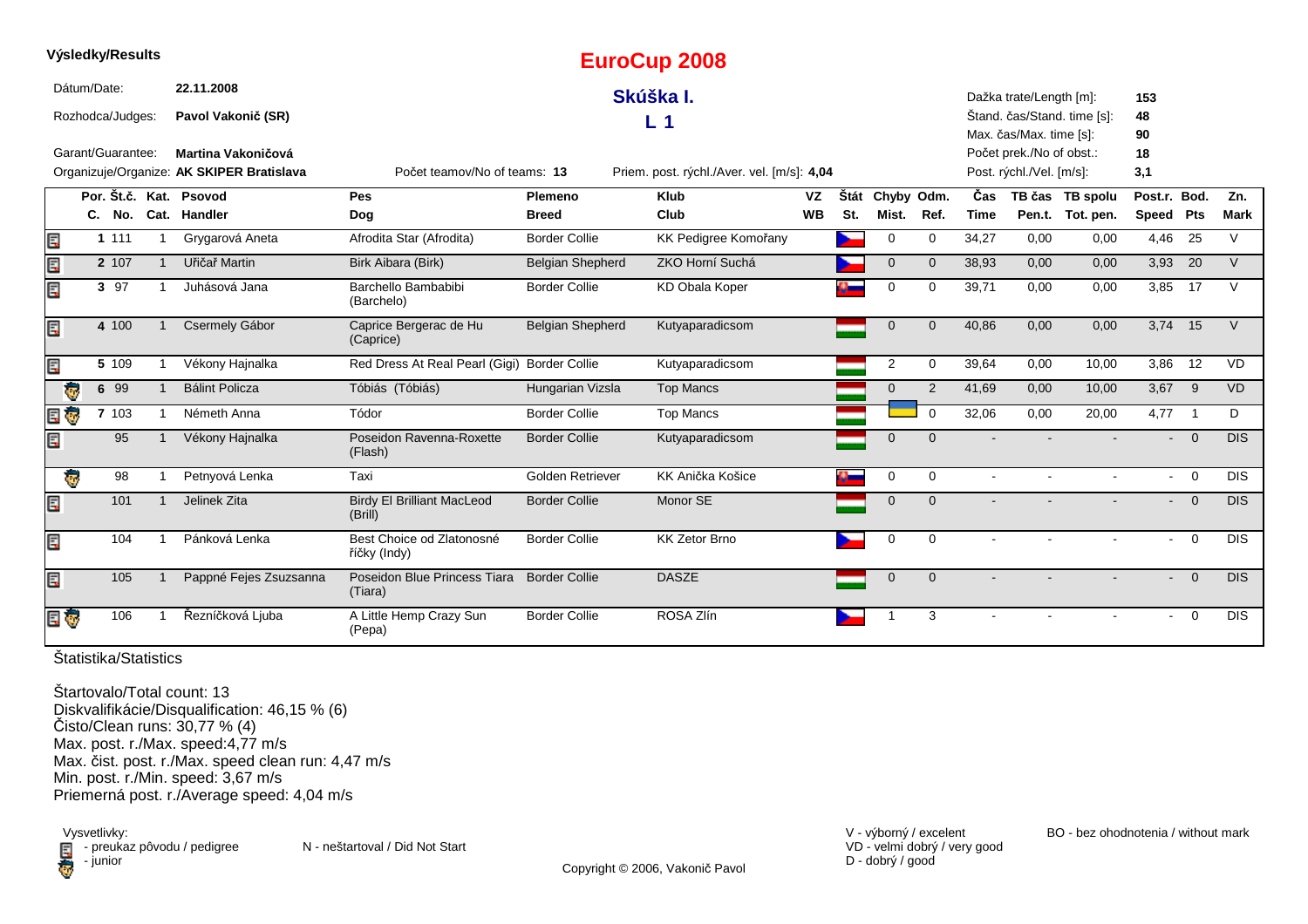|     |                                                                                                                        | Výsledky/Results  |               |                        |                                     |                                         | <b>EuroCup 2008</b>                        |           |                       |            |                |       |                          |                             |                |     |            |
|-----|------------------------------------------------------------------------------------------------------------------------|-------------------|---------------|------------------------|-------------------------------------|-----------------------------------------|--------------------------------------------|-----------|-----------------------|------------|----------------|-------|--------------------------|-----------------------------|----------------|-----|------------|
|     | Dátum/Date:                                                                                                            |                   |               | 22.11.2008             |                                     |                                         | Skúška I.                                  |           |                       |            |                |       | Dažka trate/Length [m]:  |                             | 147            |     |            |
|     |                                                                                                                        | Rozhodca/Judges:  |               | Antonín Grygar (ČR)    |                                     |                                         | S <sub>2</sub>                             |           |                       |            |                |       |                          | Stand. čas/Stand. time [s]: | 46             |     |            |
|     |                                                                                                                        |                   |               |                        |                                     |                                         |                                            |           |                       |            |                |       | Max. čas/Max. time [s]:  |                             | 65             |     |            |
|     |                                                                                                                        | Garant/Guarantee: |               | Martina Vakoničová     |                                     |                                         |                                            |           |                       |            |                |       | Počet prek./No of obst.: |                             | 18             |     |            |
|     | Organizuje/Organize: AK SKIPER Bratislava<br>Priem. post. rýchl./Aver. vel. [m/s]: 3,68<br>Počet teamov/No of teams: 5 |                   |               |                        |                                     |                                         |                                            |           |                       |            |                |       | Post. rýchl./Vel. [m/s]: |                             | 3,1            |     |            |
|     |                                                                                                                        |                   |               | Por. Št.č. Kat. Psovod | Pes                                 | <b>Plemeno</b>                          | Klub                                       | VZ        | <b>Stát</b>           | Chyby Odm. |                | Cas   |                          | TB čas TB spolu             | Post.r. Bod.   |     | Zn.        |
|     |                                                                                                                        | C. No.            | Cat.          | Handler                | Dog                                 | <b>Breed</b>                            | Club                                       | <b>WB</b> | St.                   | Mist.      | Ref.           | Time  | Pen.t.                   | Tot. pen.                   | Speed          | Pts | Mark       |
| Ę   |                                                                                                                        | 22                |               | Pacáková Zuzana        | Kissing Katty z Jeřeně<br>(Kissing) |                                         | Parson Russel Terrier KK Pedigree Komořany |           |                       | 0          | 0              | 32,53 | 0,00                     | 0,00                        | 4,52           | 25  |            |
| Ę   |                                                                                                                        | 2 18              | 2             | Bzdúšková Kamila       | Anette Sweet Awillon (Netty)        | Epagneul nain<br>continental - Papillon | <b>MKA Ister BA</b>                        |           | $\alpha$ and $\alpha$ |            | $\Omega$       | 47,48 | 1,48                     | 1,48                        | 3,10           | 20  |            |
| Ę   |                                                                                                                        | 3 20              | $\mathcal{P}$ | Meierová Kateřina      | Dancing Daisy z Jeřeně<br>(Jackie)  | Parson Russel Terrier Tři sestry        |                                            |           |                       | 0          |                | 35,22 | 0,00                     | 5,00                        | 4,17           | 17  |            |
| E   |                                                                                                                        | 19<br>4           | 2             | Jentnerová Magdaléna   | Cinderella Hedstar (Cindy)          | Bichon á poil frisé                     | AK Skiper BA                               |           | $\alpha$ $-$          |            | $\overline{0}$ | 50,06 | 4,06                     | 9,06                        | 2,94           | 15  | <b>VD</b>  |
| e Q |                                                                                                                        | 21                |               | Motyčková Michaela     | Falco Hepta (Falko)                 | Shetland Sheepdog                       | <b>KK Zetor Brno</b>                       |           |                       | 0          | 0              |       |                          |                             | $\blacksquare$ | 0   | <b>DIS</b> |
|     |                                                                                                                        |                   |               |                        |                                     |                                         |                                            |           |                       |            |                |       |                          |                             |                |     |            |

Štartovalo/Total count: 5 Diskvalifikácie/Disqualification: 20,00 % (1)Čisto/Clean runs: 20,00 % (1) Max. post. r./Max. speed:4,52 m/s Max. čist. post. r./Max. speed clean run: 4,52 m/s Min. post. r./Min. speed: 2,94 m/sPriemerná post. r./Average speed: 3,68 m/s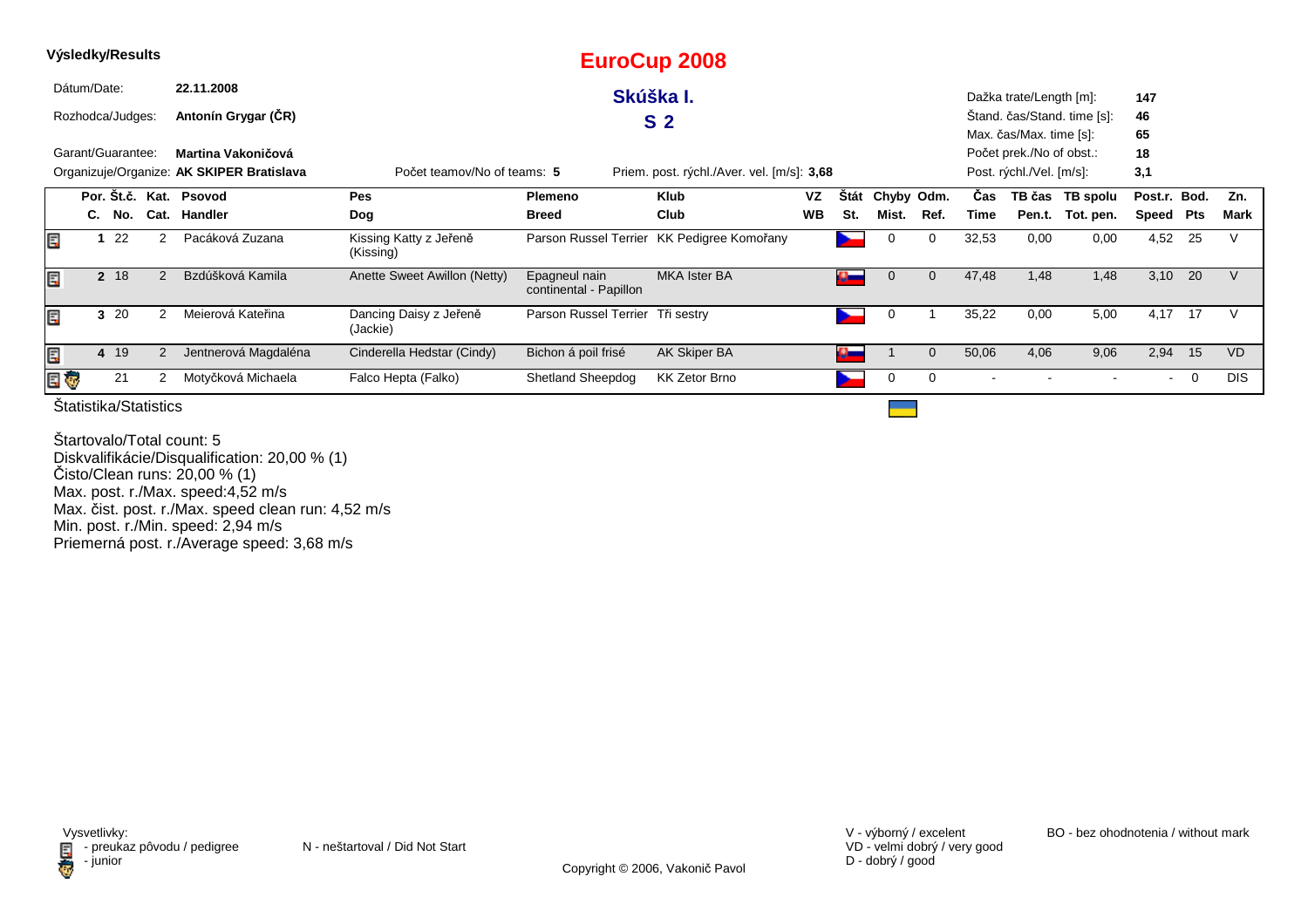|    |              |                   |                |                                           |                                            |                            | Lui UUUP ZUUU                              |           |          |              |              |       |                          |                             |                |                |               |
|----|--------------|-------------------|----------------|-------------------------------------------|--------------------------------------------|----------------------------|--------------------------------------------|-----------|----------|--------------|--------------|-------|--------------------------|-----------------------------|----------------|----------------|---------------|
|    | Dátum/Date:  |                   |                | 22.11.2008                                |                                            |                            | Skúška I.                                  |           |          |              |              |       | Dažka trate/Length [m]:  |                             | 147            |                |               |
|    |              | Rozhodca/Judges:  |                | Antonín Grygar (CR)                       |                                            |                            | M <sub>2</sub>                             |           |          |              |              |       |                          | Štand. čas/Stand. time [s]: | 46             |                |               |
|    |              |                   |                |                                           |                                            |                            |                                            |           |          |              |              |       | Max. čas/Max. time [s]:  |                             | 65             |                |               |
|    |              | Garant/Guarantee: |                | Martina Vakoničová                        |                                            |                            |                                            |           |          |              |              |       | Počet prek./No of obst.: |                             | 18             |                |               |
|    |              |                   |                | Organizuje/Organize: AK SKIPER Bratislava | Počet teamov/No of teams: 12               |                            | Priem. post. rýchl./Aver. vel. [m/s]: 4,21 |           |          |              |              |       | Post. rýchl./Vel. [m/s]: |                             | 3,1            |                |               |
|    |              |                   |                | Por. Št.č. Kat. Psovod                    | Pes                                        | Plemeno                    | Klub                                       | <b>VZ</b> | Štát     | Chyby Odm.   |              | Čas   |                          | TB čas TB spolu             | Post.r. Bod.   |                | Zn.           |
|    |              | C. No.            |                | Cat. Handler                              | Dog                                        | <b>Breed</b>               | Club                                       | <b>WB</b> | St.      | Mist.        | Ref.         | Time  |                          | Pen.t. Tot. pen.            | Speed Pts      |                | <b>Mark</b>   |
| Ξ  | $\mathbf{1}$ | 68                | 2              | Šulcová Eva                               | Enjoy Enough Kraken of Aura<br>(Jimi)      | <b>Manchester Terrier</b>  | <b>KK Zetor Brno</b>                       |           |          | $\Omega$     | $\Omega$     | 32,55 | 0,00                     | 0,00                        | 4,52 25        |                | $\vee$        |
|    |              | 2 63              | 2              | Dušková Julie                             | Gipsy ze Zámecké zahrady<br>(Gipsy)        | <b>Manchester Terrier</b>  | KK Pedigree Komořany                       |           | ∼        | 0            | 0            | 34,03 | 0,00                     | 0,00                        | 4,32 20        |                | $\mathcal{U}$ |
| ę. |              | 3 65              | $\overline{2}$ | Motyčková Michaela                        | Verra ze Shetlandů (Ejmi)                  | <b>Shetland Sheepdog</b>   | <b>KK Zetor Brno</b>                       |           |          | $\mathbf{0}$ | $\mathbf{0}$ | 34,10 | 0,00                     | 0,00                        | 4,31 17        |                | V             |
|    |              | 4 62              | 2              | Dolníčková Eliška                         | Hiris Zwi-Le-Ro (Iris)                     | Patterdale terier          | <b>KK Zetor Brno</b>                       |           |          | 0            | 0            | 34,86 | 0,00                     | 0,00                        | 4,22           | 15             | $\vee$        |
|    |              | 5 67              | $\overline{2}$ | Rajec Kamila                              | Bailey Fileck Yankee (Bay)                 | American Cocker<br>Spaniel | <b>MKA Ister BA</b>                        |           |          | $\mathbf 0$  | $\Omega$     | 35,16 | 0,00                     | 0,00                        | 4,18           | 12             | V             |
|    |              | 6 64              | 2              | Gašparová Erika                           | Fanfán Tulipán Paleur (Putin)              | Parson Russel Terrier      | KK Anička Košice                           |           | $\sigma$ |              | 0            | 36,83 | 0,00                     | 0,00                        | 3,99           | 9              | V             |
| G  |              | 7 59              | 2              | Adzimová Lenka                            | Mimi                                       | <b>Mixbreed</b>            | KK Anička Košice                           |           |          | $\Omega$     | $\Omega$     | 37,40 | 0,00                     | 0,00                        | 3,93           |                | V             |
|    |              | 8 66              | 2              | Potočná Blanka                            | Able Zee z Březkého<br>průhona (Zíza Píza) | <b>Shetland Sheepdog</b>   | ROSA Zlín                                  |           |          |              | $\Omega$     | 31,97 | 0,00                     | 5,00                        | 4,60           | $\overline{1}$ | $\vee$        |
| Ę  |              | 9 69              | $\overline{2}$ | Vejražková Vendula                        | Iran Lukovec Bohemia (Iran)                | <b>Border Terrier</b>      | FirstMate Narya Praha                      |           |          |              | $\mathbf{0}$ | 34,32 | 0,00                     | 5,00                        | 4,28           | $\overline{1}$ | $\vee$        |
|    |              | 10 70             | 2              | Vakoničová Martina                        | Viva Hunderlov (Vivien)                    | <b>Fox Terrier</b>         | AK Skiper BA                               |           |          |              | 0            | 38,91 | 0,00                     | 5,00                        | 3,78           |                | V             |
|    |              | 60                | $\overline{2}$ | Bednáriková Dagmara                       | Dantes Edmond Mendy<br>(Dantes)            | Caniche                    | Canis Club Cífer                           |           |          | $\Omega$     | $\mathbf{0}$ |       |                          |                             | $\blacksquare$ | $\overline{0}$ | <b>DIS</b>    |
|    |              | 61                | $\mathcal{P}$  | Dobríková Lucia                           | <b>Buddy</b>                               | Beagle                     | AK Skiper BA                               |           |          | 0            | $\Omega$     |       |                          |                             | $\sim$         | $\overline{0}$ | <b>DIS</b>    |

**EuroCup 2008**

Štatistika/Statistics

**Výsledky/Results**

Štartovalo/Total count: 12 Diskvalifikácie/Disqualification: 16,67 % (2)Čisto/Clean runs: 58,33 % (7) Max. post. r./Max. speed:4,60 m/s Max. čist. post. r./Max. speed clean run: 4,52 m/sMin. post. r./Min. speed: 3,78 m/s Priemerná post. r./Average speed: 4,21 m/s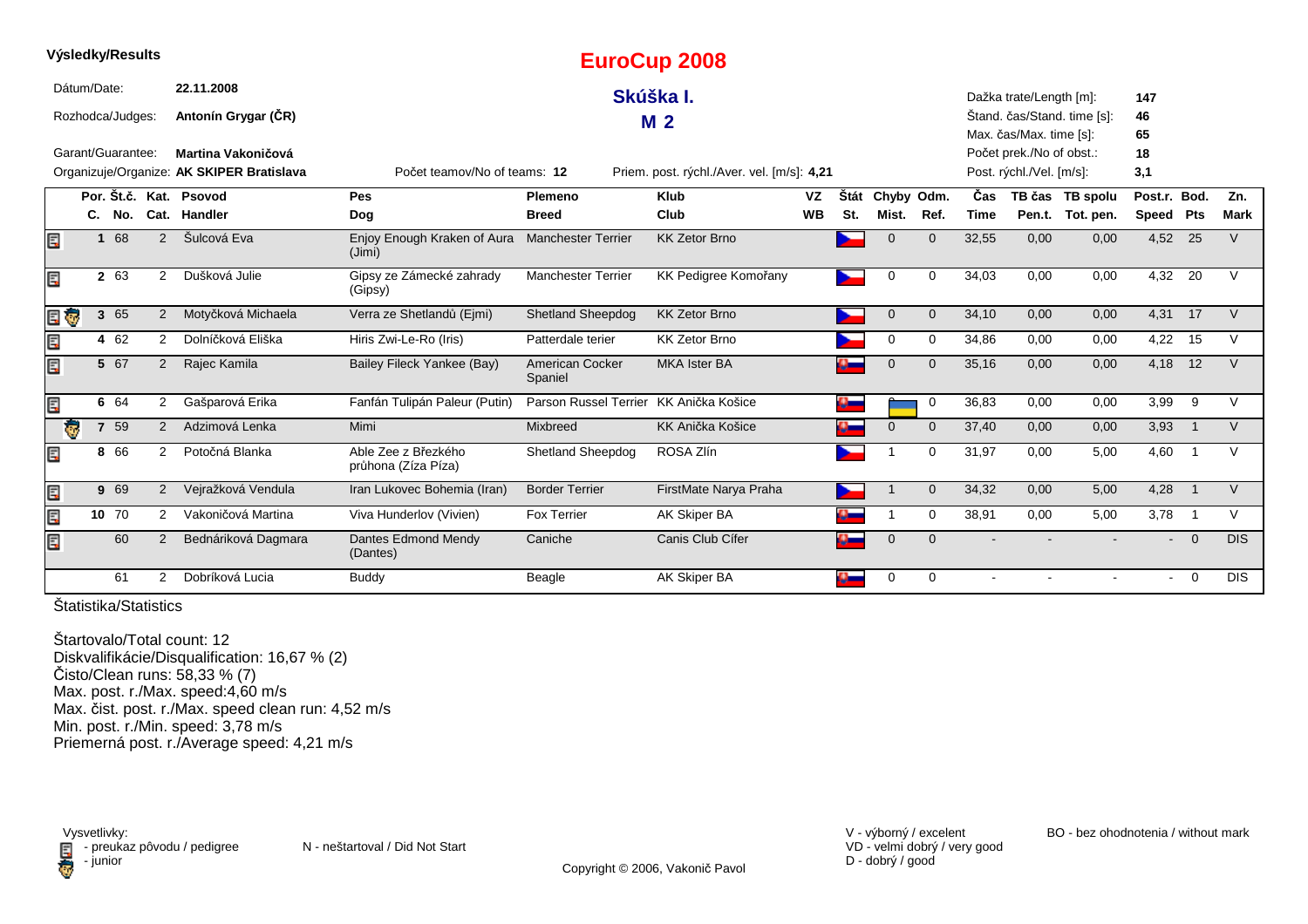|         | Výsledky/Results                |                     |                      |                                                                        |                                           |                      | <b>EuroCup 2008</b>                        |           |     |                  |                |             |                                                      |                             |                 |                |             |
|---------|---------------------------------|---------------------|----------------------|------------------------------------------------------------------------|-------------------------------------------|----------------------|--------------------------------------------|-----------|-----|------------------|----------------|-------------|------------------------------------------------------|-----------------------------|-----------------|----------------|-------------|
|         | Dátum/Date:<br>Rozhodca/Judges: |                     |                      | 22.11.2008<br>Antonín Grygar (CR)                                      |                                           |                      | Skúška I.<br>L <sub>2</sub>                |           |     |                  |                |             | Dažka trate/Length [m]:<br>Max. čas/Max. time [s]:   | Štand. čas/Stand. time [s]: | 147<br>46<br>65 |                |             |
|         | Garant/Guarantee:               |                     |                      | <b>Martina Vakoničová</b><br>Organizuje/Organize: AK SKIPER Bratislava | Počet teamov/No of teams: 20              |                      | Priem. post. rýchl./Aver. vel. [m/s]: 4,02 |           |     |                  |                |             | Počet prek./No of obst.:<br>Post. rýchl./Vel. [m/s]: |                             | 18<br>3,1       |                |             |
|         |                                 | Por. Št.č. Kat.     |                      | Psovod                                                                 | Pes                                       | Plemeno              | <b>Klub</b>                                | VZ        |     | Štát Chyby Odm.  |                | Čas         |                                                      | TB čas TB spolu             | Post.r. Bod.    |                | Zn.         |
|         |                                 | C. No.              |                      | Cat. Handler                                                           | Dog                                       | <b>Breed</b>         | Club                                       | <b>WB</b> | St. | Mist.            | Ref.           | <b>Time</b> |                                                      | Pen.t. Tot. pen.            | Speed Pts       |                | <b>Mark</b> |
| E       |                                 | 1 1 3 3             | 2                    | Čápková Marcela                                                        | <b>Busy Novterpod (Bax)</b>               | Belgian Shepherd     | Eukanuba                                   |           |     | $\mathbf 0$      | $\mathbf{0}$   | 32,94       | 0,00                                                 | 0,00                        | 4,46            | 25             | V           |
| Ę       |                                 | 2 1 2 2             | $2^{\circ}$          | Hanačíková Nikol                                                       | Littlethorn Saxo (Littlethorn)            | <b>Border Collie</b> | ROSA Zlín                                  |           |     | $\mathbf 0$      | $\mathbf 0$    | 32,98       | 0,00                                                 | 0,00                        | 4,46 20         |                | $\vee$      |
| e<br>Ge |                                 | 3 127               | $\overline{2}$       | Pauler Petra                                                           | Celtic Soul Bunny (Bunny)                 | <b>Border Collie</b> | Kutyaparadicsom                            |           |     | $\mathbf{0}$     | $\mathbf{0}$   | 35,14       | 0.00                                                 | 0,00                        | 4,18            | 17             | $\vee$      |
| Ę       |                                 | 4 123               | $\overline{2}$       | <b>Hoffmann Roland</b>                                                 | Elia from Doggone Borders<br>(Elia)       | <b>Border Collie</b> |                                            |           |     | $\mathbf 0$      | 0              | 35,17       | 0,00                                                 | 0,00                        | 4,18            | 15             | V           |
| Ę       |                                 | 5 1 2 6             | 2                    | Pacák Petr                                                             | Agbar Ozzmosis (Agbar)                    | Whippet              | KK Pedigree Komořany                       |           |     | $\mathbf 0$      | $\mathbf 0$    | 35,80       | 0,00                                                 | 0,00                        | 4,11            | 12             | $\vee$      |
| Ę       |                                 | 6 130               | $\mathbf{2}^{\circ}$ | Veres Zsuzsa                                                           | Kaj Con Maige (Kaj)                       | Hrvatski ovčar       | Gödöllói KKI                               |           |     | $\mathbf{1}$     | $\mathbf 0$    | 29,45       | 0,00                                                 | 5,00                        | 4,99            | 9              | V           |
| Ę       |                                 | 7 120               | $\overline{2}$       | Erika Szoboszlay                                                       | Allez Amazing Shepherd of<br>Aqua (Allez) | <b>Border Collie</b> | Happy Dog                                  |           |     |                  | $\mathbf 0$    | 31,61       | 0,00                                                 | 5,00                        | 4,65            | $\overline{1}$ | $\vee$      |
| Ę       |                                 | 8 132               | $\overline{2}$       | Juhásová Jana                                                          | Breaming Lady Gasko Prim<br>(GINA)        | <b>Border Collie</b> | <b>KD Obala Koper</b>                      |           |     |                  | $\mathbf 0$    | 33,05       | 0,00                                                 | 5,00                        | 4,45            | $\overline{1}$ | $\vee$      |
|         |                                 | 9 1 28              | $\overline{2}$       | Róth Ágnes                                                             | Zénó (Zénó)                               | Mixbreed             | <b>Top Mancs</b>                           |           |     | $\mathbf{1}$     | $\mathbf 0$    | 38,00       | 0,00                                                 | 5,00                        | 3,87            | $\overline{1}$ | $\vee$      |
|         |                                 | 10 121              | $\overline{2}$       | Gašparova Erika                                                        | Linda (Linda)                             | <b>Border Collie</b> | KK Anička Košice                           |           |     | $\mathbf 0$      | $\mathbf{1}$   | 43,18       | 0.00                                                 | 5,00                        | 3,40            | $\overline{1}$ | $\vee$      |
|         |                                 | 11 115              | $\overline{2}$       | Langová Eva                                                            | <b>Brita</b>                              | <b>Mixbreed</b>      | Agility Hrušky                             |           |     | $\mathbf{1}$     | $\overline{0}$ | 43,26       | 0,00                                                 | 5,00                        | 3,40            | $\overline{1}$ | $\vee$      |
| Ę       |                                 | 12 118              | $\overline{2}$       | <b>Bonduel Maryse</b>                                                  | aZiggy                                    | <b>Border Collie</b> |                                            |           |     | $\mathbf{1}$     | 0              | 43,84       | 0,00                                                 | 5,00                        | 3,35            | $\overline{1}$ | V           |
| Ę       | Ģ                               | 13 129              | 2                    | Švábová Markéta                                                        | <b>Bert</b>                               | Golden Retriever     | ROSA Zlín                                  |           |     | $\mathbf 0$      | $\mathbf{1}$   | 50,78       | 4,78                                                 | 9,78                        | 2,89            | $\overline{1}$ | <b>VD</b>   |
|         |                                 | $14 \overline{114}$ | $\overline{2}$       | Juhásová Jana                                                          | Askina Fitmin (Askina)                    | <b>Border Collie</b> | <b>KD Obala Koper</b>                      |           |     | $\overline{c}$   | 0              | 34,30       | 0,00                                                 | 10,00                       | 4,29            | $\overline{1}$ | <b>VD</b>   |
| Ę       |                                 | 15 124              | 2                    | Konečná Lucie                                                          | Caretta Crazy Black Chevers<br>(Caretta)  | <b>Border Collie</b> | ZKO Horní Suchá                            |           |     | 2                | $\mathbf{0}$   | 34,57       | 0,00                                                 | 10,00                       | 4,25            | $\overline{1}$ | <b>VD</b>   |
| Ę       |                                 | 16 116              | $\overline{2}$       | Bartelová Lucie                                                        | Eve new Adora Black<br>Chevers (Eve)      | <b>Border Collie</b> | ZKO Horní Suchá                            |           |     | $\boldsymbol{2}$ | $\mathbf 0$    | 34,85       | 0,00                                                 | 10,00                       | 4,22            | $\overline{1}$ | <b>VD</b>   |
|         |                                 | 17 117              | 2                    | Benešová Kateřina                                                      | Porsche                                   | Európsky saňový pes  |                                            |           |     | $\mathbf{1}$     | $\mathbf{1}$   | 45,04       | 0,00                                                 | 10,00                       | 3,26            | $\overline{1}$ | <b>VD</b>   |
| Ę       |                                 | 119                 | $\overline{2}$       | Bystrická Mária                                                        | Ainis z jablonovho dvora (Eni)            | <b>Border Collie</b> | <b>AK Nitra</b>                            |           |     | 0                | 0              | $\sim$      |                                                      |                             | $\sim$          | $\mathbf 0$    | <b>DIS</b>  |
| Ę       |                                 | 125                 | $\overline{2}$       | Olšovská Monika                                                        | Everyday Dream Black<br>Chevers (Drimko)  | <b>Border Collie</b> | <b>KD Obala Koper</b>                      |           |     | $\mathbf 0$      | $\mathbf{0}$   |             |                                                      |                             |                 | $\overline{0}$ | <b>DIS</b>  |
|         |                                 | 131                 |                      | 2 Langova Eva                                                          | Megy                                      | Mixbreed             | Agility Hrušky                             |           |     | 0                | $\Omega$       |             |                                                      |                             |                 | $\Omega$       | <b>DIS</b>  |

Vysvetlivky:<br>⊟ - preukaz pôvodu / pedigree N - neštartoval / Did Not Start **D** - junior

Copyright © 2006, Vakonič Pavol

VD - velmi dobrý / very good D - dobrý / good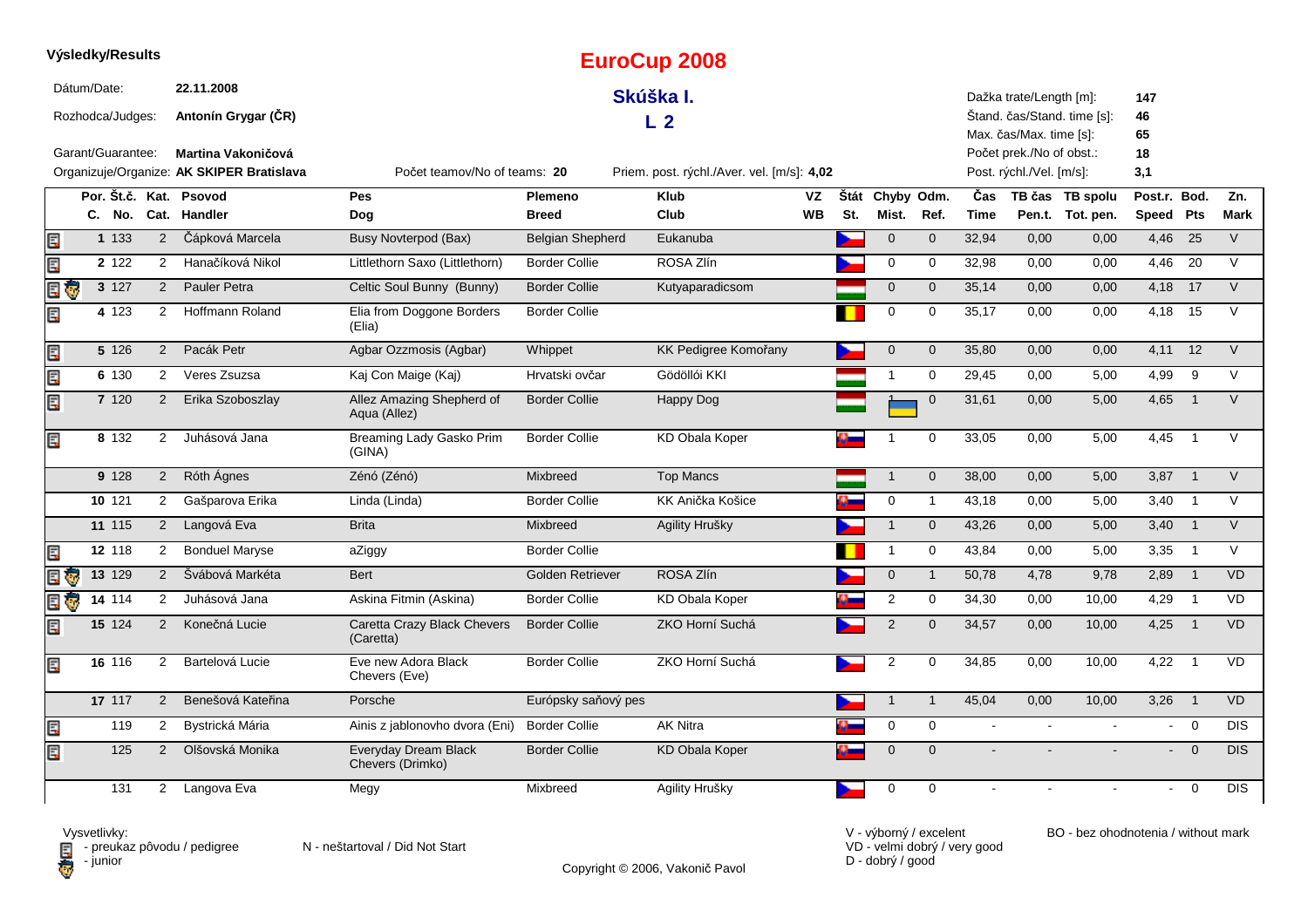| Výsledky/Results       |                                           |            |                              | <b>EuroCup 2008</b>                        |           |     |                 |      |      |                          |                             |              |        |
|------------------------|-------------------------------------------|------------|------------------------------|--------------------------------------------|-----------|-----|-----------------|------|------|--------------------------|-----------------------------|--------------|--------|
| Dátum/Date:            | 22.11.2008                                |            |                              | Skúška I.                                  |           |     |                 |      |      | Dažka trate/Length [m]:  |                             | 147          |        |
| Rozhodca/Judges:       | Antonín Grygar (ČR)                       |            |                              |                                            |           |     |                 |      |      |                          | Štand. čas/Stand. time [s]: | 46           |        |
|                        |                                           |            |                              |                                            |           |     |                 |      |      | Max. čas/Max. time [s]:  |                             | 65           |        |
| Garant/Guarantee:      | Martina Vakoničová                        |            |                              |                                            |           |     |                 |      |      | Počet prek./No of obst.: |                             | 18           |        |
|                        | Organizuje/Organize: AK SKIPER Bratislava |            | Počet teamov/No of teams: 20 | Priem. post. rýchl./Aver. vel. [m/s]: 4,02 |           |     |                 |      |      | Post. rýchl./Vel. [m/s]: |                             | 3,1          |        |
| Por. Št.č. Kat. Psovod |                                           | <b>Pes</b> | Plemeno                      | <b>Klub</b>                                | VZ        |     | Štát Chyby Odm. |      | Cas  |                          | TB čas TB spolu             | Post.r. Bod. | Zn.    |
| C. No. Cat. Handler    |                                           | Dog        | <b>Breed</b>                 | Club                                       | <b>WB</b> | St. | Mist.           | Ref. | Time |                          | Pen.t. Tot. pen.            | Speed Pts    | Mark l |

Štartovalo/Total count: 20 Diskvalifikácie/Disqualification: 15,00 % (3) Čisto/Clean runs: 25,00 % (5) Max. post. r./Max. speed:4,99 m/s Max. čist. post. r./Max. speed clean run: 4,46 m/sMin. post. r./Min. speed: 2,89 m/s Priemerná post. r./Average speed: 4,02 m/s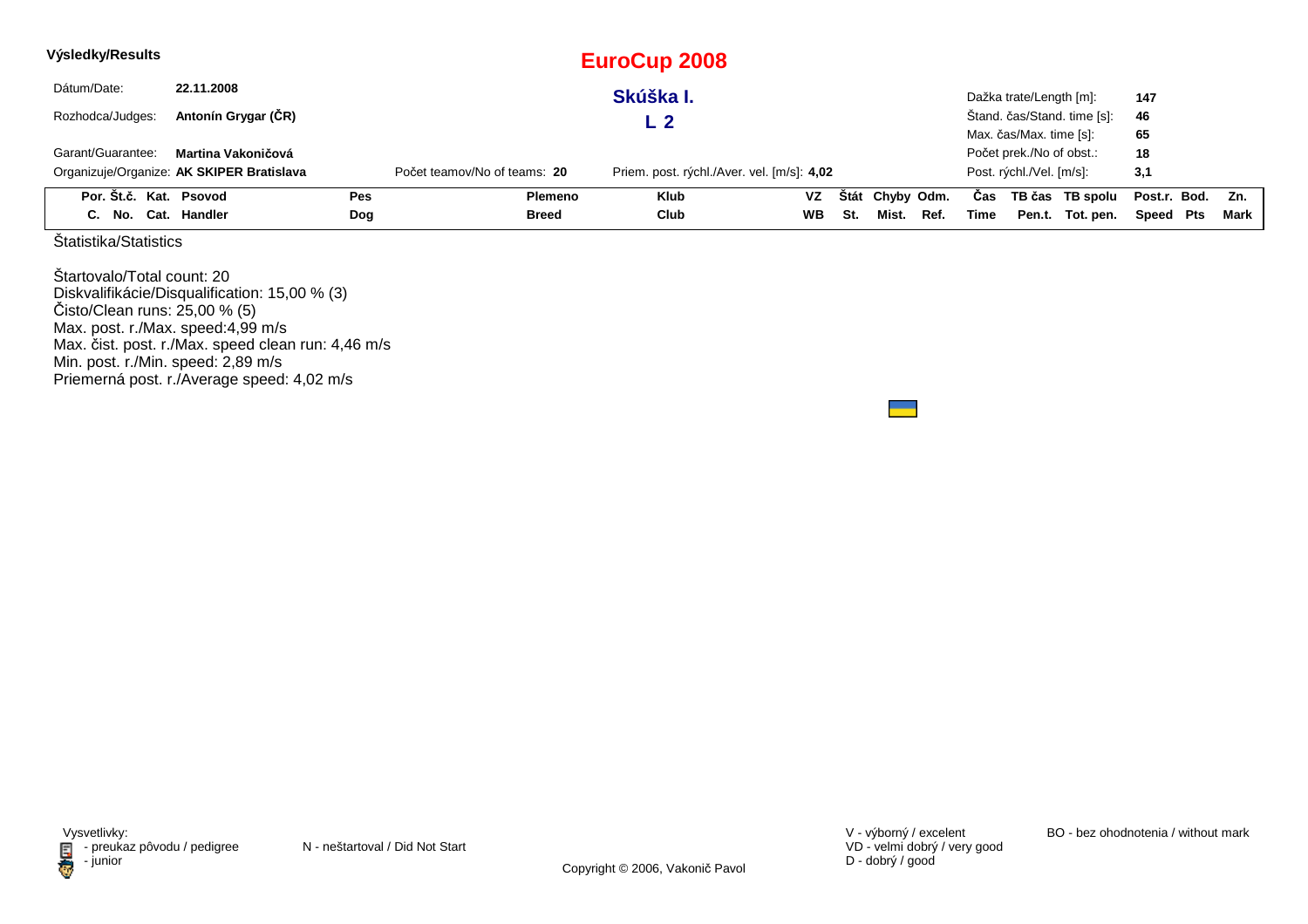|    |                   |   |                                           |                                                 |                                            | Lui UUUP ZUUO                              |           |              |                 |                |             |                          |                             |              |                |             |
|----|-------------------|---|-------------------------------------------|-------------------------------------------------|--------------------------------------------|--------------------------------------------|-----------|--------------|-----------------|----------------|-------------|--------------------------|-----------------------------|--------------|----------------|-------------|
|    | Dátum/Date:       |   | 22.11.2008                                |                                                 |                                            | Skúška I.                                  |           |              |                 |                |             | Dažka trate/Length [m]:  |                             | 160          |                |             |
|    | Rozhodca/Judges:  |   | Antonín Grygar (ČR)                       |                                                 |                                            | S <sub>3</sub>                             |           |              |                 |                |             |                          | Štand. čas/Stand. time [s]: | 45           |                |             |
|    |                   |   |                                           |                                                 |                                            |                                            |           |              |                 |                |             | Max. čas/Max. time [s]:  |                             | 70           |                |             |
|    | Garant/Guarantee: |   | Martina Vakoničová                        |                                                 |                                            |                                            |           |              |                 |                |             | Počet prek./No of obst.: |                             | 20           |                |             |
|    |                   |   | Organizuje/Organize: AK SKIPER Bratislava | Počet teamov/No of teams: 13                    |                                            | Priem. post. rýchl./Aver. vel. [m/s]: 3,67 |           |              |                 |                |             | Post. rýchl./Vel. [m/s]: |                             | 3,5          |                |             |
|    |                   |   | Por. Št.č. Kat. Psovod                    | Pes                                             | Plemeno                                    | <b>Klub</b>                                | <b>VZ</b> |              | Štát Chyby Odm. |                | Čas         |                          | TB čas TB spolu             | Post.r. Bod. |                | Zn.         |
|    | C. No.            |   | Cat. Handler                              | Dog                                             | <b>Breed</b>                               | Club                                       | <b>WB</b> | St.          | Mist.           | Ref.           | <b>Time</b> |                          | Pen.t. Tot. pen.            | Speed Pts    |                | <b>Mark</b> |
| Ē. | 35<br>$\mathbf 1$ | 3 | Rajec Kamila                              | A3Ch Claudia z Josefovské<br>pevnosti (Angie)   | <b>Shetland Sheepdog</b>                   | <b>MKA Ister BA</b>                        |           | $\mathbf{C}$ | $\mathbf 0$     | $\mathbf 0$    | 43,55       | 0,00                     | 0,00                        | 3,67         | 25             | V           |
| Ę  | 2 3 9             | 3 | Balážová Zuzana                           | Csaka Blind Date (Csaka)                        | Parson Russel Terrier AK Skiper BA         |                                            |           |              | $\mathbf{0}$    | $\overline{0}$ | 45,66       | 0.66                     | 0,66                        |              | $3,50$ 20      | $\vee$      |
| Er | 3 3 3             | 3 | Kružinská Adel                            | Abeille Elita Triumphans<br>(Aminka)            | Caniche                                    | <b>AK Nitra</b>                            |           |              |                 | $\mathbf 0$    | 36,89       | 0,00                     | 5,00                        |              | 4,34 17        | V           |
| Ë, | 4 36              | 3 | Wéber Krisztina                           | Luislers Qaxi (Tiko)                            | Parson Russel Terrier Top Mancs            |                                            |           |              |                 | $\overline{0}$ | 37,54       | 0,00                     | 5,00                        | 4,26         | 15             | $\vee$      |
| Ę  | 5 27              | 3 | Antalová Miriama                          | Bellonka Metuje (Bellonka)                      | <b>Shetland Sheepdog</b>                   | <b>AK Nitra</b>                            |           |              | -1              | $\mathbf 0$    | 37,59       | 0,00                     | 5,00                        | 4,26         | 12             | $\vee$      |
|    | 6 32              | 3 | Krušinová Zuzana                          | <b>Bonka</b>                                    | Mixbreed                                   | AK Skiper BA                               |           |              | $\mathbf 0$     | $\mathbf{0}$   | 50,11       | 5.11                     | 5,11                        | 3,19         | 9              | $\vee$      |
| Ę  | 7 28              | 3 | Baďová Jana                               | Schadehorns Milka - Shelly<br>(Schadehorns)     | Parson Russel Terrier KK3G                 |                                            |           |              |                 |                | 47,58       | 2,58                     | 7,58                        | 3,36         | $\overline{1}$ | VD          |
| Ę  | 8 30              | 3 | Imrefalvi Ildikó                          | Ervin                                           | <b>Petit Basset Griffon</b><br>Vendéen     | Dogfit KSE                                 |           |              | $\mathbf 0$     | $\Omega$       | 53,57       | 8,57                     | 8,57                        | 2,99         | $\overline{1}$ | <b>VD</b>   |
| Ę  | 9 37              | 3 | Róth Ágnes                                | Rakelton (Rakelton)                             | Cavalier King Charles Top Mancs<br>Spaniel |                                            |           |              | 2               | $\Omega$       | 43,19       | 0,00                     | 10,00                       | 3,70         | $\overline{1}$ | <b>VD</b>   |
| Ë, | 10 34             | 3 | Potočná Blanka                            | Kario Banditt Lukato Gold<br>(Pan Bílý)         | Deutsche Spitz                             | ROSA Zlín                                  |           |              | $\mathbf{0}$    | 2              | 47,26       | 2,26                     | 12,26                       | 3,39         | $\overline{1}$ | <b>VD</b>   |
| Ę  | 29                | 3 | Hroteková Gabriela                        | Faust Smaal Kim (Faust)                         | <b>Shetland Sheepdog</b>                   | Katmaj Opava                               |           |              | $\mathbf 0$     | $\mathbf 0$    | $\sim$      | $\sim$                   | $\sim$                      |              | $- 0$          | <b>DIS</b>  |
| Ę  | 31                | 3 | Konečná Martina                           | Amazing Cherub the Little<br>Bodyguard (Speedy) | Shetland Sheepdog                          | <b>KK Hodonín</b>                          |           |              | $\mathbf 0$     | $\overline{0}$ |             |                          |                             |              | $- 0$          | <b>DIS</b>  |
|    | 38                | 3 | Lakatos Gabriella                         | Tücsök                                          | Mixbreed                                   | <b>Top Mancs</b>                           |           |              | $\mathbf 0$     | $\mathbf 0$    |             | $\sim$                   | $\sim$                      | $\sim$       | $\overline{0}$ | <b>DIS</b>  |
|    |                   |   |                                           |                                                 |                                            |                                            |           |              |                 |                |             |                          |                             |              |                |             |

**EuroCup 2008**

Štatistika/Statistics

**Výsledky/Results**

Štartovalo/Total count: 13 Diskvalifikácie/Disqualification: 23,08 % (3)Čisto/Clean runs: 7,69 % (1) Max. post. r./Max. speed:4,34 m/s Max. čist. post. r./Max. speed clean run: 3,67 m/sMin. post. r./Min. speed: 2,99 m/sPriemerná post. r./Average speed: 3,67 m/s

Vysvetlivky:<br> **E** - preuka:<br>
junior  $\blacksquare$  - preukaz pôvodu / pedigree N - neštartoval / Did Not Start - junior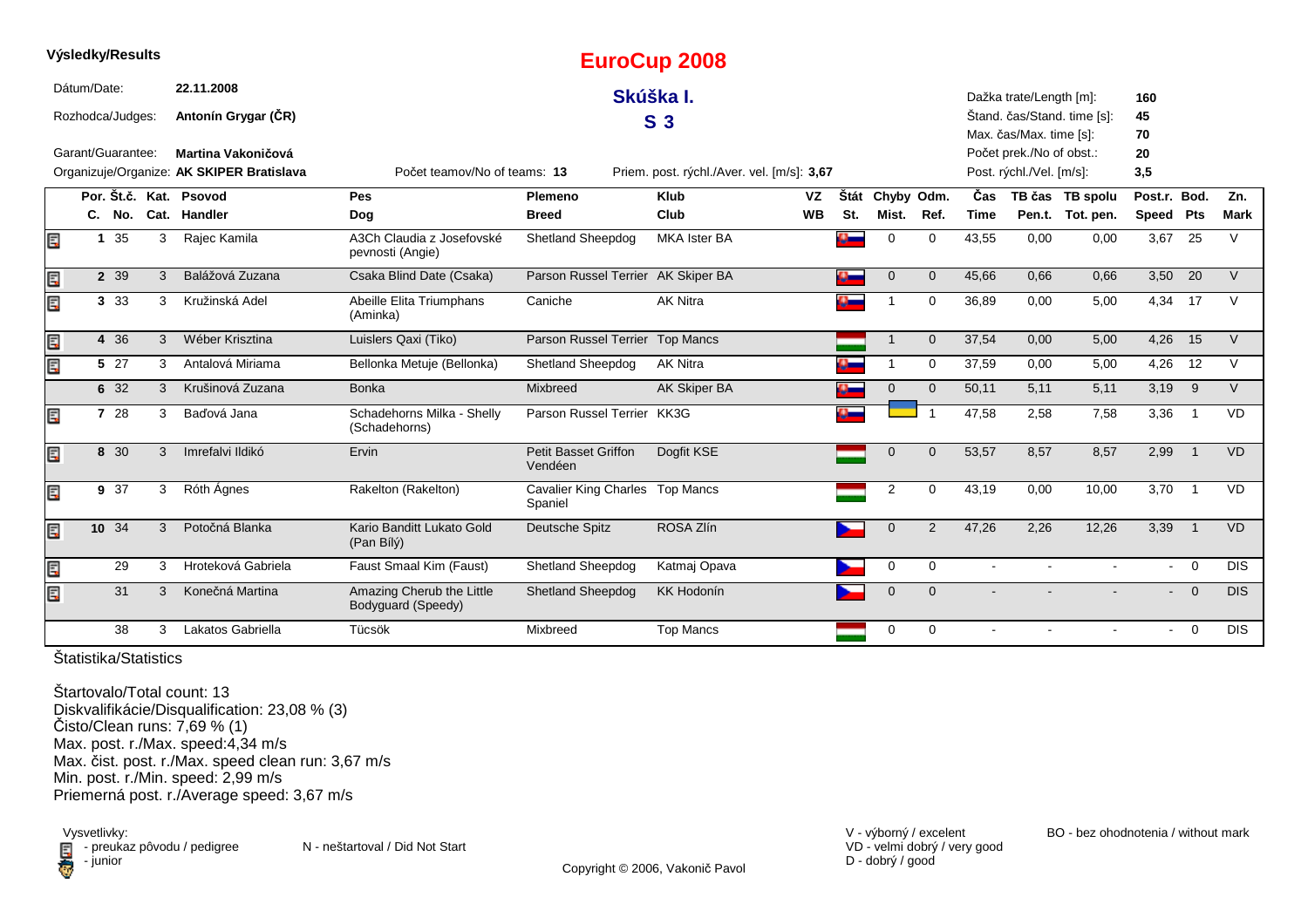|          |             | Výsledky/Results  |              |                                                                 |                                       |                               | <b>EuroCup 2008</b>                        |          |     |                          |                |                    |                                                      |                                     |                           |                          |             |
|----------|-------------|-------------------|--------------|-----------------------------------------------------------------|---------------------------------------|-------------------------------|--------------------------------------------|----------|-----|--------------------------|----------------|--------------------|------------------------------------------------------|-------------------------------------|---------------------------|--------------------------|-------------|
|          | Dátum/Date: | Rozhodca/Judges:  |              | 22.11.2008<br>Antonín Grygar (ČR)                               |                                       |                               | Skúška I.<br><b>M3</b>                     |          |     |                          |                |                    | Dažka trate/Length [m]:<br>Max. čas/Max. time [s]:   | Štand. čas/Stand. time [s]:         | 160<br>45<br>70           |                          |             |
|          |             | Garant/Guarantee: |              | Martina Vakoničová<br>Organizuje/Organize: AK SKIPER Bratislava | Počet teamov/No of teams: 18          |                               | Priem. post. rýchl./Aver. vel. [m/s]: 3,46 |          |     |                          |                |                    | Počet prek./No of obst.:<br>Post. rýchl./Vel. [m/s]: |                                     | 20<br>3,5                 |                          |             |
|          |             |                   |              | Por. Št.č. Kat. Psovod<br>C. No. Cat. Handler                   | Pes<br>Dog                            | Plemeno<br><b>Breed</b>       | <b>Klub</b><br>Club                        | VZ<br>WВ | St. | Štát Chyby Odm.<br>Mist. | Ref.           | Čas<br><b>Time</b> |                                                      | TB čas TB spolu<br>Pen.t. Tot. pen. | Post.r. Bod.<br>Speed Pts |                          | Zn.<br>Mark |
| Ē,       |             | 174               | $\mathbf{3}$ | Ács Viktória                                                    | Ménesvölgyi Prézli (Mamusz)           | Pumi                          | Happy Dog                                  |          |     | $\overline{0}$           | $\mathbf 0$    | 42,66              | 0,00                                                 | 0,00                                | $3,75$ 25                 |                          | V           |
|          |             | 2 83              | 3            | Kačmáryová Katarína                                             | Shoki z UVP (Shoki)                   | Mixbreed                      | <b>KPKA Košice</b>                         |          |     | $\overline{1}$           | $\mathbf 0$    | 40,16              | 0,00                                                 | 5,00                                | 3,98                      | 20                       | $\vee$      |
| E        |             | 3 86              | 3            | Pirity Árpád                                                    | Prince of Sunlight Gainer<br>(Bruni)  | <b>Shetland Sheepdog</b>      | Győri KKI                                  |          |     | $\mathbf 0$              | $\overline{1}$ | 43,43              | 0,00                                                 | 5,00                                | $3,68$ 17                 |                          | $\vee$      |
|          |             | 4 87              | 3            | Poláková Jana                                                   | Sheila                                | Mixbreed                      | AK Skiper BA                               |          |     | 0                        | $\overline{1}$ | 46,38              | 1,38                                                 | 6,38                                | 3,45 15                   |                          | <b>VD</b>   |
| E T      |             | 5 78              | 3            | <b>Both Eszter</b>                                              | Mickey Mouse ze Shetlandu<br>(Mickey) | <b>Shetland Sheepdog</b>      | Gödöllói KKI                               |          |     | $\mathbf 0$              | $\overline{2}$ | 49,08              | 4,08                                                 | 14,08                               | 3,26                      | 12                       | VD          |
| E        |             | 6 77              | 3            | Bíró Zsófia                                                     | Báránytilosi Boni (Tili)              | <b>Welsh Terrier</b>          | <b>Top Mancs</b>                           |          |     |                          | $\overline{2}$ | 46,82              | 1,82                                                 | 16,82                               | 3,42                      | - 9                      | D           |
| an ar    |             | 7 89              | 3            | Skupina Bohumil                                                 | Elma Astako (Eli)                     | Zwergschnauzer                | ROSA Zlín                                  |          |     |                          | $\overline{1}$ | 59,10              | 14,10                                                | 19,10                               | 2,71                      | $\overline{1}$           | D           |
|          |             | 75                | 3            | Ács-Kövesi Ágnes                                                | Maya (Maya)                           | Caniche                       | Győri KKI                                  |          |     | 0                        | $\mathbf 0$    | $\mathbf{r}$       | $\sim$                                               | $\mathbf{r}$                        |                           | $- 0$                    | <b>DIS</b>  |
| E        |             | 76                | 3            | Beneš Igor                                                      | Cerberus Kraken (Cerberus)            | <b>Manchester Terrier</b>     |                                            |          |     | $\overline{0}$           | $\mathbf{0}$   | $\blacksquare$     |                                                      |                                     | $\sim$                    | $\overline{0}$           | DIS         |
| E        |             | 79                | 3            | Hudák Zsófi                                                     | Ugrifüles Ajnár (Rumcájsz)            | Mudi                          | <b>Top Mancs</b>                           |          |     | 0                        | $\mathbf 0$    | $\blacksquare$     | $\blacksquare$                                       | $\blacksquare$                      | $\sim 100$                | $\overline{\mathbf{0}}$  | <b>DIS</b>  |
|          |             | 80                | 3            | Imrefalvi Ildikó                                                | Pepe                                  | Mixbreed                      | Dogfit KSE                                 |          |     | $\overline{0}$           | $\overline{0}$ | $\mathbf{r}$       |                                                      |                                     |                           | $- 0$                    | <b>DIS</b>  |
| E G      |             | 81                | 3            | Jahodová Markéta                                                | Lurdes Black Moravia Classic<br>(lu)  | Shetland Sheepdog             | KK Zetor Brno                              |          |     | 0                        | $\mathbf 0$    | $\blacksquare$     |                                                      |                                     | $\sim$                    | $\overline{0}$           | <b>DIS</b>  |
| <b>g</b> |             | 84                | 3            | Kaiserová Jana                                                  | Nela                                  | American Cocker<br>Spaniel    | AK Skiper BA                               |          |     | $\overline{0}$           | $\mathbf{0}$   |                    |                                                      |                                     | $\blacksquare$            | $\overline{0}$           | DIS         |
| Ē,       |             | 88                | 3            | Rajec Kamila                                                    | A3Ch Arina z Modravé pláně<br>(Arin)  | Shetland Sheepdog             | MKA Ister BA                               |          |     | 0                        | $\mathbf 0$    |                    |                                                      |                                     | $\sim$                    | $\overline{0}$           | <b>DIS</b>  |
|          |             | 90                | 3            | Slezáková Adriana                                               | A3CH Timi (A3CH)                      | <b>Mixbreed</b>               | ZKO Horní Suchá                            |          |     | $\mathbf 0$              | $\overline{0}$ | $\sim$             |                                                      | $\blacksquare$                      |                           | $\overline{0}$<br>$\sim$ | <b>DIS</b>  |
| E        |             | 91                | 3            | Škodová Kristína                                                | Biski Roxy-Ag (Bisi)                  | Shetland Sheepdog             | <b>AK Nitra</b>                            |          |     | $\mathbf 0$              | $\mathbf 0$    | $\sim$             | $\sim$                                               | $\blacksquare$                      |                           | $- 0$                    | <b>DIS</b>  |
| Ę        |             | 92                | $\mathbf{3}$ | Zoltán Pap                                                      | Lan Podpohorski (Lan)                 | Caniche                       | ŠKD Ljutomer-Križevci                      |          |     | $\mathbf{0}$             | $\mathbf{0}$   | $\sim$             | $\blacksquare$                                       | $\blacksquare$                      | $\sim 100$                | $\overline{0}$           | <b>DIS</b>  |
| E        |             | 82                | 3            | Jelinek Zita                                                    | Spellbound Evangelista (Loki)         | Staffordshire Bull<br>Terrier | Monor SE                                   |          |     | -1                       | 3              |                    |                                                      |                                     | $\sim$ 10 $\pm$           | $\overline{0}$           | <b>DIS</b>  |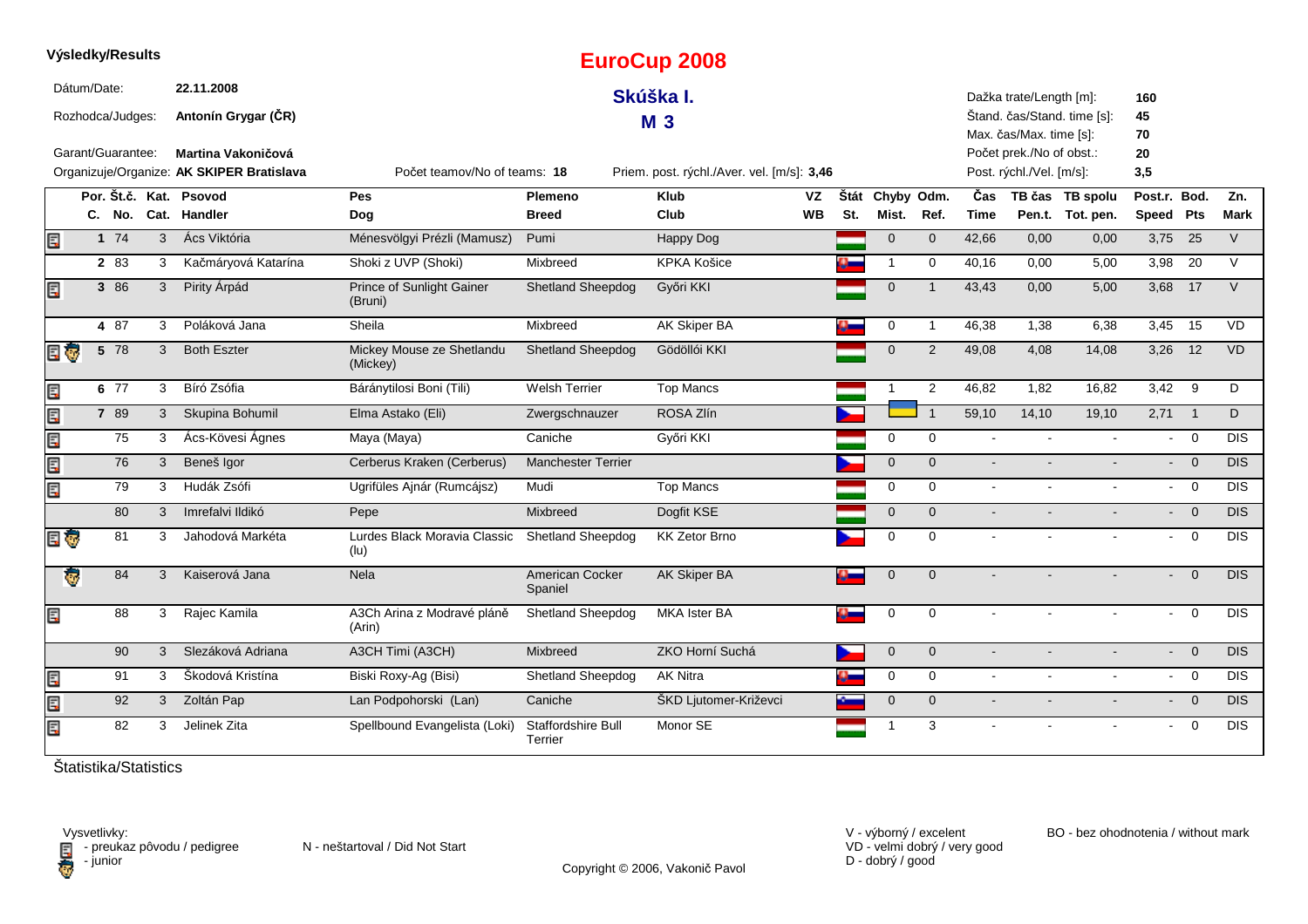| Výsledky/Results                                                                                                                     |                                                                                                                                                    |     |                              | <b>EuroCup 2008</b>                        |           |     |                 |      |      |                                                      |                             |              |      |
|--------------------------------------------------------------------------------------------------------------------------------------|----------------------------------------------------------------------------------------------------------------------------------------------------|-----|------------------------------|--------------------------------------------|-----------|-----|-----------------|------|------|------------------------------------------------------|-----------------------------|--------------|------|
| Dátum/Date:                                                                                                                          | 22.11.2008                                                                                                                                         |     |                              | Skúška I.                                  |           |     |                 |      |      | Dažka trate/Length [m]:                              |                             | 160          |      |
| Rozhodca/Judges:                                                                                                                     | Antonín Grygar (ČR)                                                                                                                                |     |                              | <b>M3</b>                                  |           |     |                 |      |      |                                                      | Štand. čas/Stand. time [s]: | 45           |      |
|                                                                                                                                      | Garant/Guarantee:<br>Martina Vakoničová                                                                                                            |     |                              |                                            |           |     |                 |      |      |                                                      |                             | 70<br>20     |      |
|                                                                                                                                      | Organizuje/Organize: AK SKIPER Bratislava                                                                                                          |     | Počet teamov/No of teams: 18 | Priem. post. rýchl./Aver. vel. [m/s]: 3,46 |           |     |                 |      |      | Počet prek./No of obst.:<br>Post. rýchl./Vel. [m/s]: |                             | 3,5          |      |
| Por. Št.č. Kat. Psovod                                                                                                               |                                                                                                                                                    | Pes | <b>Plemeno</b>               | <b>Klub</b>                                | VZ        |     | Štát Chyby Odm. |      | Cas  |                                                      | TB čas TB spolu             | Post.r. Bod. | Zn.  |
| C. No. Cat. Handler                                                                                                                  |                                                                                                                                                    | Dog | <b>Breed</b>                 | Club                                       | <b>WB</b> | St. | Mist.           | Ref. | Time |                                                      | Pen.t. Tot. pen.            | Speed Pts    | Mark |
| Startovalo/Total count: 18<br>Čisto/Clear runs: 5,56 %(1)<br>Max. post. r./Max. speed:3,98 m/s<br>Min. post. r./Min. speed: 2,71 m/s | Diskvalifikácie/Disqualification: 61,11 % (11)<br>Max. čist. post. r./Max. speed clean run: 3,75 m/s<br>Priemerná post. r./Average speed: 3,46 m/s |     |                              |                                            |           |     |                 |      |      |                                                      |                             |              |      |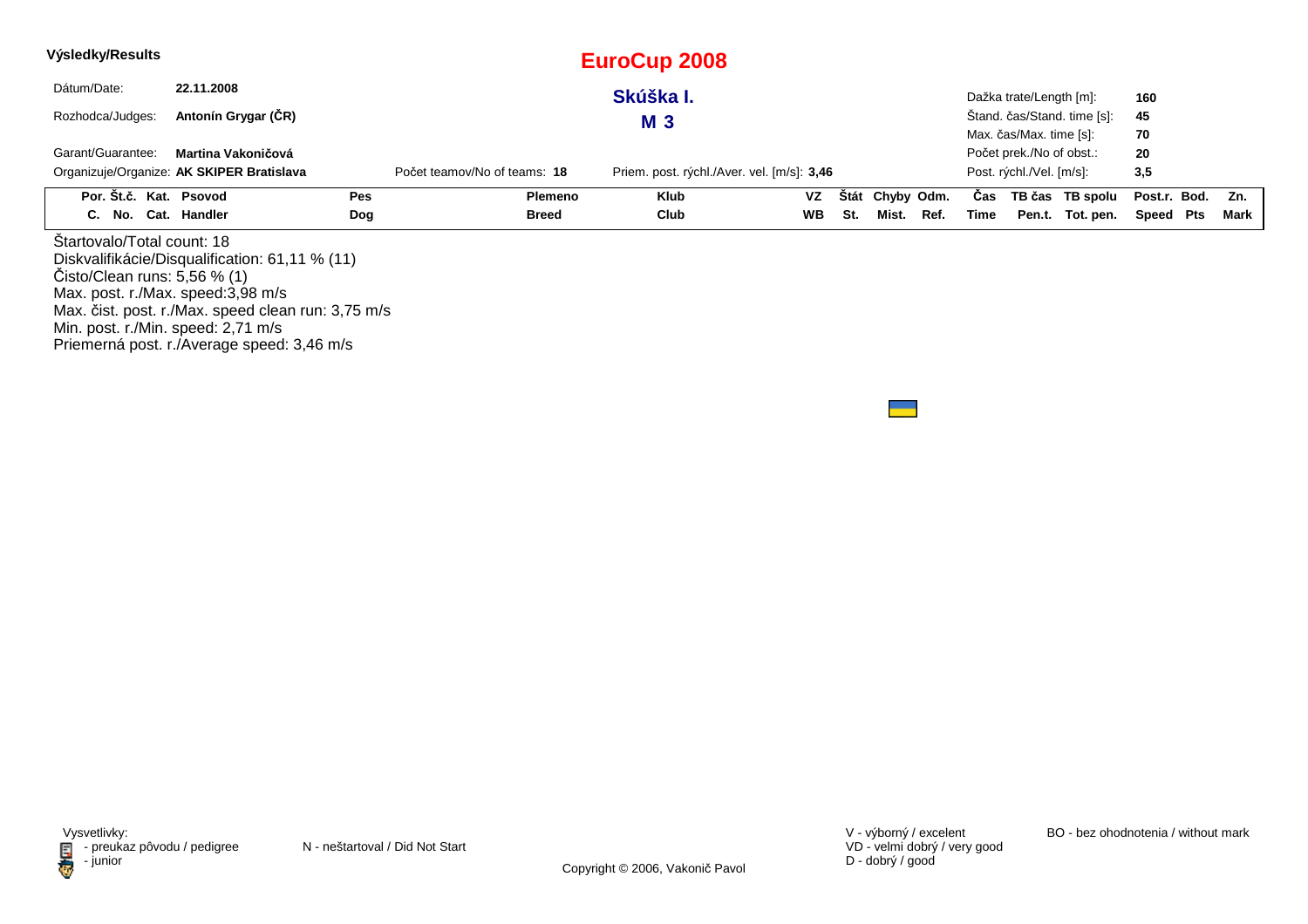|    | Výsledky/Results                |       |              |                                                                        |                                                   |                                 | <b>EuroCup 2008</b>                        |                 |             |                     |              |                |                                                                                 |                                     |                           |                         |                  |
|----|---------------------------------|-------|--------------|------------------------------------------------------------------------|---------------------------------------------------|---------------------------------|--------------------------------------------|-----------------|-------------|---------------------|--------------|----------------|---------------------------------------------------------------------------------|-------------------------------------|---------------------------|-------------------------|------------------|
|    | Dátum/Date:<br>Rozhodca/Judges: |       |              | 22.11.2008<br>Antonín Grygar (ČR)                                      |                                                   |                                 | Skúška I.<br>L <sub>3</sub>                |                 |             |                     |              |                | Dažka trate/Length [m]:                                                         | Štand. čas/Stand. time [s]:         | 160<br>45                 |                         |                  |
|    | Garant/Guarantee:               |       |              | <b>Martina Vakoničová</b><br>Organizuje/Organize: AK SKIPER Bratislava | Počet teamov/No of teams: 14                      |                                 | Priem. post. rýchl./Aver. vel. [m/s]: 3,78 |                 |             |                     |              |                | Max. čas/Max. time [s]:<br>Počet prek./No of obst.:<br>Post. rýchl./Vel. [m/s]: |                                     | 70<br>20<br>3,5           |                         |                  |
|    |                                 |       |              | Por. Št.č. Kat. Psovod<br>C. No. Cat. Handler                          | <b>Pes</b><br>Dog                                 | <b>Plemeno</b><br><b>Breed</b>  | <b>Klub</b><br>Club                        | VZ<br><b>WB</b> | Štát<br>St. | Chyby Odm.<br>Mist. | Ref.         | Čas<br>Time    |                                                                                 | TB čas TB spolu<br>Pen.t. Tot. pen. | Post.r. Bod.<br>Speed Pts |                         | Zn.<br>Mark      |
| Ē. |                                 | 1 140 | 3            | Darnai Cintia                                                          | Far away from Wales Josh<br>(Josh)                | <b>Border Collie</b>            | Kutyaparadicsom<br>dogschool               |                 |             | $\mathbf{0}$        | $\mathbf{0}$ | 34,59          | 0,00                                                                            | 0,00                                | $4,63$ 25                 |                         | $\vee$           |
| Ę  |                                 | 2 150 | 3            | Grygarová Aneta                                                        | Una Bohemia Alka (Una)                            | <b>Border Collie</b>            | KK Pedigree Komořany                       |                 |             | 0                   | $\mathbf 0$  | 37,89          | 0,00                                                                            | 0,00                                | 4,22 20                   |                         | V                |
| Ę  |                                 | 3 139 | 3            | Csávás Viktória                                                        | Ananász Látószem Lotty<br>(Ananász)               | Labrador Retriever              | Kutyaparadicsom-<br><b>Budakalász</b>      |                 |             | $\mathbf 0$         | $\mathbf{0}$ | 38,61          | 0,00                                                                            | 0,00                                | 4,14 17                   |                         | $\vee$           |
|    | e                               | 4 144 | 3            | Řezníčková Ljuba                                                       | Maya (Maya)                                       | Mixbreed                        | ROSA Zlín                                  |                 |             | 0                   | $\mathbf 0$  | 40,29          | 0,00                                                                            | 0,00                                | 3,97                      | 15                      | $\vee$           |
| Ę  |                                 | 5 141 | 3            | <b>Felleg Bernadett</b>                                                | Zitavári Nyúlűző Cseles<br>(Zitavári)             | German Pointer                  | Dogfit KSE                                 |                 |             |                     | $\mathbf{0}$ | 41,08          | 0,00                                                                            | 5,00                                | 3,89 12                   |                         | $\vee$           |
|    |                                 | 6 147 | 3            | Mračka Michala                                                         | Selly                                             | Mixbreed                        | KK3G                                       |                 |             | -1                  | $\mathbf 0$  | 48,12          | 3,12                                                                            | 8,12                                | $3,33$ 9                  |                         | <b>VD</b>        |
|    |                                 | 7 145 | 3            | Varró Gábor                                                            | Dorka                                             | <b>Deutscher</b><br>Schäferhund | Dogfit KSE                                 |                 |             |                     | $\mathbf{0}$ | 52,97          | 7,97                                                                            | 12,97                               | 3,02                      | $\overline{1}$          | VD               |
| Ę  |                                 | 8 136 | 3            | <b>Decoster Christiane</b>                                             | <b>Blizzard of Xilver Highlands</b><br>(Blizzard) | <b>Border Collie</b>            |                                            |                 |             | $\overline{2}$      | 0            | 52,53          | 7,53                                                                            | 17,53                               | 3,05                      | $\overline{1}$          | D                |
| Ę  |                                 | 137   | 3            | Mračka Michala                                                         | Mawlch Gera (Gera)                                | Hrvatski ovčar                  | KK3G                                       |                 | $\bullet$   | $\overline{0}$      | $\mathbf{0}$ |                |                                                                                 |                                     | $\blacksquare$            | $\overline{0}$          | DIS              |
| Ę  |                                 | 143   | 3            | Jakab Erika                                                            | Action Amazing Sephard of<br>Aqua (Jackie)        | <b>Border Collie</b>            | Hungária Agility Klub<br><b>Budapest</b>   |                 |             | $\mathbf 0$         | $\Omega$     | $\sim$         |                                                                                 | $\mathbf{r}$                        | $\sim$                    | $\overline{\mathbf{0}}$ | <b>DIS</b>       |
| Ę  |                                 | 146   | 3            | <b>Decoster Christiane</b>                                             | Ely from Doggone Borders -<br>(Ely)               | <b>Border Collie</b>            |                                            |                 |             | $\mathbf 0$         | $\mathbf{0}$ | $\blacksquare$ |                                                                                 | $\blacksquare$                      | $\sim$                    | $\overline{0}$          | <b>DIS</b>       |
| E  |                                 | 148   | $\mathbf{3}$ | Čápková Marcela                                                        | A3 Arny Plzeňský Teufel (A3)                      | <b>Belgian Shepherd</b>         | Eukanuba                                   |                 |             | $\mathbf 0$         | $\mathbf 0$  | $\sim$         | $\overline{a}$                                                                  | $\mathbf{r}$                        |                           | $- 0$                   | $\overline{DIS}$ |
| Ę  |                                 | 149   | 3            | Zoltán Pap                                                             | Lemon tree at real pearl<br>(Lemon)               | <b>Border Collie</b>            | ŠKD Ljutomer-Križevci                      |                 |             | $\mathbf{0}$        | $\Omega$     |                |                                                                                 |                                     |                           | $- 0$                   | DIS              |
| Ę  |                                 | 142   | 3            | Hanačíková Nikol                                                       | <b>Ghost of Pinewood Country</b><br>(Ghost)       | <b>Border Collie</b>            | ROSA Zlín                                  |                 |             | $\overline{2}$      | $\mathbf 0$  |                |                                                                                 |                                     | $\blacksquare$            | $\overline{0}$          | <b>DIS</b>       |

Štartovalo/Total count: 14

Vysvetlivky:<br>⊟ - preukaz pôvodu / pedigree N - neštartoval / Did Not Start **D** - junior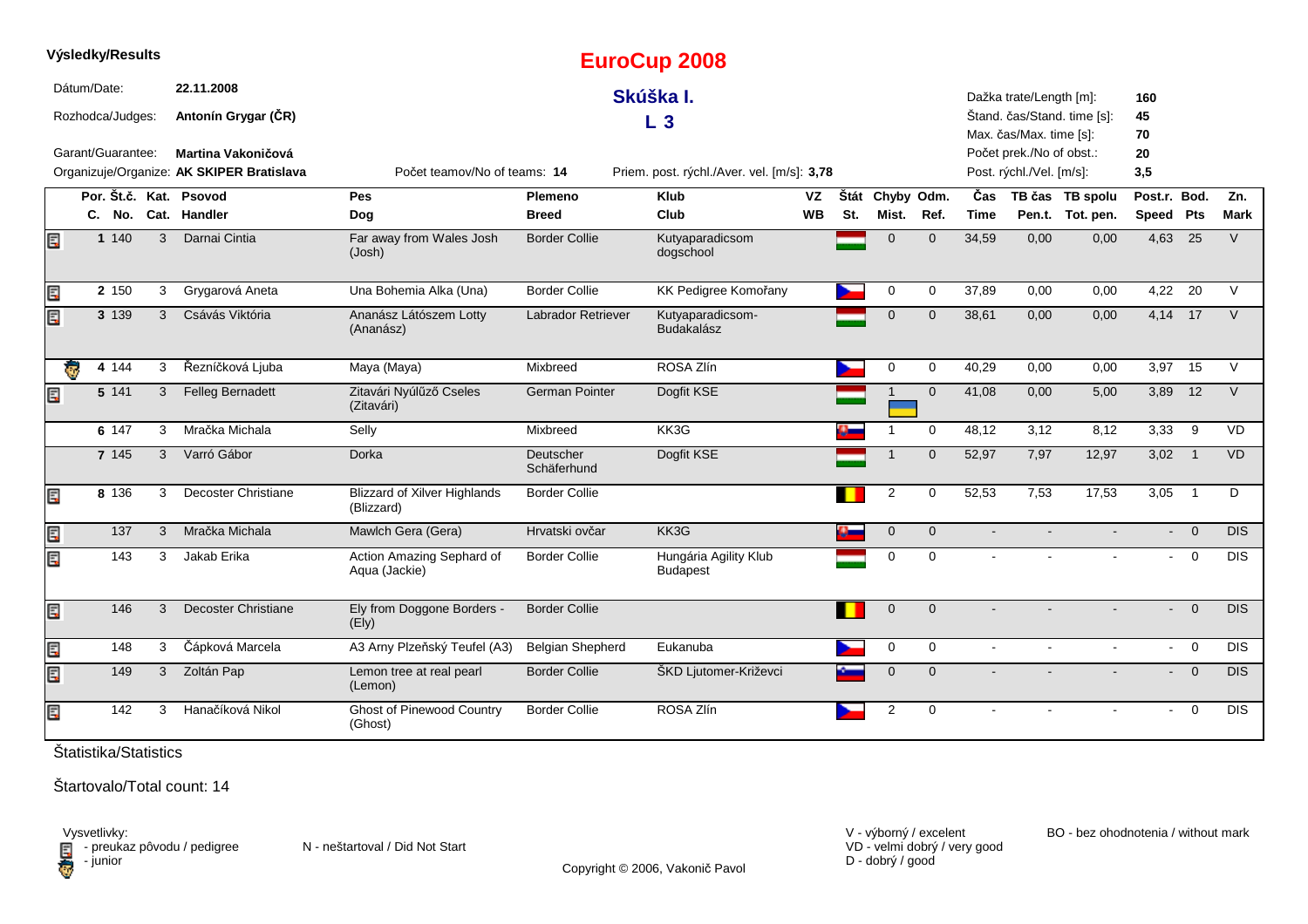| Výsledky/Results                                                   |                                                                                                     |     |                              | <b>EuroCup 2008</b>                        |           |     |                 |      |      |                          |                             |              |      |
|--------------------------------------------------------------------|-----------------------------------------------------------------------------------------------------|-----|------------------------------|--------------------------------------------|-----------|-----|-----------------|------|------|--------------------------|-----------------------------|--------------|------|
| Dátum/Date:                                                        | 22.11.2008                                                                                          |     |                              | Skúška I.                                  |           |     |                 |      |      | Dažka trate/Length [m]:  |                             | 160          |      |
| Rozhodca/Judges:                                                   | Antonín Grygar (ČR)                                                                                 |     |                              | L <sub>3</sub>                             |           |     |                 |      |      |                          | Štand. čas/Stand. time [s]: | 45           |      |
|                                                                    |                                                                                                     |     |                              |                                            |           |     |                 |      |      | Max. čas/Max. time [s]:  |                             | 70           |      |
| Garant/Guarantee:                                                  | Martina Vakoničová                                                                                  |     |                              |                                            |           |     |                 |      |      | Počet prek./No of obst.: |                             | 20           |      |
|                                                                    | Organizuje/Organize: AK SKIPER Bratislava                                                           |     | Počet teamov/No of teams: 14 | Priem. post. rýchl./Aver. vel. [m/s]: 3,78 |           |     |                 |      |      | Post. rýchl./Vel. [m/s]: |                             | 3,5          |      |
| Por. Št.č. Kat. Psovod                                             |                                                                                                     | Pes | <b>Plemeno</b>               | <b>Klub</b>                                | VZ        |     | Štát Chyby Odm. |      | Cas  |                          | TB čas TB spolu             | Post.r. Bod. | Zn.  |
| C. No. Cat. Handler                                                |                                                                                                     | Dog | <b>Breed</b>                 | Club                                       | <b>WB</b> | St. | Mist.           | Ref. | Time |                          | Pen.t. Tot. pen.            | Speed Pts    | Mark |
| Cisto/Clean runs: 28,57 % (4)<br>Max. post. r./Max. speed:4,63 m/s | Diskvalifikácie/Disqualification: 42,86 % (6)<br>Max. čist. post. r./Max. speed clean run: 4,63 m/s |     |                              |                                            |           |     |                 |      |      |                          |                             |              |      |

Min. post. r./Min. speed: 3,02 m/s Priemerná post. r./Average speed: 3,78 m/s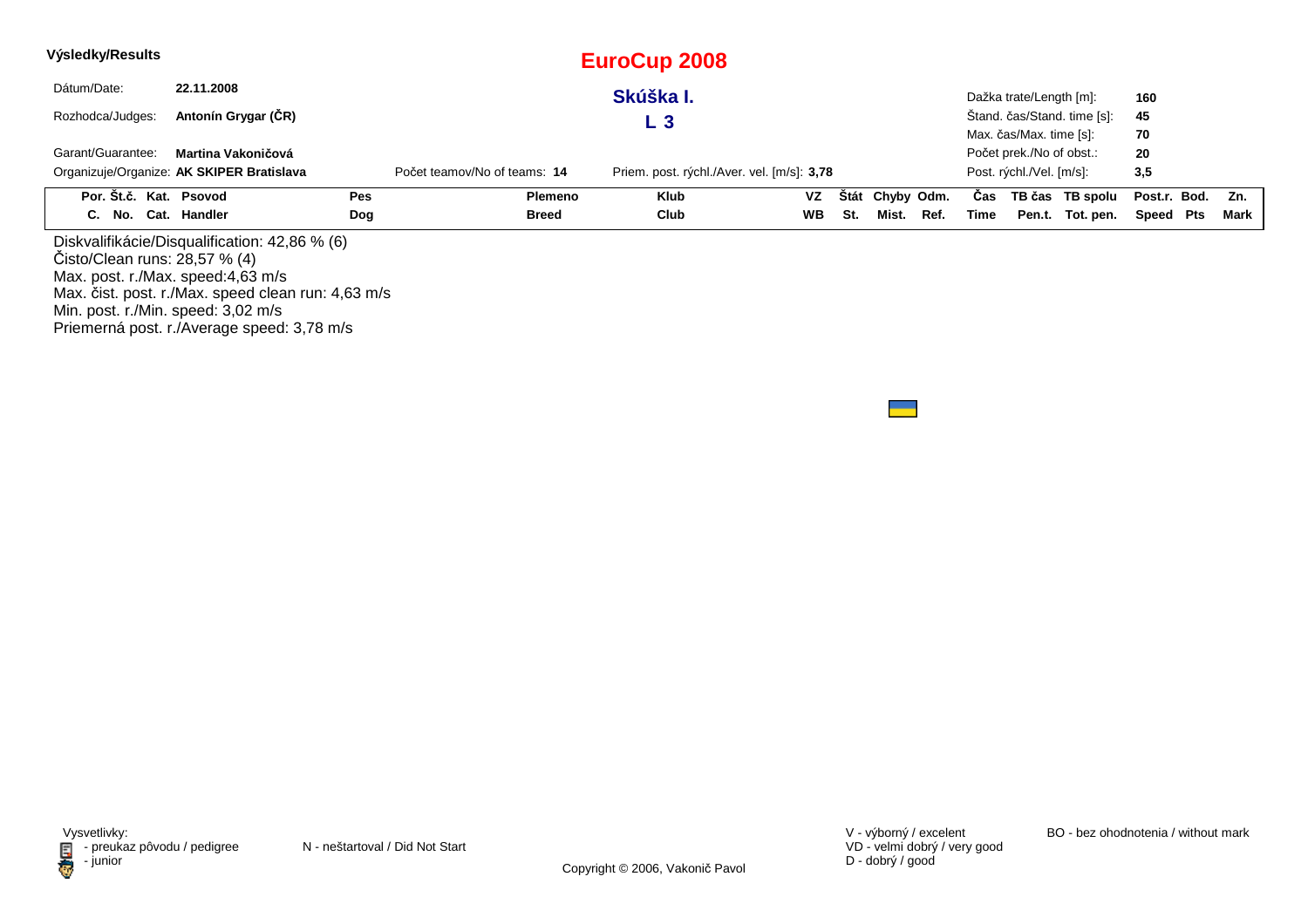|                         |             | Výsledky/Results  |                |                                                                        |                                                 |                                                   | <b>EuroCup 2008</b>                        |             |                     |                |                           |                                                      |                                     |                           |                |             |
|-------------------------|-------------|-------------------|----------------|------------------------------------------------------------------------|-------------------------------------------------|---------------------------------------------------|--------------------------------------------|-------------|---------------------|----------------|---------------------------|------------------------------------------------------|-------------------------------------|---------------------------|----------------|-------------|
|                         | Dátum/Date: | Rozhodca/Judges:  |                | 23.11.2008<br>Pavol Vakonič (SR)                                       |                                                 | S                                                 | <b>Open Agility</b>                        |             |                     |                |                           | Dažka trate/Length [m]:<br>Max. čas/Max. time [s]:   | Štand. čas/Stand. time [s]:         | 152<br>39<br>75           |                |             |
|                         |             | Garant/Guarantee: |                | <b>Martina Vakoničová</b><br>Organizuje/Organize: AK SKIPER Bratislava | Počet teamov/No of teams: 30                    |                                                   | Priem. post. rýchl./Aver. vel. [m/s]: 3,35 |             |                     |                |                           | Počet prek./No of obst.:<br>Post. rýchl./Vel. [m/s]: |                                     | 19<br>3,8                 |                |             |
|                         |             | C. No.            |                | Por. Št.č. Kat. Psovod<br>Cat. Handler                                 | Pes<br>Dog                                      | Plemeno<br><b>Breed</b>                           | <b>Klub</b><br>VZ<br>Club<br><b>WB</b>     | Štát<br>St. | Chyby Odm.<br>Mist. | Ref.           | <b>Cas</b><br><b>Time</b> |                                                      | TB čas TB spolu<br>Pen.t. Tot. pen. | Post.r. Bod.<br>Speed Pts |                | Zn.<br>Mark |
|                         |             | 1 38              | 3              | Lakatos Gabriella                                                      | Tücsök                                          | Mixbreed                                          | <b>Top Mancs</b>                           |             | $\mathbf 0$         | $\mathbf 0$    | 35,94                     | 0,00                                                 | 0,00                                | 4,23                      | 25             | V           |
| E                       |             | 2 3 3             | 3              | Kružinská Adel                                                         | Abeille Elita Triumphans<br>(Aminka)            | Caniche                                           | <b>AK Nitra</b>                            |             | $\mathbf{1}$        | $\mathbf{0}$   | 33.70                     | 0.00                                                 | 5,00                                | 4,51                      | 20             | $\vee$      |
| Ę                       |             | 3 29              | 3              | Hroteková Gabriela                                                     | Faust Smaal Kim (Faust)                         | <b>Shetland Sheepdog</b>                          | Katmaj Opava                               |             | $\mathbf 1$         | $\mathbf 0$    | 35,66                     | 0,00                                                 | 5,00                                | 4,26                      | 17             | $\vee$      |
| Ę                       |             | 4 39              | 3              | Balážová Zuzana                                                        | Csaka Blind Date (Csaka)                        | Parson Russel Terrier AK Skiper BA                |                                            |             | $\mathbf{1}$        | $\mathbf 0$    | 39,15                     | 0,15                                                 | 5,15                                | 3,88                      | 15             | $\vee$      |
| E                       |             | 5 31              | 3              | Konečná Martina                                                        | Amazing Cherub the Little<br>Bodyguard (Speedy) | <b>Shetland Sheepdog</b>                          | <b>KK Hodonín</b>                          |             | $\mathbf 0$         | $\mathbf{1}$   | 39,32                     | 0,32                                                 | 5,32                                | 3,87 12                   |                | V           |
| Ę                       |             | 6 30              | 3              | Imrefalvi Ildikó                                                       | Ervin                                           | <b>Petit Basset Griffon</b><br>Vendéen            | Dogfit KSE                                 |             | $\mathbf 0$         | $\mathbf 0$    | 47,14                     | 8,14                                                 | 8,14                                | 3,22                      | 9              | <b>VD</b>   |
|                         |             | 7 5               | $\mathbf{1}$   | Přichystalová Zita                                                     | Ron                                             | West Highland White KK Zetor Brno<br>Terrier      |                                            |             | $\mathbf 0$         | $\mathbf 0$    | 49,97                     | 10,97                                                | 10,97                               | 3,04                      | $\mathbf{1}$   | <b>VD</b>   |
| Ę                       |             | $8 \t12$          | $\mathbf{1}$   | Varró Gábor                                                            | Slowy Dog Fruzsina (Slowy)                      | <b>Basset Artesien</b><br>Normand                 | Dogfit KSE                                 |             | $\mathbf 0$         | $\mathbf 0$    | 53,17                     | 14,17                                                | 14,17                               | 2,86                      | $\overline{1}$ | <b>VD</b>   |
| Ę                       |             | 9 18              | $\overline{2}$ | Bzdúšková Kamila                                                       | Anette Sweet Awillon (Netty)                    | Epagneul nain<br>continental - Papillon           | MKA Ister BA                               |             | 0                   | $\overline{1}$ | 52,10                     | 13,10                                                | 18,10                               | 2,92                      | $\overline{1}$ | D           |
| E                       |             | 10 <sup>9</sup>   | $\mathbf{1}$   | Krátky Pavel                                                           | Fox Meadows Beetlejuice<br>(Eddie)              | Parson Russel Terrier MKA Ister BA                |                                            |             |                     | $\mathbf{1}$   | 48,25                     | 9.25                                                 | 19.25                               | 3,15                      | $\overline{1}$ | D           |
| $\overline{\mathbf{e}}$ |             | 11 6              | $\mathbf{1}$   | Illényiová Hella                                                       | Holly                                           | Mixbreed                                          | AK Skiper BA                               |             | $\mathbf{1}$        | $\mathbf 0$    | 54,79                     | 15,79                                                | 20,79                               | $2,77$ 1                  |                | D           |
| Ç                       |             | $12 \overline{3}$ | $\mathbf{1}$   | Buliščáková Silvia                                                     | Fleur                                           | Mixbreed                                          | <b>AK Skiper BA</b>                        |             | $\overline{2}$      | $\mathbf 0$    | 50,74                     | 11,74                                                | 21,74                               | 3,00                      | $\overline{1}$ | D           |
| Ę                       |             | $13 \quad 4$      | 1              | Koutná Martina                                                         | Cool Comeback Kalamita<br>(Domino)              | <b>Skye Terrier</b>                               | <b>MKA Ister BA</b>                        |             | $\overline{2}$      | $\mathbf 0$    | 53,35                     | 14,35                                                | 24,35                               | 2,85                      | $\overline{1}$ | D           |
|                         |             | 14 11             | $\mathbf{1}$   | Sorger Peter                                                           | <b>Bafka</b>                                    | Cavalier King Charles KK Anička Košice<br>Spaniel |                                            |             |                     | $\mathbf{1}$   | 66,46                     | 27,46                                                | 37,46                               | 2,29                      | $\mathbf{1}$   | <b>BO</b>   |
| Ē,                      |             | $\mathbf{1}$      | $\mathbf{1}$   | Arndtné Varga Éva                                                      | Gottardó Silver Yoda (Yoda)                     | Caniche                                           | Győri KKI                                  |             | $\mathbf 0$         | $\mathbf 0$    | $\Delta$                  | ä,                                                   | ä,                                  | $\sim$                    | $\overline{0}$ | <b>DIS</b>  |
| e U                     |             | 2                 | $\mathbf{1}$   | <b>Budai Lilla</b>                                                     | Alföldi-Morgó Reni Blue<br>(Suzy)               | Beagle                                            | Kutyaparadicsom                            |             | $\overline{0}$      | $\Omega$       |                           |                                                      |                                     | $\sim$                    | $\overline{0}$ | DIS         |
|                         |             | 8                 | $\mathbf{1}$   | Chebenová Ivana                                                        | Lara                                            | Mixbreed                                          | <b>MKA Ister BA</b>                        |             | $\mathbf 0$         | $\mathbf 0$    | $\Delta$                  | $\blacksquare$                                       | $\Delta$                            |                           | $- 0$          | <b>DIS</b>  |
| Ę                       |             | $\overline{7}$    | $\mathbf{1}$   | Káli Anita                                                             | Aphrodite (Affie)                               | <b>Bichon Havanais</b>                            | Hungária Agility Klub                      |             | $\mathbf 0$         | $\mathbf{0}$   |                           |                                                      |                                     | $\blacksquare$            | $\overline{0}$ | DIS         |

Vysvetlivky:<br>⊟ - preukaz pôvodu / pedigree N - neštartoval / Did Not Start **D** - junior

Copyright © 2006, Vakonič Pavol

VD - velmi dobrý / very good D - dobrý / good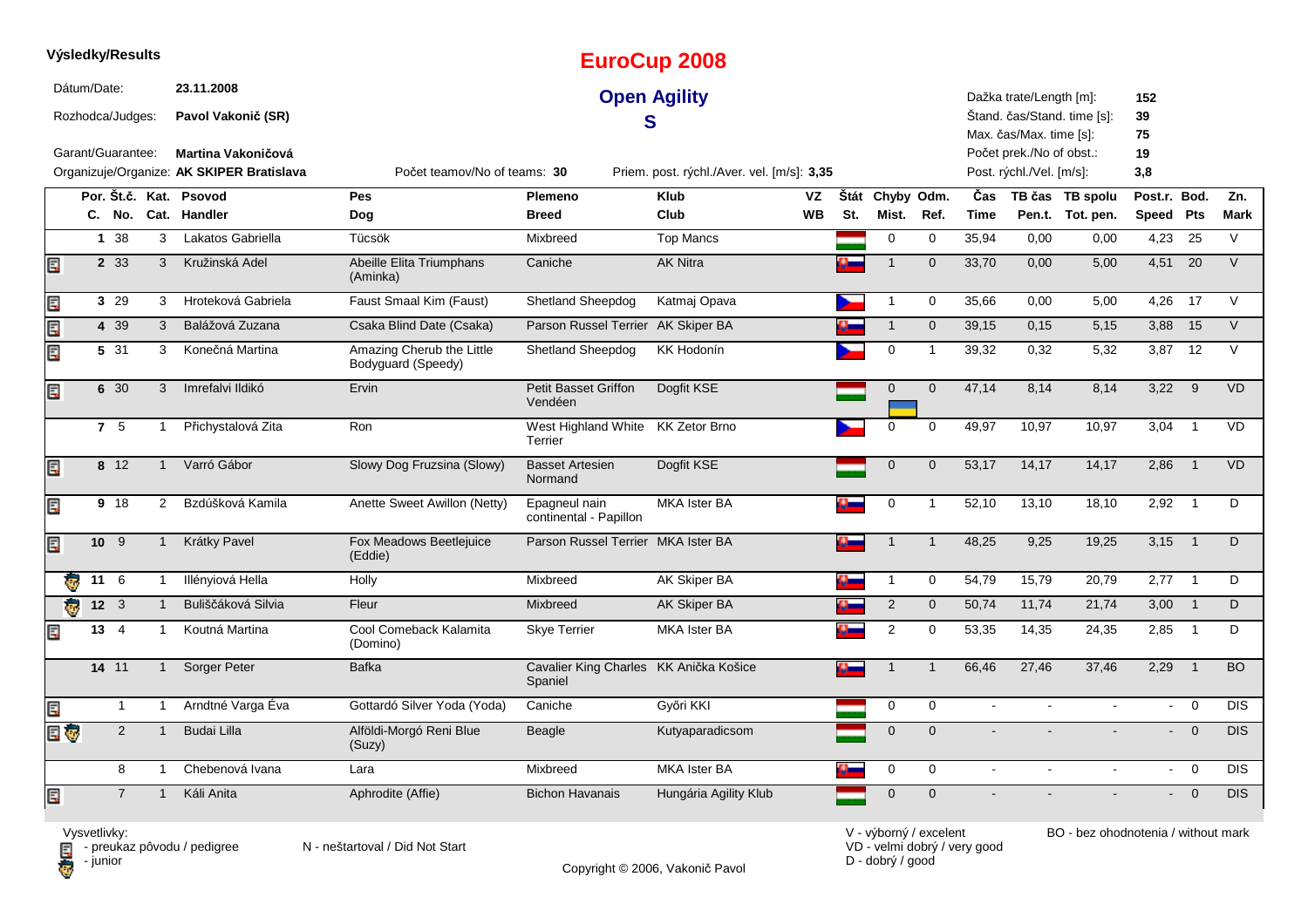|    | Výsledky/Results                |    |                       |                                                                        |                                               |                                            | <b>EuroCup 2008</b>                        |           |      |              |              |             |                                                                                 |                             |                 |                |             |
|----|---------------------------------|----|-----------------------|------------------------------------------------------------------------|-----------------------------------------------|--------------------------------------------|--------------------------------------------|-----------|------|--------------|--------------|-------------|---------------------------------------------------------------------------------|-----------------------------|-----------------|----------------|-------------|
|    | Dátum/Date:<br>Rozhodca/Judges: |    |                       | 23.11.2008<br>Pavol Vakonič (SR)                                       |                                               | S                                          | <b>Open Agility</b>                        |           |      |              |              |             | Dažka trate/Length [m]:                                                         | Štand. čas/Stand. time [s]: | 152<br>39       |                |             |
|    | Garant/Guarantee:               |    |                       | <b>Martina Vakoničová</b><br>Organizuje/Organize: AK SKIPER Bratislava | Počet teamov/No of teams: 30                  |                                            | Priem. post. rýchl./Aver. vel. [m/s]: 3,35 |           |      |              |              |             | Max. čas/Max. time [s]:<br>Počet prek./No of obst.:<br>Post. rýchl./Vel. [m/s]: |                             | 75<br>19<br>3,8 |                |             |
|    |                                 |    |                       | Por. Št.č. Kat. Psovod                                                 | Pes                                           | Plemeno                                    | <b>Klub</b>                                | <b>VZ</b> | Štát |              | Chyby Odm.   | Čas         |                                                                                 | TB čas TB spolu             | Post.r. Bod.    |                | Zn.         |
|    | C.                              |    |                       | No. Cat. Handler                                                       | Dog                                           | <b>Breed</b>                               | Club                                       | <b>WB</b> | St.  | Mist.        | Ref.         | <b>Time</b> |                                                                                 | Pen.t. Tot. pen.            | Speed Pts       |                | <b>Mark</b> |
|    |                                 |    |                       |                                                                        |                                               |                                            | <b>Budapest</b>                            |           |      |              |              |             |                                                                                 |                             |                 |                |             |
|    | ę.                              | 10 |                       | Michalčíková Natália                                                   | Samko                                         | Chihuahua Pelo corto AK Skiper BA          |                                            |           |      | 0            | $\mathbf 0$  | $\sim$      |                                                                                 |                             |                 | $- 0$          | <b>DIS</b>  |
| Ę  |                                 | 13 |                       | Arndtné Varga Éva                                                      | Sun Of Dixieland Ghosthunter<br>(Ghosty)      | Caniche                                    | Győri KKI                                  |           |      | $\mathbf{0}$ | $\Omega$     |             |                                                                                 |                             |                 | $- 0$          | <b>DIS</b>  |
| E  |                                 | 19 | $\overline{2}$        | Jentnerová Magdaléna                                                   | Cinderella Hedstar (Cindy)                    | Bichon á poil frisé                        | AK Skiper BA                               |           |      | $\mathbf 0$  | $\mathbf 0$  | $\sim$      |                                                                                 |                             |                 | $- 0$          | <b>DIS</b>  |
| E  |                                 | 20 | 2                     | Meierová Kateřina                                                      | Dancing Daisy z Jeřeně<br>(Jackie)            | Parson Russel Terrier Tři sestry           |                                            |           |      | $\mathbf{0}$ | $\mathbf{0}$ |             |                                                                                 |                             |                 | $\overline{0}$ | <b>DIS</b>  |
| E  |                                 | 22 | $\overline{2}$        | Pacáková Zuzana                                                        | Kissing Katty z Jeřeně<br>(Kissing)           |                                            | Parson Russel Terrier KK Pedigree Komořany |           |      | $\Omega$     | $\mathbf 0$  | $\sim$      |                                                                                 |                             | $\blacksquare$  | $\overline{0}$ | <b>DIS</b>  |
| E  |                                 | 37 | 3                     | Róth Ágnes                                                             | Rakelton (Rakelton)                           | Cavalier King Charles Top Mancs<br>Spaniel |                                            |           |      | $\mathbf{0}$ | $\Omega$     |             |                                                                                 |                             |                 | $- 0$          | <b>DIS</b>  |
| E  |                                 | 27 | 3                     | Antalová Miriama                                                       | Bellonka Metuje (Bellonka)                    | Shetland Sheepdog                          | <b>AK Nitra</b>                            |           |      | $\mathbf 0$  | $\mathbf 0$  | $\sim$      |                                                                                 |                             |                 | $- 0$          | <b>DIS</b>  |
| Er |                                 | 28 | 3                     | Baďová Jana                                                            | Schadehorns Milka - Shelly<br>(Schadehorns)   | Parson Russel Terrier                      | KK3G                                       |           |      | $\Omega$     | $\Omega$     |             |                                                                                 |                             |                 | $- 0$          | <b>DIS</b>  |
|    |                                 | 32 | 3                     | Krušinová Zuzana                                                       | Bonka                                         | Mixbreed                                   | AK Skiper BA                               |           |      | 0            | $\mathbf 0$  | $\sim$      |                                                                                 |                             |                 | $- 0$          | <b>DIS</b>  |
| Ē, |                                 | 34 | 3                     | Potočná Blanka                                                         | Kario Banditt Lukato Gold<br>(Pan Bílý)       | Deutsche Spitz                             | ROSA Zlín                                  |           |      | $\mathbf{0}$ | $\mathbf{0}$ |             |                                                                                 |                             |                 | $- 0$          | <b>DIS</b>  |
| E  |                                 | 35 | 3                     | Rajec Kamila                                                           | A3Ch Claudia z Josefovské<br>pevnosti (Angie) | Shetland Sheepdog                          | <b>MKA Ister BA</b>                        |           |      | $\mathbf 0$  | $\Omega$     |             |                                                                                 |                             |                 | $- 0$          | <b>DIS</b>  |
| Ę  |                                 | 36 | $\mathbf{3}$          | Wéber Krisztina                                                        | Luislers Qaxi (Tiko)                          | Parson Russel Terrier Top Mancs            |                                            |           |      | $\mathbf{0}$ | $\mathbf{0}$ |             |                                                                                 |                             |                 | $- 0$          | <b>DIS</b>  |
| 目の |                                 | 21 | $\mathbf{2}^{\prime}$ | Motyčková Michaela                                                     | Falco Hepta (Falko)                           | <b>Shetland Sheepdog</b>                   | <b>KK Zetor Brno</b>                       |           |      | 0            | $\mathbf 0$  |             |                                                                                 |                             | $\sim$          | $\overline{0}$ | N           |
|    |                                 |    |                       |                                                                        |                                               |                                            |                                            |           |      |              |              |             |                                                                                 |                             |                 |                |             |

Štartovalo/Total count: 30 Diskvalifikácie/Disqualification: 53,33 % (16)Čisto/Clean runs: 3,33 % (1) Max. post. r./Max. speed:4,51 m/sMax. čist. post. r./Max. speed clean run: 4,23 m/s

Vysvetlivky:<br>⊟ - preukaz pôvodu / pedigree N - neštartoval / Did Not Start preuka<br>
<sup>preuka</sup><br>
<sup>preuka</sup>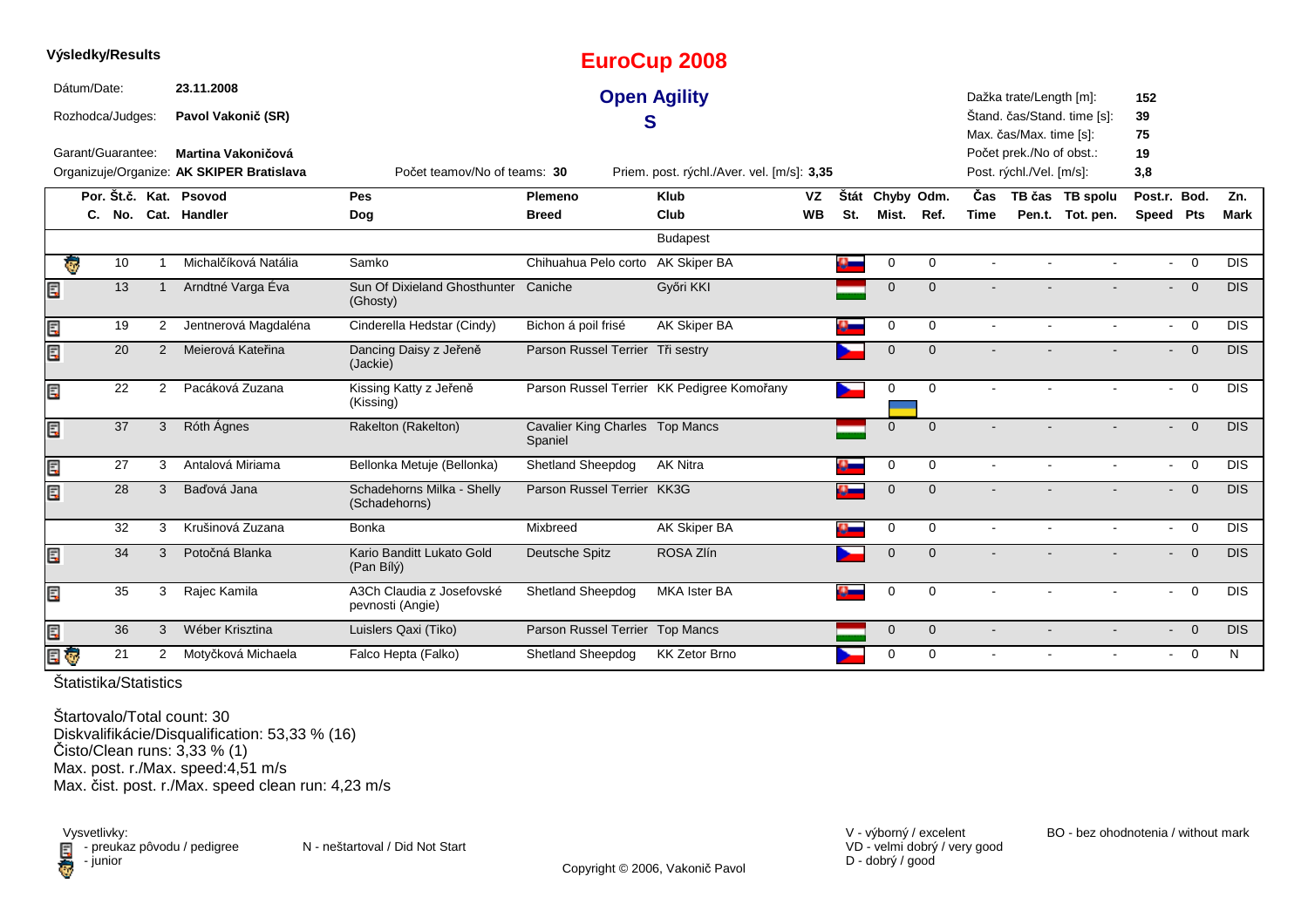| Výsledky/Results       |                                           |     |                              | EuroCup 2008                               |           |     |                 |      |      |                          |                             |                  |        |
|------------------------|-------------------------------------------|-----|------------------------------|--------------------------------------------|-----------|-----|-----------------|------|------|--------------------------|-----------------------------|------------------|--------|
| Dátum/Date:            | 23.11.2008                                |     |                              | <b>Open Agility</b>                        |           |     |                 |      |      | Dažka trate/Length [m]:  |                             | 152              |        |
| Rozhodca/Judges:       | Pavol Vakonič (SR)                        |     |                              |                                            |           |     |                 |      |      |                          | Štand. čas/Stand. time [s]: | 39               |        |
|                        |                                           |     |                              |                                            |           |     |                 |      |      | Max. čas/Max. time [s]:  |                             | 75               |        |
| Garant/Guarantee:      | Martina Vakoničová                        |     |                              |                                            |           |     |                 |      |      | Počet prek./No of obst.: |                             | 19               |        |
|                        | Organizuje/Organize: AK SKIPER Bratislava |     | Počet teamov/No of teams: 30 | Priem. post. rýchl./Aver. vel. [m/s]: 3,35 |           |     |                 |      |      | Post. rýchl./Vel. [m/s]: |                             | 3,8              |        |
| Por. Št.č. Kat. Psovod |                                           | Pes | Plemeno                      | <b>Klub</b>                                | VZ        |     | Štát Chyby Odm. |      | Cas  |                          | TB čas TB spolu             | Post.r. Bod. Zn. |        |
| C. No. Cat. Handler    |                                           | Dog | Breed                        | Club                                       | <b>WB</b> | St. | Mist.           | Ref. | Time | Pen.t.                   | Tot. pen.                   | Speed Pts        | Mark I |

Min. post. r./Min. speed: 2,29 m/s Priemerná post. r./Average speed: 3,35 m/s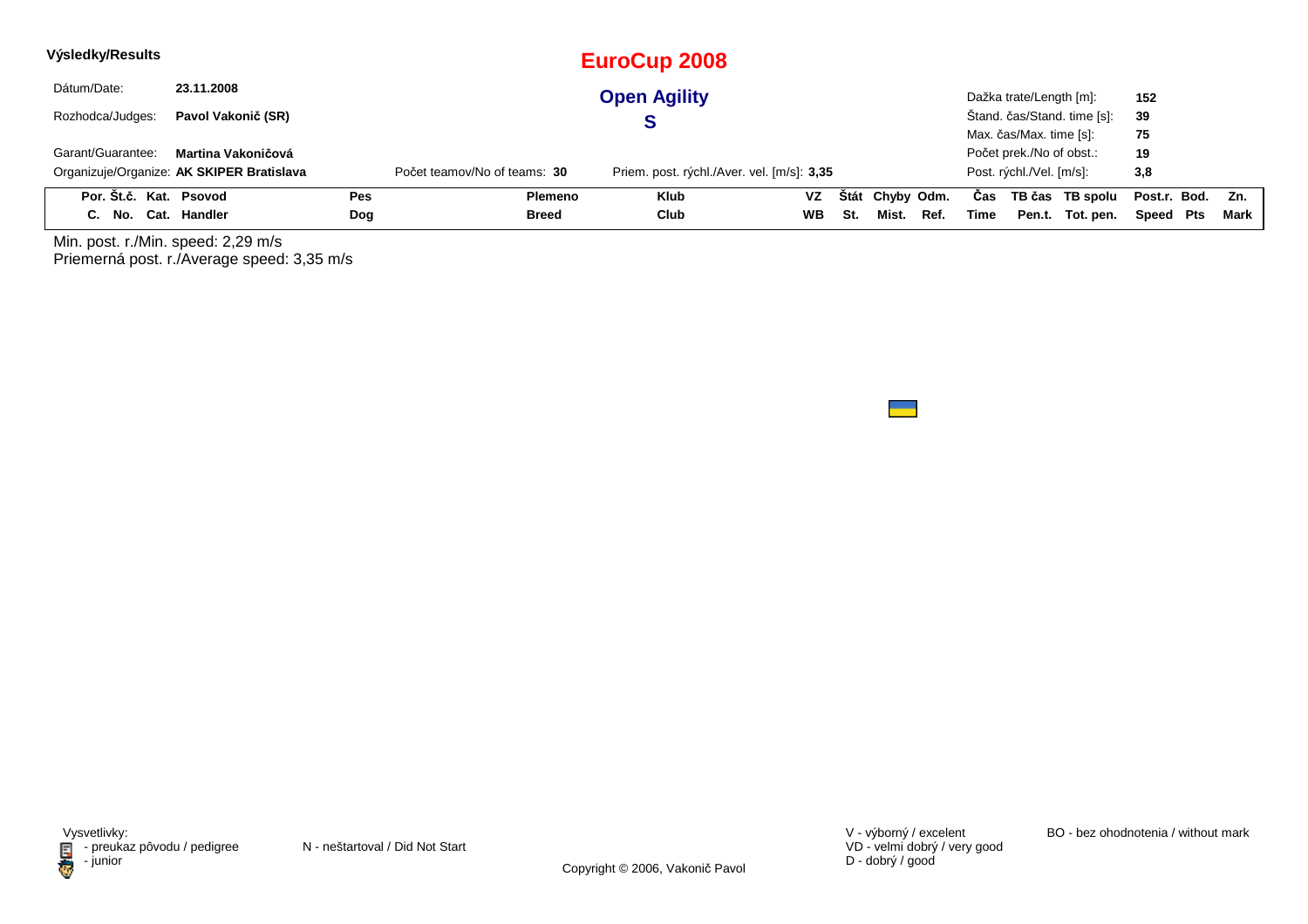|     |             | Výsledky/Results                      |                |                                                        |                                             |                                      | <b>EuroCup 2008</b>                        |                 |     |                          |                |             |                                                                                |                                     |                           |                 |                 |
|-----|-------------|---------------------------------------|----------------|--------------------------------------------------------|---------------------------------------------|--------------------------------------|--------------------------------------------|-----------------|-----|--------------------------|----------------|-------------|--------------------------------------------------------------------------------|-------------------------------------|---------------------------|-----------------|-----------------|
|     | Dátum/Date: | Rozhodca/Judges:<br>Garant/Guarantee: |                | 23.11.2008<br>Pavol Vakonič (SR)<br>Martina Vakoničová |                                             |                                      | <b>Open Agility</b><br>M                   |                 |     |                          |                |             | Dažka trate/Length [m]:<br>Max. čas/Max. time [s]:<br>Počet prek./No of obst.: | Stand. čas/Stand. time [s]:         | 156<br>41<br>75<br>19     |                 |                 |
|     |             |                                       |                | Organizuje/Organize: AK SKIPER Bratislava              | Počet teamov/No of teams: 44                |                                      | Priem. post. rýchl./Aver. vel. [m/s]: 3,95 |                 |     |                          |                |             | Post. rýchl./Vel. [m/s]:                                                       |                                     | 3,8                       |                 |                 |
|     |             |                                       |                | Por. Št.č. Kat. Psovod<br>C. No. Cat. Handler          | Pes<br>Dog                                  | Plemeno<br><b>Breed</b>              | <b>Klub</b><br>Club                        | VZ<br><b>WB</b> | St. | Štát Chyby Odm.<br>Mist. | Ref.           | Čas<br>Time |                                                                                | TB čas TB spolu<br>Pen.t. Tot. pen. | Post.r. Bod.<br>Speed Pts |                 | Zn.<br>Mark     |
| Ē,  |             | $1 \overline{92}$                     | 3              | Zoltán Pap                                             | Lan Podpohorski (Lan)                       | Caniche                              | ŠKD Ljutomer-Križevci                      |                 |     | 0                        | $\mathbf 0$    | 34,16       | 0,00                                                                           | 0,00                                | 4,57                      | 25              | V               |
| Ę   |             | 2 88                                  | 3              | Rajec Kamila                                           | A3Ch Arina z Modravé pláně<br>(Arin)        | Shetland Sheepdog                    | <b>MKA</b> Ister BA                        |                 |     | $\mathbf{0}$             | $\mathbf{0}$   | 34,95       | 0,00                                                                           | 0,00                                | 4,46                      | $\overline{20}$ | $\vee$          |
| 日零  |             | 3 81                                  | 3              | Jahodová Markéta                                       | Lurdes Black Moravia Classic<br>(lu)        | <b>Shetland Sheepdog</b>             | <b>KK Zetor Brno</b>                       |                 |     | $\pmb{0}$                | $\mathbf 0$    | 35,29       | 0,00                                                                           | 0,00                                | 4,42                      | 17              | $\vee$          |
| Ę   |             | 4 86                                  | 3              | Pirity Árpád                                           | <b>Prince of Sunlight Gainer</b><br>(Bruni) | <b>Shetland Sheepdog</b>             | Győri KKI                                  |                 |     | $\mathbf{0}$             | $\mathbf{0}$   | 37,70       | 0,00                                                                           | 0,00                                | 4,14                      | 15              | V               |
| Ę   |             | 5 77                                  | 3              | Bíró Zsófia                                            | Báránytilosi Boni (Tili)                    | <b>Welsh Terrier</b>                 | <b>Top Mancs</b>                           |                 |     | 0                        | $\mathbf 0$    | 38,58       | 0,00                                                                           | 0,00                                | 4,04                      | 12              | V               |
|     |             | 6 87                                  | 3              | Poláková Jana                                          | Sheila                                      | Mixbreed                             | <b>AK Skiper BA</b>                        |                 |     |                          | $\mathbf 0$    | 40,78       | 0,00                                                                           | 0,00                                | 3,83                      | 9               | $\vee$          |
|     |             | 7 84                                  | 3              | Kaiserová Jana                                         | <b>Nela</b>                                 | American Cocker<br>Spaniel           | AK Skiper BA                               |                 |     | $\Omega$                 | $\Omega$       | 41,03       | 0.03                                                                           | 0.03                                | 3,80                      | $\overline{1}$  | $\vee$          |
| e G |             | 8 65                                  | $\overline{2}$ | Motyčková Michaela                                     | Verra ze Shetlandů (Ejmi)                   | <b>Shetland Sheepdog</b>             | <b>KK Zetor Brno</b>                       |                 |     | $\mathbf{1}$             | $\mathbf 0$    | 34,40       | 0,00                                                                           | 5,00                                | 4,53                      | $\overline{1}$  | $\vee$          |
|     |             | 9 90                                  | 3              | Slezáková Adriana                                      | A3CH Timi (A3CH)                            | Mixbreed                             | ZKO Horní Suchá                            |                 |     | $\mathbf{1}$             | $\mathbf 0$    | 34,57       | 0,00                                                                           | 5,00                                | 4,51                      | $\overline{1}$  | V               |
| Ę   |             | 10 68                                 | $2^{\circ}$    | Šulcová Eva                                            | Enjoy Enough Kraken of Aura<br>(Jimi)       | <b>Manchester Terrier</b>            | <b>KK Zetor Brno</b>                       |                 |     | $\mathbf{1}$             | $\Omega$       | 34,95       | 0,00                                                                           | 5,00                                | 4,46                      | $\overline{1}$  | V               |
| E   |             | 11 76                                 | 3              | Beneš Igor                                             | Cerberus Kraken (Cerberus)                  | <b>Manchester Terrier</b>            |                                            |                 |     | $\mathbf{1}$             | $\mathbf 0$    | 34,98       | 0,00                                                                           | 5,00                                | 4,46                      | $\overline{1}$  | $\vee$          |
| E   |             | 12 89                                 | $\mathbf{3}$   | Skupina Bohumil                                        | Elma Astako (Eli)                           | Zwergschnauzer                       | ROSA Zlín                                  |                 |     | $\mathbf 0$              | $\overline{0}$ | 47,91       | 6,91                                                                           | 6,91                                | 3,26                      | $\overline{1}$  | <b>VD</b>       |
| Er  |             | 13 69                                 | $\overline{2}$ | Vejražková Vendula                                     | Iran Lukovec Bohemia (Iran)                 | <b>Border Terrier</b>                | FirstMate Narya Praha                      |                 |     | $\overline{2}$           | 0              | 36,27       | 0,00                                                                           | 10,00                               | 4,30                      | $\overline{1}$  | <b>VD</b>       |
|     |             | 14 83                                 | 3              | Kačmáryová Katarína                                    | Shoki z UVP (Shoki)                         | Mixbreed                             | <b>KPKA Košice</b>                         |                 |     | $\mathbf{1}$             | $\mathbf{1}$   | 37,06       | 0,00                                                                           | 10,00                               | 4,21                      | $\overline{1}$  | <b>VD</b>       |
| E   |             | 15 62                                 | 2              | Dolníčková Eliška                                      | Hiris Zwi-Le-Ro (Iris)                      | Patterdale terier                    | <b>KK Zetor Brno</b>                       |                 |     | $\overline{2}$           | $\mathbf 0$    | 37,30       | 0,00                                                                           | 10,00                               | 4,18                      | $\overline{1}$  | <b>VD</b>       |
| E   |             | 16 82                                 | 3              | Jelinek Zita                                           | Spellbound Evangelista (Loki)               | Staffordshire Bull<br><b>Terrier</b> | Monor SE                                   |                 |     | $\mathbf{1}$             | $\overline{1}$ | 38,22       | 0,00                                                                           | 10,00                               | 4,08                      | $\overline{1}$  | <b>VD</b>       |
| Ę   |             | 17 63                                 | 2              | Dušková Julie                                          | Gipsy ze Zámecké zahrady<br>(Gipsy)         | <b>Manchester Terrier</b>            | KK Pedigree Komořany                       |                 |     | $\mathbf 0$              | $\overline{2}$ | 41,76       | 0.76                                                                           | 10,76                               | 3,74                      | $\overline{1}$  | $\overline{VD}$ |
| Er  |             | 18 60                                 | $2^{\circ}$    | Bednáriková Dagmara                                    | Dantes Edmond Mendy<br>(Dantes)             | Caniche                              | Canis Club Cífer                           |                 |     | $\mathbf 0$              | $\mathbf{1}$   | 48,61       | 7,61                                                                           | 12,61                               | $3,21$ 1                  |                 | <b>VD</b>       |
| Ę   |             | 19 67                                 | 2              | Rajec Kamila                                           | Bailey Fileck Yankee (Bay)                  | American Cocker<br>Spaniel           | <b>MKA Ister BA</b>                        |                 |     | 3                        | $\Omega$       | 39,22       | 0,00                                                                           | 15,00                               | 3,98                      | $\overline{1}$  | VD              |

Vysvetlivky:<br>⊟ - preukaz pôvodu / pedigree N - neštartoval / Did Not Start **D** - junior

Copyright © 2006, Vakonič Pavol

VD - velmi dobrý / very good D - dobrý / good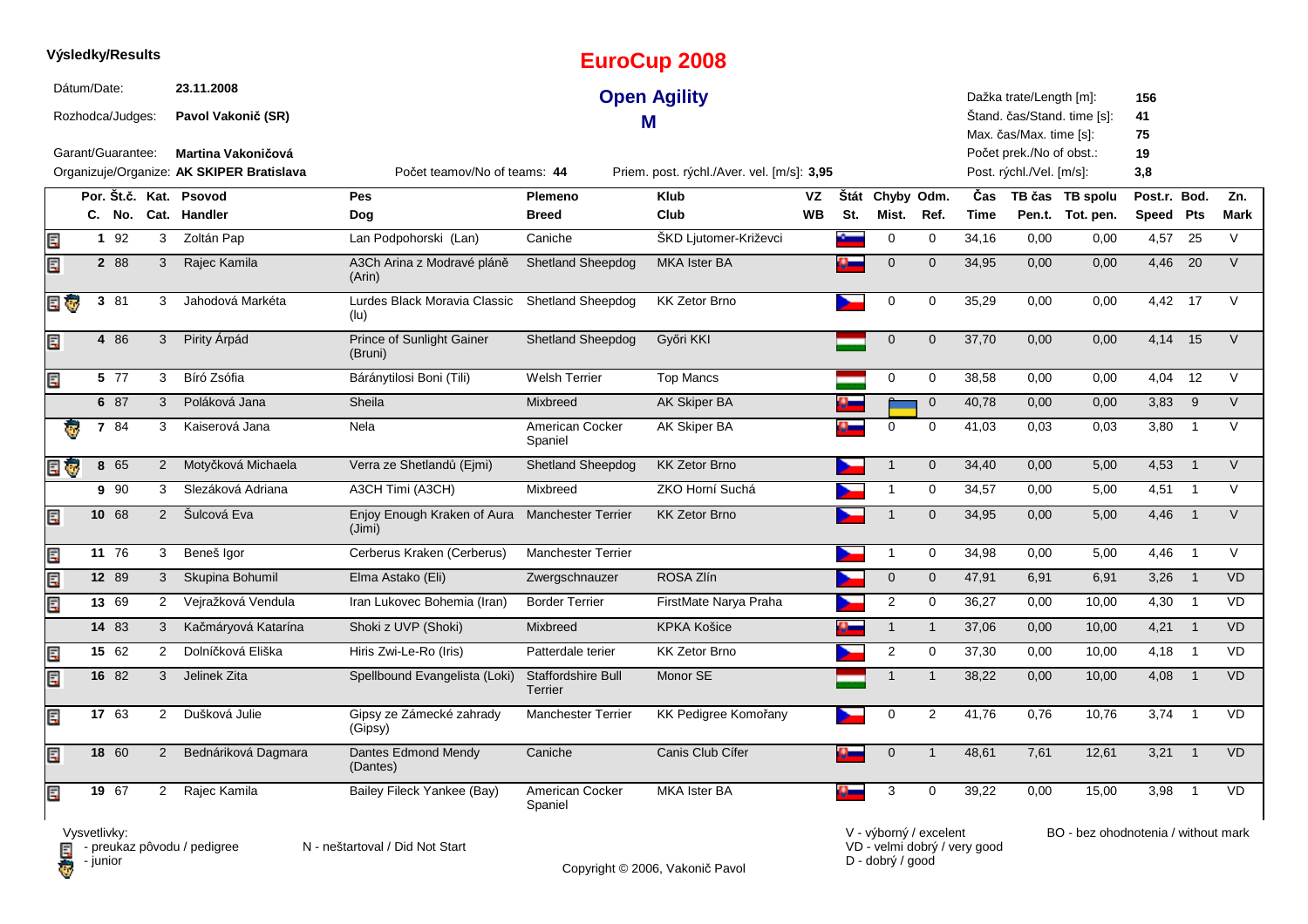|     | Výsledky/Results                |            |                |                                                                        |                                            |                                        | <b>EuroCup 2008</b>                        |           |                |                 |                |                |                                                      |                             |                             |                |                  |
|-----|---------------------------------|------------|----------------|------------------------------------------------------------------------|--------------------------------------------|----------------------------------------|--------------------------------------------|-----------|----------------|-----------------|----------------|----------------|------------------------------------------------------|-----------------------------|-----------------------------|----------------|------------------|
|     | Dátum/Date:<br>Rozhodca/Judges: |            |                | 23.11.2008<br>Pavol Vakonič (SR)                                       |                                            | М                                      | <b>Open Agility</b>                        |           |                |                 |                |                | Dažka trate/Length [m]:<br>Max. čas/Max. time [s]:   | Štand. čas/Stand. time [s]: | 156<br>41<br>75             |                |                  |
|     | Garant/Guarantee:               |            |                | <b>Martina Vakoničová</b><br>Organizuje/Organize: AK SKIPER Bratislava | Počet teamov/No of teams: 44               |                                        | Priem. post. rýchl./Aver. vel. [m/s]: 3,95 |           |                |                 |                |                | Počet prek./No of obst.:<br>Post. rýchl./Vel. [m/s]: |                             | 19<br>3,8                   |                |                  |
|     |                                 |            |                | Por. Št.č. Kat. Psovod                                                 | Pes                                        | Plemeno                                | <b>Klub</b>                                | <b>VZ</b> |                | Štát Chyby Odm. |                | Čas            |                                                      | TB čas TB spolu             | Post.r. Bod.                |                | Zn.              |
|     |                                 | C. No.     |                | Cat. Handler                                                           | Dog                                        | <b>Breed</b>                           | Club                                       | <b>WB</b> | St.            | Mist.           | Ref.           | <b>Time</b>    |                                                      | Pen.t. Tot. pen.            | Speed Pts                   |                | Mark             |
|     |                                 | $20 \t 54$ | $\mathbf{1}$   | <b>Vanicsek Beatrix</b>                                                | Murphy (Murphy)                            | <b>Bulldog</b>                         | Dogfit KSE                                 |           |                | $\mathbf{1}$    | $\overline{1}$ | 46,59          | 5,59                                                 | 15,59                       | 3,35                        | $\overline{1}$ | <b>VD</b>        |
| Ę   |                                 | 21 79      | 3              | Hudák Zsófi                                                            | Ugrifüles Ajnár (Rumcájsz)                 | Mudi                                   | <b>Top Mancs</b>                           |           |                | $\mathbf 2$     | $\mathbf{1}$   | 42,80          | 1,80                                                 | 16,80                       | $3,64$ 1                    |                | D                |
|     |                                 | 22 80      | 3              | Imrefalvi Ildikó                                                       | Pepe                                       | Mixbreed                               | Dogfit KSE                                 |           |                | $\overline{2}$  | $\overline{1}$ | 43,39          | 2,39                                                 | 17,39                       | 3,60                        | $\overline{1}$ | D                |
|     |                                 | 23 55      | $\mathbf{1}$   | Šuterová Martina                                                       | Míša                                       | Mixbreed                               | ROSA Zlín                                  |           |                | $\mathbf 0$     | $\mathbf{1}$   | 71,65          | 30,65                                                | 35,65                       | 2,18                        | $\overline{1}$ | <b>BO</b>        |
|     |                                 | 41         | $\overline{1}$ | Šuterová Martina                                                       | <b>Bety</b>                                | Mixbreed                               | ROSA Zlín                                  |           |                | $\pmb{0}$       | $\overline{0}$ | $\sim$         |                                                      |                             | $\mathcal{L}^{\pm}$         | $\overline{0}$ | <b>DIS</b>       |
| E G |                                 | 42         |                | <b>Both Eszter</b>                                                     | Kormosvári-Hajtó Rokka<br>(Rokka)          | Mudi                                   | Gödöllói KKI                               |           |                | $\mathbf 0$     | $\Omega$       |                |                                                      |                             | $\blacksquare$              | $\mathbf 0$    | <b>DIS</b>       |
| E G |                                 | 43         | $\overline{1}$ | Častová Petra                                                          | Zamba Moravské srdce<br>(Zambošák)         | <b>Shetland Sheepdog</b>               | ROSA Zlín                                  |           |                |                 | $\overline{0}$ |                |                                                      |                             | ÷.                          | $\overline{0}$ | DIS              |
| Ę   |                                 | 44         | $\mathbf{1}$   | Jäckl Anikó                                                            | Füge (Füge)                                | Pumi                                   | Happy Dog                                  |           |                | $\mathbf 0$     | $\mathbf 0$    | $\sim$         | $\sim$                                               | $\mathbf{r}$                | $\sim$                      | $\overline{0}$ | <b>DIS</b>       |
|     | Ġ,                              | 45         | $\overline{1}$ | Ondová Iveta                                                           | Tina                                       | Mixbreed                               | KK Anička Košice                           |           | o-             | $\mathbf 0$     | $\Omega$       | $\omega$       |                                                      |                             | $\sim$                      | $\overline{0}$ | <b>DIS</b>       |
| E   |                                 | 46         | $\mathbf{1}$   | Petnyová Lenka                                                         | Franklin Mandylion (Smajlo)                | Parson Russel Terrier KK Anička Košice |                                            |           |                | $\mathbf 0$     | $\mathbf 0$    | $\sim$         |                                                      |                             | $\sim$                      | $\overline{0}$ | DIS              |
| Ę   |                                 | 47         | $\overline{1}$ | Vakoničová Martina                                                     | Elis Hunderlov (Elien)                     | <b>Fox Terrier</b>                     | <b>AK Skiper BA</b>                        |           | o-             | $\mathbf 0$     | $\mathbf{0}$   | $\blacksquare$ |                                                      |                             | $\mathcal{L}_{\mathcal{A}}$ | $\overline{0}$ | <b>DIS</b>       |
| Ę   | Ġ.                              | 48         |                | Přichystalová Zuzana                                                   | Fanny Hepta (Fanny)                        | <b>Shetland Sheepdog</b>               | <b>KK Zetor Brno</b>                       |           |                | $\mathbf 0$     | $\mathbf 0$    | $\sim$         | $\blacksquare$                                       | $\blacksquare$              | $\blacksquare$              | $\overline{0}$ | DIS              |
|     | ¢.                              | 49         | $\mathbf{1}$   | Podobná Beáta                                                          | <b>Dinka</b>                               | Mixbreed                               | <b>AK Skiper BA</b>                        |           |                | $\mathbf 0$     | $\mathbf 0$    | $\sim$         |                                                      |                             | $\mathcal{L}^{\pm}$         | $\overline{0}$ | DIS              |
|     |                                 | 51         | $\mathbf{1}$   | Resek Ladislav                                                         | Sunny (Sunny)                              | Mixbreed                               | <b>KK Excel Trenčín</b>                    |           | D.             | $\mathbf 0$     | $\mathbf 0$    | $\sim$         | $\sim$                                               | $\sim$                      | $\sim$                      | $\overline{0}$ | $\overline{DIS}$ |
|     |                                 | 52         | $\mathbf{1}$   | Šatková Martina                                                        | Niki                                       | Schnauzer                              | ROSA Zlín                                  |           |                | $\mathbf 0$     | $\mathbf 0$    | $\sim$         |                                                      |                             | $\sim$                      | $\overline{0}$ | <b>DIS</b>       |
| E G |                                 | 53         | $\overline{1}$ | Šustková Barbara                                                       | Cee Bee Boogie Quarterland<br>(Siby)       | Parson Russel Terrier ROSA Zlín        |                                            |           |                | $\mathbf 0$     | $\Omega$       | $\mathbf{r}$   |                                                      |                             | $\sim$                      | $\mathbf 0$    | <b>DIS</b>       |
|     | ē.                              | 59         | 2              | Adzimová Lenka                                                         | Mimi                                       | Mixbreed                               | <b>KK Anička Košice</b>                    |           | $\mathbf{a}_-$ | $\mathbf 0$     | $\mathbf{0}$   | $\sim$         |                                                      |                             | $\sim$                      | $\overline{0}$ | <b>DIS</b>       |
|     |                                 | 61         | $\overline{2}$ | Dobríková Lucia                                                        | <b>Buddy</b>                               | Beagle                                 | <b>AK Skiper BA</b>                        |           |                | $\mathbf 0$     | $\mathbf 0$    | $\sim$         |                                                      |                             | $\sim$                      | $\overline{0}$ | <b>DIS</b>       |
| E   |                                 | 64         | $\overline{2}$ | Gašparová Erika                                                        | Fanfán Tulipán Paleur (Putin)              | Parson Russel Terrier                  | KK Anička Košice                           |           |                | $\pmb{0}$       | $\mathbf{0}$   | $\sim$         |                                                      |                             | $\blacksquare$              | $\overline{0}$ | DIS              |
| Ę   |                                 | 66         | $\overline{2}$ | Potočná Blanka                                                         | Able Zee z Březkého<br>průhona (Zíza Píza) | <b>Shetland Sheepdog</b>               | ROSA Zlín                                  |           |                | $\mathbf 0$     | $\mathbf 0$    | $\sim$         | $\sim$                                               | $\blacksquare$              | $\sim$                      | $\overline{0}$ | <b>DIS</b>       |
| E   |                                 | 70         | $\overline{2}$ | Vakoničová Martina                                                     | Viva Hunderlov (Vivien)                    | <b>Fox Terrier</b>                     | AK Skiper BA                               |           |                | $\Omega$        | $\overline{0}$ |                |                                                      |                             | $\blacksquare$              | $\overline{0}$ | <b>DIS</b>       |

**D** - junior

Vysvetlivky:<br>⊟ - preukaz pôvodu / pedigree N - neštartoval / Did Not Start

Copyright © 2006, Vakonič Pavol

VD - velmi dobrý / very good D - dobrý / good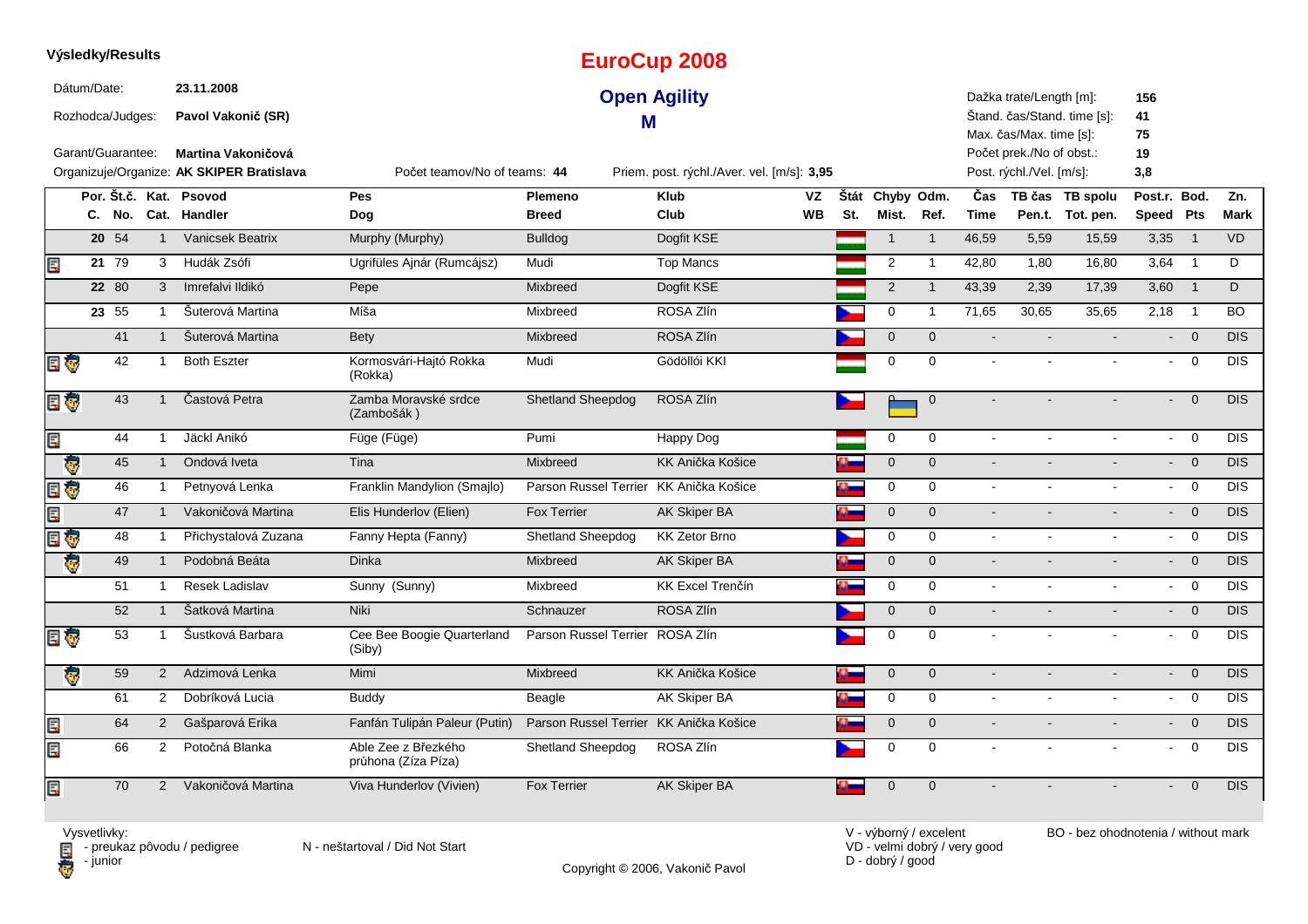|    |             | Výsledky/Results                                                                                                                                                                                                                                                 |  |   |                    |                                       |                          |   | <b>EuroCup 2008</b> |           |          |             |             |                                                                                 |                         |                             |              |                |            |
|----|-------------|------------------------------------------------------------------------------------------------------------------------------------------------------------------------------------------------------------------------------------------------------------------|--|---|--------------------|---------------------------------------|--------------------------|---|---------------------|-----------|----------|-------------|-------------|---------------------------------------------------------------------------------|-------------------------|-----------------------------|--------------|----------------|------------|
|    | Dátum/Date: |                                                                                                                                                                                                                                                                  |  |   | 23.11.2008         |                                       |                          |   | <b>Open Agility</b> |           |          |             |             |                                                                                 | Dažka trate/Length [m]: |                             | 156          |                |            |
|    |             | Rozhodca/Judges:                                                                                                                                                                                                                                                 |  |   | Pavol Vakonič (SR) |                                       |                          | M |                     |           |          |             |             |                                                                                 |                         | Stand. čas/Stand. time [s]: | 41           |                |            |
|    |             | Garant/Guarantee:<br>Martina Vakoničová<br>Organizuje/Organize: AK SKIPER Bratislava<br>Priem. post. rýchl./Aver. vel. [m/s]: 3,95<br>Počet teamov/No of teams: 44<br>Por. Št.č. Kat. Psovod<br>VZ<br><b>Stát</b><br>Chyby Odm.<br>Pes<br>Klub<br><b>Plemeno</b> |  |   |                    |                                       |                          |   |                     |           |          |             |             | Max. čas/Max. time [s]:<br>Počet prek./No of obst.:<br>Post. rýchl./Vel. [m/s]: |                         | 75<br>19<br>3,8             |              |                |            |
|    |             |                                                                                                                                                                                                                                                                  |  |   |                    |                                       |                          |   |                     |           |          |             |             | Cas                                                                             |                         | TB čas TB spolu             | Post.r. Bod. |                | Zn.        |
|    |             | C. No.                                                                                                                                                                                                                                                           |  |   | Cat. Handler       | Dog                                   | <b>Breed</b>             |   | Club                | <b>WB</b> | St.      | Mist.       | Ref.        | Time                                                                            |                         | Pen.t. Tot. pen.            | Speed Pts    |                | Mark       |
| Ę  |             | 74                                                                                                                                                                                                                                                               |  | 3 | Ács Viktória       | Ménesvölgyi Prézli (Mamusz)           | Pumi                     |   | Happy Dog           |           |          | 0           | $\Omega$    |                                                                                 |                         |                             |              | $\overline{0}$ | <b>DIS</b> |
| Ę  |             | 75                                                                                                                                                                                                                                                               |  | 3 | Ács-Kövesi Ágnes   | Maya (Maya)                           | Caniche                  |   | Győri KKI           |           |          | $\mathbf 0$ | $\Omega$    | $\overline{\phantom{a}}$                                                        |                         |                             | $\sim$       | $\overline{0}$ | <b>DIS</b> |
| 日で |             | 78                                                                                                                                                                                                                                                               |  | 3 | <b>Both Eszter</b> | Mickey Mouse ze Shetlandu<br>(Mickey) | <b>Shetland Sheepdog</b> |   | Gödöllói KKI        |           |          | 0           | $\mathbf 0$ |                                                                                 |                         |                             | $\sim$       | $\overline{0}$ | <b>DIS</b> |
| Ę  |             | 91                                                                                                                                                                                                                                                               |  |   | Škodová Kristína   | Biski Roxy-Ag (Bisi)                  | <b>Shetland Sheepdog</b> |   | <b>AK Nitra</b>     |           | $\alpha$ | $\mathbf 0$ | $\Omega$    | $\blacksquare$                                                                  |                         |                             | $\sim$       | $\overline{0}$ | <b>DIS</b> |
| Ę  |             | 50                                                                                                                                                                                                                                                               |  |   | Rády Rebeka        | Kormosvári-Hajtó Pletyka<br>(Pletyka) | Mudi                     |   | Gödöllói KKI        |           |          | 0           | 0           | $\blacksquare$                                                                  |                         |                             | $\sim$       | $\overline{0}$ | N          |

Štartovalo/Total count: 44 Diskvalifikácie/Disqualification: 47,73 % (21) Čisto/Clean runs: 13,64 % (6) Max. post. r./Max. speed:4,57 m/s Max. čist. post. r./Max. speed clean run: 4,57 m/sMin. post. r./Min. speed: 2,18 m/s Priemerná post. r./Average speed: 3,95 m/s

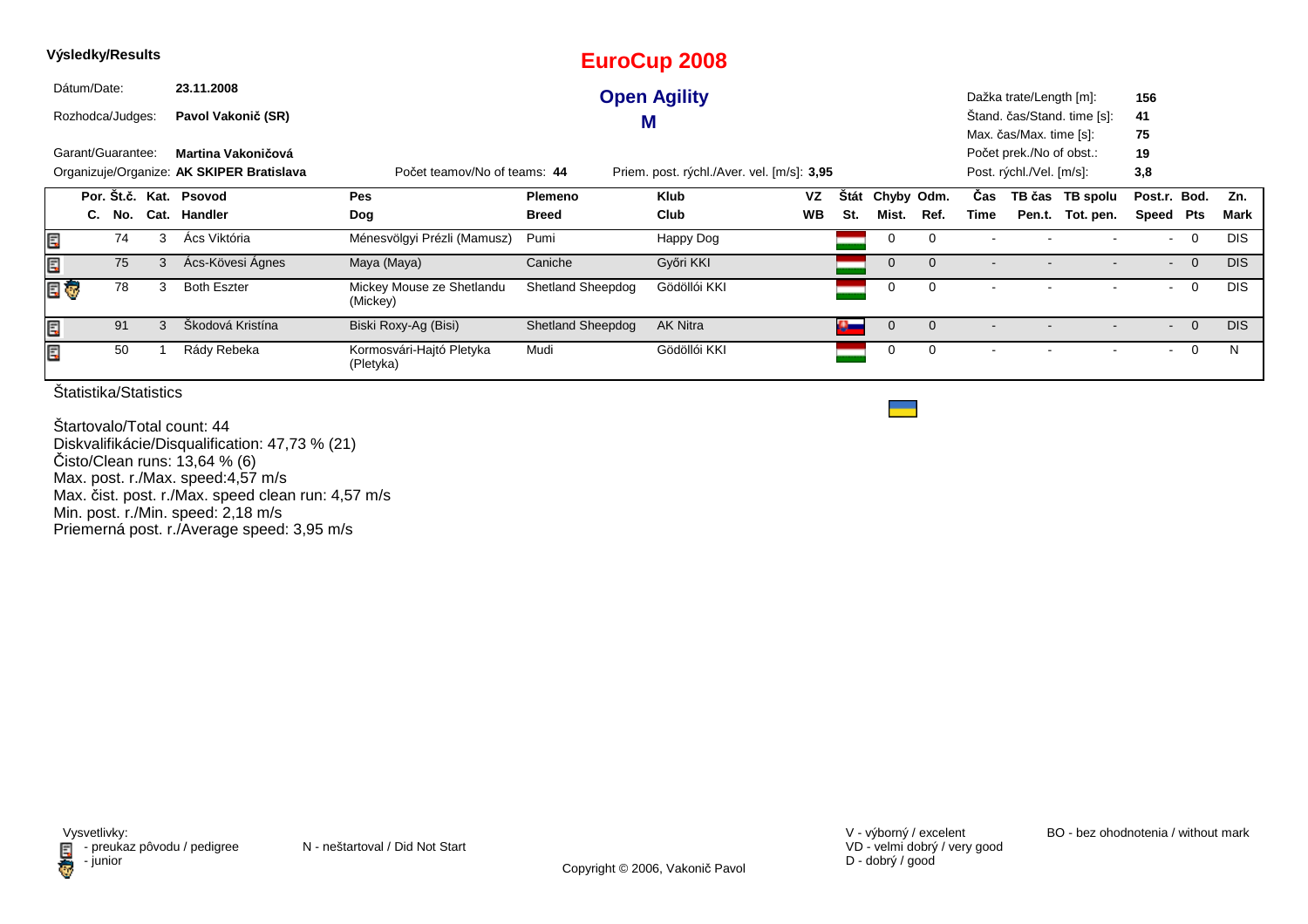|    | Výsledky/Results                |        |                |                                                                 |                                           |                         | <b>EuroCup 2008</b>                        |           |     |                     |                |             |                                                                                 |                             |                 |                            |           |
|----|---------------------------------|--------|----------------|-----------------------------------------------------------------|-------------------------------------------|-------------------------|--------------------------------------------|-----------|-----|---------------------|----------------|-------------|---------------------------------------------------------------------------------|-----------------------------|-----------------|----------------------------|-----------|
|    | Dátum/Date:<br>Rozhodca/Judges: |        |                | 23.11.2008<br>Pavol Vakonič (SR)                                |                                           |                         | <b>Open Agility</b>                        |           |     |                     |                |             | Dažka trate/Length [m]:                                                         | Štand. čas/Stand. time [s]: | 166<br>43       |                            |           |
|    | Garant/Guarantee:               |        |                | Martina Vakoničová<br>Organizuje/Organize: AK SKIPER Bratislava | Počet teamov/No of teams: 49              |                         | Priem. post. rýchl./Aver. vel. [m/s]: 3,94 |           |     |                     |                |             | Max. čas/Max. time [s]:<br>Počet prek./No of obst.:<br>Post. rýchl./Vel. [m/s]: |                             | 75<br>20<br>3,8 |                            |           |
|    |                                 |        |                | Por. Št.č. Kat. Psovod                                          | Pes                                       | Plemeno                 | <b>Klub</b>                                | VZ        |     | Štát Chyby Odm.     |                | Čas         |                                                                                 | TB čas TB spolu             | Post.r. Bod.    |                            | Zn.       |
|    |                                 | C. No. |                | Cat. Handler                                                    | Dog                                       | <b>Breed</b>            | Club                                       | <b>WB</b> | St. | Mist.               | Ref.           | <b>Time</b> |                                                                                 | Pen.t. Tot. pen.            | Speed Pts       |                            | Mark      |
| E  |                                 | 1 140  | 3              | Darnai Cintia                                                   | Far away from Wales Josh<br>(Josh)        | <b>Border Collie</b>    | Kutyaparadicsom<br>dogschool               |           |     | $\mathbf 0$         | $\Omega$       | 34,98       | 0,00                                                                            | 0,00                        | 4,75            | 25                         | $\vee$    |
| E  |                                 | 2 133  | $\overline{2}$ | Čápková Marcela                                                 | <b>Busy Novterpod (Bax)</b>               | <b>Belgian Shepherd</b> | Eukanuba                                   |           |     | $\mathbf 0$         | $\mathbf{0}$   | 37,77       | 0,00                                                                            | 0,00                        | 4,40            | 20                         | $\vee$    |
| E  |                                 | 3 139  | 3              | Csávás Viktória                                                 | Ananász Látószem Lotty<br>(Ananász)       | Labrador Retriever      | Kutyaparadicsom-<br><b>Budakalász</b>      |           |     | $\mathbf 0$         | $\mathbf 0$    | 38,02       | 0.00                                                                            | 0.00                        | 4,37 17         |                            | $\vee$    |
| E  |                                 | 4 150  | 3              | Grygarová Aneta                                                 | Una Bohemia Alka (Una)                    | <b>Border Collie</b>    | KK Pedigree Komořany                       |           |     | $\mathbf 0$         | $\mathbf{0}$   | 38.96       | 0.00                                                                            | 0.00                        | 4,26            | 15                         | $\vee$    |
| E  |                                 | 5 146  | 3              | Decoster Christiane                                             | Ely from Doggone Borders -<br>(Ely)       | <b>Border Collie</b>    |                                            |           |     | $\mathbf 0$         | $\mathbf 0$    | 39,83       | 0,00                                                                            | 0,00                        | $4,17$ 12       |                            | V         |
| E  |                                 | 6 126  | $\overline{2}$ | Pacák Petr                                                      | Agbar Ozzmosis (Agbar)                    | Whippet                 | KK Pedigree Komořany                       |           |     | $\mathsf{O}\xspace$ | $\mathbf 0$    | 40,07       | 0,00                                                                            | 0,00                        | 4,14            | 9                          | $\vee$    |
|    | 目も                              | 7 127  | $\overline{2}$ | Pauler Petra                                                    | Celtic Soul Bunny (Bunny)                 | <b>Border Collie</b>    | Kutyaparadicsom                            |           |     | $\mathbf 0$         | 0              | 41,05       | 0,00                                                                            | 0,00                        | 4,04            | $\overline{1}$             | V         |
|    | e 5                             | 8 10 6 |                | Řezníčková Ljuba                                                | A Little Hemp Crazy Sun<br>(Pepa)         | <b>Border Collie</b>    | ROSA Zlín                                  |           |     | $\mathbf 0$         | $\overline{0}$ | 41,45       | 0,00                                                                            | 0,00                        | 4,00            | $\overline{\phantom{0}}$ 1 | $\vee$    |
| Ę  |                                 | 9 123  | $\overline{2}$ | Hoffmann Roland                                                 | Elia from Doggone Borders<br>(Elia)       | <b>Border Collie</b>    |                                            |           |     | 0                   | $\mathbf 0$    | 41,99       | 0,00                                                                            | 0,00                        | 3,95            | $\overline{1}$             | $\vee$    |
|    | Ġ.                              | 10 99  | $\mathbf{1}$   | <b>Bálint Policza</b>                                           | Tóbiás (Tóbiás)                           | Hungarian Vizsla        | <b>Top Mancs</b>                           |           |     | $\mathbf 0$         | $\mathbf{0}$   | 42,16       | 0,00                                                                            | 0,00                        | 3,94            | $\overline{1}$             | $\vee$    |
| Ę  |                                 | 11 105 |                | Pappné Fejes Zsuzsanna                                          | Poseidon Blue Princess Tiara<br>(Tiara)   | <b>Border Collie</b>    | <b>DASZE</b>                               |           |     | $\mathbf 0$         | $\mathbf 0$    | 44,53       | 1,53                                                                            | 1,53                        | 3,73            | $\overline{1}$             | V         |
| EC |                                 | 12 132 | 2              | Juhásová Jana                                                   | <b>Breaming Lady Gasko Prim</b><br>(GINA) | <b>Border Collie</b>    | <b>KD Obala Koper</b>                      |           |     | $\overline{1}$      | $\overline{0}$ | 39,15       | 0.00                                                                            | 5.00                        | 4,24            | $\overline{1}$             | $\vee$    |
| E. |                                 | 13 141 | 3              | <b>Felleg Bernadett</b>                                         | Zitavári Nyúlűző Cseles<br>(Zitavári)     | German Pointer          | Dogfit KSE                                 |           |     | -1                  | $\mathbf 0$    | 40,38       | 0.00                                                                            | 5,00                        | 4.11            | $\overline{1}$             | $\vee$    |
|    | e J                             | 14 114 | $\overline{2}$ | Juhásová Jana                                                   | Askina Fitmin (Askina)                    | <b>Border Collie</b>    | <b>KD Obala Koper</b>                      |           |     | $\mathbf{1}$        | $\mathbf 0$    | 40,57       | 0,00                                                                            | 5,00                        | 4,09            | $\overline{1}$             | $\vee$    |
| E  |                                 | 15 107 | $\mathbf{1}$   | Uřičař Martin                                                   | Birk Aibara (Birk)                        | Belgian Shepherd        | ZKO Horní Suchá                            |           |     | $\mathbf{1}$        | $\mathbf 0$    | 41,48       | 0,00                                                                            | 5,00                        | 4,00 1          |                            | $\vee$    |
|    |                                 | 16 121 | $\overline{2}$ | Gašparova Erika                                                 | Linda (Linda)                             | <b>Border Collie</b>    | KK Anička Košice                           |           |     | $\mathbf{1}$        | $\mathbf 0$    | 44,82       | 1,82                                                                            | 6,82                        | $3,70$ 1        |                            | <b>VD</b> |
| Ę  |                                 | 17 149 | 3              | Zoltán Pap                                                      | Lemon tree at real pearl<br>(Lemon)       | <b>Border Collie</b>    | ŠKD Ljutomer-Križevci                      |           |     | $\overline{2}$      | $\mathbf 0$    | 37,36       | 0,00                                                                            | 10,00                       | 4,44            | $\overline{1}$             | <b>VD</b> |



Copyright © 2006, Vakonič Pavol

VD - velmi dobrý / very good D - dobrý / good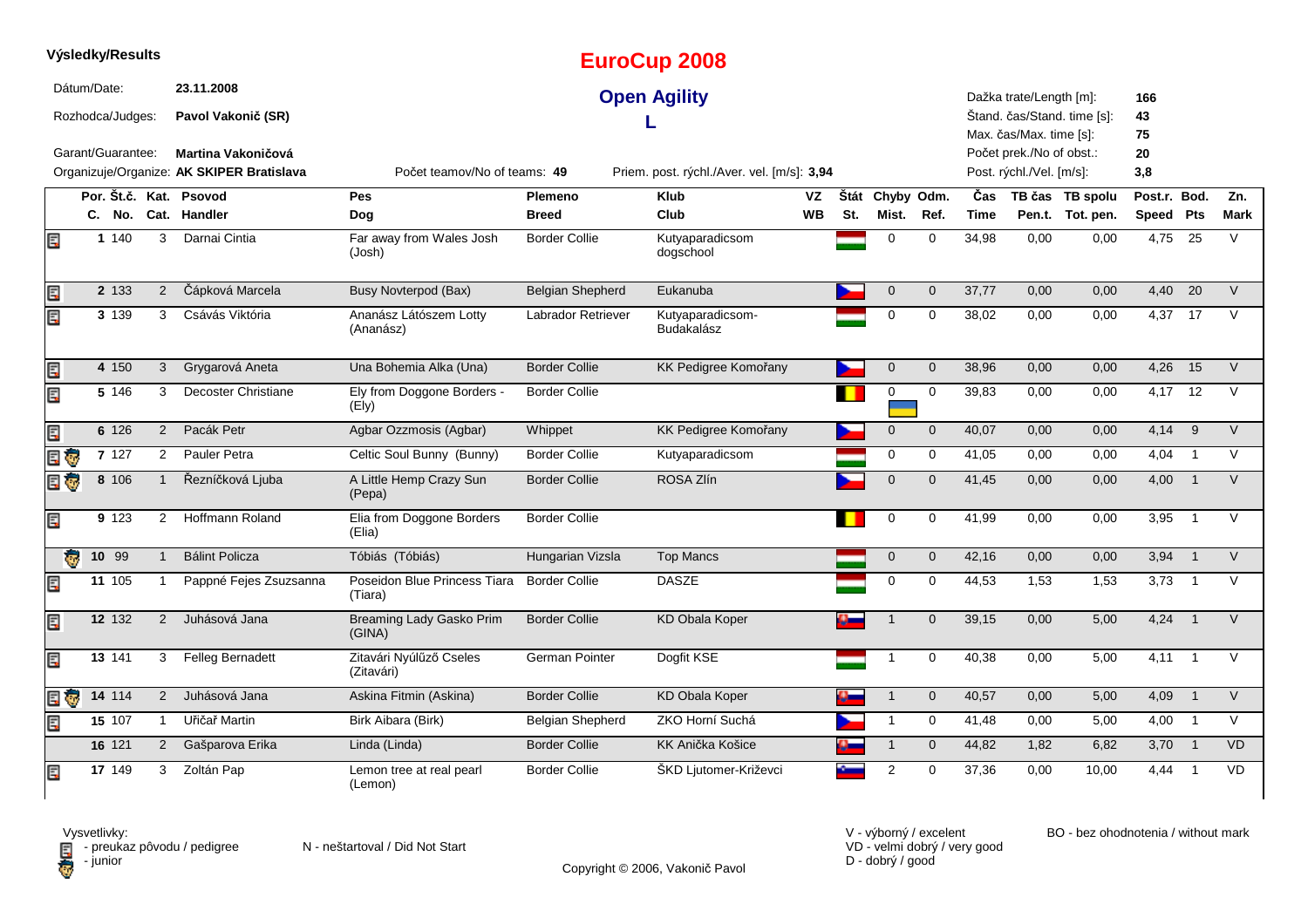|                         |                                    | Výsledky/Results  |                |                                                                        |                                                   |                         | <b>EuroCup 2008</b>                        |                 |     |                          |                     |                           |                                                      |                                     |                           |                |             |
|-------------------------|------------------------------------|-------------------|----------------|------------------------------------------------------------------------|---------------------------------------------------|-------------------------|--------------------------------------------|-----------------|-----|--------------------------|---------------------|---------------------------|------------------------------------------------------|-------------------------------------|---------------------------|----------------|-------------|
|                         | Dátum/Date:                        | Rozhodca/Judges:  |                | 23.11.2008<br>Pavol Vakonič (SR)                                       |                                                   |                         | <b>Open Agility</b>                        |                 |     |                          |                     |                           | Dažka trate/Length [m]:<br>Max. čas/Max. time [s]:   | Štand. čas/Stand. time [s]:         | 166<br>43<br>75           |                |             |
|                         |                                    | Garant/Guarantee: |                | <b>Martina Vakoničová</b><br>Organizuje/Organize: AK SKIPER Bratislava | Počet teamov/No of teams: 49                      |                         | Priem. post. rýchl./Aver. vel. [m/s]: 3,94 |                 |     |                          |                     |                           | Počet prek./No of obst.:<br>Post. rýchl./Vel. [m/s]: |                                     | 20<br>3,8                 |                |             |
|                         |                                    |                   |                | Por. Št.č. Kat. Psovod<br>C. No. Cat. Handler                          | <b>Pes</b><br>Dog                                 | Plemeno<br><b>Breed</b> | <b>Klub</b><br>Club                        | VZ<br><b>WB</b> | St. | Štát Chyby Odm.<br>Mist. | Ref.                | <b>Cas</b><br><b>Time</b> |                                                      | TB čas TB spolu<br>Pen.t. Tot. pen. | Post.r. Bod.<br>Speed Pts |                | Zn.<br>Mark |
| E                       |                                    | $18$ $96$         | $\mathbf{1}$   | Ušelová Petra                                                          | <b>Elegance Sun Black Chevers</b><br>(Sun)        | <b>Border Collie</b>    | ROSA Zlín                                  |                 |     | $\overline{2}$           | $\mathbf 0$         | 39,47                     | 0,00                                                 | 10,00                               | 4,21                      | $\overline{1}$ | VD          |
| Ę                       |                                    | 19 136            | 3              | Decoster Christiane                                                    | <b>Blizzard of Xilver Highlands</b><br>(Blizzard) | <b>Border Collie</b>    |                                            |                 |     | $\overline{2}$           | $\mathbf 0$         | 39,84                     | 0,00                                                 | 10,00                               | 4,17                      | $\overline{1}$ | VD          |
|                         |                                    | 20 117            | $\overline{2}$ | Benešová Kateřina                                                      | Porsche                                           | Európsky saňový pes     |                                            |                 |     | $\pmb{0}$                | $\mathbf{1}$        | 51,16                     | 8,16                                                 | 13,16                               | 3,24                      | $\overline{1}$ | <b>VD</b>   |
| Ę<br>к.                 |                                    | 21129             | $\overline{2}$ | Švábová Markéta                                                        | <b>Bert</b>                                       | Golden Retriever        | ROSA Zlín                                  |                 |     | $\mathbf 0$              | $\mathbf 0$         | 56,51                     | 13,51                                                | 13,51                               | 2,94                      | $\overline{1}$ | <b>VD</b>   |
| Ę                       |                                    | 22 118            | $\mathbf{2}$   | <b>Bonduel Maryse</b>                                                  | aZiggy                                            | <b>Border Collie</b>    |                                            |                 |     | $\mathbf{1}$             | $\mathbf 0$         | 51,95                     | 8,95                                                 | 13,95                               | 3,20                      | $\overline{1}$ | <b>VD</b>   |
| Ę                       |                                    | 23 120            | $\overline{2}$ | Erika Szoboszlay                                                       | Allez Amazing Shepherd of<br>Aqua (Allez)         | <b>Border Collie</b>    | Happy Dog                                  |                 |     | 3                        | $\mathbf 0$         | 38,07                     | 0,00                                                 | 15,00                               | 4,36                      | $\overline{1}$ | VD          |
| Ę                       |                                    | 24 95             | $\mathbf{1}$   | Vékony Hajnalka                                                        | Poseidon Ravenna-Roxette<br>(Flash)               | <b>Border Collie</b>    | Kutyaparadicsom                            |                 |     | 3                        | $\mathbf 0$         | 40,74                     | 0,00                                                 | 15,00                               | 4,07                      | $\overline{1}$ | <b>VD</b>   |
| Ę                       |                                    | 25 119            | $\overline{2}$ | Bystrická Mária                                                        | Ainis z jablonovho dvora (Eni)                    | <b>Border Collie</b>    | <b>AK Nitra</b>                            |                 |     | $\mathbf{3}$             | 0                   | 41,33                     | 0,00                                                 | 15,00                               | 4,02                      | $\overline{1}$ | VD          |
| Ę                       |                                    | 26 142            | 3              | Hanačíková Nikol                                                       | <b>Ghost of Pinewood Country</b><br>(Ghost)       | <b>Border Collie</b>    | ROSA Zlín                                  |                 |     | $\overline{2}$           | $\mathbf{1}$        | 41,42                     | 0,00                                                 | 15,00                               | 4,01                      | $\overline{1}$ | <b>VD</b>   |
| Ę                       |                                    | 27 101            | 1              | Jelinek Zita                                                           | <b>Birdy El Brilliant MacLeod</b><br>(Brill)      | Border Collie           | Monor SE                                   |                 |     | $\overline{c}$           | $\overline{1}$      | 41,58                     | 0,00                                                 | 15,00                               | 3,99                      | $\overline{1}$ | VD          |
| $\overline{\mathbf{e}}$ |                                    | 28 98             | $\mathbf{1}$   | Petnyová Lenka                                                         | Taxi                                              | Golden Retriever        | KK Anička Košice                           |                 |     | $\pmb{0}$                | $\mathbf{1}$        | 61,18                     | 18,18                                                | 23,18                               | 2,71                      | $\overline{1}$ | D.          |
| Ę                       |                                    | 29 100            | $\mathbf{1}$   | Csermely Gábor                                                         | Caprice Bergerac de Hu<br>(Caprice)               | Belgian Shepherd        | Kutyaparadicsom                            |                 |     | 1                        | $\overline{2}$      | 52,90                     | 9,90                                                 | 24,90                               | 3,14                      | $\overline{1}$ | D           |
| Ę                       |                                    | 97                | $\mathbf{1}$   | Juhásová Jana                                                          | Barchello Bambabibi<br>(Barchelo)                 | <b>Border Collie</b>    | <b>KD Obala Koper</b>                      |                 |     | $\pmb{0}$                | $\mathbf{0}$        |                           |                                                      |                                     | $\mathcal{L}^{\pm}$       | $\mathbf{0}$   | <b>DIS</b>  |
| E                       |                                    | 103               | 1              | Németh Anna                                                            | Tódor                                             | <b>Border Collie</b>    | <b>Top Mancs</b>                           |                 |     | 0                        | 0                   | $\sim$                    |                                                      |                                     | $\sim$                    | $\overline{0}$ | <b>DIS</b>  |
| Ę                       |                                    | 104               | $\mathbf{1}$   | Pánková Lenka                                                          | Best Choice od Zlatonosné<br>říčky (Indy)         | <b>Border Collie</b>    | <b>KK Zetor Brno</b>                       |                 |     | $\mathbf{0}$             | $\Omega$            |                           |                                                      |                                     | $\mathbf{L}^{\text{max}}$ | $\overline{0}$ | <b>DIS</b>  |
| Ę                       |                                    | 109               | 1              | Vékony Hajnalka                                                        | Red Dress At Real Pearl (Gigi) Border Collie      |                         | Kutyaparadicsom                            |                 |     | 0                        | 0                   | $\sim$                    |                                                      |                                     | $\sim$                    | $\overline{0}$ | <b>DIS</b>  |
| Ę                       |                                    | 110               | $\mathbf{1}$   | Ušelová Petra                                                          | Ally from Crazy Sun (Ally)                        | <b>Border Collie</b>    | ROSA Zlín                                  |                 |     | $\pmb{0}$                | $\mathsf{O}\xspace$ | $\omega$                  | $\blacksquare$                                       | $\blacksquare$                      |                           | $- 0$          | <b>DIS</b>  |
| Ę                       |                                    | 111               | 1              | Grygarová Aneta                                                        | Afrodita Star (Afrodita)                          | <b>Border Collie</b>    | KK Pedigree Komořany                       |                 |     | $\mathbf 0$              | $\mathbf 0$         | $\blacksquare$            |                                                      |                                     | $\blacksquare$            | $\mathbf 0$    | <b>DIS</b>  |
|                         |                                    | 115               | $2^{\circ}$    | Langová Eva                                                            | <b>Brita</b>                                      | Mixbreed                | Agility Hrušky                             |                 |     | $\mathbf 0$              | $\mathbf 0$         |                           |                                                      |                                     | ÷.                        | $\overline{0}$ | <b>DIS</b>  |
|                         | $\lambda$ heard $\lambda$ is done. |                   |                |                                                                        |                                                   |                         |                                            |                 |     | V voltarous lavantent    |                     |                           |                                                      | $DD$ has abadection without mode    |                           |                |             |

Vysvetlivky:<br>⊟ - preukaz pôvodu / pedigree N - neštartoval / Did Not Start **D** - junior

Copyright © 2006, Vakonič Pavol

VD - velmi dobrý / very good D - dobrý / good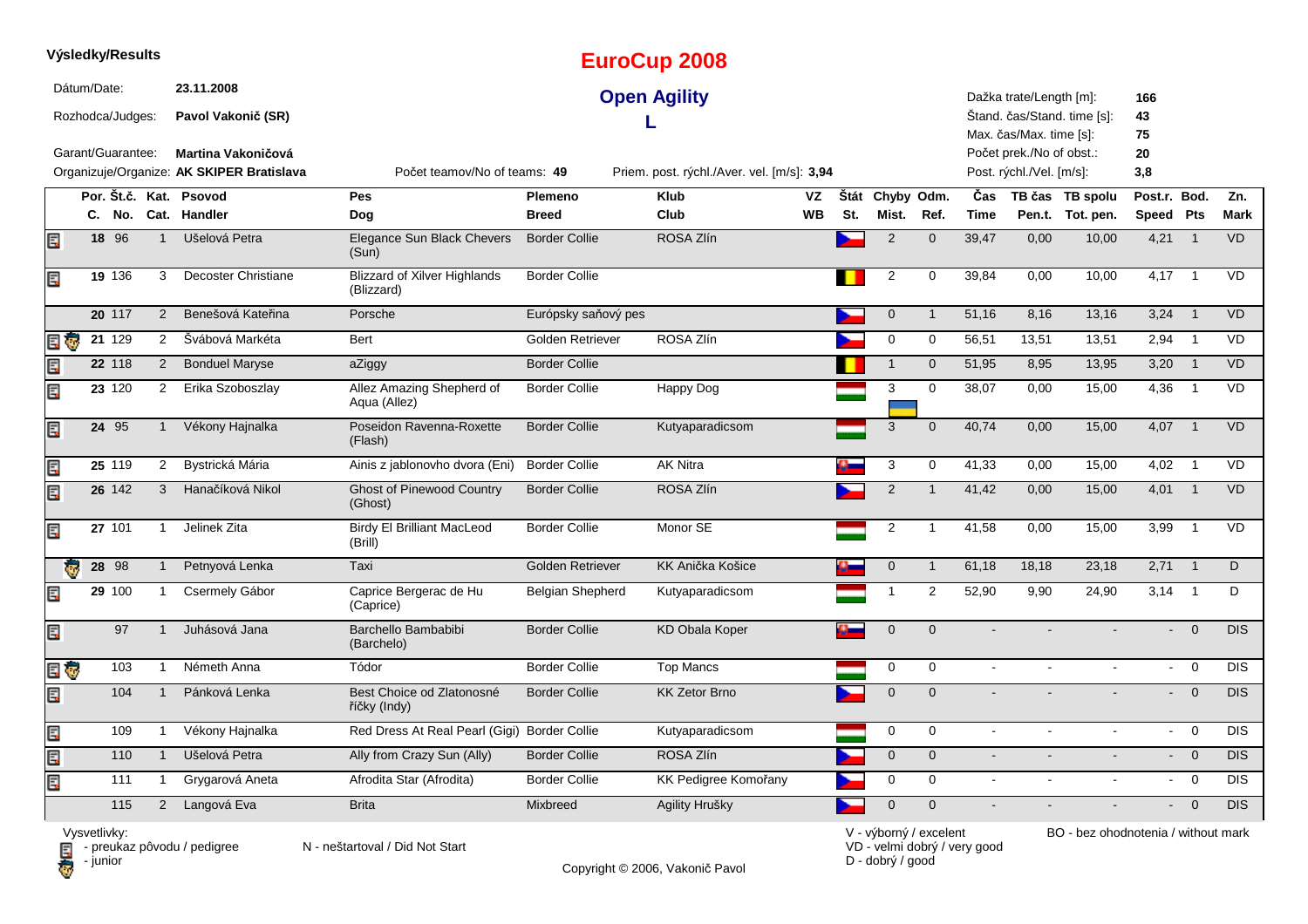|    | Výsledky/Results        |     |                |                                           |                                            |                          | <b>EuroCup 2008</b>                        |           |     |                 |                |                            |                          |                             |                |                          |                  |
|----|-------------------------|-----|----------------|-------------------------------------------|--------------------------------------------|--------------------------|--------------------------------------------|-----------|-----|-----------------|----------------|----------------------------|--------------------------|-----------------------------|----------------|--------------------------|------------------|
|    | Dátum/Date:             |     |                | 23.11.2008                                |                                            |                          | <b>Open Agility</b>                        |           |     |                 |                |                            | Dažka trate/Length [m]:  |                             | 166            |                          |                  |
|    | Rozhodca/Judges:        |     |                | Pavol Vakonič (SR)                        |                                            |                          |                                            |           |     |                 |                |                            |                          | Štand. čas/Stand. time [s]: | 43             |                          |                  |
|    |                         |     |                |                                           |                                            |                          |                                            |           |     |                 |                |                            | Max. čas/Max. time [s]:  |                             | 75             |                          |                  |
|    | Garant/Guarantee:       |     |                | Martina Vakoničová                        |                                            |                          |                                            |           |     |                 |                |                            | Počet prek./No of obst.: |                             | 20             |                          |                  |
|    |                         |     |                | Organizuje/Organize: AK SKIPER Bratislava | Počet teamov/No of teams: 49               |                          | Priem. post. rýchl./Aver. vel. [m/s]: 3,94 |           |     |                 |                |                            | Post. rýchl./Vel. [m/s]: |                             | 3,8            |                          |                  |
|    |                         |     |                | Por. Št.č. Kat. Psovod                    | Pes                                        | <b>Plemeno</b>           | <b>Klub</b>                                | <b>VZ</b> |     | Štát Chyby Odm. |                | $\overline{\mathbf{C}}$ as |                          | TB čas TB spolu             | Post.r. Bod.   |                          | Zn.              |
|    |                         |     |                | C. No. Cat. Handler                       | Dog                                        | <b>Breed</b>             | Club                                       | <b>WB</b> | St. | Mist.           | Ref.           | <b>Time</b>                |                          | Pen.t. Tot. pen.            | Speed Pts      |                          | <b>Mark</b>      |
| Ē. |                         | 116 | $\overline{2}$ | Bartelová Lucie                           | Eve new Adora Black<br>Chevers (Eve)       | <b>Border Collie</b>     | ZKO Horní Suchá                            |           |     | $\mathbf 0$     | $\mathbf 0$    |                            |                          |                             | $\sim$         | $\overline{0}$           | Dis              |
| E  |                         | 122 | 2              | Hanačíková Nikol                          | Littlethorn Saxo (Littlethorn)             | <b>Border Collie</b>     | ROSA Zlín                                  |           |     | $\mathbf{0}$    | $\overline{0}$ |                            |                          |                             |                | $- 0$                    | DIS              |
| Ę  |                         | 124 | $\overline{2}$ | Konečná Lucie                             | Caretta Crazy Black Chevers<br>(Caretta)   | <b>Border Collie</b>     | ZKO Horní Suchá                            |           |     | $\mathbf 0$     | $\Omega$       |                            |                          |                             |                | $- 0$                    | <b>DIS</b>       |
| Ę  |                         | 125 | 2              | Olšovská Monika                           | Everyday Dream Black<br>Chevers (Drimko)   | <b>Border Collie</b>     | <b>KD Obala Koper</b>                      |           |     | $\overline{0}$  | $\Omega$       |                            |                          |                             |                | $- 0$                    | DIS              |
|    |                         | 128 | 2              | Róth Ágnes                                | Zénó (Zénó)                                | Mixbreed                 | <b>Top Mancs</b>                           |           |     | $\mathbf{0}$    | $\Omega$       | $\mathbf{r}$               | $\sim$                   | $\blacksquare$              | $\sim$         | $\overline{0}$           | <b>DIS</b>       |
| Ę  |                         | 130 | 2              | Veres Zsuzsa                              | Kaj Con Maige (Kaj)                        | Hrvatski ovčar           | Gödöllói KKI                               |           |     |                 | $\mathbf{0}$   | $\blacksquare$             |                          |                             |                | $- 0$                    | DIS              |
|    |                         | 131 | $\overline{2}$ | Langova Eva                               | Megy                                       | Mixbreed                 | Agility Hrušky                             |           |     | $\mathbf 0$     | $\mathbf 0$    | $\sim$                     |                          | $\mathbf{r}$                |                | $- 0$                    | $\overline{DIS}$ |
| Ę  |                         | 137 | 3              | Mračka Michala                            | Mawlch Gera (Gera)                         | Hrvatski ovčar           | KK3G                                       |           |     | $\mathbf 0$     | $\mathbf{0}$   |                            |                          | $\blacksquare$              | $\blacksquare$ | $\overline{\phantom{0}}$ | DIS              |
| Ę  |                         | 143 | 3              | Jakab Erika                               | Action Amazing Sephard of<br>Aqua (Jackie) | <b>Border Collie</b>     | Hungária Agility Klub<br><b>Budapest</b>   |           |     | 0               | $\mathbf 0$    |                            |                          |                             |                | $- 0$                    | <b>DIS</b>       |
|    | $\overline{\mathbf{e}}$ | 144 | 3              | Řezníčková Ljuba                          | Maya (Maya)                                | Mixbreed                 | ROSA Zlín                                  |           |     | $\mathbf 0$     | $\mathbf{0}$   |                            |                          |                             |                | $- 0$                    | DIS              |
|    |                         | 145 | 3              | Varró Gábor                               | Dorka                                      | Deutscher<br>Schäferhund | Dogfit KSE                                 |           |     | 0               | $\mathbf 0$    |                            |                          |                             | $\blacksquare$ | $\overline{\mathbf{0}}$  | $\overline{DIS}$ |
|    |                         | 147 | 3              | Mračka Michala                            | Selly                                      | Mixbreed                 | KK3G                                       |           | o.  | $\mathsf{O}$    | $\mathbf 0$    | $\blacksquare$             | $\blacksquare$           | $\blacksquare$              |                | $- 0$                    | DIS              |
| E  |                         | 148 | 3              | Čápková Marcela                           | A3 Arny Plzeňský Teufel (A3)               | <b>Belgian Shepherd</b>  | Eukanuba                                   |           |     | $\mathbf 0$     | $\mathbf 0$    | $\blacksquare$             | $\blacksquare$           | $\blacksquare$              |                | $- 0$                    | <b>DIS</b>       |
| Ę  |                         | 102 |                | Matejka Milan                             | Enny Farma Štěkot (Eny)                    | Berger des Pyrenées      | <b>KD</b> Obala Koper                      |           |     | $\mathbf 0$     | $\overline{0}$ | $\blacksquare$             | $\blacksquare$           | $\blacksquare$              |                | $- 0$                    | N                |
| Ę  |                         | 108 |                | Zombori Andi                              | Terreur-Masquée Athos<br>(Dylan)           | Belgian Shepherd         | Gödöllói KKI                               |           |     | $\mathbf 0$     | $\Omega$       |                            |                          |                             | $\mathbf{r}$   | $\overline{\mathbf{0}}$  | N                |

**Výsledky/Results**

Štartovalo/Total count: 49Diskvalifikácie/Disqualification: 40,82 % (20) Čisto/Clean runs: 20,41 % (10) Max. post. r./Max. speed:4,75 m/s

Vysvetlivky:<br>⊟ - preukaz pôvodu / pedigree N - neštartoval / Did Not Start **D** - junior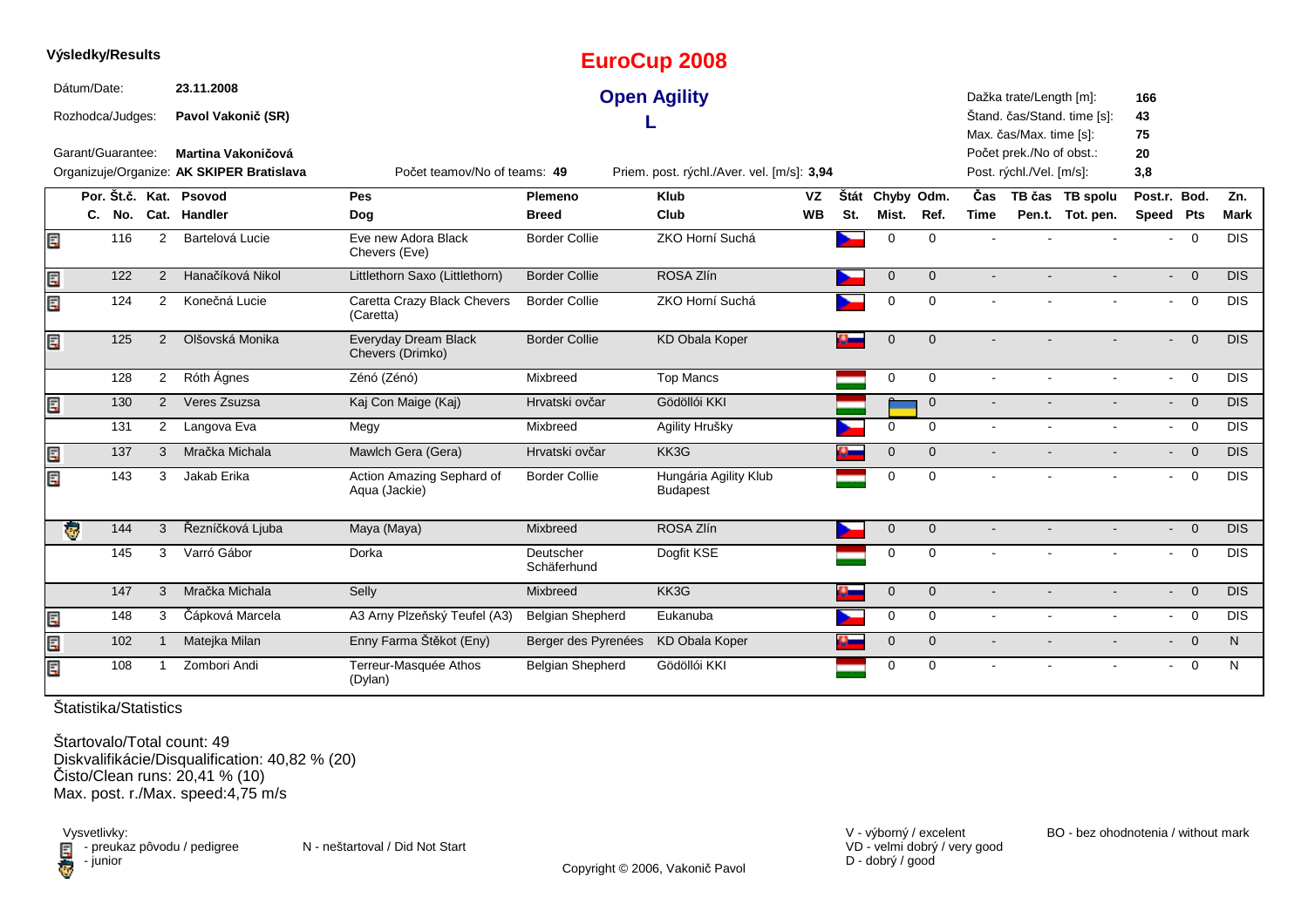| Výsledky/Results       |                                           |     |                              | <b>EuroCup 2008</b>                        |           |     |                 |      |      |                          |                             |                  |      |
|------------------------|-------------------------------------------|-----|------------------------------|--------------------------------------------|-----------|-----|-----------------|------|------|--------------------------|-----------------------------|------------------|------|
| Dátum/Date:            | 23.11.2008                                |     |                              | <b>Open Agility</b>                        |           |     |                 |      |      | Dažka trate/Length [m]:  |                             | 166              |      |
| Rozhodca/Judges:       | Pavol Vakonič (SR)                        |     |                              |                                            |           |     |                 |      |      |                          | Štand. čas/Stand. time [s]: | 43               |      |
|                        |                                           |     |                              |                                            |           |     |                 |      |      | Max. čas/Max. time [s]:  |                             | 75               |      |
| Garant/Guarantee:      | Martina Vakoničová                        |     |                              |                                            |           |     |                 |      |      | Počet prek./No of obst.: |                             | 20               |      |
|                        | Organizuje/Organize: AK SKIPER Bratislava |     | Počet teamov/No of teams: 49 | Priem. post. rýchl./Aver. vel. [m/s]: 3,94 |           |     |                 |      |      | Post. rýchl./Vel. [m/s]: |                             | 3,8              |      |
| Por. Št.č. Kat. Psovod |                                           | Pes | Plemeno                      | <b>Klub</b>                                | VZ.       |     | Štát Chyby Odm. |      | Cas  |                          | TB čas TB spolu             | Post.r. Bod. Zn. |      |
| C. No. Cat. Handler    |                                           | Dog | <b>Breed</b>                 | Club                                       | <b>WB</b> | St. | Mist.           | Ref. | Time |                          | Pen.t. Tot. pen.            | Speed Pts        | Mark |

Max. čist. post. r./Max. speed clean run: 4,75 m/s Min. post. r./Min. speed: 2,71 m/s Priemerná post. r./Average speed: 3,94 m/s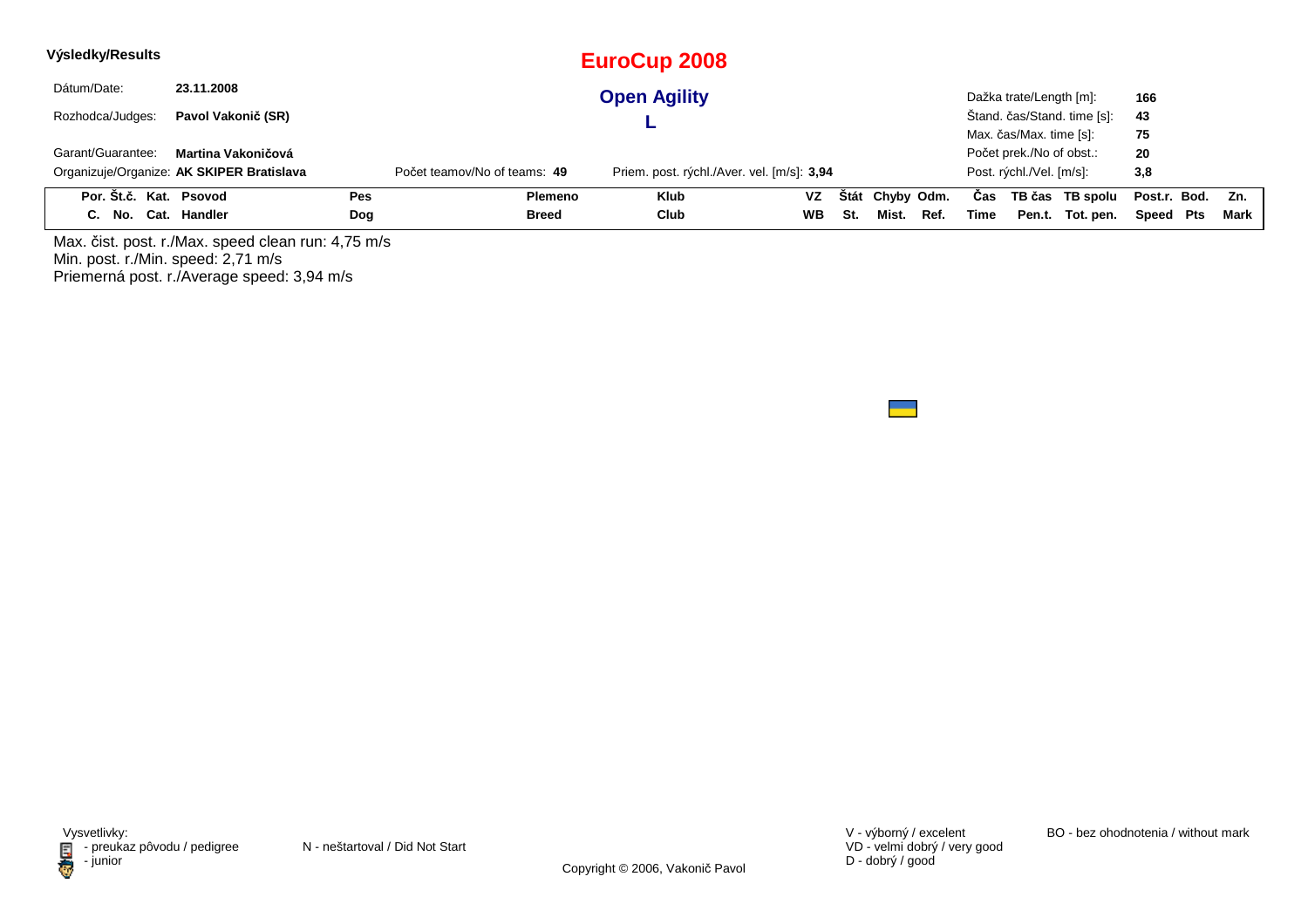|    |             | Výsledky/Results  |                |                                                                 |                                                 |                                            | <b>EuroCup 2008</b>                        |                 |     |                          |                |                    |                                                      |                                     |                           |                |                    |
|----|-------------|-------------------|----------------|-----------------------------------------------------------------|-------------------------------------------------|--------------------------------------------|--------------------------------------------|-----------------|-----|--------------------------|----------------|--------------------|------------------------------------------------------|-------------------------------------|---------------------------|----------------|--------------------|
|    | Dátum/Date: | Rozhodca/Judges:  |                | 23.11.2008<br>Antonín Grygar (CR)                               |                                                 |                                            | <b>Open Jumping CACAg.</b>                 |                 |     |                          |                |                    | Dažka trate/Length [m]:<br>Max. čas/Max. time [s]:   | Štand. čas/Stand. time [s]:         | 148<br>36<br>56           |                |                    |
|    |             | Garant/Guarantee: |                | Martina Vakoničová<br>Organizuje/Organize: AK SKIPER Bratislava | Počet teamov/No of teams: 31                    |                                            | Priem. post. rýchl./Aver. vel. [m/s]: 3,89 |                 |     |                          |                |                    | Počet prek./No of obst.:<br>Post. rýchl./Vel. [m/s]: |                                     | 20<br>4,1                 |                |                    |
|    |             | C. No.            |                | Por. Št.č. Kat. Psovod<br>Cat. Handler                          | <b>Pes</b><br>Dog                               | <b>Plemeno</b><br><b>Breed</b>             | <b>Klub</b><br>Club                        | VZ<br><b>WB</b> | St. | Štát Chyby Odm.<br>Mist. | Ref.           | Čas<br><b>Time</b> |                                                      | TB čas TB spolu<br>Pen.t. Tot. pen. | Post.r. Bod.<br>Speed Pts |                | Zn.<br><b>Mark</b> |
| E  |             | $1\overline{27}$  | 3              | Antalová Miriama                                                | Bellonka Metuje (Bellonka)                      | <b>Shetland Sheepdog</b>                   | <b>AK Nitra</b>                            |                 | o.  | $\mathbf 0$              | $\mathbf 0$    | 30,79              | 0,00                                                 | 0,00                                | $4,81$ 18                 |                | V                  |
| E  |             | 2 36              | 3              | Wéber Krisztina                                                 | Luislers Qaxi (Tiko)                            | Parson Russel Terrier Top Mancs            |                                            |                 |     | $\overline{0}$           | $\mathbf{0}$   | 31,27              | 0,00                                                 | 0,00                                | 4,73                      | 15             | $\vee$             |
| E  |             | 3 3 3             | 3              | Kružinská Adel                                                  | Abeille Elita Triumphans<br>(Aminka)            | Caniche                                    | <b>AK Nitra</b>                            |                 |     | $\mathbf 0$              | $\mathbf 0$    | 31,96              | 0.00                                                 | 0.00                                | 4,63                      | 12             | $\vee$             |
| E  |             | 4 2 2             | 2              | Pacáková Zuzana                                                 | Kissing Katty z Jeřeně<br>(Kissing)             |                                            | Parson Russel Terrier KK Pedigree Komořany |                 |     | $\Omega$                 | $\Omega$       | 32,31              | 0.00                                                 | 0.00                                | 4,58                      | 9              | $\vee$             |
| E  |             | 5 31              | 3              | Konečná Martina                                                 | Amazing Cherub the Little<br>Bodyguard (Speedy) | <b>Shetland Sheepdog</b>                   | <b>KK Hodonín</b>                          |                 |     | 0                        | $\mathbf 0$    | 32,86              | 0,00                                                 | 0,00                                | 4,50                      | $\overline{7}$ | $\vee$             |
| E  |             | 6 35              | 3              | Rajec Kamila                                                    | A3Ch Claudia z Josefovské<br>pevnosti (Angie)   | <b>Shetland Sheepdog</b>                   | <b>MKA Ister BA</b>                        |                 |     |                          | $\overline{0}$ | 33,70              | 0,00                                                 | 0,00                                | 4,39                      | $-5$           | V                  |
| Ę  |             | 7 29              | 3              | Hroteková Gabriela                                              | Faust Smaal Kim (Faust)                         | Shetland Sheepdog                          | Katmaj Opava                               |                 |     | $\mathbf 0$              | $\mathbf 0$    | 33,97              | 0,00                                                 | 0,00                                | 4,36                      | $\overline{0}$ | V                  |
|    |             | 8 38              | $\mathbf{3}$   | Lakatos Gabriella                                               | Tücsök                                          | Mixbreed                                   | <b>Top Mancs</b>                           |                 |     | $\overline{0}$           | $\mathbf{0}$   | 34,08              | 0,00                                                 | 0,00                                | 4,34                      | $\overline{0}$ | $\vee$             |
| Ę  |             | $9 \overline{37}$ | 3              | Róth Agnes                                                      | Rakelton (Rakelton)                             | Cavalier King Charles Top Mancs<br>Spaniel |                                            |                 |     | 0                        | $\mathbf 0$    | 35,76              | 0,00                                                 | 0,00                                | 4,14                      | $\overline{0}$ | V                  |
| Ę  |             | 10 39             | 3              | Balážová Zuzana                                                 | Csaka Blind Date (Csaka)                        | Parson Russel Terrier AK Skiper BA         |                                            |                 |     | $\pmb{0}$                | $\mathbf 0$    | 35,96              | 0,00                                                 | 0,00                                | $4,12$ 0                  |                | $\vee$             |
|    |             | 11 32             | 3              | Krušinová Zuzana                                                | Bonka                                           | Mixbreed                                   | AK Skiper BA                               |                 |     | 0                        | $\mathbf 0$    | 40,43              | 4,43                                                 | 4,43                                | 3,66                      | $\overline{0}$ | $\vee$             |
| E  |             | 12 20             | $\overline{2}$ | Meierová Kateřina                                               | Dancing Daisy z Jeřeně<br>(Jackie)              | Parson Russel Terrier Tři sestry           |                                            |                 |     | $\mathbf 0$              | $\mathbf{1}$   | 34,53              | 0,00                                                 | 5,00                                | 4,29                      | $\overline{0}$ | $\vee$             |
| Ę  |             | 13 34             | 3              | Potočná Blanka                                                  | Kario Banditt Lukato Gold<br>(Pan Bílý)         | Deutsche Spitz                             | ROSA Zlín                                  |                 |     | 0                        | $\mathbf{1}$   | 36,24              | 0,24                                                 | 5,24                                | 4,08                      | $\overline{0}$ | $\vee$             |
| Er |             | 14 9              | $\mathbf 1$    | Krátky Pavel                                                    | Fox Meadows Beetlejuice<br>(Eddie)              | Parson Russel Terrier MKA Ister BA         |                                            |                 |     | $\mathbf{0}$             | $\mathbf{0}$   | 41,28              | 5,28                                                 | 5,28                                | 3,59                      | $\overline{0}$ | $\vee$             |
| E  |             | $15 \quad 7$      | $\mathbf{1}$   | Káli Anita                                                      | Aphrodite (Affie)                               | <b>Bichon Havanais</b>                     | Hungária Agility Klub<br><b>Budapest</b>   |                 |     | $\mathbf 0$              | $\mathbf 0$    | 41,51              | 5,51                                                 | 5,51                                | 3,57                      | $\overline{0}$ | $\vee$             |
|    | <b>Q</b>    | 16 6              |                | Illényiová Hella                                                | Holly                                           | Mixbreed                                   | AK Skiper BA                               |                 |     | $\pmb{0}$                | $\mathbf 0$    | 41,82              | 5,82                                                 | 5,82                                | 3,54                      | $\overline{0}$ | $\vee$             |
| E  |             | 17, 12            | $\mathbf{1}$   | Varró Gábor                                                     | Slowy Dog Fruzsina (Slowy)                      | <b>Basset Artesien</b><br>Normand          | Dogfit KSE                                 |                 |     | 0                        | 0              | 44,10              | 8,10                                                 | 8,10                                | 3,36                      | $\overline{0}$ | <b>VD</b>          |
| E  |             | 18 4              | $\mathbf 1$    | Koutná Martina                                                  | Cool Comeback Kalamita                          | <b>Skye Terrier</b>                        | <b>MKA Ister BA</b>                        |                 |     | $\Omega$                 | $\Omega$       | 45,01              | 9,01                                                 | 9,01                                | 3,29                      | $\overline{0}$ | <b>VD</b>          |

**Výsledky/Results**

**D** - junior

Vysvetlivky:<br>⊟ - preukaz pôvodu / pedigree N - neštartoval / Did Not Start

Copyright © 2006, Vakonič Pavol

VD - velmi dobrý / very good D - dobrý / good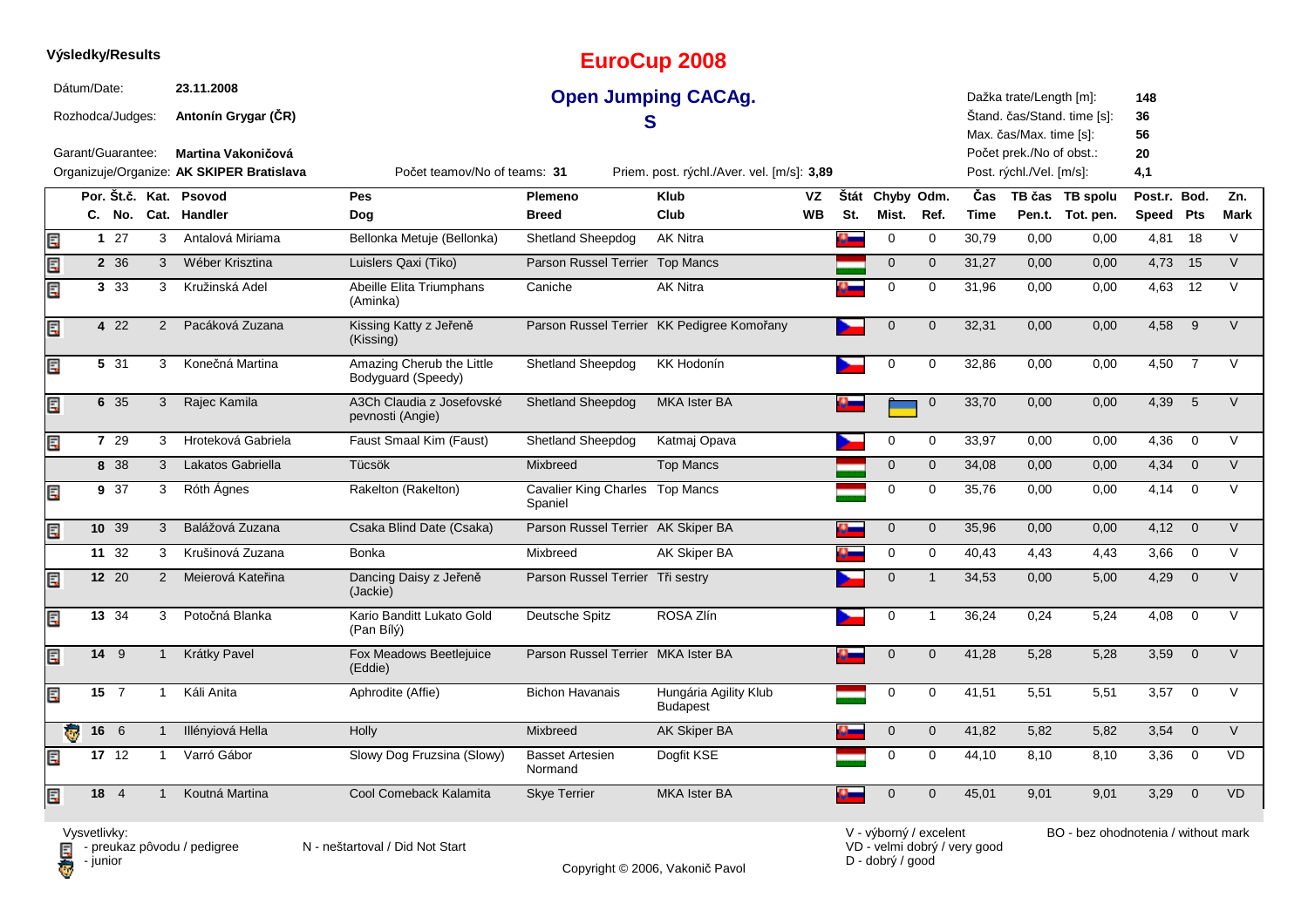|     |             | Výsledky/Results  |                |                                           |                                             |                                                   | <b>EuroCup 2008</b>                        |           |      |             |              |             |                          |                             |                           |                |             |
|-----|-------------|-------------------|----------------|-------------------------------------------|---------------------------------------------|---------------------------------------------------|--------------------------------------------|-----------|------|-------------|--------------|-------------|--------------------------|-----------------------------|---------------------------|----------------|-------------|
|     | Dátum/Date: |                   |                | 23.11.2008                                |                                             |                                                   | <b>Open Jumping CACAg.</b>                 |           |      |             |              |             | Dažka trate/Length [m]:  |                             | 148                       |                |             |
|     |             | Rozhodca/Judges:  |                | Antonín Grygar (ČR)                       |                                             | S                                                 |                                            |           |      |             |              |             | Max. čas/Max. time [s]:  | Štand. čas/Stand. time [s]: | 36<br>56                  |                |             |
|     |             | Garant/Guarantee: |                | Martina Vakoničová                        |                                             |                                                   |                                            |           |      |             |              |             | Počet prek./No of obst.: |                             | 20                        |                |             |
|     |             |                   |                | Organizuje/Organize: AK SKIPER Bratislava | Počet teamov/No of teams: 31                |                                                   | Priem. post. rýchl./Aver. vel. [m/s]: 3,89 |           |      |             |              |             | Post. rýchl./Vel. [m/s]: |                             | 4,1                       |                |             |
|     |             |                   |                | Por. Št.č. Kat. Psovod                    | Pes                                         | Plemeno                                           | <b>Klub</b>                                | VZ        | Štát | Chyby Odm.  |              | Čas         |                          | TB čas TB spolu             | Post.r. Bod.              |                | Zn.         |
|     |             |                   |                | C. No. Cat. Handler                       | Dog                                         | <b>Breed</b>                                      | Club                                       | <b>WB</b> | St.  | Mist.       | Ref.         | <b>Time</b> |                          | Pen.t. Tot. pen.            | Speed Pts                 |                | <b>Mark</b> |
|     |             |                   |                |                                           | (Domino)                                    |                                                   |                                            |           |      |             |              |             |                          |                             |                           |                |             |
| Ę   |             | 19 18             | $\overline{2}$ | Bzdúšková Kamila                          | Anette Sweet Awillon (Netty)                | Epagneul nain<br>continental - Papillon           | <b>MKA Ister BA</b>                        |           |      | 0           | 0            | 46,98       | 10,98                    | 10,98                       | 3,15                      | $\overline{0}$ | VD          |
| Ę   |             | 20 30             | 3              | Imrefalvi Ildikó                          | Ervin                                       | Petit Basset Griffon<br>Vendéen                   | Dogfit KSE                                 |           |      | $\mathbf 0$ | $\mathbf{0}$ | 47,86       | 11,86                    | 11,86                       | 3,09                      | $\overline{0}$ | <b>VD</b>   |
| e o | 21          | $\overline{2}$    |                | Budai Lilla                               | Alföldi-Morgó Reni Blue<br>(Suzy)           | Beagle                                            | Kutyaparadicsom                            |           |      |             | $\mathbf 0$  | 43,97       | 7,97                     | 12,97                       | 3,37                      | $\overline{0}$ | <b>VD</b>   |
|     |             | $22 \quad 5$      |                | Přichystalová Zita                        | <b>Ron</b>                                  | West Highland White KK Zetor Brno<br>Terrier      |                                            |           |      | $\Omega$    | $\mathbf{0}$ | 49,26       | 13,26                    | 13,26                       | 3,00                      | $\overline{0}$ | <b>VD</b>   |
|     |             | $23 \quad 3$      |                | Buliščáková Silvia                        | Fleur                                       | Mixbreed                                          | AK Skiper BA                               |           |      |             |              | 50,76       | 14,76                    | 19,76                       | $2,92$ 0                  |                | D           |
| Ę   |             | $\mathbf{1}$      | $\mathbf{1}$   | Arndtné Varga Éva                         | Gottardó Silver Yoda (Yoda)                 | Caniche                                           | Győri KKI                                  |           |      | $\Omega$    | $\Omega$     |             |                          |                             | $\overline{\phantom{a}}$  | $\overline{0}$ | DIS         |
|     |             | 8                 |                | Chebenová Ivana                           | Lara                                        | Mixbreed                                          | <b>MKA Ister BA</b>                        |           |      | $\mathbf 0$ | $\mathbf 0$  | $\sim$      |                          |                             | $\sim$                    | $\overline{0}$ | <b>DIS</b>  |
|     |             | 11                |                | Sorger Peter                              | <b>Bafka</b>                                | Cavalier King Charles KK Anička Košice<br>Spaniel |                                            |           |      | $\mathbf 0$ | $\Omega$     |             |                          |                             | $\sim$                    | $\overline{0}$ | <b>DIS</b>  |
| E,  |             | 13                |                | Arndtné Varga Éva                         | Sun Of Dixieland Ghosthunter<br>(Ghosty)    | Caniche                                           | Győri KKI                                  |           |      | 0           | $\mathbf 0$  |             |                          |                             | $\sim$                    | $\overline{0}$ | <b>DIS</b>  |
| Ę   |             | 19                | $\overline{2}$ | Jentnerová Magdaléna                      | Cinderella Hedstar (Cindy)                  | Bichon á poil frisé                               | <b>AK Skiper BA</b>                        |           |      | $\mathbf 0$ | $\mathbf{0}$ |             |                          |                             | $\overline{\phantom{a}}$  | $\Omega$       | DIS         |
| E G |             | 21                | 2              | Motyčková Michaela                        | Falco Hepta (Falko)                         | Shetland Sheepdog                                 | <b>KK Zetor Brno</b>                       |           |      | $\mathbf 0$ | $\mathbf 0$  | $\sim$      | $\sim$                   | $\sim$                      |                           | $- 0$          | <b>DIS</b>  |
| Ę   |             | 28                | 3              | Baďová Jana                               | Schadehorns Milka - Shelly<br>(Schadehorns) | Parson Russel Terrier KK3G                        |                                            |           |      | $\mathbf 0$ | $\Omega$     |             |                          |                             | $\mathbf{L}^{\text{max}}$ | $\overline{0}$ | <b>DIS</b>  |
| G   |             | 10                |                | Michalčíková Natália                      | Samko                                       | Chihuahua Pelo corto AK Skiper BA                 |                                            |           | o.   | 0           | 3            |             |                          |                             | $\sim$                    | $\overline{0}$ | <b>DIS</b>  |

Štartovalo/Total count: 31 Diskvalifikácie/Disqualification: 25,81 % (8) Čisto/Clean runs: 32,26 % (10) Max. post. r./Max. speed:4,81 m/sMax. čist. post. r./Max. speed clean run: 4,81 m/s

Vysvetlivky:<br> **E** - preuka:<br>
junior preukaz pôvodu / pedigree N - neštartoval / Did Not Start - junior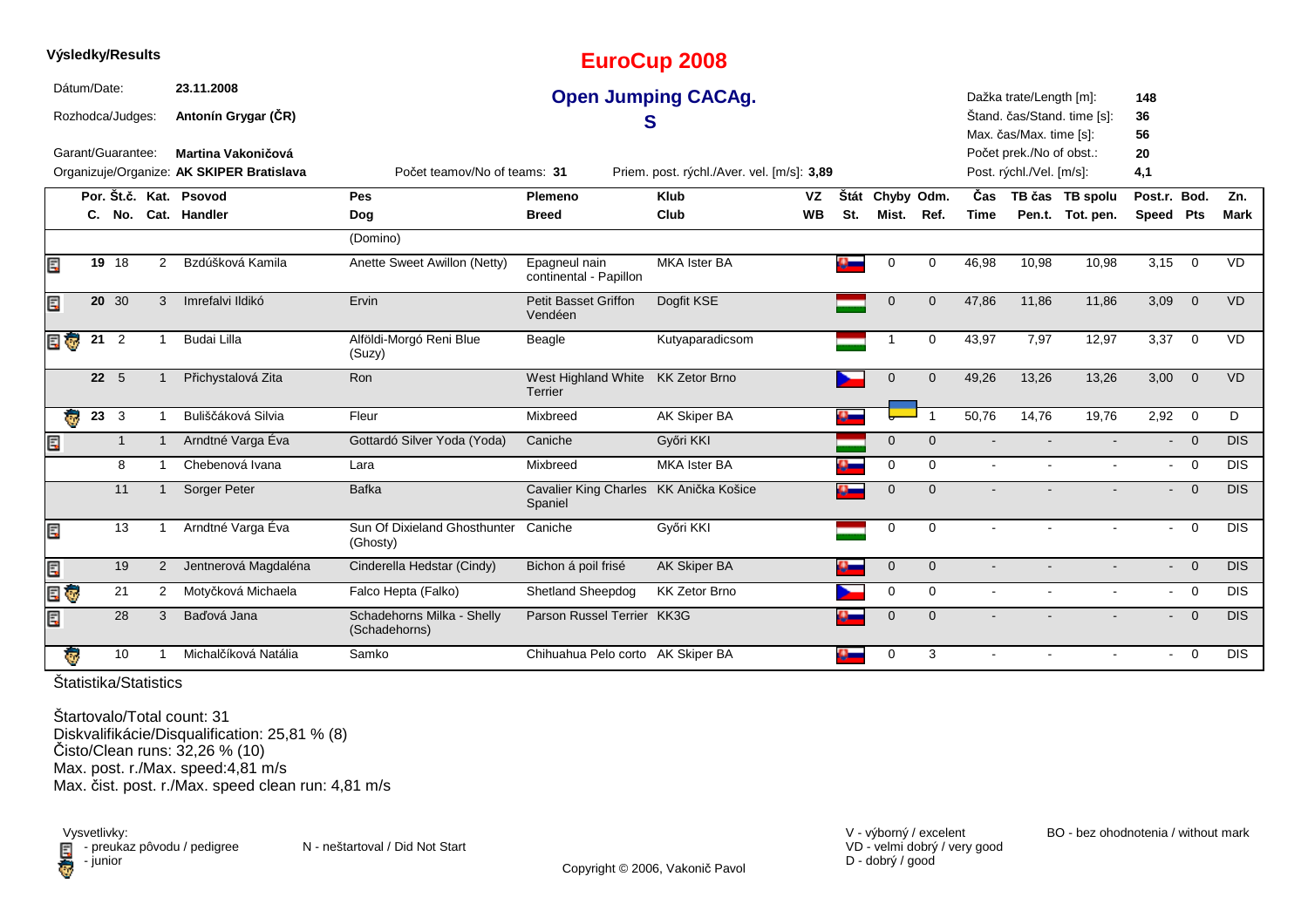| Výsledky/Results       |                                           |     |                              | EuroCup 2008                               |           |     |                 |      |      |                          |                             |                  |      |
|------------------------|-------------------------------------------|-----|------------------------------|--------------------------------------------|-----------|-----|-----------------|------|------|--------------------------|-----------------------------|------------------|------|
| Dátum/Date:            | 23.11.2008                                |     |                              | <b>Open Jumping CACAg.</b>                 |           |     |                 |      |      | Dažka trate/Length [m]:  |                             | 148              |      |
| Rozhodca/Judges:       | Antonín Grygar (ČR)                       |     |                              |                                            |           |     |                 |      |      |                          | Štand. čas/Stand. time [s]: | 36               |      |
|                        |                                           |     |                              |                                            |           |     |                 |      |      | Max. čas/Max. time [s]:  |                             | 56               |      |
| Garant/Guarantee:      | Martina Vakoničová                        |     |                              |                                            |           |     |                 |      |      | Počet prek./No of obst.: |                             | 20               |      |
|                        | Organizuje/Organize: AK SKIPER Bratislava |     | Počet teamov/No of teams: 31 | Priem. post. rýchl./Aver. vel. [m/s]: 3,89 |           |     |                 |      |      | Post. rýchl./Vel. [m/s]: |                             | 4,1              |      |
| Por. Št.č. Kat. Psovod |                                           | Pes | Plemeno                      | <b>Klub</b>                                | <b>VZ</b> |     | Štát Chyby Odm. |      | Cas  |                          | TB čas TB spolu             | Post.r. Bod. Zn. |      |
| C. No. Cat. Handler    |                                           | Dog | <b>Breed</b>                 | Club                                       | <b>WB</b> | St. | Mist.           | Ref. | Time |                          | Pen.t. Tot. pen.            | Speed Pts        | Mark |

Min. post. r./Min. speed: 2,92 m/s Priemerná post. r./Average speed: 3,89 m/s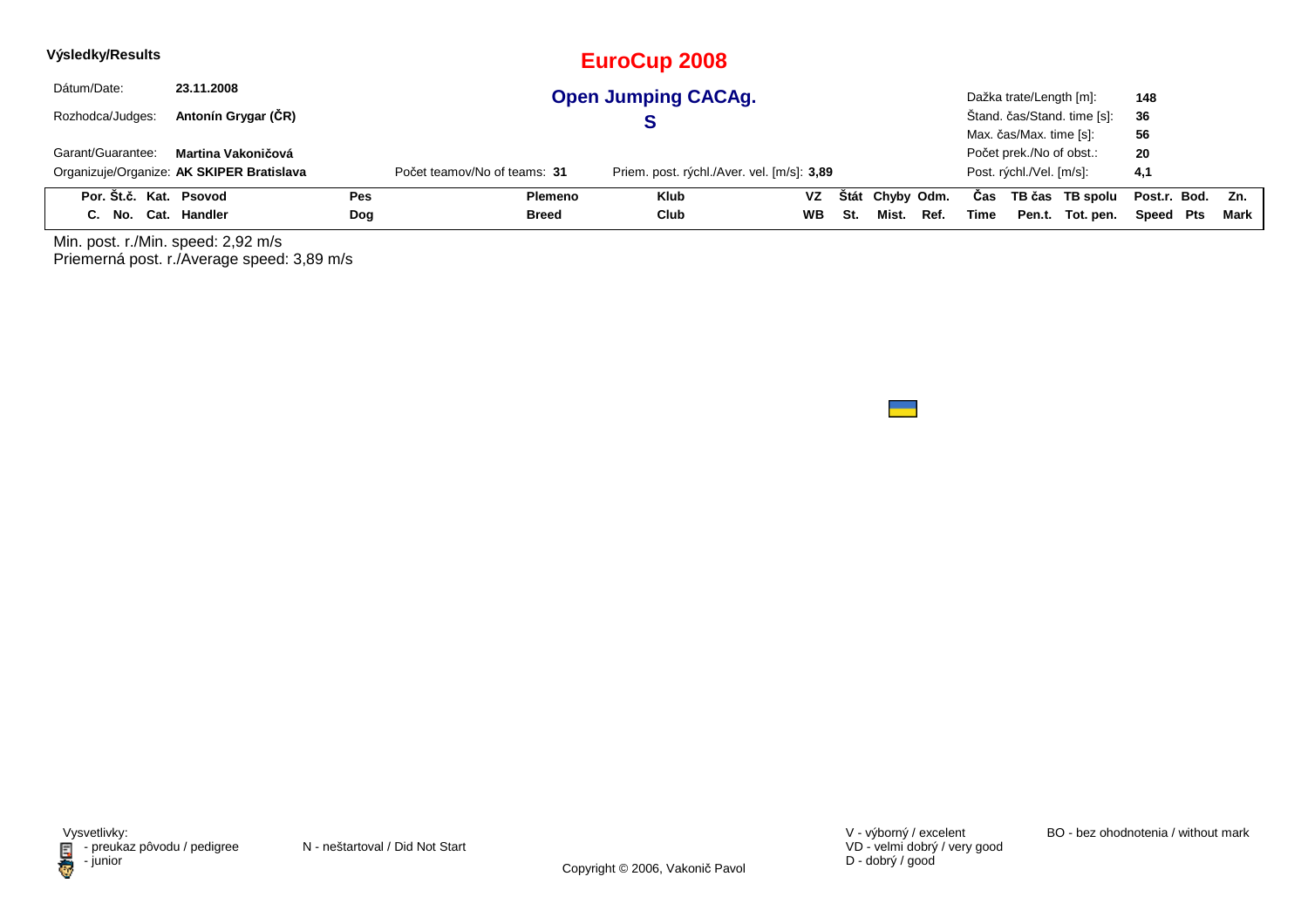|                           |             | Výsledky/Results                      |                      |                                                                |                                            |                                      | <b>EuroCup 2008</b>                        |                 |     |                                                               |                |                    |                                                                                |                                                                         |                           |                |                    |
|---------------------------|-------------|---------------------------------------|----------------------|----------------------------------------------------------------|--------------------------------------------|--------------------------------------|--------------------------------------------|-----------------|-----|---------------------------------------------------------------|----------------|--------------------|--------------------------------------------------------------------------------|-------------------------------------------------------------------------|---------------------------|----------------|--------------------|
|                           | Dátum/Date: | Rozhodca/Judges:<br>Garant/Guarantee: |                      | 23.11.2008<br>Antonín Grygar (ČR)<br><b>Martina Vakoničová</b> |                                            |                                      | <b>Open Jumping CACAg.</b><br>м            |                 |     |                                                               |                |                    | Dažka trate/Length [m]:<br>Max. čas/Max. time [s]:<br>Počet prek./No of obst.: | Štand. čas/Stand. time [s]:                                             | 144<br>33<br>50<br>20     |                |                    |
|                           |             |                                       |                      | Organizuje/Organize: AK SKIPER Bratislava                      | Počet teamov/No of teams: 44               |                                      | Priem. post. rýchl./Aver. vel. [m/s]: 4,21 |                 |     |                                                               |                |                    | Post. rýchl./Vel. [m/s]:                                                       |                                                                         | 4,3                       |                |                    |
|                           |             |                                       |                      | Por. Št.č. Kat. Psovod<br>C. No. Cat. Handler                  | <b>Pes</b><br>Dog                          | Plemeno<br><b>Breed</b>              | <b>Klub</b><br>Club                        | VZ<br><b>WB</b> | St. | Štát Chyby Odm.<br>Mist.                                      | Ref.           | Čas<br><b>Time</b> |                                                                                | TB čas TB spolu<br>Pen.t. Tot. pen.                                     | Post.r. Bod.<br>Speed Pts |                | Zn.<br><b>Mark</b> |
| 圓                         |             | 1 68                                  | $\overline{2}$       | Šulcová Eva                                                    | Enjoy Enough Kraken of Aura<br>(Jimi)      | <b>Manchester Terrier</b>            | <b>KK Zetor Brno</b>                       |                 |     | 0                                                             | $\mathbf 0$    | 27,91              | 0,00                                                                           | 0,00                                                                    | 5,16 18                   |                | V                  |
| Ę                         |             | 2 75                                  | 3 <sup>1</sup>       | Ács-Kövesi Ágnes                                               | Maya (Maya)                                | Caniche                              | Győri KKI                                  |                 |     | $\mathbf 0$                                                   | $\mathbf 0$    | 30,20              | 0,00                                                                           | 0,00                                                                    | $4,77$ 15                 |                | $\vee$             |
| E G                       |             | 2 81                                  | 3                    | Jahodová Markéta                                               | Lurdes Black Moravia Classic<br>(lu)       | <b>Shetland Sheepdog</b>             | <b>KK Zetor Brno</b>                       |                 |     | $\mathbf 0$                                                   | $\mathbf 0$    | 30,20              | 0,00                                                                           | 0,00                                                                    | 4,77 15                   |                | $\vee$             |
| Ę                         |             | 4 63                                  | $\overline{2}$       | Dušková Julie                                                  | Gipsy ze Zámecké zahrady<br>(Gipsy)        | <b>Manchester Terrier</b>            | <b>KK Pedigree Komořany</b>                |                 |     | $\mathbf 0$                                                   | $\Omega$       | 30,27              | 0,00                                                                           | 0,00                                                                    | 4,76                      | 9              | $\vee$             |
| e J                       |             | $5\overline{42}$                      | $\mathbf{1}$         | <b>Both Eszter</b>                                             | Kormosvári-Hajtó Rokka<br>(Rokka)          | Mudi                                 | Gödöllói KKI                               |                 |     | 0                                                             | 0              | 30,38              | 0,00                                                                           | 0,00                                                                    | 4,74                      | $\overline{7}$ | $\vee$             |
| Ę                         |             | 6 92                                  | 3 <sup>1</sup>       | Zoltán Pap                                                     | Lan Podpohorski (Lan)                      | Caniche                              | ŠKD Ljutomer-Križevci                      |                 |     |                                                               | $\Omega$       | 30,82              | 0,00                                                                           | 0,00                                                                    | 4,67 5                    |                | V                  |
| E.                        |             | 7 66                                  | 2                    | Potočná Blanka                                                 | Able Zee z Březkého<br>průhona (Zíza Píza) | Shetland Sheepdog                    | ROSA Zlín                                  |                 |     | $\Omega$                                                      | 0              | 30,83              | 0,00                                                                           | 0,00                                                                    | 4,67                      | $\mathbf 0$    | V                  |
|                           |             | 8 90                                  | 3                    | Slezáková Adriana                                              | A3CH Timi (A3CH)                           | Mixbreed                             | ZKO Horní Suchá                            |                 |     | $\mathbf 0$                                                   | $\mathbf{0}$   | 30,86              | 0,00                                                                           | 0,00                                                                    | 4,67                      | $\overline{0}$ | V                  |
| Ę                         |             | 9 74                                  | 3                    | Ács Viktória                                                   | Ménesvölgyi Prézli (Mamusz)                | Pumi                                 | Happy Dog                                  |                 |     | 0                                                             | 0              | 31,23              | 0,00                                                                           | 0,00                                                                    | 4,61                      | $\mathbf 0$    | V                  |
| E                         |             | 10 86                                 | 3                    | Pirity Árpád                                                   | Prince of Sunlight Gainer<br>(Bruni)       | <b>Shetland Sheepdog</b>             | Győri KKI                                  |                 |     | $\mathbf 0$                                                   | $\mathbf 0$    | 31,66              | 0,00                                                                           | 0,00                                                                    | 4,55                      | $\overline{0}$ | V                  |
|                           |             | 11 83                                 | 3                    | Kačmáryová Katarína                                            | Shoki z UVP (Shoki)                        | Mixbreed                             | <b>KPKA Košice</b>                         |                 |     | 0                                                             | 0              | 32,16              | 0,00                                                                           | 0,00                                                                    | 4,48                      | $\mathbf 0$    | V                  |
| ē.                        |             | 12 59                                 | $\overline{2}$       | Adzimová Lenka                                                 | Mimi                                       | Mixbreed                             | KK Anička Košice                           |                 |     | $\mathsf{O}\xspace$                                           | $\mathbf 0$    | 33,14              | 0,14                                                                           | 0,14                                                                    | 4,35                      | $\overline{0}$ | $\vee$             |
| E                         |             | 13 77                                 | 3                    | Bíró Zsófia                                                    | Báránytilosi Boni (Tili)                   | <b>Welsh Terrier</b>                 | <b>Top Mancs</b>                           |                 |     | $\mathbf 0$                                                   | $\mathbf 0$    | 33,76              | 0,76                                                                           | 0,76                                                                    | 4,27                      | $\overline{0}$ | V                  |
| Ę                         |             | 14 44                                 | $\mathbf{1}$         | Jäckl Anikó                                                    | Füge (Füge)                                | Pumi                                 | Happy Dog                                  |                 |     | $\mathbf{0}$                                                  | $\mathbf 0$    | 33,95              | 0,95                                                                           | 0,95                                                                    | 4,24                      | $\overline{0}$ | $\vee$             |
| Ę                         |             | 15 70                                 | $\mathbf{2}^{\circ}$ | Vakoničová Martina                                             | Viva Hunderlov (Vivien)                    | <b>Fox Terrier</b>                   | AK Skiper BA                               |                 |     | 0                                                             | 0              | 34,37              | 1,37                                                                           | 1,37                                                                    | 4,19                      | $\mathbf 0$    | $\vee$             |
| e o                       |             | 16 48                                 | $\mathbf{1}$         | Přichystalová Zuzana                                           | Fanny Hepta (Fanny)                        | Shetland Sheepdog                    | <b>KK Zetor Brno</b>                       |                 |     | $\mathbf 0$                                                   | $\mathbf 0$    | 34,88              | 1,88                                                                           | 1,88                                                                    | $4,13$ 0                  |                | $\vee$             |
| Ę                         |             | 17 82                                 | 3                    | Jelinek Zita                                                   | Spellbound Evangelista (Loki)              | <b>Staffordshire Bull</b><br>Terrier | Monor SE                                   |                 |     | $\mathbf{1}$                                                  | 0              | 30,16              | 0,00                                                                           | 5,00                                                                    | 4,77                      | $\overline{0}$ | V                  |
| Ę                         |             | 18 91                                 | 3                    | Škodová Kristína                                               | Biski Roxy-Ag (Bisi)                       | Shetland Sheepdog                    | <b>AK Nitra</b>                            |                 |     | $\mathbf{1}$                                                  | $\mathbf 0$    | 30,59              | 0,00                                                                           | 5,00                                                                    | 4,71                      | $\overline{0}$ | $\vee$             |
| Ē.                        |             | 19 69                                 | 2                    | Vejražková Vendula                                             | Iran Lukovec Bohemia (Iran)                | <b>Border Terrier</b>                | FirstMate Narya Praha                      |                 |     | $\overline{1}$                                                | 0              | 31,18              | 0,00                                                                           | 5,00                                                                    | 4,62                      | $\overline{0}$ | V                  |
| Ē.                        |             | 20 76                                 | 3                    | Beneš Igor                                                     | Cerberus Kraken (Cerberus)                 | <b>Manchester Terrier</b>            |                                            |                 |     | $\mathbf{0}$                                                  | $\overline{1}$ | 33,60              | 0,60                                                                           | 5,60                                                                    | 4,29                      | $\overline{0}$ | $\vee$             |
| $\mathbf{1}$ $\mathbf{1}$ |             | and the about                         |                      |                                                                |                                            |                                      |                                            |                 |     | $\Delta E = 1.74$ and $\Delta E = 1.74$ and $\Delta E = 1.74$ |                |                    |                                                                                | $\Box \bigcap$ . If $\Box \Box$ is the state of a state of contribution |                           |                |                    |

**D** - junior

Vysvetlivky:<br>⊟ - preukaz pôvodu / pedigree N - neštartoval / Did Not Start

Copyright © 2006, Vakonič Pavol

VD - velmi dobrý / very good D - dobrý / good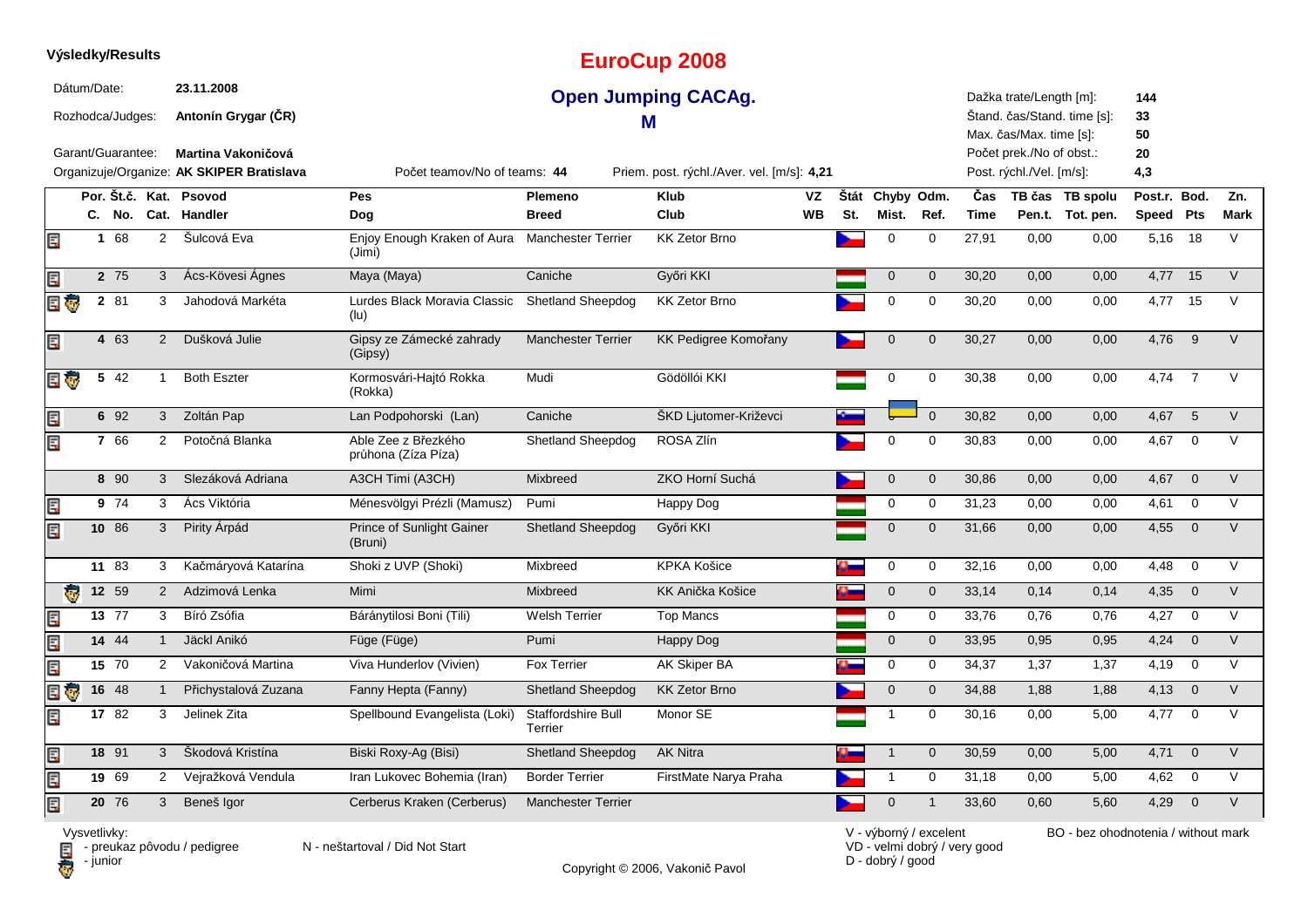|                         |             | Výsledky/Results  |                |                                                                        |                                       |                                        | <b>EuroCup 2008</b>                        |           |     |                 |                |                |                                                      |                             |                           |                         |             |
|-------------------------|-------------|-------------------|----------------|------------------------------------------------------------------------|---------------------------------------|----------------------------------------|--------------------------------------------|-----------|-----|-----------------|----------------|----------------|------------------------------------------------------|-----------------------------|---------------------------|-------------------------|-------------|
|                         | Dátum/Date: | Rozhodca/Judges:  |                | 23.11.2008<br>Antonín Grygar (ČR)                                      |                                       | М                                      | <b>Open Jumping CACAg.</b>                 |           |     |                 |                |                | Dažka trate/Length [m]:<br>Max. čas/Max. time [s]:   | Štand. čas/Stand. time [s]: | 144<br>33<br>50           |                         |             |
|                         |             | Garant/Guarantee: |                | <b>Martina Vakoničová</b><br>Organizuje/Organize: AK SKIPER Bratislava | Počet teamov/No of teams: 44          |                                        | Priem. post. rýchl./Aver. vel. [m/s]: 4,21 |           |     |                 |                |                | Počet prek./No of obst.:<br>Post. rýchl./Vel. [m/s]: |                             | 20<br>4,3                 |                         |             |
|                         |             |                   |                | Por. Št.č. Kat. Psovod                                                 | Pes                                   | <b>Plemeno</b>                         | <b>Klub</b>                                | VZ        |     | Štát Chyby Odm. |                | Čas            |                                                      | TB čas TB spolu             | Post.r. Bod.              |                         | Zn.         |
|                         |             | C. No.            |                | Cat. Handler                                                           | Dog                                   | <b>Breed</b>                           | Club                                       | <b>WB</b> | St. | Mist.           | Ref.           | <b>Time</b>    |                                                      | Pen.t. Tot. pen.            | Speed Pts                 |                         | <b>Mark</b> |
|                         |             | 2187              | 3              | Poláková Jana                                                          | Sheila                                | Mixbreed                               | <b>AK Skiper BA</b>                        |           | a.  | $\mathbf 0$     | $\mathbf{1}$   | 34,67          | 1,67                                                 | 6,67                        | 4,15                      | $\overline{0}$          | <b>VD</b>   |
| Ę                       |             | 22 60             | 2              | Bednáriková Dagmara                                                    | Dantes Edmond Mendy<br>(Dantes)       | Caniche                                | Canis Club Cífer                           |           |     | $\mathbf 0$     | $\overline{1}$ | 36,08          | 3,08                                                 | 8,08                        | 3,99                      | $\overline{0}$          | <b>VD</b>   |
| ÷                       |             | 23 46             | $\mathbf{1}$   | Petnyová Lenka                                                         | Franklin Mandylion (Smajlo)           | Parson Russel Terrier KK Anička Košice |                                            |           |     | $\overline{1}$  | $\mathbf 0$    | 38,53          | 5,53                                                 | 10,53                       | 3,74                      | $\mathbf 0$             | <b>VD</b>   |
|                         |             | 24 89             | 3              | Skupina Bohumil                                                        | Elma Astako (Eli)                     | Zwergschnauzer                         | ROSA Zlín                                  |           |     | $\overline{0}$  | $\Omega$       | 43,74          | 10,74                                                | 10,74                       | 3,29                      | $\overline{0}$          | <b>VD</b>   |
| EG                      |             | $25 \t 78$        | 3              | <b>Both Eszter</b>                                                     | Mickey Mouse ze Shetlandu<br>(Mickey) | Shetland Sheepdog                      | Gödöllói KKI                               |           |     | $\pmb{0}$       | $\mathbf{1}$   | 38,99          | 5,99                                                 | 10,99                       | 3,69                      | $\mathbf 0$             | VD          |
| $\overline{\mathbf{e}}$ |             | $26 \t 49$        | $\mathbf{1}$   | Podobná Beáta                                                          | <b>Dinka</b>                          | Mixbreed                               | <b>AK Skiper BA</b>                        |           | o.  | $\mathbf{1}$    | $\overline{0}$ | 41,27          | 8,27                                                 | 13,27                       | 3,49                      | $\overline{\mathbf{0}}$ | VD          |
| E                       |             | 27 64             | 2              | Gašparová Erika                                                        | Fanfán Tulipán Paleur (Putin)         | Parson Russel Terrier                  | KK Anička Košice                           |           |     |                 | $\mathbf{1}$   | 36,71          | 3,71                                                 | 13,71                       | 3,92                      | $\overline{0}$          | VD          |
| Ę                       |             | 28 62             | 2              | Dolníčková Eliška                                                      | Hiris Zwi-Le-Ro (Iris)                | Patterdale terier                      | <b>KK Zetor Brno</b>                       |           |     | $\mathbf 0$     | 2              | 37,52          | 4,52                                                 | 14,52                       | 3,84                      | $\overline{0}$          | <b>VD</b>   |
|                         |             | $29\overline{54}$ | $\mathbf{1}$   | Vanicsek Beatrix                                                       | Murphy (Murphy)                       | Bulldog                                | Dogfit KSE                                 |           |     | 3               | $\mathbf 0$    | 35,30          | 2,30                                                 | 17,30                       | 4,08                      | $\mathbf 0$             | D           |
| $\overline{\mathbf{e}}$ |             | $30 \t 84$        | 3              | Kaiserová Jana                                                         | <b>Nela</b>                           | American Cocker<br>Spaniel             | AK Skiper BA                               |           |     | 2               | $\overline{1}$ | 38,82          | 5,82                                                 | 20,82                       | 3,71                      | $\overline{0}$          | D           |
| E                       |             | 31 47             | $\mathbf{1}$   | Vakoničová Martina                                                     | Elis Hunderlov (Elien)                | <b>Fox Terrier</b>                     | <b>AK Skiper BA</b>                        |           |     | 3               | $\mathbf 0$    | 38,90          | 5,90                                                 | 20,90                       | 3,70                      | $\overline{0}$          | D           |
|                         |             | 32 51             | $\mathbf{1}$   | <b>Resek Ladislav</b>                                                  | Sunny (Sunny)                         | <b>Mixbreed</b>                        | <b>KK Excel Trenčín</b>                    |           |     | $\mathbf{0}$    | 2              | 45,35          | 12,35                                                | 22,35                       | $3,18$ 0                  |                         | D           |
|                         |             | 33 52             | $\mathbf{1}$   | Šatková Martina                                                        | <b>Niki</b>                           | Schnauzer                              | ROSA Zlín                                  |           |     | $\mathbf{1}$    | $\mathbf{1}$   | 49,48          | 16,48                                                | 26,48                       | 2,91                      | $\overline{0}$          | <b>BO</b>   |
|                         |             | 41                | $\mathbf{1}$   | Šuterová Martina                                                       | Bety                                  | <b>Mixbreed</b>                        | ROSA Zlín                                  |           |     | $\mathbf 0$     | $\mathbf{0}$   |                |                                                      |                             |                           | $\overline{0}$          | <b>DIS</b>  |
| E G                     |             | 53                | $\mathbf{1}$   | Šustková Barbara                                                       | Cee Bee Boogie Quarterland<br>(Siby)  | Parson Russel Terrier                  | ROSA Zlín                                  |           |     | $\pmb{0}$       | $\mathbf 0$    | $\sim$         |                                                      |                             | $\sim$                    | $\overline{0}$          | <b>DIS</b>  |
| e Ç                     |             | 65                | $\overline{2}$ | Motyčková Michaela                                                     | Verra ze Shetlandů (Ejmi)             | <b>Shetland Sheepdog</b>               | <b>KK Zetor Brno</b>                       |           |     | $\mathbf 0$     | $\overline{0}$ | $\blacksquare$ |                                                      |                             | $\mathbf{L}^{\text{max}}$ | $\overline{0}$          | <b>DIS</b>  |
| Ę                       |             | 67                | 2              | Rajec Kamila                                                           | Bailey Fileck Yankee (Bay)            | American Cocker<br>Spaniel             | <b>MKA Ister BA</b>                        |           |     | $\mathbf 0$     | $\Omega$       | $\overline{a}$ |                                                      |                             | $\sim$                    | $\overline{0}$          | <b>DIS</b>  |
| E                       |             | 79                | 3              | Hudák Zsófi                                                            | Ugrifüles Ajnár (Rumcájsz)            | Mudi                                   | <b>Top Mancs</b>                           |           |     | $\mathbf 0$     | $\mathbf{0}$   | $\sim$         |                                                      |                             | $\sim$                    | $\overline{0}$          | DIS         |
|                         |             | 80                | 3              | Imrefalvi Ildikó                                                       | Pepe                                  | Mixbreed                               | Dogfit KSE                                 |           |     | $\mathbf 0$     | $\mathbf 0$    | $\sim$         |                                                      |                             | $\sim$                    | $\overline{0}$          | <b>DIS</b>  |
| E                       |             | 88                | 3              | Rajec Kamila                                                           | A3Ch Arina z Modravé pláně<br>(Arin)  | <b>Shetland Sheepdog</b>               | <b>MKA Ister BA</b>                        |           |     | $\Omega$        | $\Omega$       |                |                                                      |                             |                           | $\overline{0}$          | <b>DIS</b>  |

Vysvetlivky:<br>⊟ - preukaz pôvodu / pedigree N - neštartoval / Did Not Start **D** - junior

**Výsledky/Results**

VD - velmi dobrý / very good D - dobrý / good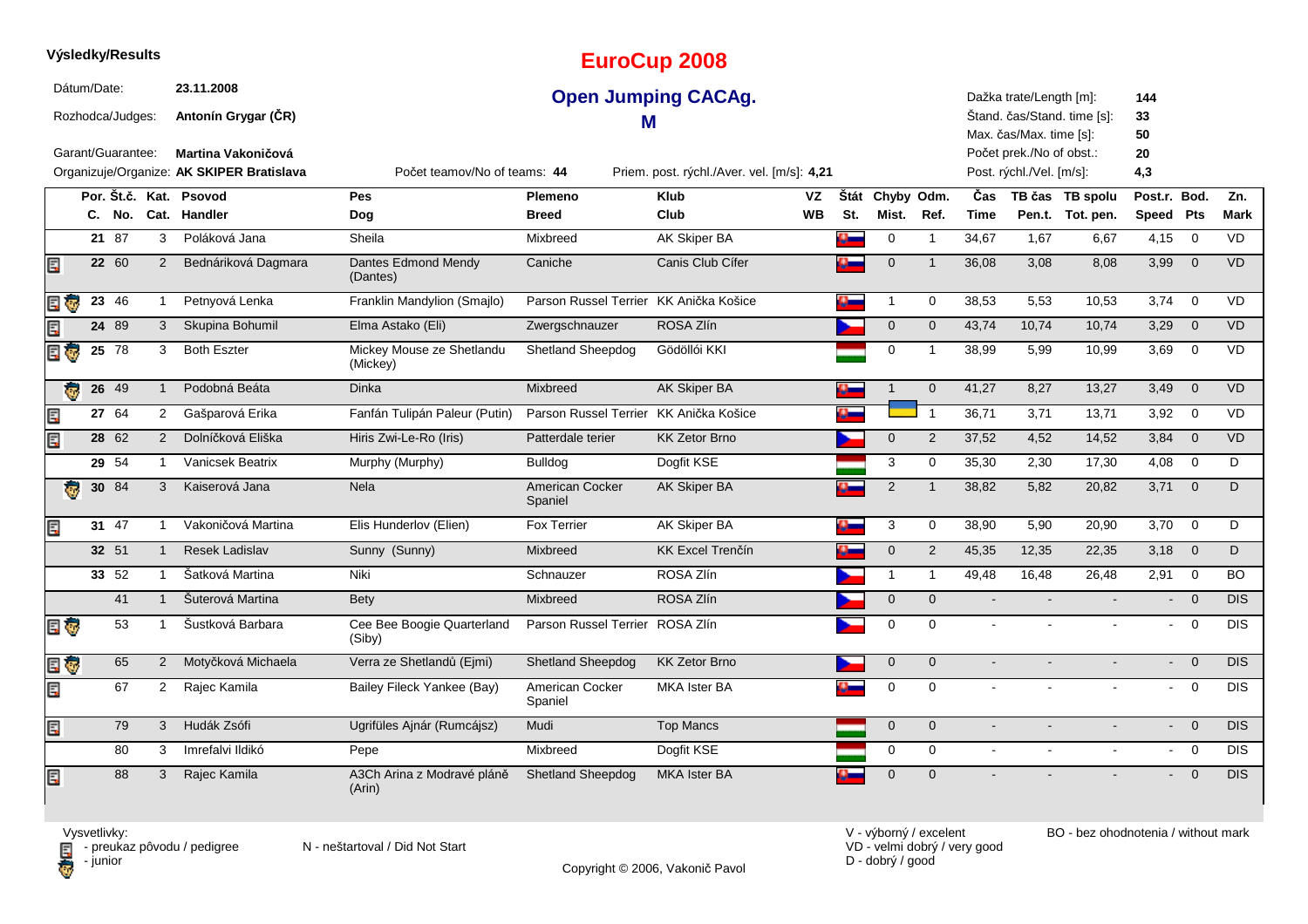|     | Výsledky/Results                       |     |   |                                                                 |                                       |                          | <b>EuroCup 2008</b>                        |           |               |             |      |                          |                                                                                 |                             |                 |                |            |
|-----|----------------------------------------|-----|---|-----------------------------------------------------------------|---------------------------------------|--------------------------|--------------------------------------------|-----------|---------------|-------------|------|--------------------------|---------------------------------------------------------------------------------|-----------------------------|-----------------|----------------|------------|
|     | Dátum/Date:                            |     |   | 23.11.2008                                                      |                                       |                          | <b>Open Jumping CACAg.</b>                 |           |               |             |      |                          | Dažka trate/Length [m]:                                                         |                             | 144             |                |            |
|     | Rozhodca/Judges:                       |     |   | Antonín Grygar (ČR)                                             |                                       |                          | M                                          |           |               |             |      |                          |                                                                                 | Stand. čas/Stand. time [s]: | 33              |                |            |
|     | Garant/Guarantee:                      |     |   | Martina Vakoničová<br>Organizuje/Organize: AK SKIPER Bratislava | Počet teamov/No of teams: 44          |                          | Priem. post. rýchl./Aver. vel. [m/s]: 4,21 |           |               |             |      |                          | Max. čas/Max. time [s]:<br>Počet prek./No of obst.:<br>Post. rýchl./Vel. [m/s]: |                             | 50<br>20<br>4,3 |                |            |
|     |                                        |     |   | Por. Št.č. Kat. Psovod                                          | Pes                                   | Plemeno                  | <b>Klub</b>                                | VZ        | <b>Stát</b>   | Chyby Odm.  |      | Cas                      |                                                                                 | TB čas TB spolu             | Post.r. Bod.    |                | Zn.        |
|     | C.                                     | No. |   | Cat. Handler                                                    | Dog                                   | <b>Breed</b>             | Club                                       | <b>WB</b> | St.           | Mist.       | Ref. | Time                     |                                                                                 | Pen.t. Tot. pen.            | Speed           | Pts            | Mark       |
| E Ç |                                        | 43  |   | Častová Petra                                                   | Zamba Moravské srdce<br>(Zambošák)    | <b>Shetland Sheepdog</b> | ROSA Zlín                                  |           |               | 0           | 3    |                          |                                                                                 |                             | $\sim$          | $\overline{0}$ | <b>DIS</b> |
|     |                                        | 55  |   | Šuterová Martina                                                | Míša                                  | Mixbreed                 | ROSA Zlín                                  |           | ∼             | $\mathbf 0$ | 3    | $\blacksquare$           |                                                                                 |                             | $\sim$          | $\overline{0}$ | <b>DIS</b> |
|     |                                        | 61  | 2 | Dobríková Lucia                                                 | <b>Buddy</b>                          | Beagle                   | AK Skiper BA                               |           | $\bullet$ $-$ |             | 3    |                          |                                                                                 |                             | $\sim$          | $\overline{0}$ | <b>DIS</b> |
| G   |                                        | 45  |   | Ondová Iveta                                                    | Tina                                  | Mixbreed                 | KK Anička Košice                           |           | $\bullet$ $-$ | 3           | 3    |                          |                                                                                 |                             | $\sim$          | $\overline{0}$ | <b>DIS</b> |
| Ē,  |                                        | 50  |   | Rády Rebeka                                                     | Kormosvári-Hajtó Pletyka<br>(Pletyka) | Mudi                     | Gödöllói KKI                               |           |               | 0           | 0    | $\overline{\phantom{a}}$ |                                                                                 |                             | $\sim$          | $\mathbf 0$    | N          |
|     | $X_{\alpha}$ is an expected to the set |     |   |                                                                 |                                       |                          |                                            |           |               |             |      |                          |                                                                                 |                             |                 |                |            |

Copyright © 2006, Vakonič Pavol

Štatistika/Statistics

Štartovalo/Total count: 44 Diskvalifikácie/Disqualification: 25,00 % (11)Čisto/Clean runs: 25,00 % (11) Max. post. r./Max. speed:5,16 m/s Max. čist. post. r./Max. speed clean run: 5,16 m/sMin. post. r./Min. speed: 2,91 m/s Priemerná post. r./Average speed: 4,21 m/s

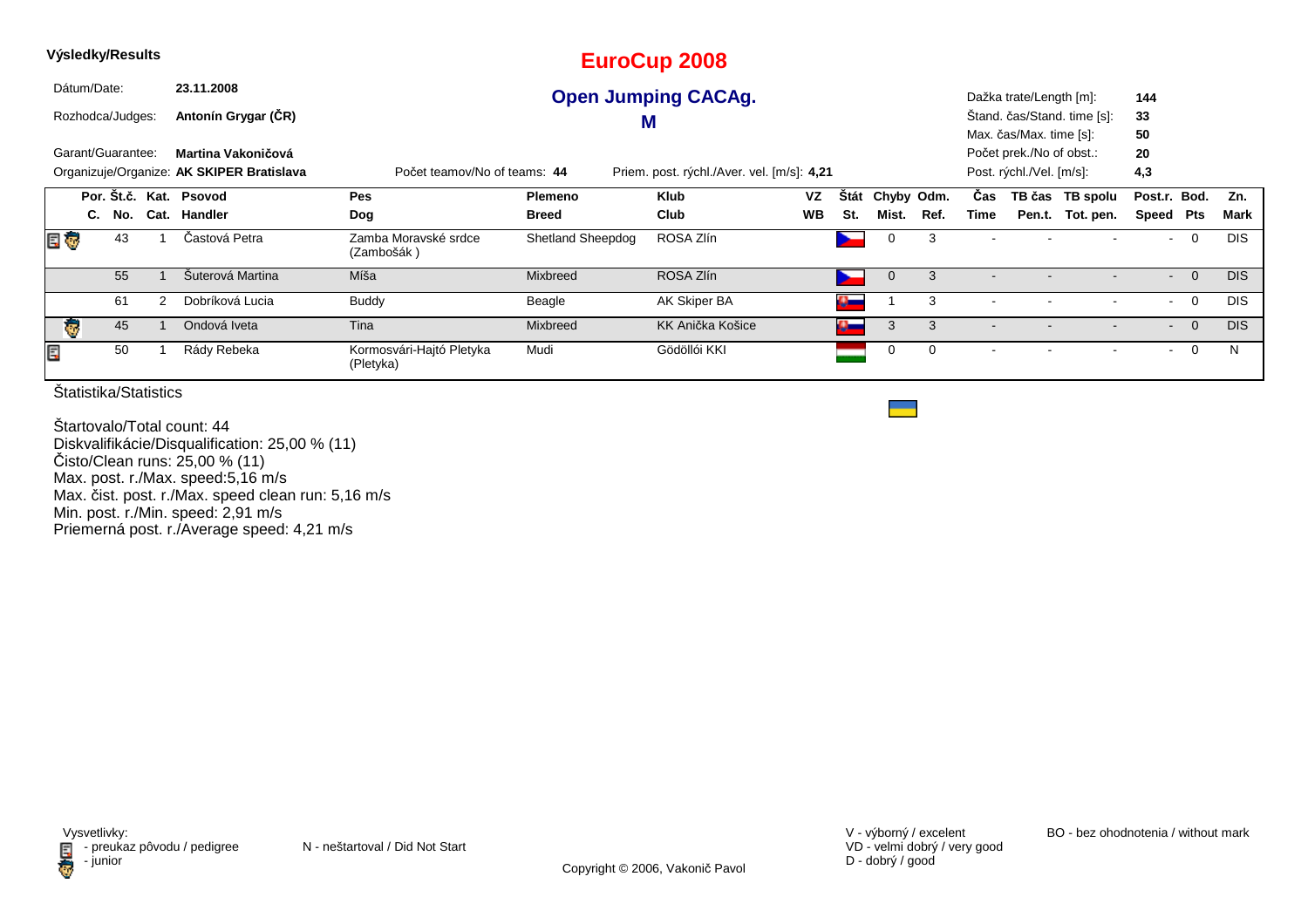|     |             | Výsledky/Results                      |                       |                                                                |                                              |                         | <b>EuroCup 2008</b>                        |                 |     |                          |                |                    |                                                                                |                                     |                           |                |                    |
|-----|-------------|---------------------------------------|-----------------------|----------------------------------------------------------------|----------------------------------------------|-------------------------|--------------------------------------------|-----------------|-----|--------------------------|----------------|--------------------|--------------------------------------------------------------------------------|-------------------------------------|---------------------------|----------------|--------------------|
|     | Dátum/Date: | Rozhodca/Judges:<br>Garant/Guarantee: |                       | 23.11.2008<br>Antonín Grygar (ČR)<br><b>Martina Vakoničová</b> |                                              |                         | <b>Open Jumping CACAg.</b>                 |                 |     |                          |                |                    | Dažka trate/Length [m]:<br>Max. čas/Max. time [s]:<br>Počet prek./No of obst.: | Štand. čas/Stand. time [s]:         | 148<br>33<br>50<br>20     |                |                    |
|     |             |                                       |                       | Organizuje/Organize: AK SKIPER Bratislava                      | Počet teamov/No of teams: 49                 |                         | Priem. post. rýchl./Aver. vel. [m/s]: 4,40 |                 |     |                          |                |                    | Post. rýchl./Vel. [m/s]:                                                       |                                     | 4,4                       |                |                    |
|     |             |                                       |                       | Por. Št.č. Kat. Psovod<br>C. No. Cat. Handler                  | Pes<br>Dog                                   | Plemeno<br><b>Breed</b> | <b>Klub</b><br>Club                        | VZ<br><b>WB</b> | St. | Štát Chyby Odm.<br>Mist. | Ref.           | Čas<br><b>Time</b> |                                                                                | TB čas TB spolu<br>Pen.t. Tot. pen. | Post.r. Bod.<br>Speed Pts |                | Zn.<br><b>Mark</b> |
| Ē,  |             | 1 140                                 | 3                     | Darnai Cintia                                                  | Far away from Wales Josh<br>(Josh)           | <b>Border Collie</b>    | Kutyaparadicsom<br>dogschool               |                 |     | $\mathbf 0$              | $\mathbf 0$    | 27,61              | 0,00                                                                           | 0,00                                | 5,36                      | 18             | $\vee$             |
| Ę   |             | 2 1 2 0                               | $\mathbf{2}^{\prime}$ | Erika Szoboszlay                                               | Allez Amazing Shepherd of<br>Aqua (Allez)    | <b>Border Collie</b>    | Happy Dog                                  |                 |     | $\mathbf 0$              | $\mathbf 0$    | 28,94              | 0,00                                                                           | 0,00                                | $5,11$ 15                 |                | $\vee$             |
| Ę   |             | 3 101                                 | 1                     | Jelinek Zita                                                   | <b>Birdy El Brilliant MacLeod</b><br>(Brill) | <b>Border Collie</b>    | Monor SE                                   |                 |     | $\mathbf 0$              | $\overline{0}$ | 29,60              | 0,00                                                                           | 0,00                                | 5,00 12                   |                | $\vee$             |
| E T |             | 4 114                                 | 2                     | Juhásová Jana                                                  | Askina Fitmin (Askina)                       | <b>Border Collie</b>    | <b>KD Obala Koper</b>                      |                 |     | $\pmb{0}$                | $\mathbf 0$    | 31,58              | 0.00                                                                           | 0.00                                | 4,69                      | 9              | $\vee$             |
| Ġ.  |             | 4 144                                 | 3                     | Řezníčková Ljuba                                               | Maya (Maya)                                  | Mixbreed                | ROSA Zlín                                  |                 |     | $\overline{0}$           | $\mathbf 0$    | 31,58              | 0,00                                                                           | 0,00                                | 4,69 9                    |                | $\vee$             |
| Ę   |             | 6 139                                 | 3                     | Csávás Viktória                                                | Ananász Látószem Lotty<br>(Ananász)          | Labrador Retriever      | Kutyaparadicsom-<br>Budakalász             |                 |     |                          | $\Omega$       | 32,07              | 0,00                                                                           | 0,00                                | 4,61                      | $-5$           | $\vee$             |
| Ę   |             | 7 119                                 | $2^{\circ}$           | Bystrická Mária                                                | Ainis z jablonovho dvora (Eni)               | <b>Border Collie</b>    | <b>AK Nitra</b>                            |                 |     | $\mathbf 0$              | $\mathbf 0$    | 32,64              | 0,00                                                                           | 0,00                                | 4,53                      | $\overline{0}$ | $\vee$             |
| Er  |             | 8 116                                 | $\mathbf{2}^{\circ}$  | Bartelová Lucie                                                | Eve new Adora Black<br>Chevers (Eve)         | <b>Border Collie</b>    | ZKO Horní Suchá                            |                 |     | $\mathbf 0$              | $\mathbf 0$    | 33,30              | 0,30                                                                           | 0,30                                | 4,44                      | $\overline{0}$ | $\vee$             |
|     |             | 9 1 28                                | $2^{\circ}$           | Róth Ágnes                                                     | Zénó (Zénó)                                  | Mixbreed                | <b>Top Mancs</b>                           |                 |     | $\mathbf 0$              | $\mathbf 0$    | 33,49              | 0,49                                                                           | 0,49                                | 4,42                      | $\overline{0}$ | $\vee$             |
| Ę   |             | 10 141                                | 3                     | <b>Felleg Bernadett</b>                                        | Zitavári Nyúlűző Cseles<br>(Zitavári)        | German Pointer          | Dogfit KSE                                 |                 |     | $\mathbf 0$              | $\mathbf 0$    | 34,08              | 1,08                                                                           | 1,08                                | 4,34                      | $\overline{0}$ | $\vee$             |
|     |             | 11 131                                | $2^{\circ}$           | Langova Eva                                                    | Megy                                         | Mixbreed                | Agility Hrušky                             |                 |     | $\mathbf 0$              | $\mathbf 0$    | 34,93              | 1,93                                                                           | 1,93                                | 4,24                      | $\overline{0}$ | $\vee$             |
| Ę   |             | 12 100                                | 1                     | Csermely Gábor                                                 | Caprice Bergerac de Hu<br>(Caprice)          | <b>Belgian Shepherd</b> | Kutyaparadicsom                            |                 |     | 0                        | $\mathbf 0$    | 34,96              | 1,96                                                                           | 1,96                                | 4,23                      | $\mathbf 0$    | $\vee$             |
|     |             | 13 121                                | $2^{\circ}$           | Gašparova Erika                                                | Linda (Linda)                                | <b>Border Collie</b>    | KK Anička Košice                           |                 |     | $\mathbf 0$              | $\mathbf 0$    | 35,31              | 2,31                                                                           | 2,31                                | 4,19                      | $\overline{0}$ | $\vee$             |
|     |             | 14 147                                | 3                     | Mračka Michala                                                 | Selly                                        | Mixbreed                | KK3G                                       |                 |     | 0                        | $\mathbf 0$    | 36,09              | 3,09                                                                           | 3,09                                | 4,10                      | $\mathbf 0$    | $\vee$             |
|     |             | 15 117                                | $\overline{2}$        | Benešová Kateřina                                              | Porsche                                      | Európsky saňový pes     |                                            |                 |     | $\mathbf 0$              | $\mathbf 0$    | 36,10              | 3,10                                                                           | 3,10                                | 4,10                      | $\overline{0}$ | $\vee$             |
| Ę   |             | 16 122                                | $\overline{2}$        | Hanačíková Nikol                                               | Littlethorn Saxo (Littlethorn)               | <b>Border Collie</b>    | ROSA Zlín                                  |                 |     | $\mathbf{1}$             | 0              | 29,55              | 0,00                                                                           | 5,00                                | 5,01                      | $\mathbf 0$    | $\vee$             |
| Ę   |             | 17 133                                | $\overline{2}$        | Čápková Marcela                                                | <b>Busy Novterpod (Bax)</b>                  | <b>Belgian Shepherd</b> | Eukanuba                                   |                 |     | $\mathbf{1}$             | $\mathbf 0$    | 29,90              | 0,00                                                                           | 5,00                                | 4,95                      | $\mathbf{0}$   | $\overline{V}$     |
| E   |             | 18 127                                | $\mathbf{2}^{\prime}$ | Pauler Petra                                                   | Celtic Soul Bunny (Bunny)                    | <b>Border Collie</b>    | Kutyaparadicsom                            |                 |     | $\mathbf{1}$             | $\mathbf 0$    | 30,94              | 0,00                                                                           | 5,00                                | 4,78                      | $\overline{0}$ | $\vee$             |
| ē   |             | 19 99                                 | $\mathbf{1}$          | <b>Bálint Policza</b>                                          | Tóbiás (Tóbiás)                              | Hungarian Vizsla        | <b>Top Mancs</b>                           |                 |     | $\mathbf 1$              | $\mathbf 0$    | 32,09              | 0,00                                                                           | 5,00                                | 4,61                      | $\overline{0}$ | $\vee$             |
|     |             |                                       |                       |                                                                |                                              |                         |                                            |                 |     |                          |                |                    | $\sim$                                                                         |                                     |                           |                |                    |

Vysvetlivky:<br>⊟ - preukaz pôvodu / pedigree N - neštartoval / Did Not Start **D** - junior

Copyright © 2006, Vakonič Pavol

VD - velmi dobrý / very good D - dobrý / good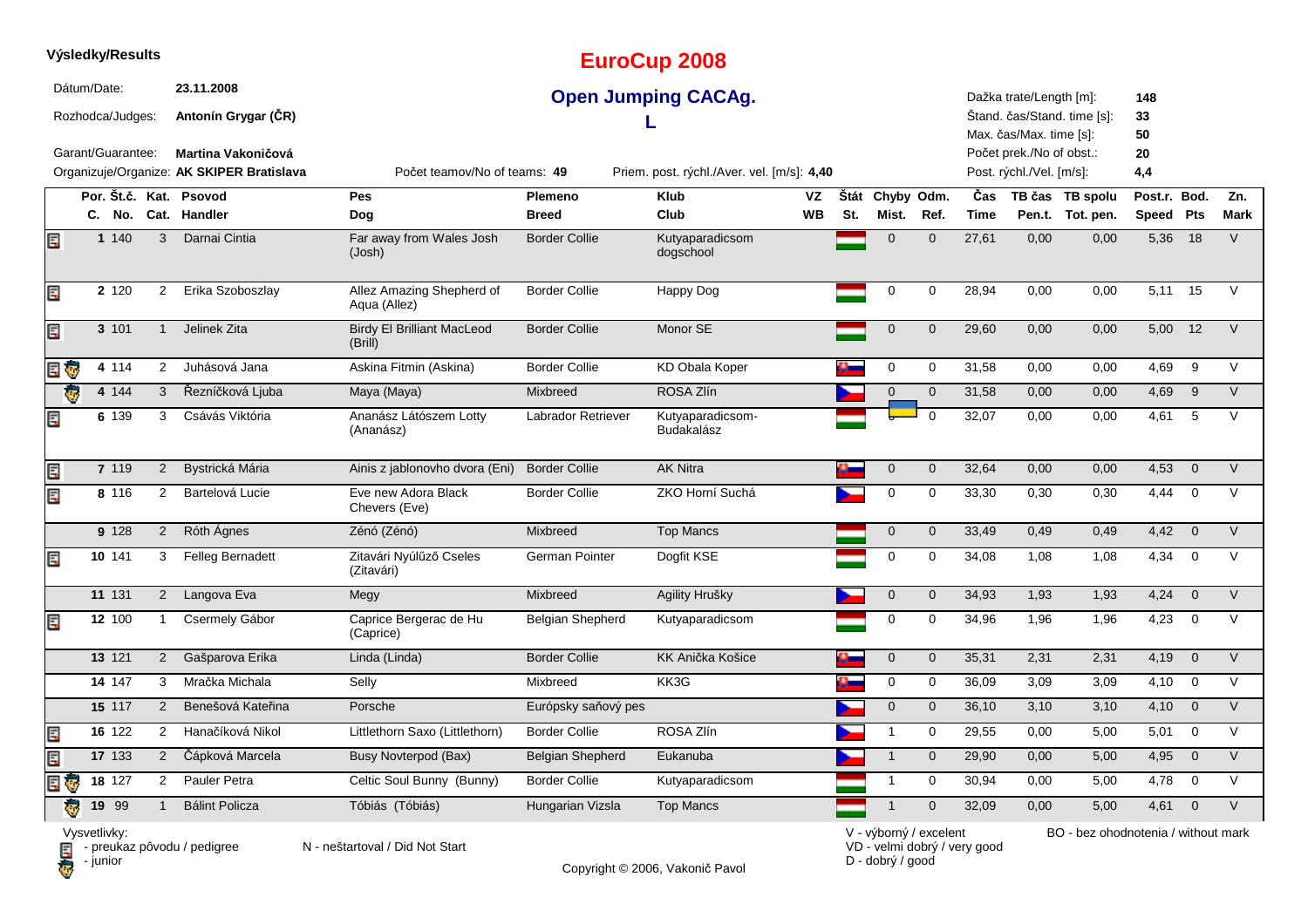|     |             | Výsledky/Results    |                |                                           |                                                   |                          | <b>EuroCup 2008</b>                        |           |     |                 |                |             |                                                    |                             |                 |                         |             |
|-----|-------------|---------------------|----------------|-------------------------------------------|---------------------------------------------------|--------------------------|--------------------------------------------|-----------|-----|-----------------|----------------|-------------|----------------------------------------------------|-----------------------------|-----------------|-------------------------|-------------|
|     | Dátum/Date: | Rozhodca/Judges:    |                | 23.11.2008<br>Antonín Grygar (ČR)         |                                                   |                          | <b>Open Jumping CACAg.</b>                 |           |     |                 |                |             | Dažka trate/Length [m]:<br>Max. čas/Max. time [s]: | Štand. čas/Stand. time [s]: | 148<br>33<br>50 |                         |             |
|     |             | Garant/Guarantee:   |                | Martina Vakoničová                        |                                                   |                          |                                            |           |     |                 |                |             | Počet prek./No of obst.:                           |                             | 20              |                         |             |
|     |             |                     |                | Organizuje/Organize: AK SKIPER Bratislava | Počet teamov/No of teams: 49                      |                          | Priem. post. rýchl./Aver. vel. [m/s]: 4,40 |           |     |                 |                |             | Post. rýchl./Vel. [m/s]:                           |                             | 4,4             |                         |             |
|     |             |                     |                | Por. Št.č. Kat. Psovod                    | Pes                                               | <b>Plemeno</b>           | <b>Klub</b>                                | VZ        |     | Štát Chyby Odm. |                | Čas         |                                                    | TB čas TB spolu             | Post.r. Bod.    |                         | Zn.         |
|     |             | C. No.              |                | Cat. Handler                              | Dog                                               | <b>Breed</b>             | Club                                       | <b>WB</b> | St. | Mist.           | Ref.           | <b>Time</b> |                                                    | Pen.t. Tot. pen.            | Speed Pts       |                         | <b>Mark</b> |
| E   |             | 20 136              | 3              | <b>Decoster Christiane</b>                | <b>Blizzard of Xilver Highlands</b><br>(Blizzard) | <b>Border Collie</b>     |                                            |           |     |                 | $\mathbf 0$    | 32,80       | 0,00                                               | 5,00                        | 4,51            | $\overline{0}$          | $\vee$      |
| Ę   |             | 21 143              | 3              | Jakab Erika                               | Action Amazing Sephard of<br>Aqua (Jackie)        | <b>Border Collie</b>     | Hungária Agility Klub<br><b>Budapest</b>   |           |     | $\mathbf 0$     | 1              | 32,91       | 0,00                                               | 5,00                        | 4,50            | $\mathbf{0}$            | $\vee$      |
| Ę   |             | 22 126              | $\mathbf{2}$   | Pacák Petr                                | Agbar Ozzmosis (Agbar)                            | Whippet                  | KK Pedigree Komořany                       |           |     | $\mathbf 1$     | 0              | 33,59       | 0,59                                               | 5,59                        | 4,41            | $\overline{0}$          | V           |
| Ę   |             | 23 107              | $\mathbf{1}$   | Uřičař Martin                             | Birk Aibara (Birk)                                | <b>Belgian Shepherd</b>  | ZKO Horní Suchá                            |           |     | $\mathbf 0$     | $\overline{1}$ | 35,99       | 2,99                                               | 7,99                        | $4,11 \ 0$      |                         | <b>VD</b>   |
| E   |             | 24 97               | -1             | Juhásová Jana                             | Barchello Bambabibi<br>(Barchelo)                 | <b>Border Collie</b>     | <b>KD Obala Koper</b>                      |           |     | 0               | $\overline{1}$ | 37,34       | 4,34                                               | 9,34                        | 3,96            | $\mathbf 0$             | <b>VD</b>   |
| Ę   |             | 25 95               | $\mathbf{1}$   | Vékony Hajnalka                           | Poseidon Ravenna-Roxette<br>(Flash)               | <b>Border Collie</b>     | Kutyaparadicsom                            |           |     |                 | $\Omega$       | 32,39       | 0,00                                               | 10,00                       | 4,57            | $\overline{0}$          | <b>VD</b>   |
| Ë,  |             | $26 \overline{109}$ | $\overline{1}$ | Vékony Hajnalka                           | Red Dress At Real Pearl (Gigi) Border Collie      |                          | Kutyaparadicsom                            |           |     | $\mathbf 0$     | $\overline{1}$ | 38,35       | 5,35                                               | 10,35                       | 3,86            | $\overline{0}$          | <b>VD</b>   |
| Ę   |             | 27 118              | $\overline{2}$ | <b>Bonduel Maryse</b>                     | aZiggy                                            | <b>Border Collie</b>     |                                            |           |     | $\mathbf{1}$    | $\mathbf{0}$   | 40,19       | 7,19                                               | 12,19                       | 3,68            | $\overline{\mathbf{0}}$ | <b>VD</b>   |
| 日で  |             | 28 129              | $\overline{2}$ | Švábová Markéta                           | Bert                                              | Golden Retriever         | ROSA Zlín                                  |           |     | $\mathbf{1}$    | $\mathbf{1}$   | 38,60       | 5,60                                               | 15,60                       | $3,83$ 0        |                         | <b>VD</b>   |
| e J |             | 29 106              | $\mathbf{1}$   | Řezníčková Ljuba                          | A Little Hemp Crazy Sun<br>(Pepa)                 | <b>Border Collie</b>     | ROSA Zlín                                  |           |     | 3               | $\mathbf 0$    | 33,65       | 0,65                                               | 15,65                       | 4,40            | $\overline{0}$          | <b>VD</b>   |
| E,  |             | 30 125              | $\overline{2}$ | Olšovská Monika                           | Everyday Dream Black<br>Chevers (Drimko)          | <b>Border Collie</b>     | <b>KD Obala Koper</b>                      |           |     | 2               |                | 34,79       | 1,79                                               | 16,79                       | 4,25            | $\mathbf 0$             | D           |
| Ę   |             | 31 123              | $\overline{2}$ | <b>Hoffmann Roland</b>                    | Elia from Doggone Borders<br>(Elia)               | <b>Border Collie</b>     |                                            |           |     | $\sqrt{2}$      | $\overline{1}$ | 35,02       | 2,02                                               | 17,02                       | 4,23            | $\overline{0}$          | D           |
| Ę   |             | 32 111              | -1             | Grygarová Aneta                           | Afrodita Star (Afrodita)                          | <b>Border Collie</b>     | KK Pedigree Komořany                       |           |     | $\overline{2}$  | -1             | 35,37       | 2,37                                               | 17,37                       | 4,18            | $\mathbf 0$             | D           |
| Ę   |             | 33 132              | 2              | Juhásová Jana                             | Breaming Lady Gasko Prim<br>(GINA)                | <b>Border Collie</b>     | <b>KD Obala Koper</b>                      |           |     | $\overline{4}$  | $\mathbf{0}$   | 30,57       | 0,00                                               | 20,00                       | 4,84            | $\overline{0}$          | D           |
|     |             | 34 145              | 3              | Varró Gábor                               | Dorka                                             | Deutscher<br>Schäferhund | Dogfit KSE                                 |           |     | $\mathbf 0$     | $\overline{1}$ | 48,14       | 15,14                                              | 20,14                       | $3,07$ 0        |                         | D           |
| E T |             | 35 103              | $\mathbf{1}$   | Németh Anna                               | Tódor                                             | <b>Border Collie</b>     | <b>Top Mancs</b>                           |           |     | 3               | $\mathbf{1}$   | 33,26       | 0,26                                               | 20,26                       | $4,45$ 0        |                         | D           |
| 買   |             | 36 96               | $\mathbf{1}$   | Ušelová Petra                             | Elegance Sun Black Chevers<br>(Sun)               | <b>Border Collie</b>     | ROSA Zlín                                  |           |     | 5               |                | 35,32       | 2,32                                               | 32,32                       | 4,19            | $\mathbf 0$             | <b>BO</b>   |

Vysvetlivky:<br>⊟ - preukaz pôvodu / pedigree N - neštartoval / Did Not Start **D** - junior

Copyright © 2006, Vakonič Pavol

VD - velmi dobrý / very good D - dobrý / good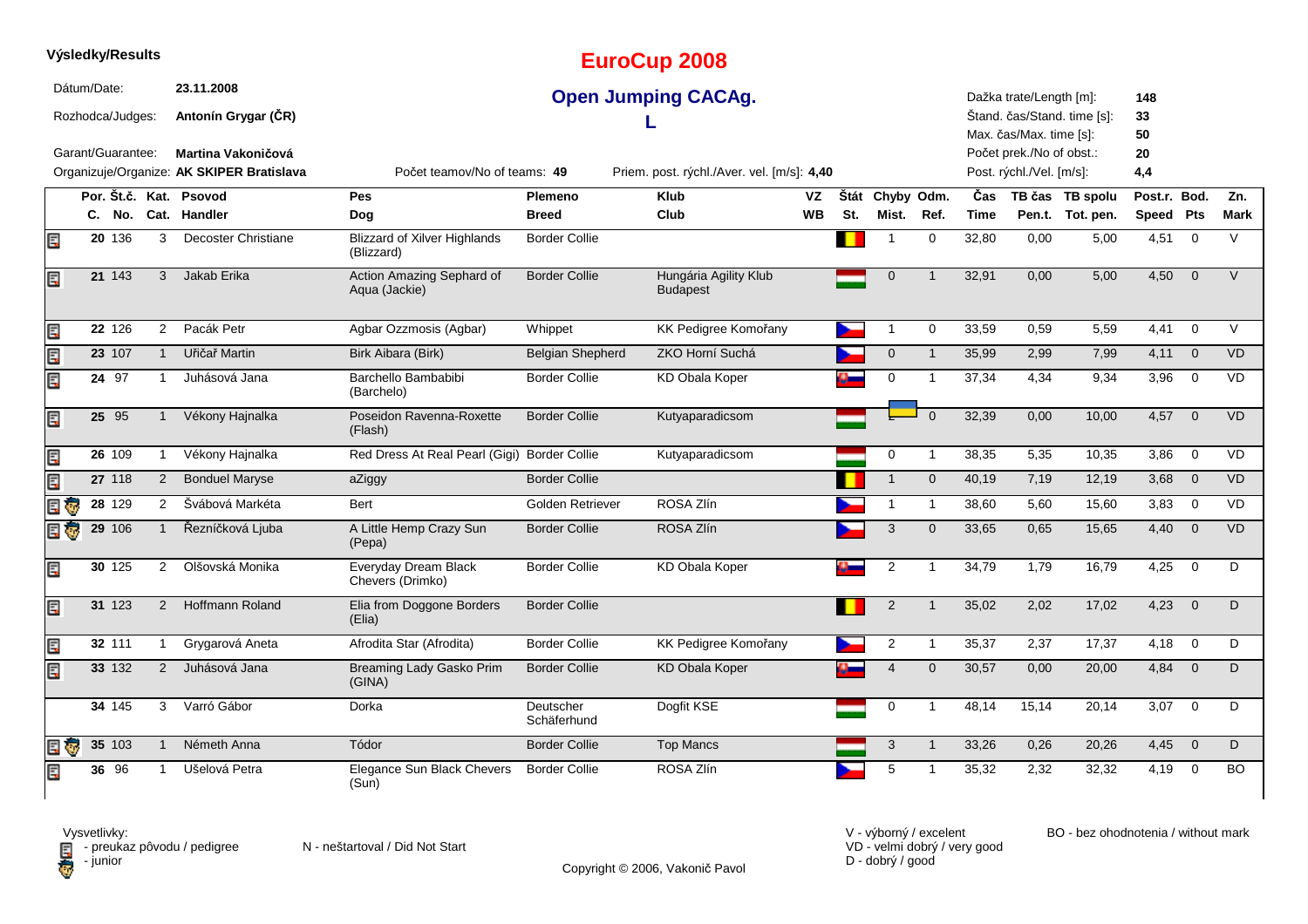|    |             | Výsledky/Results  |                |                                           |                                             |                         | <b>EuroCup 2008</b>                        |           |          |                |              |             |                          |                             |                           |                         |             |
|----|-------------|-------------------|----------------|-------------------------------------------|---------------------------------------------|-------------------------|--------------------------------------------|-----------|----------|----------------|--------------|-------------|--------------------------|-----------------------------|---------------------------|-------------------------|-------------|
|    | Dátum/Date: |                   |                | 23.11.2008                                |                                             |                         | <b>Open Jumping CACAg.</b>                 |           |          |                |              |             | Dažka trate/Length [m]:  |                             | 148                       |                         |             |
|    |             | Rozhodca/Judges:  |                | Antonín Grygar (ČR)                       |                                             |                         |                                            |           |          |                |              |             |                          | Štand. čas/Stand. time [s]: | 33                        |                         |             |
|    |             |                   |                |                                           |                                             |                         |                                            |           |          |                |              |             | Max. čas/Max. time [s]:  |                             | 50                        |                         |             |
|    |             | Garant/Guarantee: |                | Martina Vakoničová                        |                                             |                         |                                            |           |          |                |              |             | Počet prek./No of obst.: |                             | 20                        |                         |             |
|    |             |                   |                | Organizuje/Organize: AK SKIPER Bratislava | Počet teamov/No of teams: 49                |                         | Priem. post. rýchl./Aver. vel. [m/s]: 4,40 |           |          |                |              |             | Post. rýchl./Vel. [m/s]: |                             | 4,4                       |                         |             |
|    |             |                   |                | Por. Št.č. Kat. Psovod                    | <b>Pes</b>                                  | Plemeno                 | <b>Klub</b>                                | VZ        | Štát     | Chyby Odm.     |              | Čas         |                          | TB čas TB spolu             | Post.r. Bod.              |                         | Zn.         |
|    |             | C. No.            |                | Cat. Handler                              | Dog                                         | <b>Breed</b>            | Club                                       | <b>WB</b> | St.      | Mist.          | Ref.         | <b>Time</b> |                          | Pen.t. Tot. pen.            | Speed Pts                 |                         | <b>Mark</b> |
|    | $\bullet$   | 98                |                | Petnyová Lenka                            | Taxi                                        | Golden Retriever        | KK Anička Košice                           |           | a.       | $\mathbf 0$    | $\mathbf{0}$ |             |                          |                             |                           | $- 0$                   | <b>DIS</b>  |
| E, |             | 104               | 1              | Pánková Lenka                             | Best Choice od Zlatonosné<br>říčky (Indy)   | <b>Border Collie</b>    | <b>KK Zetor Brno</b>                       |           |          | 0              | $\mathbf 0$  |             |                          |                             | $\blacksquare$            | $\overline{0}$          | <b>DIS</b>  |
|    |             | 115               | $\overline{2}$ | Langová Eva                               | <b>Brita</b>                                | Mixbreed                | Agility Hrušky                             |           |          | $\mathbf 0$    | $\Omega$     |             |                          |                             |                           | $- 0$                   | <b>DIS</b>  |
| Ę  |             | 124               | 2              | Konečná Lucie                             | Caretta Crazy Black Chevers<br>(Caretta)    | <b>Border Collie</b>    | ZKO Horní Suchá                            |           |          | 0              | $\mathbf 0$  |             |                          |                             | $\blacksquare$            | $\overline{0}$          | <b>DIS</b>  |
| E  |             | 130               | $\overline{2}$ | Veres Zsuzsa                              | Kaj Con Maige (Kaj)                         | Hrvatski ovčar          | Gödöllói KKI                               |           |          | $\overline{0}$ | $\mathbf{0}$ |             |                          |                             |                           | $- 0$                   | DIS         |
| E  |             | 137               | 3              | Mračka Michala                            | Mawlch Gera (Gera)                          | Hrvatski ovčar          | KK3G                                       |           | a.       | 0              | $\mathbf 0$  | $\sim$      |                          |                             |                           | $- 0$                   | <b>DIS</b>  |
| E  |             | 142               | 3              | Hanačíková Nikol                          | <b>Ghost of Pinewood Country</b><br>(Ghost) | <b>Border Collie</b>    | ROSA Zlín                                  |           |          |                | $\Omega$     |             |                          |                             |                           | $- 0$                   | <b>DIS</b>  |
| E  |             | 146               | 3              | Decoster Christiane                       | Ely from Doggone Borders -<br>(Ely)         | <b>Border Collie</b>    |                                            |           |          | 0              | 0            |             |                          |                             | $\sim$                    | $\overline{\mathbf{0}}$ | <b>DIS</b>  |
| E  |             | 148               | 3              | Čápková Marcela                           | A3 Arny Plzeňský Teufel (A3)                | <b>Belgian Shepherd</b> | Eukanuba                                   |           |          | $\mathbf 0$    | $\mathbf 0$  |             |                          |                             |                           | $- 0$                   | <b>DIS</b>  |
| Ę  |             | 149               | 3              | Zoltán Pap                                | Lemon tree at real pearl<br>(Lemon)         | <b>Border Collie</b>    | ŠKD Ljutomer-Križevci                      |           |          | $\mathbf 0$    | $\mathbf 0$  |             |                          |                             |                           | $- 0$                   | <b>DIS</b>  |
| E  |             | 150               | 3              | Grygarová Aneta                           | Una Bohemia Alka (Una)                      | <b>Border Collie</b>    | KK Pedigree Komořany                       |           |          | $\mathbf 0$    | $\mathbf{0}$ |             |                          |                             | $\blacksquare$            | $\overline{0}$          | <b>DIS</b>  |
| Ę  |             | 105               |                | Pappné Fejes Zsuzsanna                    | Poseidon Blue Princess Tiara<br>(Tiara)     | <b>Border Collie</b>    | <b>DASZE</b>                               |           |          | 0              | 3            |             |                          |                             | $\sim$                    | $\overline{0}$          | <b>DIS</b>  |
| Ę  |             | 110               |                | Ušelová Petra                             | Ally from Crazy Sun (Ally)                  | <b>Border Collie</b>    | ROSA Zlín                                  |           |          |                | 3            |             |                          |                             | $\mathbf{L}^{\text{max}}$ | $\overline{0}$          | <b>DIS</b>  |
| E  |             | 102               |                | Matejka Milan                             | Enny Farma Štěkot (Eny)                     | Berger des Pyrenées     | KD Obala Koper                             |           | $\alpha$ | 0              | $\mathbf 0$  |             |                          |                             |                           | $- 0$                   | N           |

**Výsledky/Results**

Štartovalo/Total count: 49 Diskvalifikácie/Disqualification: 26,53 % (13) Čisto/Clean runs: 14,29 % (7) Max. post. r./Max. speed:5,36 m/s Max. čist. post. r./Max. speed clean run: 5,36 m/sMin. post. r./Min. speed: 3,07 m/s

Vysvetlivky:<br>External preuka:<br>Compunior preukaz pôvodu / pedigree N - neštartoval / Did Not Start - junior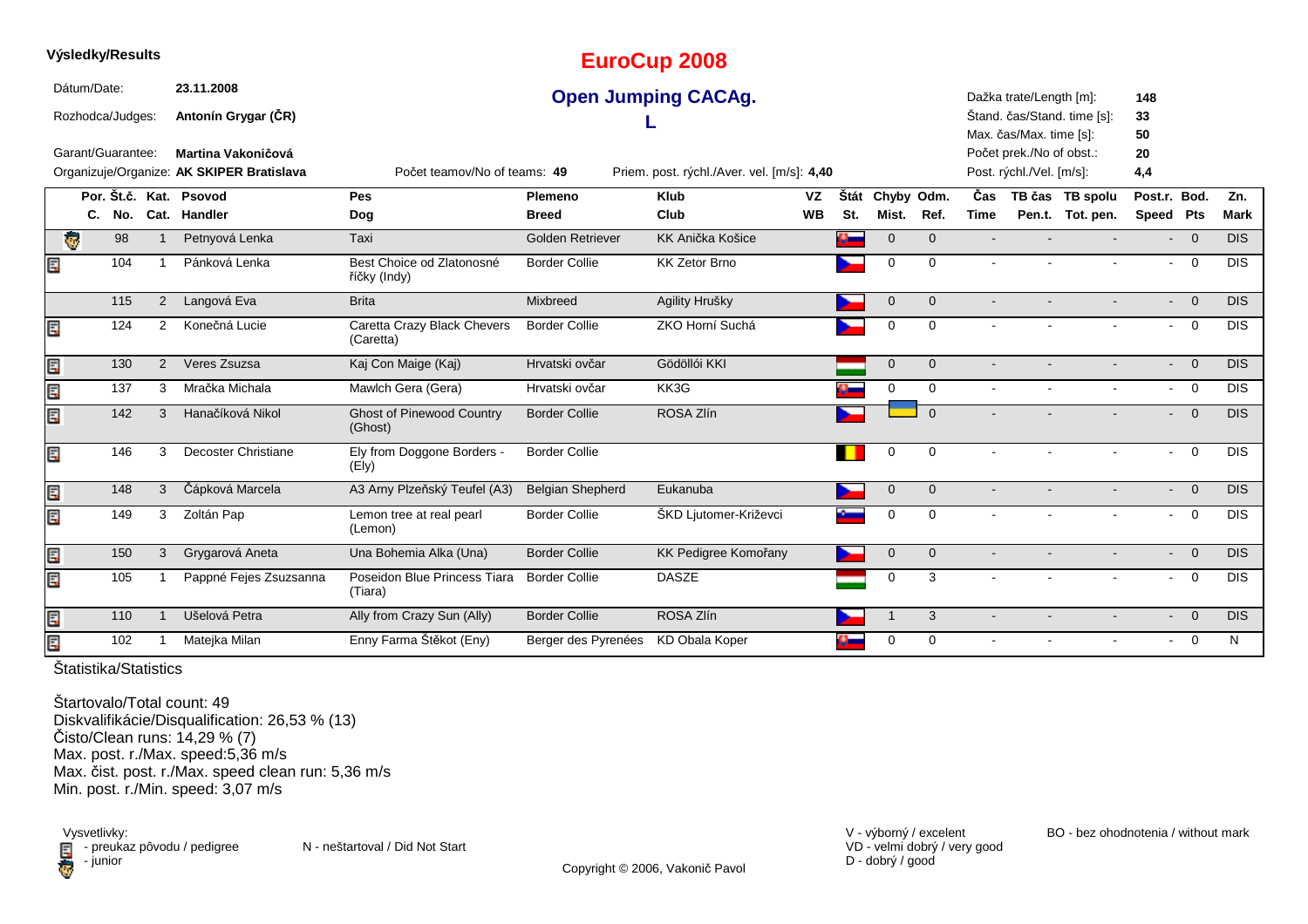| Výsledky/Results       |                                           |            |                              | EuroCup 2008                               |    |     |                 |      |      |                          |                             |                  |      |
|------------------------|-------------------------------------------|------------|------------------------------|--------------------------------------------|----|-----|-----------------|------|------|--------------------------|-----------------------------|------------------|------|
| Dátum/Date:            | 23.11.2008                                |            |                              | <b>Open Jumping CACAg.</b>                 |    |     |                 |      |      | Dažka trate/Length [m]:  |                             | 148              |      |
| Rozhodca/Judges:       | Antonín Grygar (ČR)                       |            |                              |                                            |    |     |                 |      |      |                          | Štand. čas/Stand. time [s]: | 33               |      |
|                        |                                           |            |                              |                                            |    |     |                 |      |      | Max. čas/Max. time [s]:  |                             | 50               |      |
| Garant/Guarantee:      | Martina Vakoničová                        |            |                              |                                            |    |     |                 |      |      | Počet prek./No of obst.: |                             | 20               |      |
|                        | Organizuje/Organize: AK SKIPER Bratislava |            | Počet teamov/No of teams: 49 | Priem. post. rýchl./Aver. vel. [m/s]: 4,40 |    |     |                 |      |      | Post. rýchl./Vel. [m/s]: |                             | 4,4              |      |
| Por. Št.č. Kat. Psovod |                                           | <b>Pes</b> | Plemeno                      | <b>Klub</b>                                | VZ |     | Štát Chyby Odm. |      | Cas  |                          | TB čas TB spolu             | Post.r. Bod. Zn. |      |
| C. No. Cat. Handler    |                                           | Dog        | Breed                        | Club                                       | WВ | St. | Mist.           | Ref. | Time |                          | Pen.t. Tot. pen.            | Speed Pts        | Mark |

Priemerná post. r./Average speed: 4,40 m/s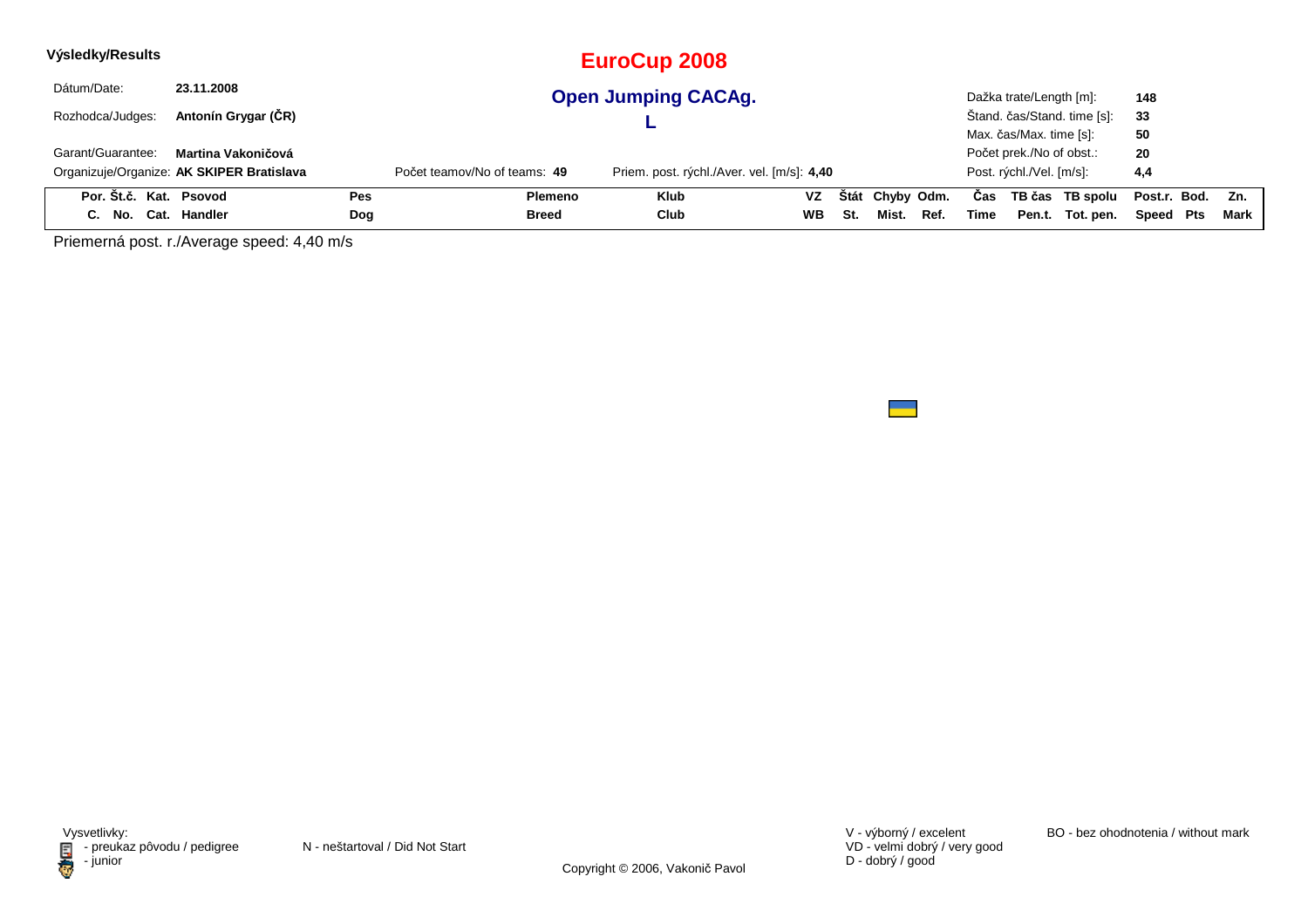|     |             | Výsledky/Results  |              |                                           |                                          |                                                   | <b>EuroCup 2008</b>                        |           |              |                |                |                |                          |                             |              |                |             |
|-----|-------------|-------------------|--------------|-------------------------------------------|------------------------------------------|---------------------------------------------------|--------------------------------------------|-----------|--------------|----------------|----------------|----------------|--------------------------|-----------------------------|--------------|----------------|-------------|
|     | Dátum/Date: |                   |              | 23.11.2008                                |                                          |                                                   | Skúška II.                                 |           |              |                |                |                | Dažka trate/Length [m]:  |                             | 118          |                |             |
|     |             | Rozhodca/Judges:  |              | Antonín Grygar (ČR)                       |                                          |                                                   | S <sub>1</sub>                             |           |              |                |                |                |                          | Štand. čas/Stand. time [s]: | 42           |                |             |
|     |             |                   |              |                                           |                                          |                                                   |                                            |           |              |                |                |                | Max. čas/Max. time [s]:  |                             | 63           |                |             |
|     |             | Garant/Guarantee: |              | Martina Vakoničová                        |                                          |                                                   |                                            |           |              |                |                |                | Počet prek./No of obst.: |                             | 15           |                |             |
|     |             |                   |              | Organizuje/Organize: AK SKIPER Bratislava | Počet teamov/No of teams: 13             |                                                   | Priem. post. rýchl./Aver. vel. [m/s]: 3,42 |           |              |                |                |                | Post. rýchl./Vel. [m/s]: |                             | 2,8          |                |             |
|     |             |                   |              | Por. Št.č. Kat. Psovod                    | Pes                                      | Plemeno                                           | <b>Klub</b>                                | VZ        | Štát         | Chyby Odm.     |                | Čas            |                          | TB čas TB spolu             | Post.r. Bod. |                | Zn.         |
|     |             |                   |              | C. No. Cat. Handler                       | Dog                                      | <b>Breed</b>                                      | Club                                       | <b>WB</b> | St.          | Mist.          | Ref.           | <b>Time</b>    |                          | Pen.t. Tot. pen.            | Speed Pts    |                | <b>Mark</b> |
|     |             | $1 \quad 8$       |              | Chebenová Ivana                           | Lara                                     | Mixbreed                                          | <b>MKA Ister BA</b>                        |           |              | $\Omega$       | $\mathbf 0$    | 27,79          | 0,00                     | 0,00                        | 4,25         | 25             | $\vee$      |
| ę.  |             | $2\quad 6$        |              | Illényiová Hella                          | Holly                                    | Mixbreed                                          | AK Skiper BA                               |           |              | $\mathbf 0$    | $\mathbf{0}$   | 29,76          | 0,00                     | 0,00                        | 3,97 20      |                | $\vee$      |
| Ę   |             | 3 <sub>7</sub>    |              | Káli Anita                                | Aphrodite (Affie)                        | <b>Bichon Havanais</b>                            | Hungária Agility Klub<br><b>Budapest</b>   |           |              | $\Omega$       | $\Omega$       | 31,46          | 0,00                     | 0,00                        | 3,75         | 17             | $\vee$      |
| Ę   |             | $4 \quad 9$       |              | Krátky Pavel                              | Fox Meadows Beetlejuice<br>(Eddie)       | Parson Russel Terrier                             | <b>MKA Ister BA</b>                        |           | ¢            | $\Omega$       | $\Omega$       | 31,76          | 0,00                     | 0,00                        | 3,72 15      |                | $\vee$      |
| Ę   |             | 5 <sub>12</sub>   |              | Varró Gábor                               | Slowy Dog Fruzsina (Slowy)               | <b>Basset Artesien</b><br>Normand                 | Dogfit KSE                                 |           |              | 0              | $\mathbf 0$    | 33,76          | 0,00                     | 0,00                        | 3,50         | 12             | $\vee$      |
|     |             | 6 11              |              | Sorger Peter                              | <b>Bafka</b>                             | Cavalier King Charles KK Anička Košice<br>Spaniel |                                            |           |              |                | $\mathbf 0$    | 41,44          | 0,00                     | 0,00                        | 2,85         | - 9            | $\vee$      |
| Ę   |             | 74                |              | Koutná Martina                            | Cool Comeback Kalamita<br>(Domino)       | <b>Skye Terrier</b>                               | <b>MKA Ister BA</b>                        |           | <u> Chan</u> |                | $\Omega$       | 35,66          | 0,00                     | 5,00                        | $3,31$ 1     |                | V           |
|     |             | 8 5               |              | Přichystalová Zita                        | Ron                                      | West Highland White KK Zetor Brno<br>Terrier      |                                            |           |              | $\Omega$       | $\overline{1}$ | 40,30          | 0,00                     | 5,00                        | 2,93         | $\overline{1}$ | $\vee$      |
| Ę   |             | 9 13              |              | Arndtné Varga Éva                         | Sun Of Dixieland Ghosthunter<br>(Ghosty) | Caniche                                           | Győri KKI                                  |           |              | -1             | -1             | 36,77          | 0,00                     | 10,00                       | 3,21         | $\overline{1}$ | <b>VD</b>   |
| e o |             | 10 <sub>2</sub>   |              | <b>Budai Lilla</b>                        | Alföldi-Morgó Reni Blue<br>(Suzy)        | Beagle                                            | Kutyaparadicsom                            |           |              | $\overline{2}$ | $\overline{1}$ | 33,40          | 0,00                     | 15,00                       | 3,53         | $\overline{1}$ | <b>VD</b>   |
| ę.  |             | $11 \quad 3$      |              | Buliščáková Silvia                        | Fleur                                    | Mixbreed                                          | AK Skiper BA                               |           |              | 2              | -1             | 44,98          | 2,98                     | 17,98                       | $2,62$ 1     |                | D           |
| Ę   |             | $\mathbf{1}$      | $\mathbf{1}$ | Arndtné Varga Éva                         | Gottardó Silver Yoda (Yoda)              | Caniche                                           | Győri KKI                                  |           |              | $\mathbf 0$    | 3              |                |                          |                             | $\sim$       | $\overline{0}$ | <b>DIS</b>  |
| Ŧ   |             | 10                |              | Michalčíková Natália                      | Samko                                    | Chihuahua Pelo corto AK Skiper BA                 |                                            |           |              | $\Omega$       | 3              | $\blacksquare$ |                          |                             |              | $-0$           | <b>DIS</b>  |

Štartovalo/Total count: 13 Diskvalifikácie/Disqualification: 15,38 % (2)Čisto/Clean runs: 46,15 % (6) Max. post. r./Max. speed:4,25 m/s Max. čist. post. r./Max. speed clean run: 4,25 m/sMin. post. r./Min. speed: 2,62 m/s

Vysvetlivky:<br>⊟ - preukaz pôvodu / pedigree N - neštartoval / Did Not Start preuka<br>Computer

Copyright © 2006, Vakonič Pavol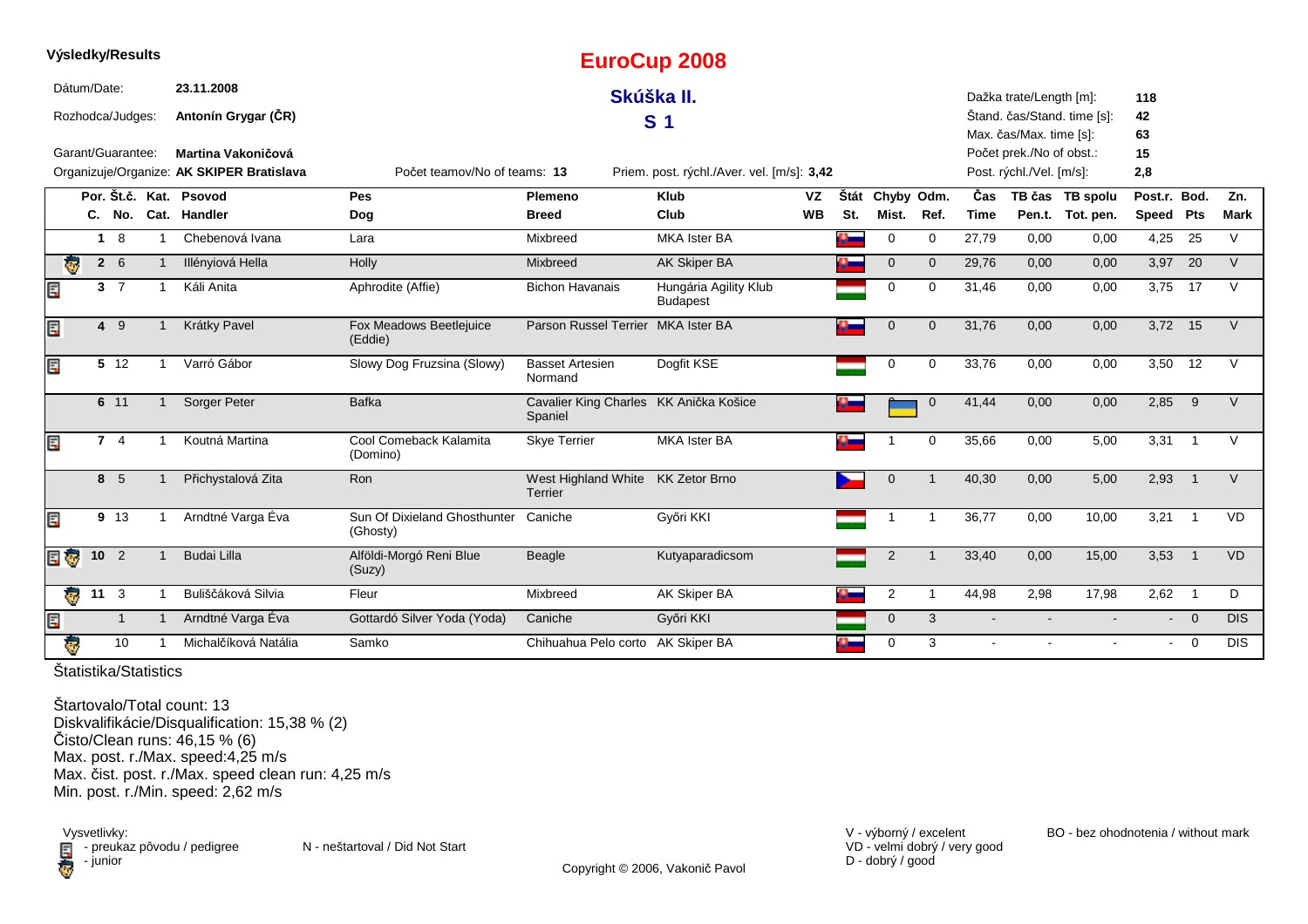| Výsledky/Results       |                                           |            |                              | <b>EuroCup 2008</b>                        |           |     |                 |      |      |                          |                             |              |     |        |
|------------------------|-------------------------------------------|------------|------------------------------|--------------------------------------------|-----------|-----|-----------------|------|------|--------------------------|-----------------------------|--------------|-----|--------|
| Dátum/Date:            | 23.11.2008                                |            |                              | Skúška II.                                 |           |     |                 |      |      | Dažka trate/Length [m]:  |                             | 118          |     |        |
| Rozhodca/Judges:       | Antonín Grygar (ČR)                       |            |                              | <b>S</b> 1                                 |           |     |                 |      |      |                          | Štand. čas/Stand. time [s]: | 42           |     |        |
|                        |                                           |            |                              |                                            |           |     |                 |      |      | Max. čas/Max. time [s]:  |                             | 63           |     |        |
| Garant/Guarantee:      | Martina Vakoničová                        |            |                              |                                            |           |     |                 |      |      | Počet prek./No of obst.: |                             | 15           |     |        |
|                        | Organizuje/Organize: AK SKIPER Bratislava |            | Počet teamov/No of teams: 13 | Priem. post. rýchl./Aver. vel. [m/s]: 3,42 |           |     |                 |      |      | Post. rýchl./Vel. [m/s]: |                             | 2,8          |     |        |
| Por. Št.č. Kat. Psovod |                                           | <b>Pes</b> | Plemeno                      | <b>Klub</b>                                | VZ        |     | Štát Chyby Odm. |      | Cas  |                          | TB čas TB spolu             | Post.r. Bod. |     | Zn.    |
| C. No. Cat. Handler    |                                           | Dog        | Breed                        | Club                                       | <b>WB</b> | St. | Mist.           | Ref. | Time | Pen.t.                   | Tot. pen.                   | Speed        | Pts | Mark I |

Priemerná post. r./Average speed: 3,42 m/s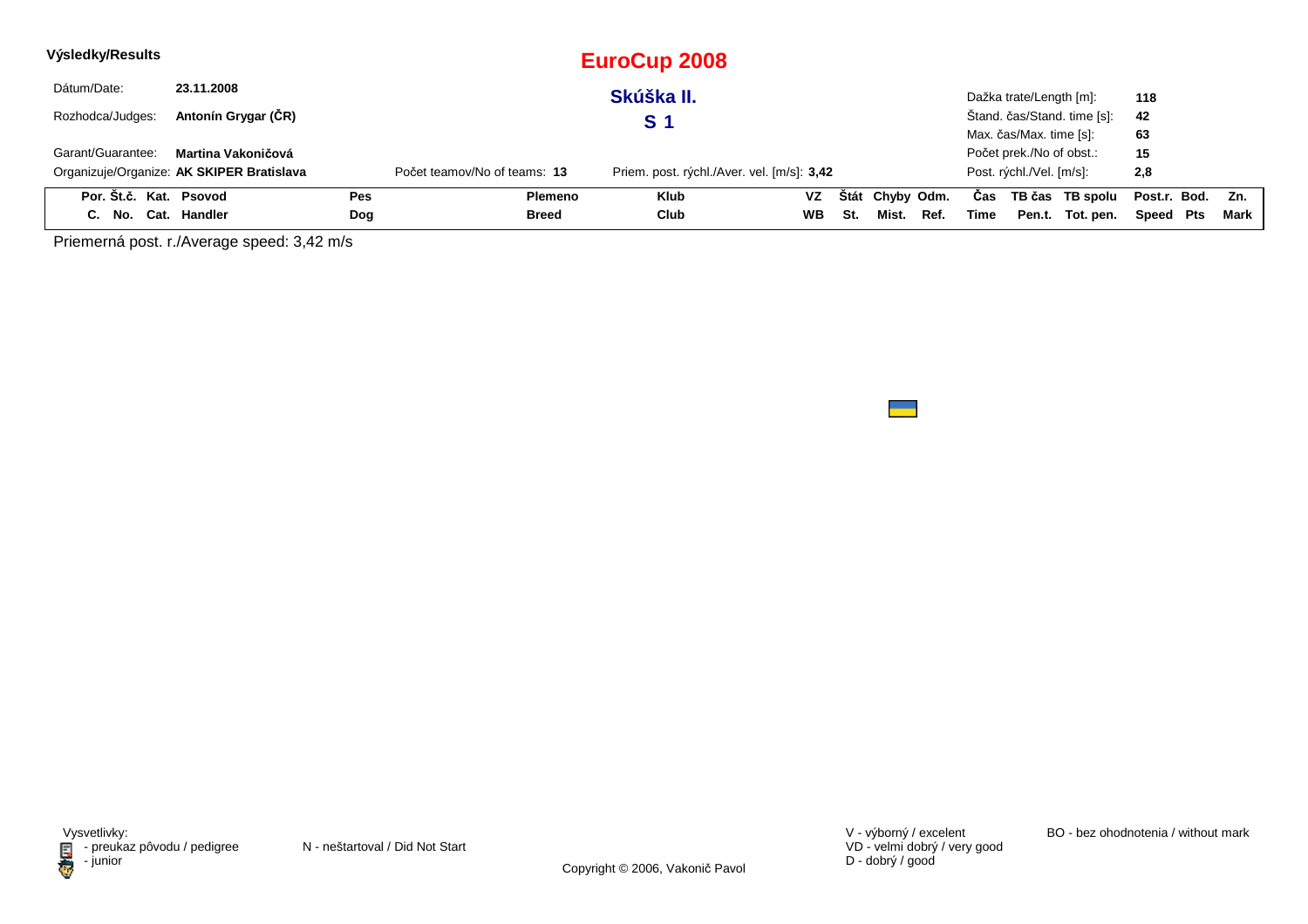|             |              | <b>Vysiedky/Results</b> |                                           |                                      |                                        | <b>EuroCup 2008</b>                        |           |                |                       |              |                |                          |                             |              |                         |             |
|-------------|--------------|-------------------------|-------------------------------------------|--------------------------------------|----------------------------------------|--------------------------------------------|-----------|----------------|-----------------------|--------------|----------------|--------------------------|-----------------------------|--------------|-------------------------|-------------|
| Dátum/Date: |              |                         | 23.11.2008                                |                                      |                                        | Skúška II.                                 |           |                |                       |              |                | Dažka trate/Length [m]:  |                             | 118          |                         |             |
|             |              | Rozhodca/Judges:        | Antonín Grygar (ČR)                       |                                      |                                        | M <sub>1</sub>                             |           |                |                       |              |                |                          | Štand. čas/Stand. time [s]: | 42           |                         |             |
|             |              |                         |                                           |                                      |                                        |                                            |           |                |                       |              |                | Max. čas/Max. time [s]:  |                             | 63           |                         |             |
|             |              | Garant/Guarantee:       | Martina Vakoničová                        |                                      |                                        |                                            |           |                |                       |              |                | Počet prek./No of obst.: |                             | 15           |                         |             |
|             |              |                         | Organizuje/Organize: AK SKIPER Bratislava | Počet teamov/No of teams: 14         |                                        | Priem. post. rýchl./Aver. vel. [m/s]: 4,53 |           |                |                       |              |                | Post. rýchl./Vel. [m/s]: |                             | 2,8          |                         |             |
|             |              |                         | Por. Št.č. Kat. Psovod                    | Pes                                  | Plemeno                                | <b>Klub</b>                                | <b>VZ</b> | Štát           | Chyby Odm.            |              | Čas            |                          | TB čas TB spolu             | Post.r. Bod. |                         | Zn.         |
|             |              |                         | C. No. Cat. Handler                       | Dog                                  | <b>Breed</b>                           | Club                                       | <b>WB</b> | St.            | Mist.                 | Ref.         | <b>Time</b>    |                          | Pen.t. Tot. pen.            | Speed Pts    |                         | <b>Mark</b> |
| E T         | $\mathbf{1}$ | 42                      | <b>Both Eszter</b>                        | Kormosvári-Hajtó Rokka<br>(Rokka)    | Mudi                                   | Gödöllói KKI                               |           |                | $\mathbf{0}$          | $\Omega$     | 21,87          | 0,00                     | 0,00                        | $5,40$ 25    |                         | $\vee$      |
|             |              | 2 52                    | Šatková Martina                           | Niki                                 | Schnauzer                              | ROSA Zlín                                  |           |                | 0                     | $\Omega$     | 26,87          | 0,00                     | 0,00                        | 4,39         | 20                      | $\vee$      |
|             |              | 3 41                    | Šuterová Martina                          | <b>Bety</b>                          | Mixbreed                               | ROSA Zlín                                  |           |                | $\mathbf 0$           | $\Omega$     | 30,46          | 0,00                     | 0,00                        | 3,87 17      |                         | $\vee$      |
|             |              | 4 48                    | Přichystalová Zuzana                      | Fanny Hepta (Fanny)                  | <b>Shetland Sheepdog</b>               | <b>KK Zetor Brno</b>                       |           |                | 0                     | 0            | 33,41          | 0,00                     | 0,00                        | 3,53 15      |                         | $\vee$      |
|             |              | 5 43                    | Častová Petra                             | Zamba Moravské srdce<br>(Zambošák)   | <b>Shetland Sheepdog</b>               | ROSA Zlín                                  |           |                |                       | $\Omega$     | 21,37          | 0.00                     | 5,00                        | 5,52 12      |                         | $\vee$      |
| Ę           |              | 6 44                    | Jäckl Anikó                               | Füge (Füge)                          | Pumi                                   | Happy Dog                                  |           |                |                       | $\mathbf 0$  | 22,09          | 0.00                     | 5,00                        | 5,34         | - 9                     | $\vee$      |
|             |              | 7 51                    | <b>Resek Ladislav</b>                     | Sunny (Sunny)                        | Mixbreed                               | <b>KK Excel Trenčín</b>                    |           |                |                       | $\Omega$     | 27,56          | 0,00                     | 5,00                        | 4,28         | $\overline{1}$          | $\vee$      |
| Ģ           |              | 8 4 9                   | Podobná Beáta                             | Dinka                                | Mixbreed                               | AK Skiper BA                               |           |                | 0                     |              | 27,71          | 0,00                     | 5,00                        | 4,26         | $\overline{1}$          | $\vee$      |
| Ę           |              | 9 47                    | Vakoničová Martina                        | Elis Hunderlov (Elien)               | <b>Fox Terrier</b>                     | AK Skiper BA                               |           |                |                       | $\Omega$     | 30,88          | 0,00                     | 5,00                        | 3,82         | $\overline{1}$          | $\vee$      |
|             |              | 10 54                   | Vanicsek Beatrix                          | Murphy (Murphy)                      | Bulldog                                | Dogfit KSE                                 |           |                | $\overline{2}$        | $\Omega$     | 23,83          | 0,00                     | 10,00                       | 4,95         | $\overline{\mathbf{1}}$ | <b>VD</b>   |
| E T         |              | 11 53                   | Šustková Barbara                          | Cee Bee Boogie Quarterland<br>(Siby) | Parson Russel Terrier ROSA Zlín        |                                            |           |                | $\boldsymbol{\Delta}$ |              | 26,72          | 0,00                     | 25,00                       | $4,42$ 1     |                         | D           |
| Ģ           |              | 45                      | Ondová Iveta                              | Tina                                 | Mixbreed                               | KK Anička Košice                           |           | $\mathbf{a}_-$ | 0                     | $\mathbf 0$  | $\sim$         |                          | $\sim$                      |              | $-0$                    | <b>DIS</b>  |
| ÌФ          |              | 46                      | Petnyová Lenka                            | Franklin Mandylion (Smajlo)          | Parson Russel Terrier KK Anička Košice |                                            |           |                | $\mathbf 0$           | $\mathbf{0}$ | $\blacksquare$ |                          |                             |              | $- 0$                   | <b>DIS</b>  |
|             |              | 55                      | Šuterová Martina                          | Míša                                 | Mixbreed                               | ROSA Zlín                                  |           |                | 0                     | $\Omega$     |                |                          |                             | $\sim$       | $\overline{0}$          | <b>DIS</b>  |

**Výsledky/Results**

Štartovalo/Total count: 14 Diskvalifikácie/Disqualification: 21,43 % (3)Čisto/Clean runs: 28,57 % (4) Max. post. r./Max. speed:5,52 m/s Max. čist. post. r./Max. speed clean run: 5,40 m/s Min. post. r./Min. speed: 3,53 m/sPriemerná post. r./Average speed: 4,53 m/s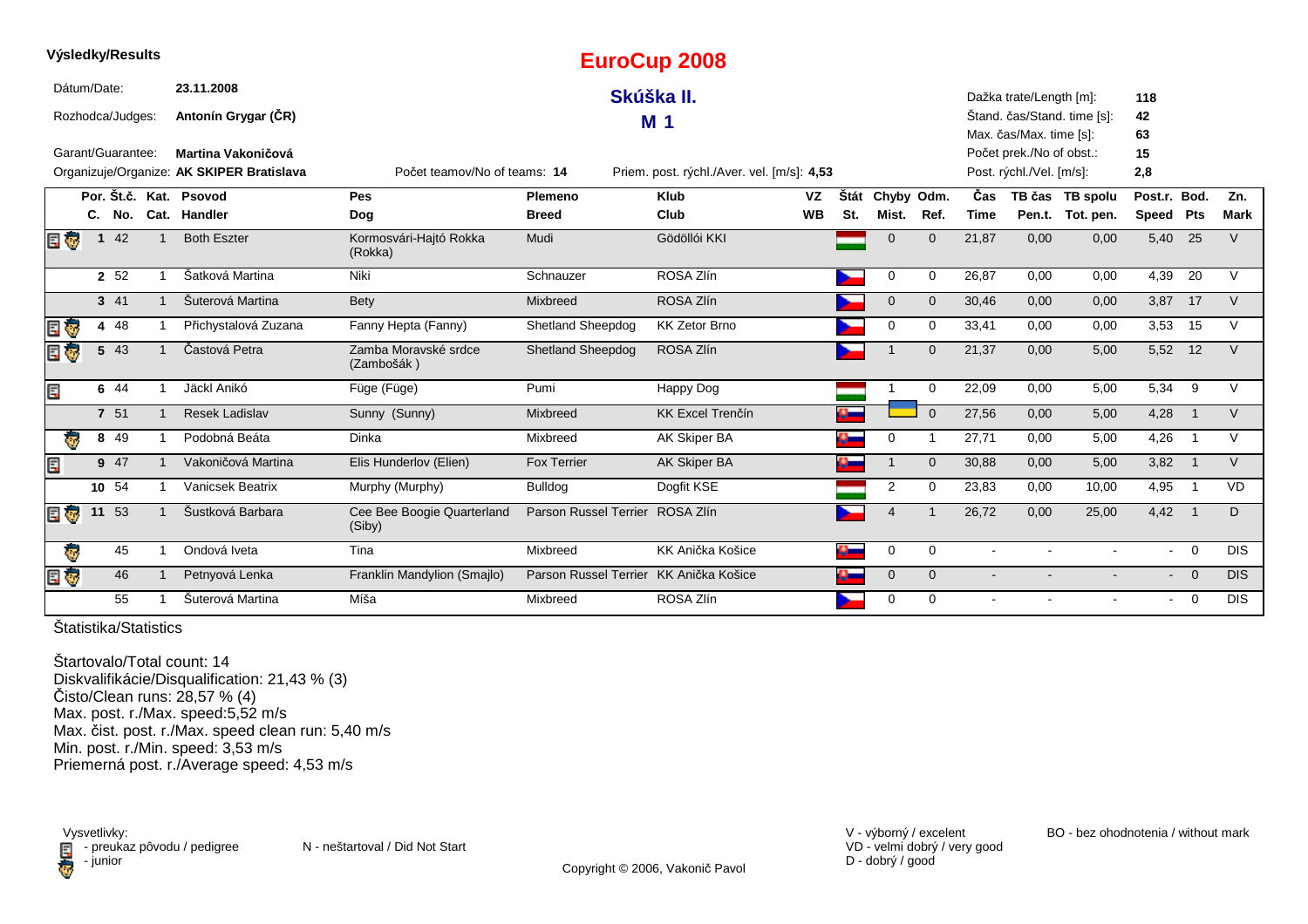|     | vysieaky/Results  |                     |                |                                           |                                              |                         | <b>EuroCup 2008</b>                        |           |     |                 |                |                    |                          |                             |              |                          |             |
|-----|-------------------|---------------------|----------------|-------------------------------------------|----------------------------------------------|-------------------------|--------------------------------------------|-----------|-----|-----------------|----------------|--------------------|--------------------------|-----------------------------|--------------|--------------------------|-------------|
|     | Dátum/Date:       |                     |                | 23.11.2008                                |                                              |                         | Skúška II.                                 |           |     |                 |                |                    | Dažka trate/Length [m]:  |                             | 118          |                          |             |
|     | Rozhodca/Judges:  |                     |                | Antonín Grygar (ČR)                       |                                              |                         | L <sub>1</sub>                             |           |     |                 |                |                    | Max. čas/Max. time [s]:  | Štand. čas/Stand. time [s]: | 42<br>63     |                          |             |
|     | Garant/Guarantee: |                     |                | Martina Vakoničová                        |                                              |                         |                                            |           |     |                 |                |                    | Počet prek./No of obst.: |                             | 15           |                          |             |
|     |                   |                     |                | Organizuje/Organize: AK SKIPER Bratislava | Počet teamov/No of teams: 15                 |                         | Priem. post. rýchl./Aver. vel. [m/s]: 4,84 |           |     |                 |                |                    | Post. rýchl./Vel. [m/s]: |                             | 2,8          |                          |             |
|     |                   |                     |                | Por. Št.č. Kat. Psovod                    | <b>Pes</b>                                   | <b>Plemeno</b>          | <b>Klub</b>                                | VZ        |     | Štát Chyby Odm. |                | Čas                |                          | TB čas TB spolu             | Post.r. Bod. |                          | Zn.         |
|     |                   |                     |                | C. No. Cat. Handler                       | Dog                                          | <b>Breed</b>            | Club                                       | <b>WB</b> | St. | Mist.           | Ref.           | <b>Time</b>        |                          | Pen.t. Tot. pen.            | Speed Pts    |                          | <b>Mark</b> |
| EŪ  |                   | 1 103               |                | Németh Anna                               | Tódor                                        | <b>Border Collie</b>    | <b>Top Mancs</b>                           |           |     | $\mathbf 0$     | $\Omega$       | $\overline{2}3,10$ | 0,00                     | 0,00                        | 5,11         | 25                       | $\vee$      |
| łы. |                   | 2 110               | $\overline{1}$ | Ušelová Petra                             | Ally from Crazy Sun (Ally)                   | <b>Border Collie</b>    | ROSA Zlín                                  |           |     | $\mathbf{0}$    | $\mathbf{0}$   | 23,11              | 0,00                     | 0,00                        | 5,11         | 20                       | V           |
| E   |                   | 3 107               | $\mathbf{1}$   | Uřičař Martin                             | Birk Aibara (Birk)                           | <b>Belgian Shepherd</b> | ZKO Horní Suchá                            |           |     | $\mathbf 0$     | $\mathbf 0$    | 23,60              | 0.00                     | 0,00                        | 5,00         | 17                       | $\vee$      |
| E   |                   | 4 97                |                | Juhásová Jana                             | Barchello Bambabibi<br>(Barchelo)            | <b>Border Collie</b>    | <b>KD Obala Koper</b>                      |           |     | $\mathbf 0$     | $\mathbf 0$    | 24,74              | 0,00                     | 0,00                        | $4,77$ 15    |                          | $\vee$      |
| E   |                   | 5 105               |                | Pappné Fejes Zsuzsanna                    | Poseidon Blue Princess Tiara<br>(Tiara)      | <b>Border Collie</b>    | <b>DASZE</b>                               |           |     | 0               | 0              | 26,30              | 0,00                     | 0,00                        | 4,49         | 12                       | $\vee$      |
| E   |                   | 6 100               |                | Csermely Gábor                            | Caprice Bergerac de Hu<br>(Caprice)          | <b>Belgian Shepherd</b> | Kutyaparadicsom                            |           |     | $\mathbf 0$     | $\overline{0}$ | 26,50              | 0,00                     | 0,00                        | 4,45         | $\overline{9}$           | $\vee$      |
|     |                   | 7 98                |                | Petnyová Lenka                            | Taxi                                         | Golden Retriever        | KK Anička Košice                           |           |     | $\mathbf 0$     | $\mathbf 0$    | 31,56              | 0,00                     | 0,00                        | $3,74$ 1     |                          | $\vee$      |
| E   |                   | 8 111               |                | Grygarová Aneta                           | Afrodita Star (Afrodita)                     | <b>Border Collie</b>    | KK Pedigree Komořany                       |           |     |                 | $\mathbf 0$    | 20,98              | 0,00                     | 5,00                        | 5,62         |                          | $\vee$      |
| Er  |                   | 9 101               |                | Jelinek Zita                              | <b>Birdy El Brilliant MacLeod</b><br>(Brill) | <b>Border Collie</b>    | Monor SE                                   |           |     | $\overline{1}$  | $\mathbf 0$    | 23,40              | 0,00                     | 5,00                        | $5,04$ 1     |                          | $\vee$      |
| E   |                   | 10 109              |                | Vékony Hajnalka                           | Red Dress At Real Pearl (Gigi) Border Collie |                         | Kutyaparadicsom                            |           |     | $\overline{1}$  | $\mathbf{0}$   | 23,63              | 0,00                     | 5,00                        | 4,99         | $\overline{1}$           | $\vee$      |
| E   |                   | 11 104              |                | Pánková Lenka                             | Best Choice od Zlatonosné<br>říčky (Indy)    | <b>Border Collie</b>    | <b>KK Zetor Brno</b>                       |           |     |                 | $\mathbf 0$    | 24,16              | 0,00                     | 5,00                        | 4,88         | $\overline{\mathbf{1}}$  | $\vee$      |
|     | G                 | $12 \quad 99$       |                | <b>Bálint Policza</b>                     | Tóbiás (Tóbiás)                              | Hungarian Vizsla        | <b>Top Mancs</b>                           |           |     | $\overline{2}$  | $\mathbf{0}$   | 22,14              | 0,00                     | 10,00                       | 5,33         | $\overline{\phantom{0}}$ | VD          |
| 目家  |                   | $13 \overline{106}$ |                | Řezníčková Ljuba                          | A Little Hemp Crazy Sun<br>(Pepa)            | <b>Border Collie</b>    | ROSA Zlín                                  |           |     | 2               | $\mathbf 0$    | 22,47              | 0,00                     | 10,00                       | 5,25         | -1                       | VD          |
| E   |                   | 14 95               |                | Vékony Hajnalka                           | Poseidon Ravenna-Roxette<br>(Flash)          | <b>Border Collie</b>    | Kutyaparadicsom                            |           |     | $\overline{2}$  |                | 29,59              | 0,00                     | 15,00                       | 3,99         | $\overline{1}$           | <b>VD</b>   |
| E   |                   | 15 96               |                | Ušelová Petra                             | Elegance Sun Black Chevers<br>(Sun)          | <b>Border Collie</b>    | ROSA Zlín                                  |           |     | 3               |                | 24,45              | 0,00                     | 20,00                       | 4,83         | $\overline{1}$           | D           |

**Výsledky/Results**

Štartovalo/Total count: 15 Diskvalifikácie/Disqualification: 0,00 % (0) Čisto/Clean runs: 46,67 % (7)

Vysvetlivky:<br>⊟ - preukaz pôvodu / pedigree N - neštartoval / Did Not Start **D** - junior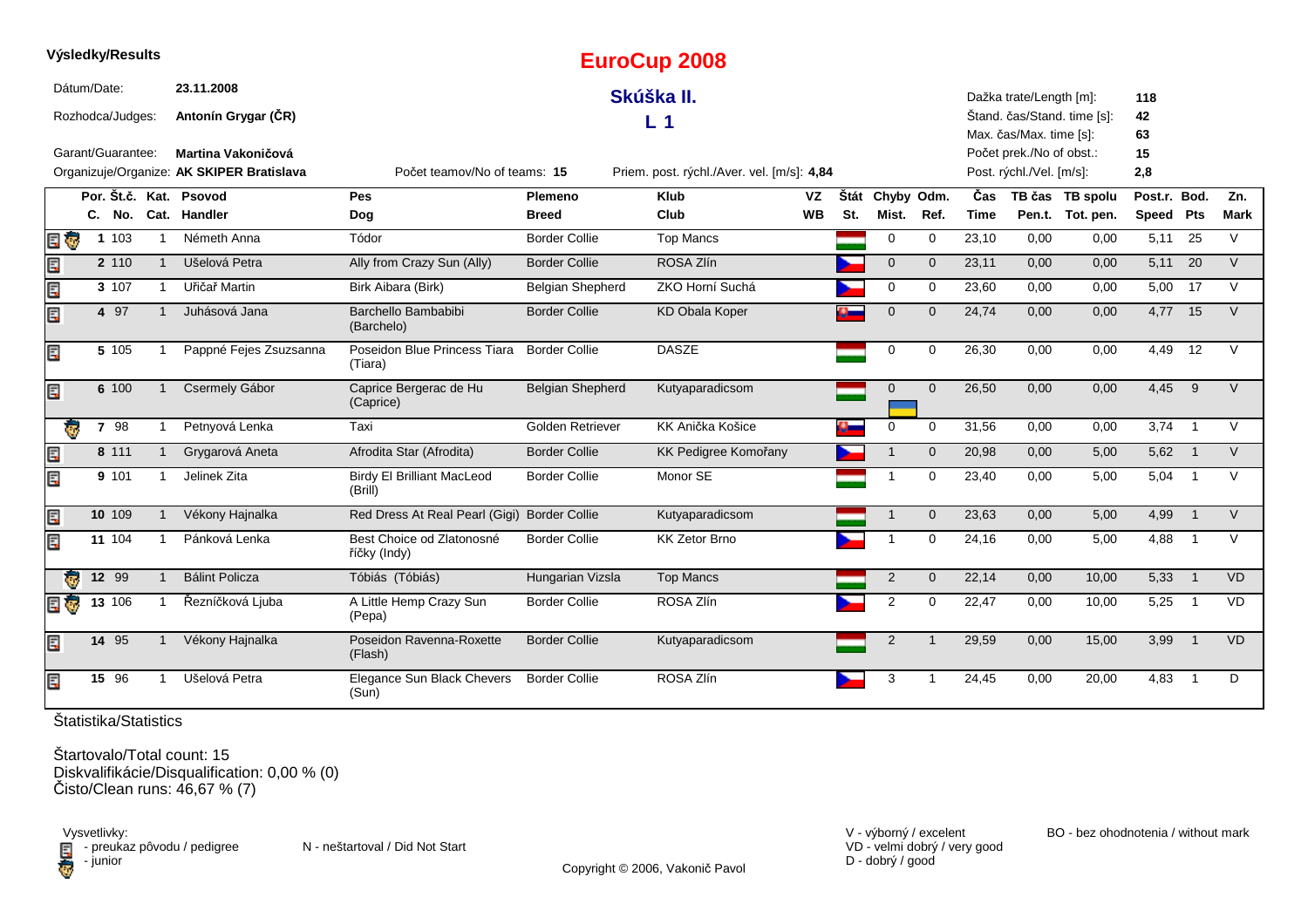| Výsledky/Results       |                                           |     |                              | EuroCup 2008                               |           |     |                 |      |      |                          |                             |                  |      |
|------------------------|-------------------------------------------|-----|------------------------------|--------------------------------------------|-----------|-----|-----------------|------|------|--------------------------|-----------------------------|------------------|------|
| Dátum/Date:            | 23.11.2008                                |     |                              | Skúška II.                                 |           |     |                 |      |      | Dažka trate/Length [m]:  |                             | 118              |      |
| Rozhodca/Judges:       | Antonín Grygar (ČR)                       |     |                              | L 1                                        |           |     |                 |      |      |                          | Štand. čas/Stand. time [s]: | 42               |      |
|                        |                                           |     |                              |                                            |           |     |                 |      |      | Max. čas/Max. time [s]:  |                             | 63               |      |
| Garant/Guarantee:      | Martina Vakoničová                        |     |                              |                                            |           |     |                 |      |      | Počet prek./No of obst.: |                             | 15               |      |
|                        | Organizuje/Organize: AK SKIPER Bratislava |     | Počet teamov/No of teams: 15 | Priem. post. rýchl./Aver. vel. [m/s]: 4,84 |           |     |                 |      |      | Post. rýchl./Vel. [m/s]: |                             | 2,8              |      |
| Por. Št.č. Kat. Psovod |                                           | Pes | Plemeno                      | <b>Klub</b>                                | VZ.       |     | Štát Chyby Odm. |      | Cas  |                          | TB čas TB spolu             | Post.r. Bod. Zn. |      |
| C. No. Cat. Handler    |                                           | Dog | <b>Breed</b>                 | Club                                       | <b>WB</b> | -St | Mist.           | Ref. | Time |                          | Pen.t. Tot. pen.            | Speed Pts        | Mark |

Max. post. r./Max. speed:5,62 m/sMax. čist. post. r./Max. speed clean run: 5,11 m/s Min. post. r./Min. speed: 3,74 m/s Priemerná post. r./Average speed: 4,84 m/s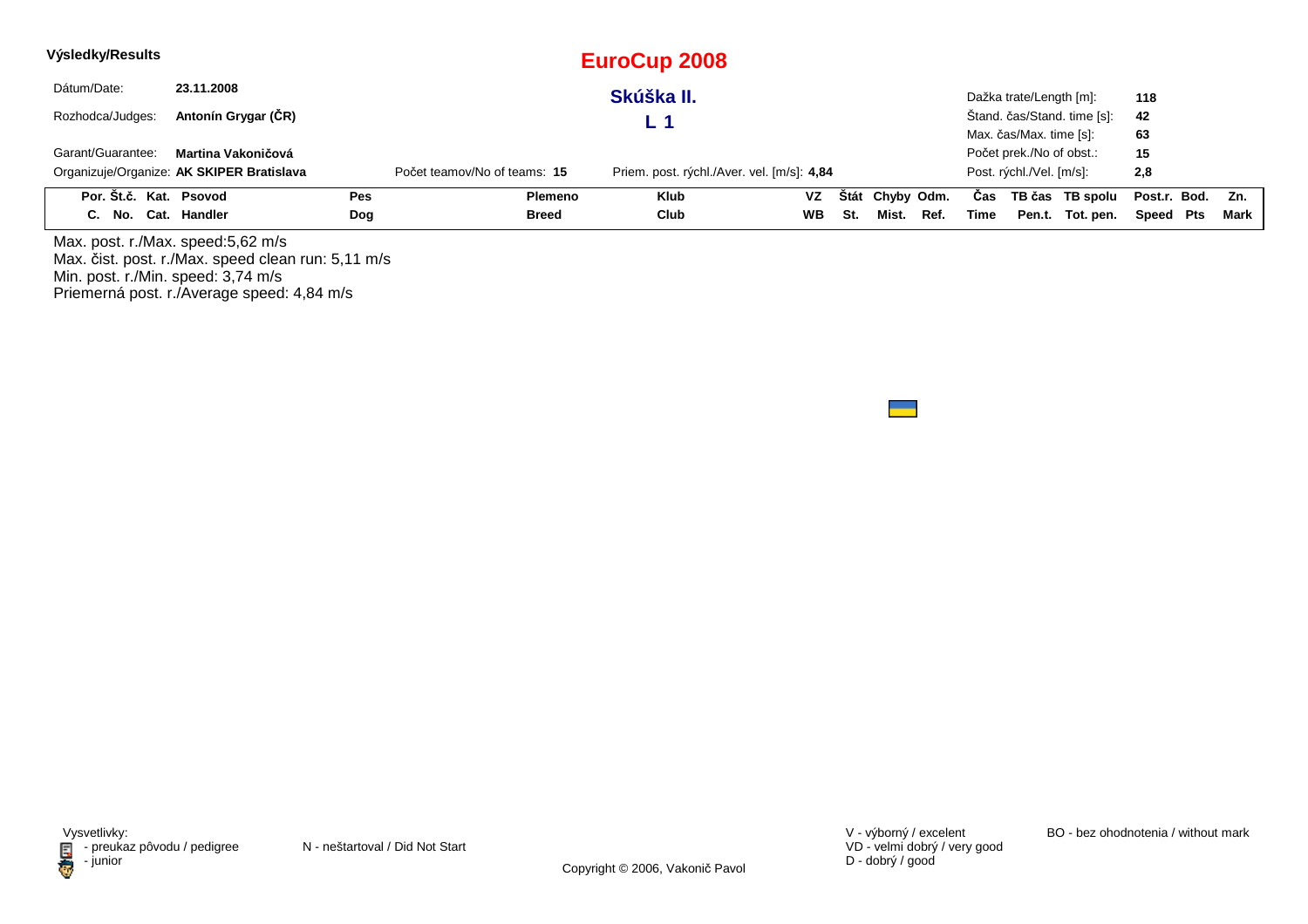|     |             | Výsledky/Results                                                                                                       |      |                        |                                     |                                         | <b>EuroCup 2008</b>                        |           |              |             |                |       |                          |                             |                          |                |            |
|-----|-------------|------------------------------------------------------------------------------------------------------------------------|------|------------------------|-------------------------------------|-----------------------------------------|--------------------------------------------|-----------|--------------|-------------|----------------|-------|--------------------------|-----------------------------|--------------------------|----------------|------------|
|     | Dátum/Date: |                                                                                                                        |      | 23.11.2008             |                                     |                                         | Skúška II.                                 |           |              |             |                |       | Dažka trate/Length [m]:  |                             | 153                      |                |            |
|     |             | Rozhodca/Judges:                                                                                                       |      | Pavol Vakonič (SR)     |                                     |                                         | S <sub>2</sub>                             |           |              |             |                |       |                          | Stand. čas/Stand. time [s]: | 41                       |                |            |
|     |             |                                                                                                                        |      |                        |                                     |                                         |                                            |           |              |             |                |       | Max. čas/Max. time [s]:  |                             | 75                       |                |            |
|     |             | Garant/Guarantee:                                                                                                      |      | Martina Vakoničová     |                                     |                                         |                                            |           |              |             |                |       | Počet prek./No of obst.: |                             | 19                       |                |            |
|     |             | Organizuje/Organize: AK SKIPER Bratislava<br>Počet teamov/No of teams: 5<br>Priem. post. rýchl./Aver. vel. [m/s]: 2,83 |      |                        |                                     |                                         |                                            |           |              |             |                |       | Post. rýchl./Vel. [m/s]: |                             | 3,7                      |                |            |
|     |             |                                                                                                                        |      | Por. Št.č. Kat. Psovod | Pes                                 | <b>Plemeno</b>                          | <b>Klub</b>                                | VZ        | Stát         | Chyby Odm.  |                | Cas   | TB čas                   | TB spolu                    | Post.r. Bod.             |                | Zn.        |
|     | C.          | No.                                                                                                                    | Cat. | Handler                | Dog                                 | <b>Breed</b>                            | Club                                       | <b>WB</b> | St.          | Mist.       | Ref.           | Time  | Pen.t.                   | Tot. pen.                   | Speed                    | Pts            | Mark       |
| Ē,  |             | 18                                                                                                                     |      | Bzdúšková Kamila       | Anette Sweet Awillon (Netty)        | Epagneul nain<br>continental - Papillon | <b>MKA Ister BA</b>                        |           | o –          |             | 0              | 54,06 | 13,06                    | 13,06                       | 2,83                     | 25             | <b>VD</b>  |
| Ę   |             | 19                                                                                                                     |      | Jentnerová Magdaléna   | Cinderella Hedstar (Cindy)          | Bichon á poil frisé                     | AK Skiper BA                               |           | $\mathbf{u}$ | $\mathbf 0$ | $\mathbf{0}$   |       |                          |                             | $\blacksquare$           | $\overline{0}$ | DIS.       |
| E   |             | 20                                                                                                                     |      | Meierová Kateřina      | Dancing Daisy z Jeřeně<br>(Jackie)  | Parson Russel Terrier Tři sestry        |                                            |           |              | 0           | 0              |       |                          |                             | $\blacksquare$           | 0              | <b>DIS</b> |
| e U |             | 21                                                                                                                     |      | Motyčková Michaela     | Falco Hepta (Falko)                 | <b>Shetland Sheepdog</b>                | <b>KK Zetor Brno</b>                       |           |              | $\mathbf 0$ | $\overline{0}$ |       |                          |                             | $\overline{\phantom{a}}$ | $\overline{0}$ | DIS.       |
| E   |             | 22                                                                                                                     | 2    | Pacáková Zuzana        | Kissing Katty z Jeřeně<br>(Kissing) |                                         | Parson Russel Terrier KK Pedigree Komořany |           |              | 0           | 0              |       |                          |                             | $\blacksquare$           | 0              | <b>DIS</b> |

Štartovalo/Total count: 5 Diskvalifikácie/Disqualification: 80,00 % (4)Čisto/Clean runs: 0,00 % (0) Max. post. r./Max. speed:2,83 m/sMax. čist. post. r./Max. speed clean run: 0,00 m/s Min. post. r./Min. speed: 2,83 m/s Priemerná post. r./Average speed: 2,83 m/s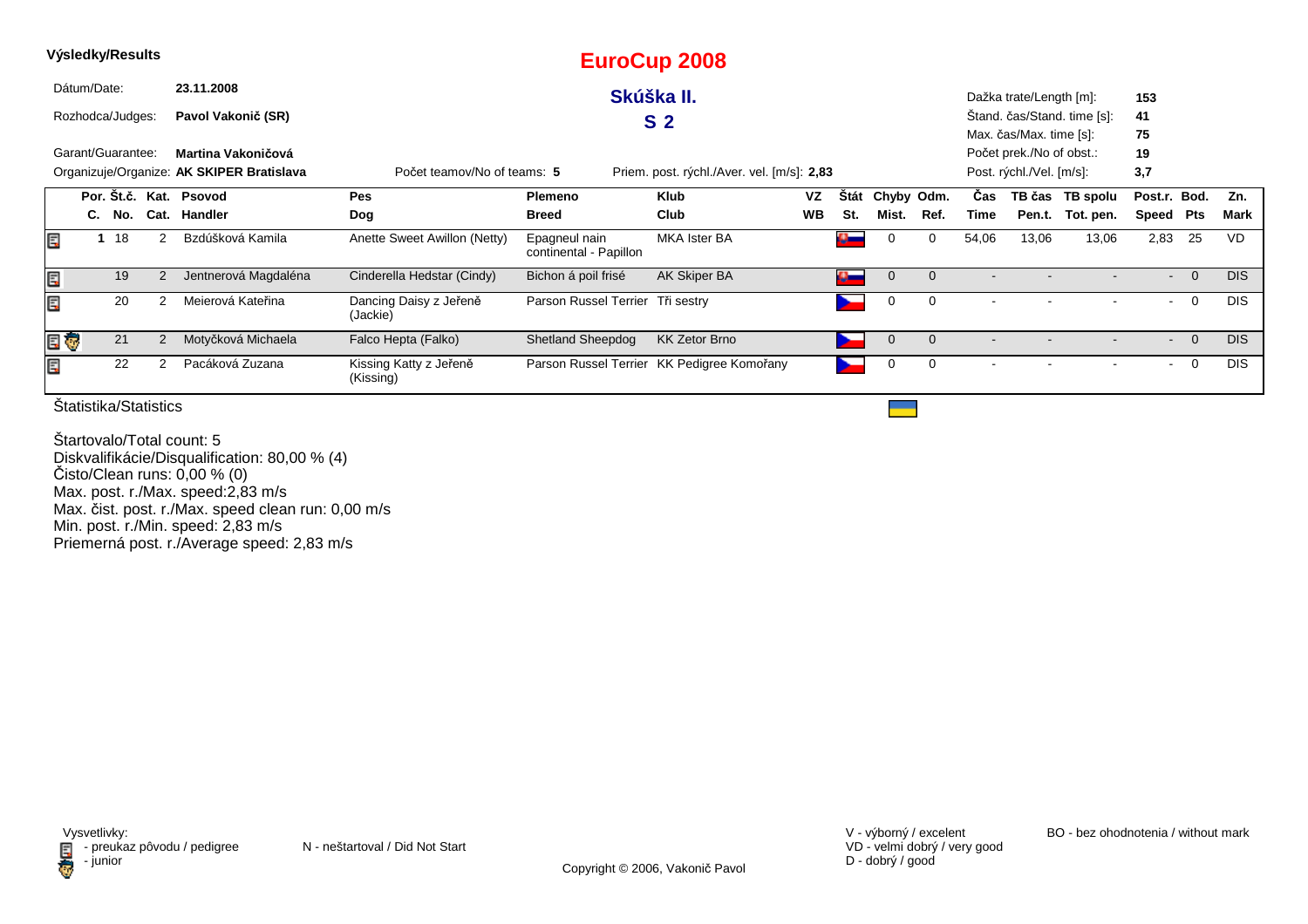|   |             |                   |                |                                           |                                            |                                        | <b>EUIOCUP ZUVO</b>                        |           |                |              |                |       |                          |                             |                |                         |             |
|---|-------------|-------------------|----------------|-------------------------------------------|--------------------------------------------|----------------------------------------|--------------------------------------------|-----------|----------------|--------------|----------------|-------|--------------------------|-----------------------------|----------------|-------------------------|-------------|
|   | Dátum/Date: |                   |                | 23.11.2008                                |                                            |                                        | Skúška II.                                 |           |                |              |                |       | Dažka trate/Length [m]:  |                             | 153            |                         |             |
|   |             | Rozhodca/Judges:  |                | Pavol Vakonič (SR)                        |                                            |                                        | M <sub>2</sub>                             |           |                |              |                |       |                          | Štand. čas/Stand. time [s]: | 41             |                         |             |
|   |             |                   |                |                                           |                                            |                                        |                                            |           |                |              |                |       | Max. čas/Max. time [s]:  |                             | 75             |                         |             |
|   |             | Garant/Guarantee: |                | Martina Vakoničová                        |                                            |                                        |                                            |           |                |              |                |       | Počet prek./No of obst.: |                             | 19             |                         |             |
|   |             |                   |                | Organizuje/Organize: AK SKIPER Bratislava | Počet teamov/No of teams: 12               |                                        | Priem. post. rýchl./Aver. vel. [m/s]: 3,86 |           |                |              |                |       | Post. rýchl./Vel. [m/s]: |                             | 3,7            |                         |             |
|   |             |                   |                | Por. Št.č. Kat. Psovod                    | Pes                                        | Plemeno                                | <b>Klub</b>                                | VZ        | Štát           | Chyby Odm.   |                | Čas   |                          | TB čas TB spolu             | Post.r. Bod.   |                         | Zn.         |
|   |             | C. No.            |                | Cat. Handler                              | Dog                                        | <b>Breed</b>                           | Club                                       | <b>WB</b> | St.            | Mist.        | Ref.           | Time  | Pen.t.                   | Tot. pen.                   | Speed Pts      |                         | <b>Mark</b> |
|   | 1           | 68                | $\overline{2}$ | Šulcová Eva                               | Enjoy Enough Kraken of Aura<br>(Jimi)      | <b>Manchester Terrier</b>              | <b>KK Zetor Brno</b>                       |           |                | $\Omega$     | $\mathbf{0}$   | 35,82 | 0,00                     | 0,00                        | 4,27           | 25                      | V           |
|   |             | 2 60              | 2              | Bednáriková Dagmara                       | Dantes Edmond Mendy<br>(Dantes)            | Caniche                                | Canis Club Cífer                           |           | $\mathbf{a}_-$ | 0            | 0              | 38,63 | 0,00                     | 0,00                        | 3,96           | 20                      | $\vee$      |
|   | ę.          | 3 59              | $\overline{2}$ | Adzimová Lenka                            | Mimi                                       | <b>Mixbreed</b>                        | KK Anička Košice                           |           | $\bullet$      |              | $\mathbf{0}$   | 38,08 | 0,00                     | 5,00                        | 4,02 17        |                         | $\vee$      |
|   |             | 4 61              | $\overline{2}$ | Dobríková Lucia                           | Buddy                                      | Beagle                                 | AK Skiper BA                               |           |                | 0            | $\mathbf 0$    | 48,22 | 7,22                     | 7,22                        | 3,17 15        |                         | <b>VD</b>   |
| E |             | 62                | 2              | Dolníčková Eliška                         | Hiris Zwi-Le-Ro (Iris)                     | Patterdale terier                      | <b>KK Zetor Brno</b>                       |           |                | $\mathbf 0$  | $\mathbf{0}$   |       |                          |                             | $\blacksquare$ | $\overline{0}$          | <b>DIS</b>  |
|   |             | 63                | $\overline{2}$ | Dušková Julie                             | Gipsy ze Zámecké zahrady<br>(Gipsy)        | <b>Manchester Terrier</b>              | KK Pedigree Komořany                       |           | ∼              | 0            | $\mathbf 0$    |       |                          |                             | $\blacksquare$ | $\overline{\mathbf{0}}$ | <b>DIS</b>  |
| E |             | 64                | $\overline{2}$ | Gašparová Erika                           | Fanfán Tulipán Paleur (Putin)              | Parson Russel Terrier KK Anička Košice |                                            |           | ą              | $\mathbf{0}$ | $\mathbf{0}$   |       |                          |                             | $\sim$         | $\overline{0}$          | DIS.        |
|   | Ģ           | 65                | $\overline{2}$ | Motyčková Michaela                        | Verra ze Shetlandů (Ejmi)                  | <b>Shetland Sheepdog</b>               | <b>KK Zetor Brno</b>                       |           |                | $\Omega$     | $\Omega$       |       |                          |                             | $\sim$         | $\overline{0}$          | <b>DIS</b>  |
| Ę |             | 66                | $\overline{2}$ | Potočná Blanka                            | Able Zee z Březkého<br>průhona (Zíza Píza) | <b>Shetland Sheepdog</b>               | ROSA Zlín                                  |           |                | $\mathbf 0$  | $\mathbf{0}$   |       |                          |                             | $\blacksquare$ | $\Omega$                | <b>DIS</b>  |
| E |             | 67                | $\overline{2}$ | Rajec Kamila                              | Bailey Fileck Yankee (Bay)                 | American Cocker<br>Spaniel             | <b>MKA Ister BA</b>                        |           | o.             | 0            | $\mathbf 0$    |       |                          |                             | $\blacksquare$ | 0                       | <b>DIS</b>  |
| E |             | 69                | $\overline{2}$ | Vejražková Vendula                        | Iran Lukovec Bohemia (Iran)                | <b>Border Terrier</b>                  | FirstMate Narya Praha                      |           |                | $\mathbf 0$  | $\overline{0}$ |       |                          |                             | $\sim$         | $\overline{0}$          | <b>DIS</b>  |
|   |             | 70                | $\overline{2}$ | Vakoničová Martina                        | Viva Hunderlov (Vivien)                    | <b>Fox Terrier</b>                     | AK Skiper BA                               |           |                | 0            | 0              |       |                          |                             | $\blacksquare$ | 0                       | <b>DIS</b>  |

**EuroCup 2008**

Štatistika/Statistics

**Výsledky/Results**

Štartovalo/Total count: 12 Diskvalifikácie/Disqualification: 66,67 % (8)Čisto/Clean runs: 16,67 % (2) Max. post. r./Max. speed:4,27 m/s Max. čist. post. r./Max. speed clean run: 4,27 m/sMin. post. r./Min. speed: 3,17 m/s Priemerná post. r./Average speed: 3,86 m/s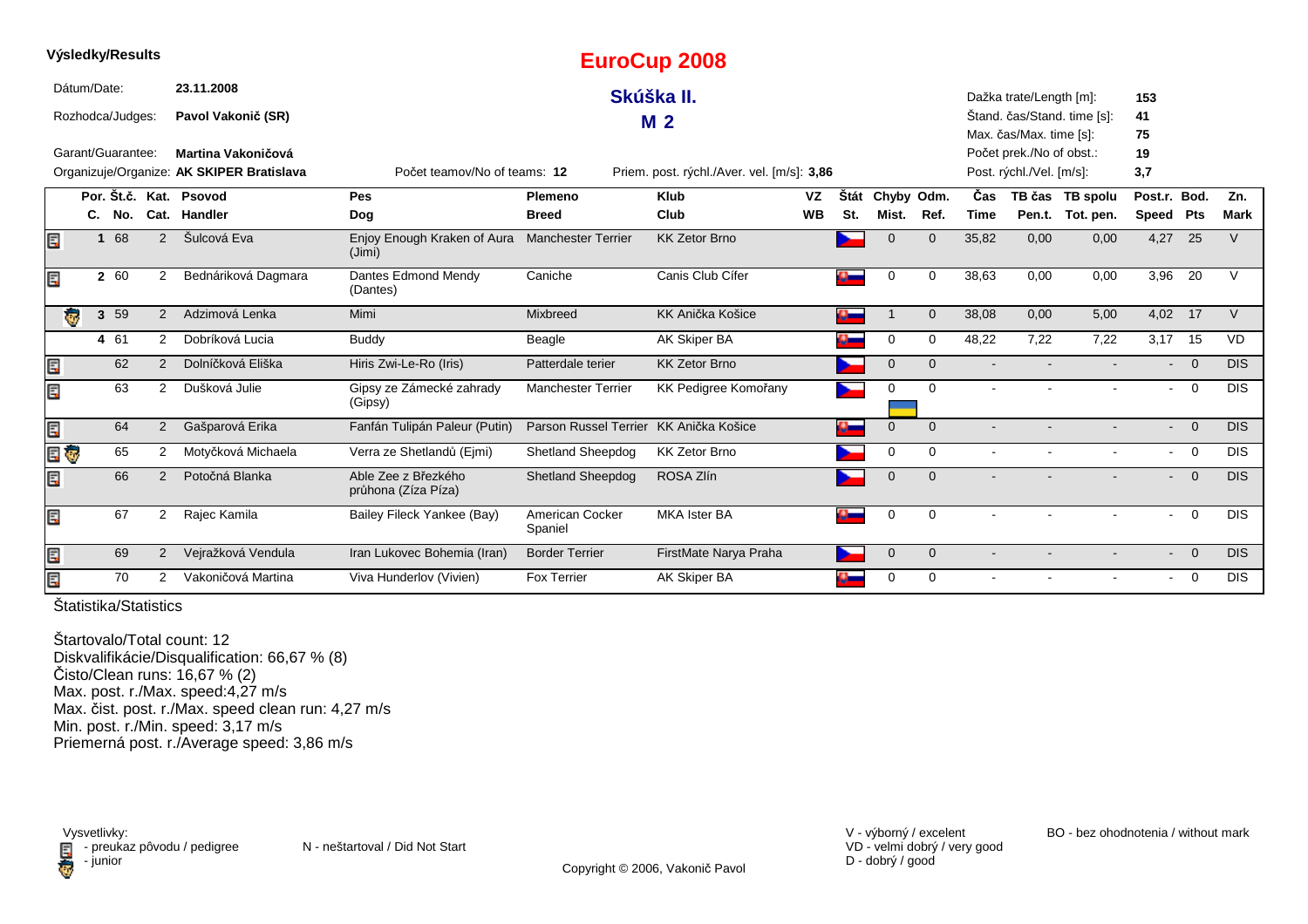|          | Výsledky/Results   |                |                                           |                                                                            |                      | <b>EuroCup 2008</b>     |           |     |                 |              |             |                          |                             |                             |                 |             |
|----------|--------------------|----------------|-------------------------------------------|----------------------------------------------------------------------------|----------------------|-------------------------|-----------|-----|-----------------|--------------|-------------|--------------------------|-----------------------------|-----------------------------|-----------------|-------------|
|          | Dátum/Date:        |                | 23.11.2008                                |                                                                            |                      | Skúška II.              |           |     |                 |              |             | Dažka trate/Length [m]:  |                             | 153                         |                 |             |
|          | Rozhodca/Judges:   |                | Pavol Vakonič (SR)                        |                                                                            |                      | L <sub>2</sub>          |           |     |                 |              |             |                          | Stand. čas/Stand. time [s]: | 41                          |                 |             |
|          |                    |                |                                           |                                                                            |                      |                         |           |     |                 |              |             | Max. čas/Max. time [s]:  |                             | 75                          |                 |             |
|          | Garant/Guarantee:  |                | <b>Martina Vakoničová</b>                 |                                                                            |                      |                         |           |     |                 |              |             | Počet prek./No of obst.: |                             | 19                          |                 |             |
|          |                    |                | Organizuje/Organize: AK SKIPER Bratislava | Počet teamov/No of teams: 20<br>Priem. post. rýchl./Aver. vel. [m/s]: 3,80 |                      |                         |           |     |                 |              |             | Post. rýchl./Vel. [m/s]: |                             | 3,7                         |                 |             |
|          |                    |                | Por. Št.č. Kat. Psovod                    | <b>Pes</b>                                                                 | Plemeno              | <b>Klub</b>             | VZ        |     | Štát Chyby Odm. |              | Čas         |                          | TB čas TB spolu             | Post.r. Bod.                |                 | Zn.         |
|          | C. No.             |                | Cat. Handler                              | Dog                                                                        | <b>Breed</b>         | Club                    | <b>WB</b> | St. | Mist.           | Ref.         | <b>Time</b> |                          | Pen.t. Tot. pen.            | Speed Pts                   |                 | <b>Mark</b> |
| E        | 1 130              | $\overline{2}$ | Veres Zsuzsa                              | Kaj Con Maige (Kaj)                                                        | Hrvatski ovčar       | Gödöllói KKI            |           |     | $\mathbf{0}$    | $\mathbf{0}$ | 33.95       | 0,00                     | 0,00                        | $4,51$ 25                   |                 | $\vee$      |
| E        | 2 1 2 6            | $\overline{2}$ | Pacák Petr                                | Agbar Ozzmosis (Agbar)                                                     | Whippet              | KK Pedigree Komořany    |           |     | $\mathbf 0$     | $\mathbf 0$  | 37,54       | 0,00                     | 0,00                        | 4,08                        | $\overline{20}$ | $\vee$      |
| ą,       | 3 127              | 2              | Pauler Petra                              | Celtic Soul Bunny (Bunny)                                                  | <b>Border Collie</b> | Kutyaparadicsom         |           |     | $\mathbf 0$     | $\mathbf 0$  | 38,60       | 0,00                     | 0,00                        | 3,96                        | 17              | $\vee$      |
|          | 4 117              | $\overline{2}$ | Benešová Kateřina                         | Porsche                                                                    | Európsky saňový pes  |                         |           |     | $\mathbf 0$     | $\mathbf 0$  | 42,24       | 1,24                     | 1,24                        | $3,62$ 15                   |                 | $\vee$      |
|          | 5 131              | $\overline{2}$ | Langova Eva                               | Megy                                                                       | <b>Mixbreed</b>      | Agility Hrušky          |           |     | $\mathbf{1}$    | $\mathbf{0}$ | 40,61       | 0,00                     | 5,00                        | $3,77$ 12                   |                 | $\vee$      |
| <b>I</b> | $6 \overline{129}$ | $\overline{2}$ | Švábová Markéta                           | Bert                                                                       | Golden Retriever     | ROSA Zlín               |           |     | 1               | $\mathbf 0$  | 46,03       | 5,03                     | 10,03                       | 3,32                        | $\overline{9}$  | VD          |
|          | 7 121              | 2              | Gašparova Erika                           | Linda (Linda)                                                              | <b>Border Collie</b> | <b>KK Anička Košice</b> |           |     | $\sqrt{2}$      | $\mathbf 0$  | 41,14       | 0,14                     | 10,14                       | 3,72                        | $\overline{1}$  | <b>VD</b>   |
| Ę        | 8 116              | $\overline{2}$ | Bartelová Lucie                           | Eve new Adora Black<br>Chevers (Eve)                                       | <b>Border Collie</b> | ZKO Horní Suchá         |           |     |                 | $\mathbf 0$  | 37,56       | 0,00                     | 15,00                       | 4,07                        | $\overline{1}$  | VD          |
| l Ç.     | 9 114              | 2              | Juhásová Jana                             | Askina Fitmin (Askina)                                                     | <b>Border Collie</b> | <b>KD Obala Koper</b>   |           |     | $\mathbf 1$     | $\mathbf{1}$ | 48,17       | 7,17                     | 17,17                       | 3,18                        | $\overline{1}$  | D           |
|          | 115                | $\overline{2}$ | Langová Eva                               | <b>Brita</b>                                                               | Mixbreed             | Agility Hrušky          |           |     | $\mathbf 0$     | $\mathbf 0$  | $\sim$      |                          |                             | $\sim$                      | $\overline{0}$  | <b>DIS</b>  |
| E        | 118                | 2              | <b>Bonduel Maryse</b>                     | aZiggy                                                                     | <b>Border Collie</b> |                         |           |     | $\mathbf 0$     | $\mathbf 0$  | $\omega$    |                          |                             | $\mathcal{L}^{\mathcal{L}}$ | $\overline{0}$  | <b>DIS</b>  |
| E        | 119                | $\overline{2}$ | Bystrická Mária                           | Ainis z jablonovho dvora (Eni)                                             | <b>Border Collie</b> | <b>AK Nitra</b>         |           |     | 0               | $\mathbf 0$  | $\sim$      |                          |                             | $\sim$                      | $\mathbf 0$     | <b>DIS</b>  |
| E        | 120                | $2^{\circ}$    | Erika Szoboszlay                          | Allez Amazing Shepherd of<br>Aqua (Allez)                                  | <b>Border Collie</b> | <b>Happy Dog</b>        |           |     | $\mathbf{0}$    | $\mathbf{0}$ | $\sim$      |                          |                             | $\mathbf{L}^{\text{max}}$   | $\overline{0}$  | DIS.        |
| Ę        | 122                | 2              | Hanačíková Nikol                          | Littlethorn Saxo (Littlethorn)                                             | <b>Border Collie</b> | ROSA Zlín               |           |     | 0               | $\mathbf 0$  | $\sim$      | $\mathbf{r}$             | $\mathbf{r}$                | $\sim$                      | $\overline{0}$  | <b>DIS</b>  |
| E        | 123                | $\overline{2}$ | Hoffmann Roland                           | Elia from Doggone Borders<br>(Elia)                                        | <b>Border Collie</b> |                         |           |     | $\mathbf 0$     | $\mathbf{0}$ |             |                          |                             | $\sim$                      | $\overline{0}$  | DIS         |
| Ę        | 124                | $2^{\circ}$    | Konečná Lucie                             | Caretta Crazy Black Chevers<br>(Caretta)                                   | <b>Border Collie</b> | ZKO Horní Suchá         |           |     | $\mathbf 0$     | $\mathbf 0$  |             |                          |                             | $\sim$                      | $\overline{0}$  | <b>DIS</b>  |
| Ę        | 125                | $\overline{2}$ | Olšovská Monika                           | Everyday Dream Black<br>Chevers (Drimko)                                   | <b>Border Collie</b> | <b>KD Obala Koper</b>   |           |     | $\mathbf 0$     | $\mathbf 0$  |             |                          |                             | $\sim$                      | $\overline{0}$  | <b>DIS</b>  |
|          | 128                | 2              | Róth Ágnes                                | Zénó (Zénó)                                                                | Mixbreed             | <b>Top Mancs</b>        |           |     | 0               | 0            | $\sim$      | $\mathbf{r}$             | $\mathbf{r}$                | $\sim$                      | $\mathbf 0$     | <b>DIS</b>  |
| E        | 132                | $\overline{2}$ | Juhásová Jana                             | Breaming Lady Gasko Prim<br>(GINA)                                         | <b>Border Collie</b> | <b>KD Obala Koper</b>   |           |     | $\mathbf{0}$    | $\Omega$     |             |                          |                             | $\overline{\phantom{0}}$    | $\overline{0}$  | DIS.        |
| E        | 133                | $\overline{2}$ | Čápková Marcela                           | Busy Novterpod (Bax)                                                       | Belgian Shepherd     | Eukanuba                |           |     | $\mathbf 0$     | $\Omega$     |             |                          |                             |                             | $\mathbf 0$     | <b>DIS</b>  |

**D** - junior

Vysvetlivky:<br>⊟ - preukaz pôvodu / pedigree N - neštartoval / Did Not Start

Copyright © 2006, Vakonič Pavol

VD - velmi dobrý / very good D - dobrý / good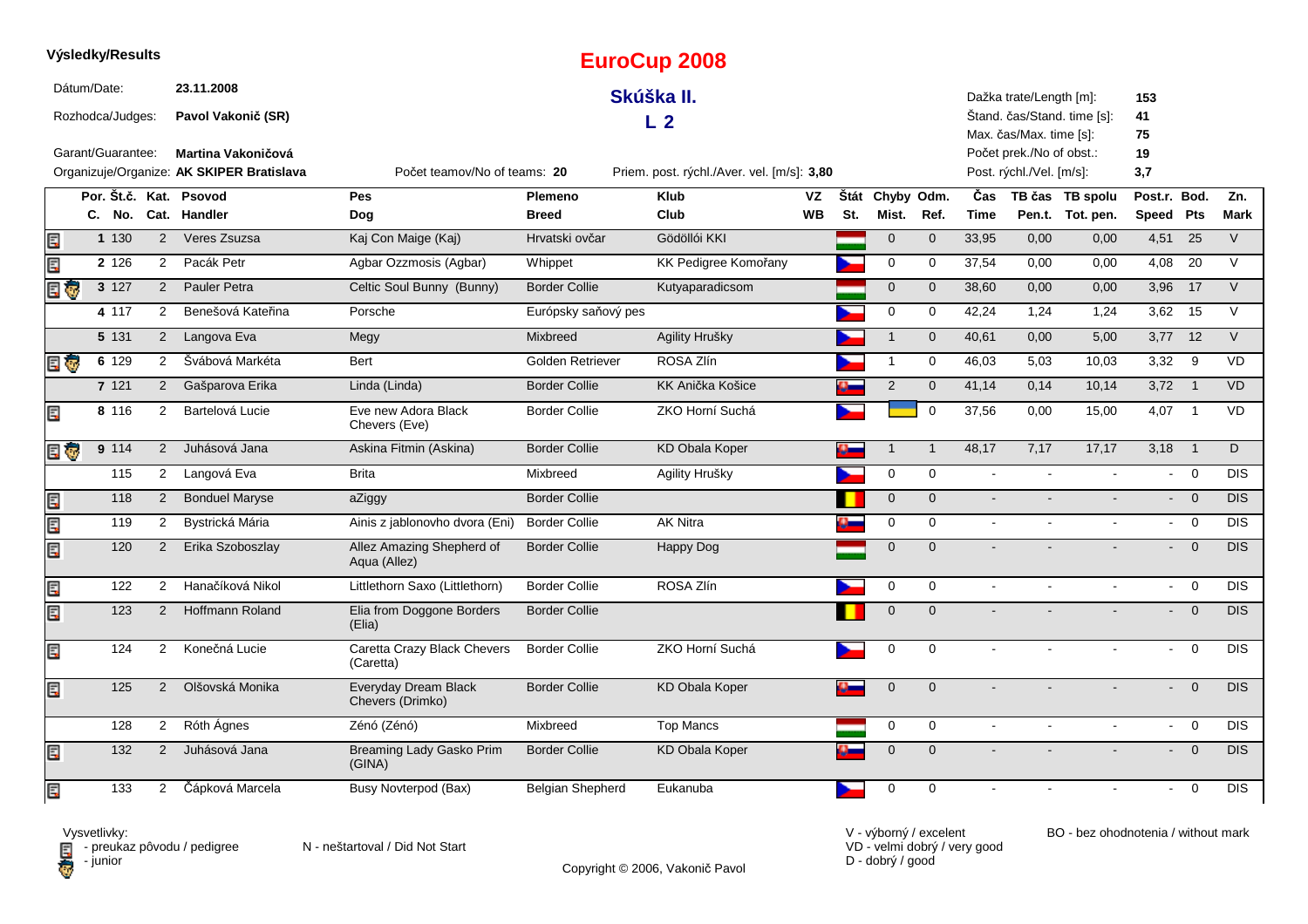| Výsledky/Results       |                                           |            |                              | EuroCup 2008                               |           |     |                 |      |      |                          |                             |              |      |
|------------------------|-------------------------------------------|------------|------------------------------|--------------------------------------------|-----------|-----|-----------------|------|------|--------------------------|-----------------------------|--------------|------|
| Dátum/Date:            | 23.11.2008                                |            |                              | Skúška II.                                 |           |     |                 |      |      | Dažka trate/Length [m]:  |                             | 153          |      |
| Rozhodca/Judges:       | Pavol Vakonič (SR)                        |            |                              | L 2                                        |           |     |                 |      |      |                          | Štand. čas/Stand. time [s]: | 41           |      |
|                        |                                           |            |                              |                                            |           |     |                 |      |      | Max. čas/Max. time [s]:  |                             | 75           |      |
| Garant/Guarantee:      | Martina Vakoničová                        |            |                              |                                            |           |     |                 |      |      | Počet prek./No of obst.: |                             | 19           |      |
|                        | Organizuje/Organize: AK SKIPER Bratislava |            | Počet teamov/No of teams: 20 | Priem. post. rýchl./Aver. vel. [m/s]: 3,80 |           |     |                 |      |      | Post. rýchl./Vel. [m/s]: |                             | 3,7          |      |
| Por. Št.č. Kat. Psovod |                                           | <b>Pes</b> | Plemeno                      | <b>Klub</b>                                | VZ.       |     | Štát Chyby Odm. |      | Cas  |                          | TB čas TB spolu             | Post.r. Bod. | Zn.  |
| C. No. Cat. Handler    |                                           | Dog        | Breed                        | Club                                       | <b>WB</b> | St. | Mist.           | Ref. | Time |                          | Pen.t. Tot. pen.            | Speed Pts    | Mark |

Štartovalo/Total count: 20 Diskvalifikácie/Disqualification: 55,00 % (11) Čisto/Clean runs: 15,00 % (3) Max. post. r./Max. speed:4,51 m/s Max. čist. post. r./Max. speed clean run: 4,51 m/sMin. post. r./Min. speed: 3,18 m/s Priemerná post. r./Average speed: 3,80 m/s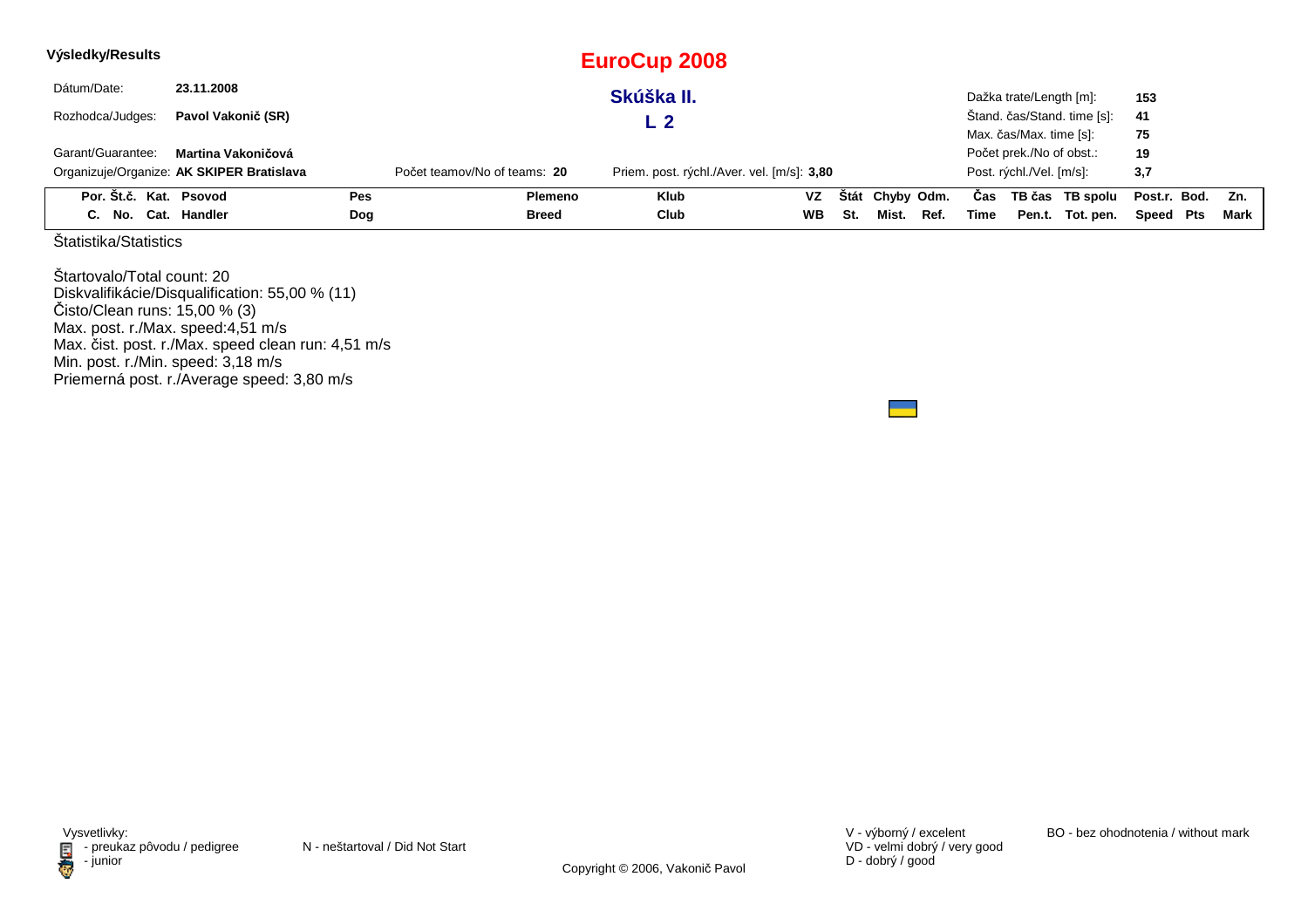|    | vysieaky/Resuits  |         |   |                                           |                                                 |                                            | <b>EuroCup 2008</b>                        |           |      |                |              |                |                          |                             |              |                |             |
|----|-------------------|---------|---|-------------------------------------------|-------------------------------------------------|--------------------------------------------|--------------------------------------------|-----------|------|----------------|--------------|----------------|--------------------------|-----------------------------|--------------|----------------|-------------|
|    | Dátum/Date:       |         |   | 23.11.2008                                |                                                 |                                            | Skúška II.                                 |           |      |                |              |                | Dažka trate/Length [m]:  |                             | 152          |                |             |
|    | Rozhodca/Judges:  |         |   | Pavol Vakonič (SR)                        |                                                 |                                            | S <sub>3</sub>                             |           |      |                |              |                |                          | Štand. čas/Stand. time [s]: | 37           |                |             |
|    |                   |         |   |                                           |                                                 |                                            |                                            |           |      |                |              |                | Max. čas/Max. time [s]:  |                             | 60           |                |             |
|    | Garant/Guarantee: |         |   | Martina Vakoničová                        |                                                 |                                            |                                            |           |      |                |              |                | Počet prek./No of obst.: |                             | 20           |                |             |
|    |                   |         |   | Organizuje/Organize: AK SKIPER Bratislava | Počet teamov/No of teams: 13                    |                                            | Priem. post. rýchl./Aver. vel. [m/s]: 3,84 |           |      |                |              |                | Post. rýchl./Vel. [m/s]: |                             | 4,1          |                |             |
|    |                   |         |   | Por. Št.č. Kat. Psovod                    | Pes                                             | Plemeno                                    | <b>Klub</b>                                | VZ        | Štát | Chyby Odm.     |              | Čas            |                          | TB čas TB spolu             | Post.r. Bod. |                | Zn.         |
|    |                   | C. No.  |   | Cat. Handler                              | Dog                                             | <b>Breed</b>                               | Club                                       | <b>WB</b> | St.  | Mist.          | Ref.         | <b>Time</b>    |                          | Pen.t. Tot. pen.            | Speed Pts    |                | <b>Mark</b> |
| Ę  |                   | 35<br>1 | 3 | Rajec Kamila                              | A3Ch Claudia z Josefovské<br>pevnosti (Angie)   | <b>Shetland Sheepdog</b>                   | <b>MKA Ister BA</b>                        |           |      | $\Omega$       | $\Omega$     | 38,96          | 1,96                     | 1,96                        | 3,90 25      |                | V           |
| Ę  |                   | 2 34    | 3 | Potočná Blanka                            | Kario Banditt Lukato Gold<br>(Pan Bílý)         | Deutsche Spitz                             | ROSA Zlín                                  |           |      | $\mathbf 0$    | $\mathbf 0$  | 40,55          | 3,55                     | 3,55                        | 3,75 20      |                | $\vee$      |
| E  |                   | 3 29    | 3 | Hroteková Gabriela                        | Faust Smaal Kim (Faust)                         | Shetland Sheepdog                          | Katmaj Opava                               |           |      |                | $\Omega$     | 34,94          | 0,00                     | 5,00                        | 4,35         | 17             | $\vee$      |
|    |                   | 4 38    | 3 | Lakatos Gabriella                         | Tücsök                                          | Mixbreed                                   | <b>Top Mancs</b>                           |           |      | 1              | $\Omega$     | 36,46          | 0,00                     | 5,00                        | 4,17 15      |                | $\vee$      |
| Ę  |                   | 5 30    | 3 | Imrefalvi Ildikó                          | Ervin                                           | Petit Basset Griffon<br>Vendéen            | Dogfit KSE                                 |           |      | $\Omega$       | $\Omega$     | 46,40          | 9,40                     | 9,40                        | 3,28         | 12             | <b>VD</b>   |
| Ę  |                   | 6 37    | 3 | Róth Ágnes                                | Rakelton (Rakelton)                             | Cavalier King Charles Top Mancs<br>Spaniel |                                            |           |      |                | -1           | 42,21          | 5,21                     | 15,21                       | 3,60         | 9              | <b>VD</b>   |
| E  |                   | 27      | 3 | Antalová Miriama                          | Bellonka Metuje (Bellonka)                      | <b>Shetland Sheepdog</b>                   | <b>AK Nitra</b>                            |           |      | 0              | $\Omega$     | $\sim$         |                          |                             |              | $- 0$          | <b>DIS</b>  |
| E  |                   | 28      | 3 | Baďová Jana                               | Schadehorns Milka - Shelly<br>(Schadehorns)     | Parson Russel Terrier KK3G                 |                                            |           |      | $\mathbf 0$    | $\Omega$     |                |                          |                             |              | $\overline{0}$ | <b>DIS</b>  |
| Ē. |                   | 31      | 3 | Konečná Martina                           | Amazing Cherub the Little<br>Bodyguard (Speedy) | Shetland Sheepdog                          | KK Hodonín                                 |           |      | $\mathbf 0$    | $\Omega$     | $\sim$         |                          |                             | $\sim$       | $\overline{0}$ | <b>DIS</b>  |
|    |                   | 32      | 3 | Krušinová Zuzana                          | <b>Bonka</b>                                    | Mixbreed                                   | <b>AK Skiper BA</b>                        |           |      | $\mathbf 0$    | $\mathbf{0}$ | $\blacksquare$ |                          |                             |              | $- 0$          | <b>DIS</b>  |
| Ē. |                   | 33      | 3 | Kružinská Adel                            | Abeille Elita Triumphans<br>(Aminka)            | Caniche                                    | <b>AK Nitra</b>                            |           |      | $\mathbf 0$    | $\Omega$     | $\sim$         |                          |                             |              | $- 0$          | <b>DIS</b>  |
| Ę  |                   | 36      | 3 | Wéber Krisztina                           | Luislers Qaxi (Tiko)                            | Parson Russel Terrier Top Mancs            |                                            |           |      | $\overline{0}$ | $\mathbf{0}$ |                |                          |                             |              | $- 0$          | <b>DIS</b>  |
| E. |                   | 39      | 3 | Balážová Zuzana                           | Csaka Blind Date (Csaka)                        | Parson Russel Terrier AK Skiper BA         |                                            |           |      | $\Omega$       | $\Omega$     | $\blacksquare$ |                          | $\blacksquare$              |              | $- 0$          | <b>DIS</b>  |

**Výsledky/Results**

Štartovalo/Total count: 13 Diskvalifikácie/Disqualification: 53,85 % (7)Čisto/Clean runs: 0,00 % (0) Max. post. r./Max. speed:4,35 m/s Max. čist. post. r./Max. speed clean run: 0,00 m/sMin. post. r./Min. speed: 3,28 m/sPriemerná post. r./Average speed: 3,84 m/s

Vysvetlivky:<br> **E** - preuka:<br>
junior  $\blacksquare$  - preukaz pôvodu / pedigree N - neštartoval / Did Not Start - junior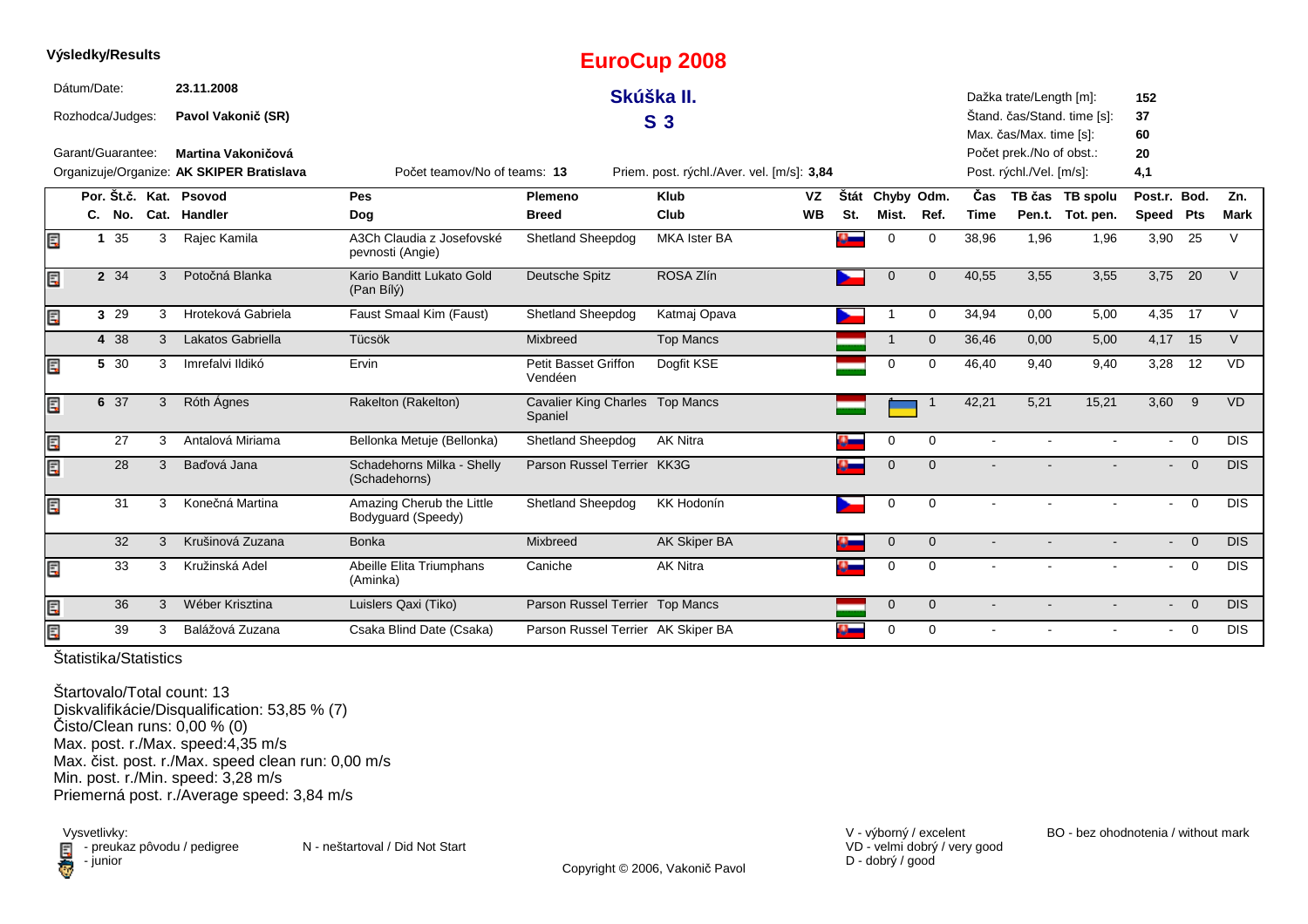|     |             | Výsledky/Results                                       |                |                                                                        |                                       |                               | <b>EuroCup 2008</b>                        |           |     |                 |                |             |                                                                                 |                             |                 |                |            |
|-----|-------------|--------------------------------------------------------|----------------|------------------------------------------------------------------------|---------------------------------------|-------------------------------|--------------------------------------------|-----------|-----|-----------------|----------------|-------------|---------------------------------------------------------------------------------|-----------------------------|-----------------|----------------|------------|
|     | Dátum/Date: | Rozhodca/Judges:                                       |                | 23.11.2008<br>Pavol Vakonič (SR)                                       |                                       |                               | Skúška II.<br><b>M3</b>                    |           |     |                 |                |             | Dažka trate/Length [m]:                                                         | Štand. čas/Stand. time [s]: | 152<br>37       |                |            |
|     |             | Garant/Guarantee:                                      |                | <b>Martina Vakoničová</b><br>Organizuje/Organize: AK SKIPER Bratislava | Počet teamov/No of teams: 18          |                               | Priem. post. rýchl./Aver. vel. [m/s]: 4,07 |           |     |                 |                |             | Max. čas/Max. time [s]:<br>Počet prek./No of obst.:<br>Post. rýchl./Vel. [m/s]: |                             | 60<br>20<br>4,1 |                |            |
|     |             |                                                        |                | Por. Št.č. Kat. Psovod                                                 | Pes                                   | Plemeno                       | <b>Klub</b>                                | VZ        |     | Štát Chyby Odm. |                | Čas         |                                                                                 | TB čas TB spolu             | Post.r. Bod.    |                | Zn.        |
|     |             | C. No.                                                 |                | Cat. Handler                                                           | Dog                                   | <b>Breed</b>                  | Club                                       | <b>WB</b> | St. | Mist.           | Ref.           | <b>Time</b> |                                                                                 | Pen.t. Tot. pen.            | Speed Pts       |                | Mark       |
| E   |             | 1 92                                                   | 3              | Zoltán Pap                                                             | Lan Podpohorski (Lan)                 | Caniche                       | ŠKD Ljutomer-Križevci                      |           |     | $\mathbf 0$     | $\mathbf{0}$   | 33,87       | 0,00                                                                            | 0,00                        | 4,49 25         |                | $\vee$     |
|     |             | 2 90                                                   | 3              | Slezáková Adriana                                                      | A3CH Timi (A3CH)                      | Mixbreed                      | ZKO Horní Suchá                            |           |     | 0               | 0              | 35,38       | 0,00                                                                            | 0,00                        | 4,30            | 20             | $\vee$     |
| e o |             | $3 \t78$                                               | 3              | <b>Both Eszter</b>                                                     | Mickey Mouse ze Shetlandu<br>(Mickey) | <b>Shetland Sheepdog</b>      | Gödöllói KKI                               |           |     | $\mathbf 0$     | $\mathbf{0}$   | 35,78       | 0,00                                                                            | 0,00                        | 4,25 17         |                | $\vee$     |
| Ę   |             | 4 76                                                   | 3              | Beneš Igor                                                             | Cerberus Kraken (Cerberus)            | <b>Manchester Terrier</b>     |                                            |           |     | 0               | $\mathbf 0$    | 35,98       | 0,00                                                                            | 0,00                        | 4,22            | 15             | $\vee$     |
|     |             | 5 87                                                   | 3              | Poláková Jana                                                          | Sheila                                | <b>Mixbreed</b>               | <b>AK Skiper BA</b>                        |           |     | $\mathbf 1$     | $\mathbf 0$    | 36,50       | 0,00                                                                            | 5,00                        | 4,16 12         |                | $\vee$     |
|     |             | 6 83                                                   | 3              | Kačmáryová Katarína                                                    | Shoki z UVP (Shoki)                   | Mixbreed                      | <b>KPKA Košice</b>                         |           |     | 1               | $\mathbf 0$    | 37,39       | 0,39                                                                            | 5,39                        | 4,07            | 9              | $\vee$     |
| Ę   |             | 7 86                                                   | 3              | Pirity Árpád                                                           | Prince of Sunlight Gainer<br>(Bruni)  | <b>Shetland Sheepdog</b>      | Győri KKI                                  |           |     |                 | $\mathbf 0$    | 37,40       | 0,40                                                                            | 5,40                        | 4,06            | $\overline{1}$ | $\vee$     |
| Ę   |             | 8 79                                                   | 3              | Hudák Zsófi                                                            | Ugrifüles Ajnár (Rumcájsz)            | Mudi                          | <b>Top Mancs</b>                           |           |     | 0               | $\mathbf 0$    | 42,96       | 5,96                                                                            | 5,96                        | 3,54            | $\overline{1}$ | $\vee$     |
| E   |             | $9 \t74$                                               | 3 <sup>1</sup> | Ács Viktória                                                           | Ménesvölgyi Prézli (Mamusz)           | Pumi                          | Happy Dog                                  |           |     | $\overline{0}$  | $\mathbf{1}$   | 41,70       | 4,70                                                                            | 9,70                        | $3,65$ 1        |                | VD         |
| E   |             | 10 91                                                  | 3              | Škodová Kristína                                                       | Biski Roxy-Ag (Bisi)                  | Shetland Sheepdog             | <b>AK Nitra</b>                            |           |     | $\overline{2}$  | $\mathbf 0$    | 34,58       | 0,00                                                                            | 10,00                       | 4,40            | $\overline{1}$ | <b>VD</b>  |
| Ę   |             | 11 82                                                  | 3 <sup>1</sup> | Jelinek Zita                                                           | Spellbound Evangelista (Loki)         | Staffordshire Bull<br>Terrier | Monor SE                                   |           |     | $\overline{2}$  | $\mathbf 0$    | 36,39       | 0,00                                                                            | 10,00                       | 4,18 1          |                | VD         |
| Ę   |             | 12 77                                                  | 3              | Bíró Zsófia                                                            | Báránytilosi Boni (Tili)              | <b>Welsh Terrier</b>          | <b>Top Mancs</b>                           |           |     | 0               | $\mathbf{1}$   | 42,92       | 5,92                                                                            | 10,92                       | 3,54            | $\overline{1}$ | VD         |
| E   |             | 13 88                                                  | 3              | Rajec Kamila                                                           | A3Ch Arina z Modravé pláně<br>(Arin)  | <b>Shetland Sheepdog</b>      | <b>MKA Ister BA</b>                        |           |     | 2               | $\overline{1}$ | 37,46       | 0,46                                                                            | 15,46                       | 4,06            | $\overline{1}$ | VD         |
| Ē.  |             | 75                                                     | 3              | Ács-Kövesi Ágnes                                                       | Maya (Maya)                           | Caniche                       | Győri KKI                                  |           |     | $\mathbf 0$     | $\Omega$       | $\sim$      |                                                                                 |                             | $\sim$          | $\Omega$       | <b>DIS</b> |
|     |             | 80                                                     | 3              | Imrefalvi Ildikó                                                       | Pepe                                  | Mixbreed                      | Dogfit KSE                                 |           |     | $\mathbf 0$     | $\mathbf{0}$   | $\sim$      |                                                                                 |                             |                 | $- 0$          | <b>DIS</b> |
| E G |             | 81                                                     | 3              | Jahodová Markéta                                                       | Lurdes Black Moravia Classic<br>(lu)  | <b>Shetland Sheepdog</b>      | <b>KK Zetor Brno</b>                       |           |     | $\mathbf 0$     | 0              | $\sim$      |                                                                                 |                             | $\sim$          | $\mathbf 0$    | <b>DIS</b> |
|     | ą.          | 84                                                     | 3              | Kaiserová Jana                                                         | <b>Nela</b>                           | American Cocker<br>Spaniel    | AK Skiper BA                               |           | o.  | $\mathbf 0$     | $\mathbf{0}$   |             |                                                                                 |                             | $\blacksquare$  | $\overline{0}$ | DIS.       |
| E   |             | 89                                                     | 3              | Skupina Bohumil                                                        | Elma Astako (Eli)                     | Zwergschnauzer                | ROSA Zlín                                  |           |     | 0               | $\mathbf 0$    |             |                                                                                 |                             | $\blacksquare$  | $\mathbf 0$    | <b>DIS</b> |
|     |             | $\delta t$ at $t$ is the following the set of $\delta$ |                |                                                                        |                                       |                               |                                            |           |     |                 |                |             |                                                                                 |                             |                 |                |            |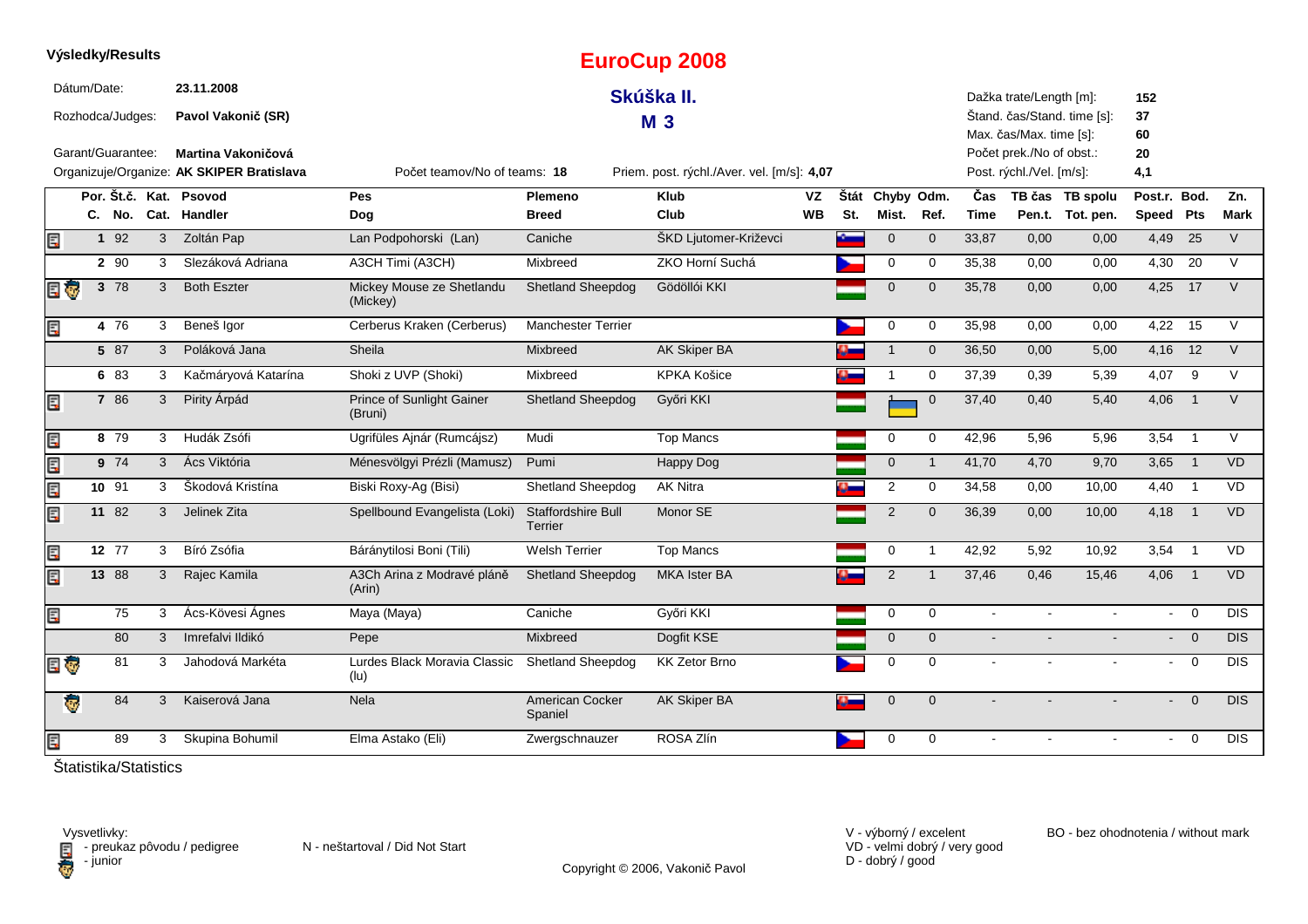| Výsledky/Results  |  |                                                                                           |     |                              | EuroCup 2008                               |           |     |                 |      |      |                          |                             |              |     |      |
|-------------------|--|-------------------------------------------------------------------------------------------|-----|------------------------------|--------------------------------------------|-----------|-----|-----------------|------|------|--------------------------|-----------------------------|--------------|-----|------|
| Dátum/Date:       |  | 23.11.2008                                                                                |     |                              | Skúška II.                                 |           |     |                 |      |      | Dažka trate/Length [m]:  |                             | 152          |     |      |
| Rozhodca/Judges:  |  | Pavol Vakonič (SR)                                                                        |     |                              | <b>M3</b>                                  |           |     |                 |      |      |                          | Stand. čas/Stand. time [s]: | 37           |     |      |
|                   |  |                                                                                           |     |                              |                                            |           |     |                 |      |      | Max. čas/Max. time [s]:  |                             | 60           |     |      |
| Garant/Guarantee: |  | Martina Vakoničová                                                                        |     |                              |                                            |           |     |                 |      |      | Počet prek./No of obst.: |                             | 20           |     |      |
|                   |  | Organizuje/Organize: AK SKIPER Bratislava                                                 |     | Počet teamov/No of teams: 18 | Priem. post. rýchl./Aver. vel. [m/s]: 4,07 |           |     |                 |      |      | Post. rýchl./Vel. [m/s]: |                             | 4,1          |     |      |
|                   |  | Por. Št.č. Kat. Psovod                                                                    | Pes | <b>Plemeno</b>               | Klub                                       | <b>VZ</b> |     | Štát Chyby Odm. |      | Cas  |                          | TB čas TB spolu             | Post.r. Bod. |     | Zn.  |
|                   |  | C. No. Cat. Handler                                                                       | Dog | Breed                        | Club                                       | <b>WB</b> | St. | Mist.           | Ref. | Time |                          | Pen.t. Tot. pen.            | Speed        | Pts | Mark |
|                   |  | Startovalo/Total count: 18                                                                |     |                              |                                            |           |     |                 |      |      |                          |                             |              |     |      |
|                   |  | Diskvalifikácie/Disqualification: 27,78 % (5)<br>$\text{Cisto/Clean runs: } 22,22 \% (4)$ |     |                              |                                            |           |     |                 |      |      |                          |                             |              |     |      |
|                   |  |                                                                                           |     |                              |                                            |           |     |                 |      |      |                          |                             |              |     |      |
|                   |  | Max. post. r./Max. speed:4,49 m/s                                                         |     |                              |                                            |           |     |                 |      |      |                          |                             |              |     |      |

Min. post. r./Min. speed: 3,54 m/s

Priemerná post. r./Average speed: 4,07 m/s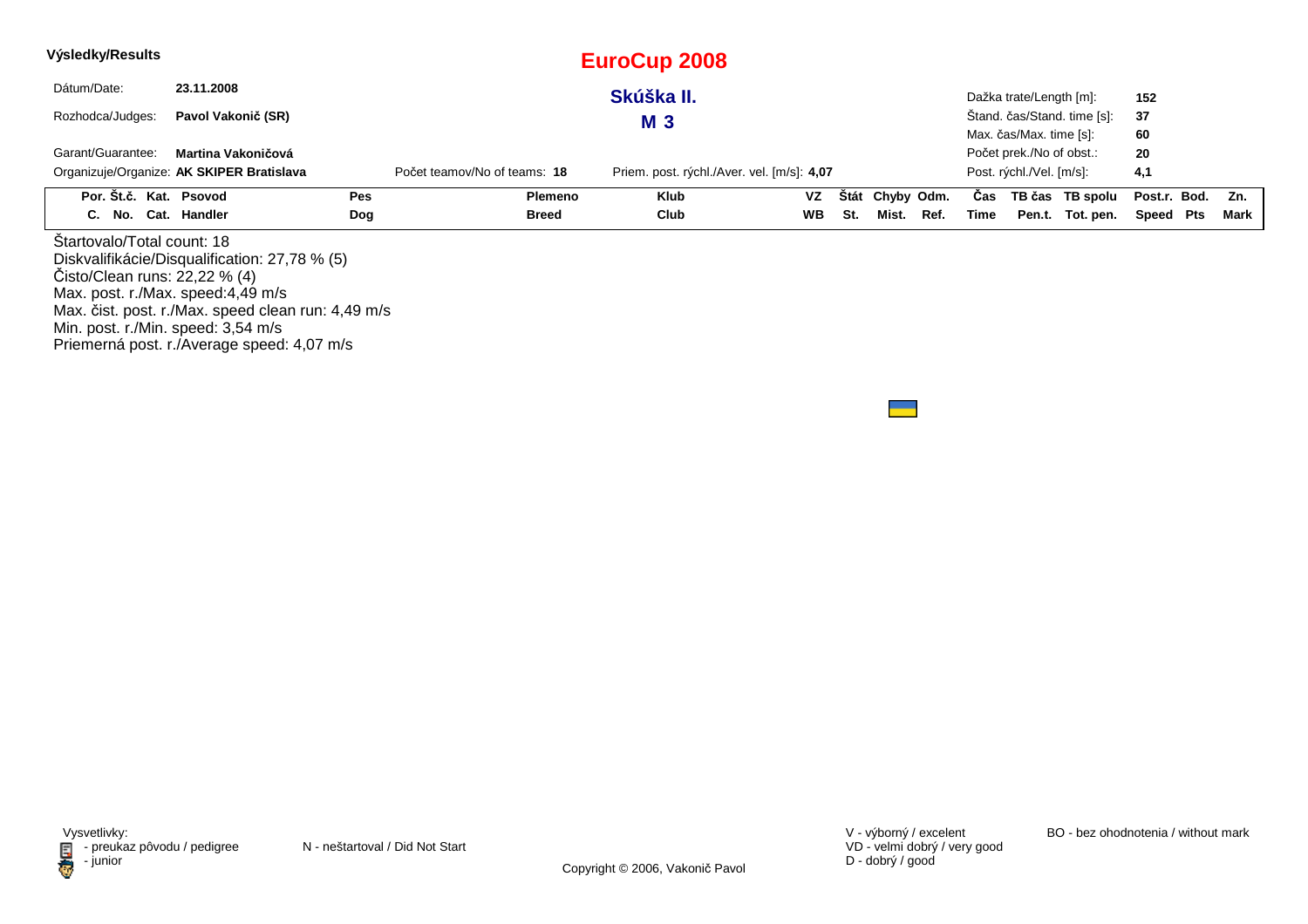|    | Výsledky/Results                |   |                                                                 |                                                                            |                          | <b>EuroCup 2008</b>                      |           |      |                |              |             |                                                      |                             |                 |                |            |
|----|---------------------------------|---|-----------------------------------------------------------------|----------------------------------------------------------------------------|--------------------------|------------------------------------------|-----------|------|----------------|--------------|-------------|------------------------------------------------------|-----------------------------|-----------------|----------------|------------|
|    | Dátum/Date:<br>Rozhodca/Judges: |   | 23.11.2008<br>Pavol Vakonič (SR)                                | Skúška II.<br>$L_3$                                                        |                          |                                          |           |      |                |              |             | Dažka trate/Length [m]:<br>Max. čas/Max. time [s]:   | Štand. čas/Stand. time [s]: | 152<br>37<br>60 |                |            |
|    | Garant/Guarantee:               |   | Martina Vakoničová<br>Organizuje/Organize: AK SKIPER Bratislava | Počet teamov/No of teams: 13<br>Priem. post. rýchl./Aver. vel. [m/s]: 4,22 |                          |                                          |           |      |                |              |             | Počet prek./No of obst.:<br>Post. rýchl./Vel. [m/s]: |                             | 20<br>4,1       |                |            |
|    | Por. Št.č. Kat.                 |   | Psovod                                                          | Pes                                                                        | <b>Plemeno</b>           | Klub                                     | <b>VZ</b> | Štát | Chyby Odm.     |              | Čas         |                                                      | TB čas TB spolu             | Post.r. Bod.    |                | Zn.        |
|    |                                 |   | C. No. Cat. Handler                                             | Dog                                                                        | <b>Breed</b>             | Club                                     | <b>WB</b> | St.  | Mist.          | Ref.         | <b>Time</b> |                                                      | Pen.t. Tot. pen.            | Speed Pts       |                | Mark       |
| E  | 1 150                           |   | Grygarová Aneta<br>3                                            | Una Bohemia Alka (Una)                                                     | <b>Border Collie</b>     | KK Pedigree Komořany                     |           |      | 0              | $\mathbf 0$  | 35,34       | 0,00                                                 | 0,00                        | 4,30            | 25             | $\vee$     |
| Ę  | 2 139                           | 3 | Csávás Viktória                                                 | Ananász Látószem Lotty<br>(Ananász)                                        | Labrador Retriever       | Kutyaparadicsom-<br><b>Budakalász</b>    |           |      | $\mathbf 0$    | $\Omega$     | 36,22       | 0,00                                                 | 0,00                        | 4,20 20         |                | $\vee$     |
| Ę  | 3 141                           | 3 | Felleg Bernadett                                                | Zitavári Nyúlűző Cseles<br>(Zitavári)                                      | German Pointer           | Dogfit KSE                               |           |      | 0              | 0            | 37,87       | 0,87                                                 | 0,87                        | 4,01 17         |                | $\vee$     |
|    | 4 147                           | 3 | Mračka Michala                                                  | Selly                                                                      | Mixbreed                 | KK3G                                     |           |      | $\mathbf 0$    | $\mathbf{0}$ | 42,45       | 5,45                                                 | 5,45                        | 3,58            | 15             | $\vee$     |
| Ē. | 5 146                           | 3 | <b>Decoster Christiane</b>                                      | Ely from Doggone Borders -<br>(Ely)                                        | <b>Border Collie</b>     |                                          |           |      | $\overline{2}$ | 0            | 33,88       | 0,00                                                 | 10,00                       | 4,49            | 12             | <b>VD</b>  |
| Ę  | 6 136                           | 3 | Decoster Christiane                                             | <b>Blizzard of Xilver Highlands</b><br>(Blizzard)                          | <b>Border Collie</b>     |                                          |           |      |                |              | 37,05       | 0,05                                                 | 10,05                       | $4,10$ 9        |                | <b>VD</b>  |
| E  | 7 143                           | 3 | Jakab Erika                                                     | Action Amazing Sephard of<br>Aqua (Jackie)                                 | <b>Border Collie</b>     | Hungária Agility Klub<br><b>Budapest</b> |           |      |                |              | 41,51       | 4,51                                                 | 14,51                       | 3,66            | $\overline{1}$ | <b>VD</b>  |
| Ę  | 8 137                           | 3 | Mračka Michala                                                  | Mawlch Gera (Gera)                                                         | Hrvatski ovčar           | KK3G                                     |           |      | 3              | $\mathbf{0}$ | 30,98       | 0,00                                                 | 15,00                       | 4,91 1          |                | <b>VD</b>  |
| Ę  | 9 142                           | 3 | Hanačíková Nikol                                                | <b>Ghost of Pinewood Country</b><br>(Ghost)                                | <b>Border Collie</b>     | ROSA Zlín                                |           |      | 3              | $\mathbf 0$  | 34,24       | 0,00                                                 | 15,00                       | 4,44            | $\overline{1}$ | <b>VD</b>  |
| Ę  | 10 149                          |   | Zoltán Pap<br>$\mathbf{3}$                                      | Lemon tree at real pearl<br>(Lemon)                                        | <b>Border Collie</b>     | ŠKD Ljutomer-Križevci                    |           |      | 3              | $\Omega$     | 35.32       | 0.00                                                 | 15.00                       | 4.30            | $\overline{1}$ | <b>VD</b>  |
| E  | 11 148                          | 3 | Čápková Marcela                                                 | A3 Arny Plzeňský Teufel (A3)                                               | <b>Belgian Shepherd</b>  | Eukanuba                                 |           |      | 4              | 0            | 34,03       | 0,00                                                 | 20,00                       | $4,47$ 1        |                | D          |
|    | $\overline{\mathbf{e}}$<br>144  | 3 | Řezníčková Ljuba                                                | Maya (Maya)                                                                | Mixbreed                 | ROSA Zlín                                |           |      | $\mathbf 0$    | $\Omega$     |             |                                                      |                             |                 | $\overline{0}$ | <b>DIS</b> |
|    | 145                             | 3 | Varró Gábor                                                     | Dorka                                                                      | Deutscher<br>Schäferhund | Dogfit KSE                               |           |      | 0              | $\Omega$     |             |                                                      |                             | $\sim$          | $\overline{0}$ | <b>DIS</b> |

Štartovalo/Total count: 13 Diskvalifikácie/Disqualification: 15,38 % (2) Čisto/Clean runs: 15,38 % (2)Max. post. r./Max. speed:4,91 m/s

Vysvetlivky:<br>⊟ - preukaz pôvodu / pedigree N - neštartoval / Did Not Start Filmion

Copyright © 2006, Vakonič Pavol